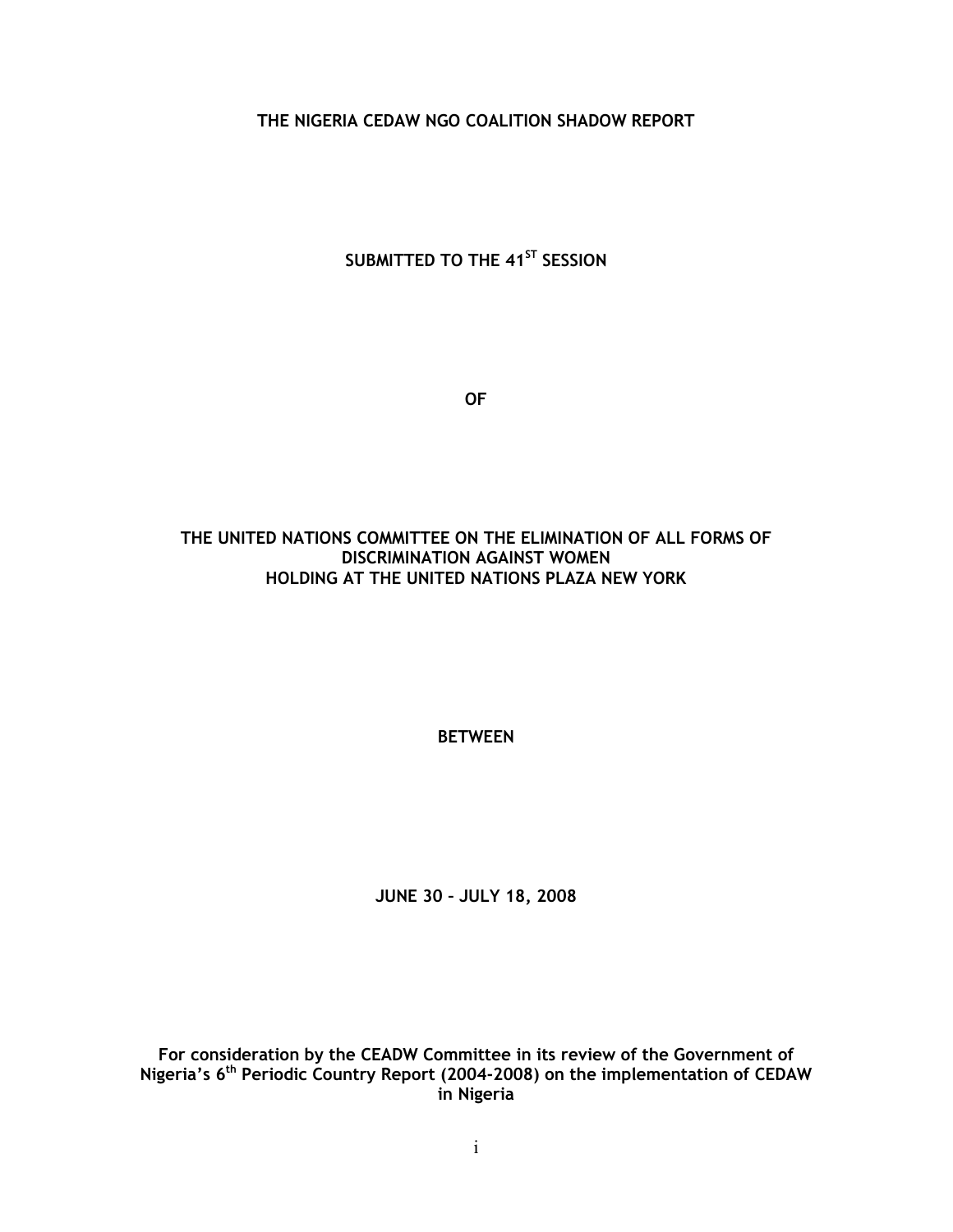# TABLE OF CONTENT

| List of Acronyms                                                          | iii |
|---------------------------------------------------------------------------|-----|
| Acknowledgement                                                           | vi  |
| List of Contributing Organisations                                        | vii |
| Foreword                                                                  | ix  |
| <b>Executive Summary</b>                                                  | x   |
| Articles 1: Definition of Discrimination against Women                    | 1   |
| Article 2: Obligation to Eliminate Discrimination                         | 6   |
| Article 3: Measures to Ensure the Full Development & Advancement of Women | 8   |
| Article 4: Special Measures to Accelerate Equality between Men and Women  | 15  |
| Article 5: Gender Roles and Stereotypes                                   | 18  |
| Article 6: Abolition of all Forms of Trafficking and Exploitation         | 24  |
| Article 7: Women in Political and Public Life                             | 26  |
| Article 8: Women in Foreign Service                                       | 31  |
| Article 9: Nationality                                                    | 33  |
| Article 10: Education                                                     | 34  |
| Article 11: Employment                                                    | 40  |
| Article 12: Equality in access to Health Care                             | 45  |
| Article 13: Social and Economic Rights                                    | 50  |
| Article 14: Women in Rural Areas                                          | 52  |
| Article 15: Equality before the Law                                       | 55  |
| Article 16: Equality in Marriage and Family                               | 60  |
| <b>Other Critical Issues:</b>                                             |     |
| Violence Against Women in Nigeria (An overview)                           | 66  |
| <b>Concluding Comments</b>                                                | 69  |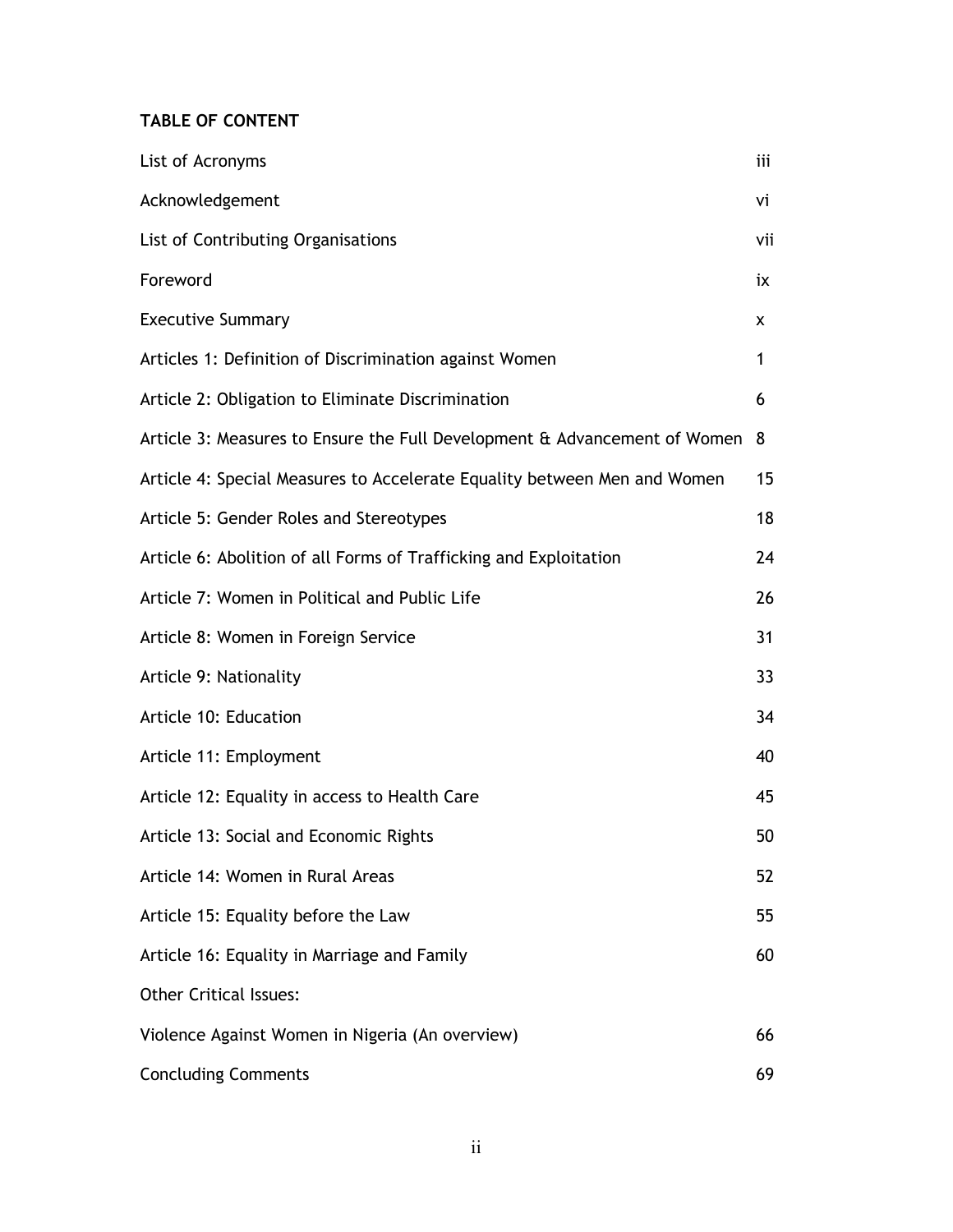## List of Abbreviations/Acronyms

AAWORD: Association of African Women for Research and Development ADR: Alternative Dispute Resolution AU Protocol: African Union Protocol AWDF: African Women Development Forum CEDAW: Convention on Elimination of all forms of Discrimination against Women CFRN: Constitution of Federal Republic of Nigeria CMC: Citizens Mediation Centre CRA: Child Rights Act CRPD: Convention on the Rights of Persons with Disabilities CSOs: Civil Society Organisations DW: Defense Witness ECOWAS: Economic Community of West African States ESCR: Economic, Social and Cultural Rights FEEDS: Federal Capital Economic Empowerment and Development Strategy FEF: Freidrich Ebert Foundation FGN: Federal Government of Nigeria FIDH: International Federation of Human Rights FME: Federal Ministry of Education GATTS: General Agreement on Trade and Tariffs Agreements HCT: HIV Counselling and Testing. HEAP: HIV/AIDS Emergency Action Plan HMOs: Health Management Organisations. ILO: International Labour Organisation INEC: Independent National Election Commission IWRAW: International Women's Rights Action Watch– J.C.A: Justice of the Court of Appeal. LACA: Local Action Committee on AIDS LEEDS: Local Economic Empowerment and Development Strategy LFN: Laws of the Federation of Nigeria. LGAs: Local Government Areas LLINS: Long Lasting Insecticide Treated Nets. MDGs: Millennium Development Goals NACA: National Action Committee on AIDS NACRDB: National Agricultural Co-operative Rural Development Bank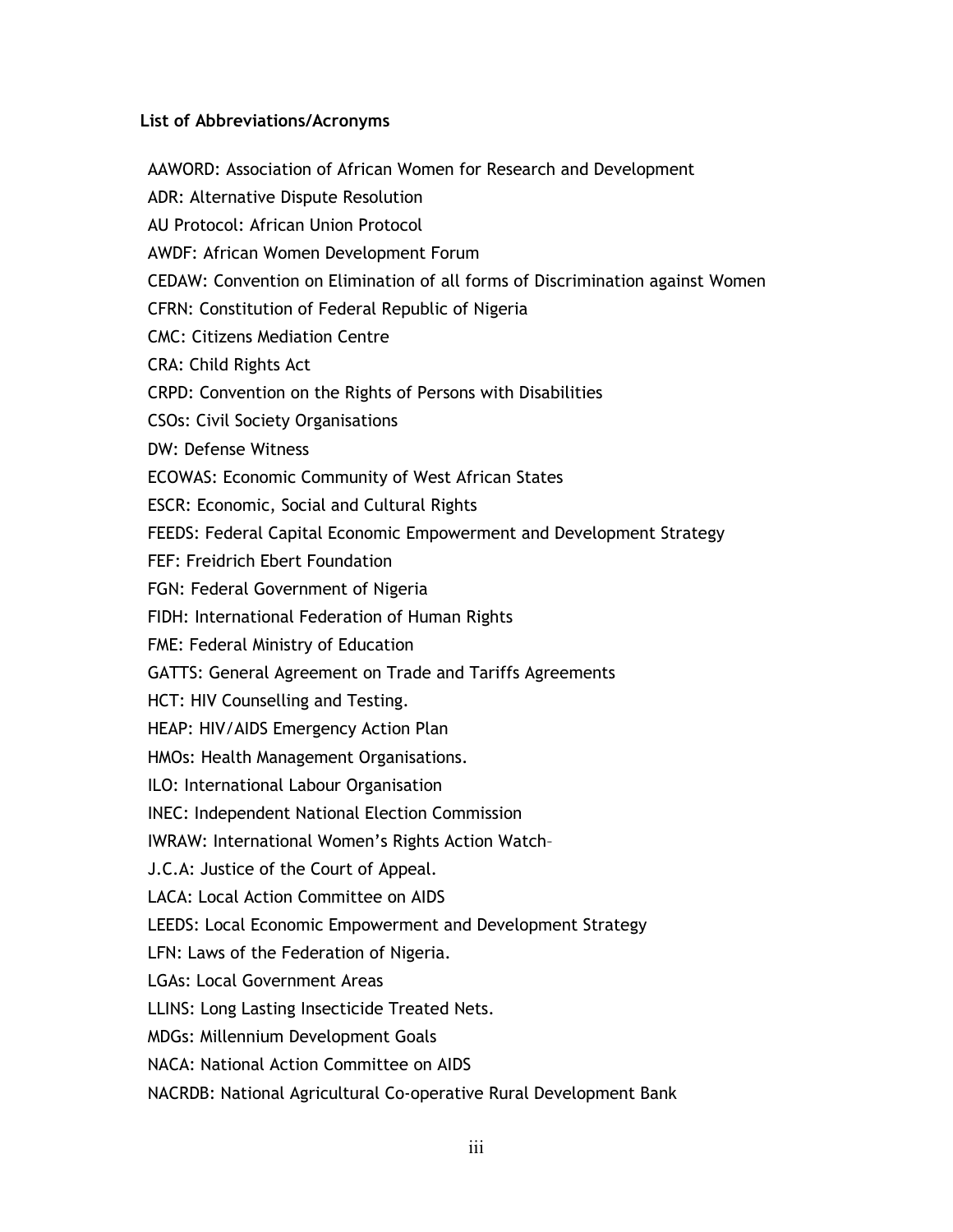NAPEP: National Poverty Eradication Programme

NAPTIP: National Agency for Prohibition of Trafficking in Persons

NARFEGES: Nigerian Aid Response Fund/Gender Equality Strategies

NCE: National Certificate in Education

NDF: Nigerian Development Forum

NEC: National Economic Council

NEEDS: National Economic Empowerment and Development Strategy

NEPAD: New Partnership of Africa's Development

NGO: Non – Governmental Organisation

NGO: Non Governmental Organisation

NHIS: National Health Insurance Scheme.

NHRC: National Human Rights Commission

NLR: Nigerian Law Report.

NPHCDA: National Primary Health Care Development Agency

NPRC: National Political Reform Conference

NWLR: Nigerian Weekly Law Reports

OPD: Office of the Public Defender

PAC: Post Abortion Care.

PCA: Presidential Committee on AIDS

PHC: Primary Health Care

PMTCT: Prevention of Mother to Child Transmission

SACA: State Action Committee on AIDS.

SEEDS: State Economic Empowerment and Development Strategy

SFH: Society for Family Health

STDs: Sexually Transmitted Diseases

UBE: Universal Basic Education

UNAIDS: Joint United Nations Programme on HIV/AIDS.

UNCEDAW: United Nations Committee on CEDAW

UNESCO: United Nations Education Scientific and Cultural Organisation

UNESCO: United Nations Educational Scientific and Cultural Organisation

UNICEF: United Nations Children Education Fund

UNIFEM: United Nations Fund for Women

USAID: United States Agency for International Development

WANEP: West Africa Network for Peace Building

WIN: Women in Nigeria

WOFEE: Women Fund for Economic Empowerment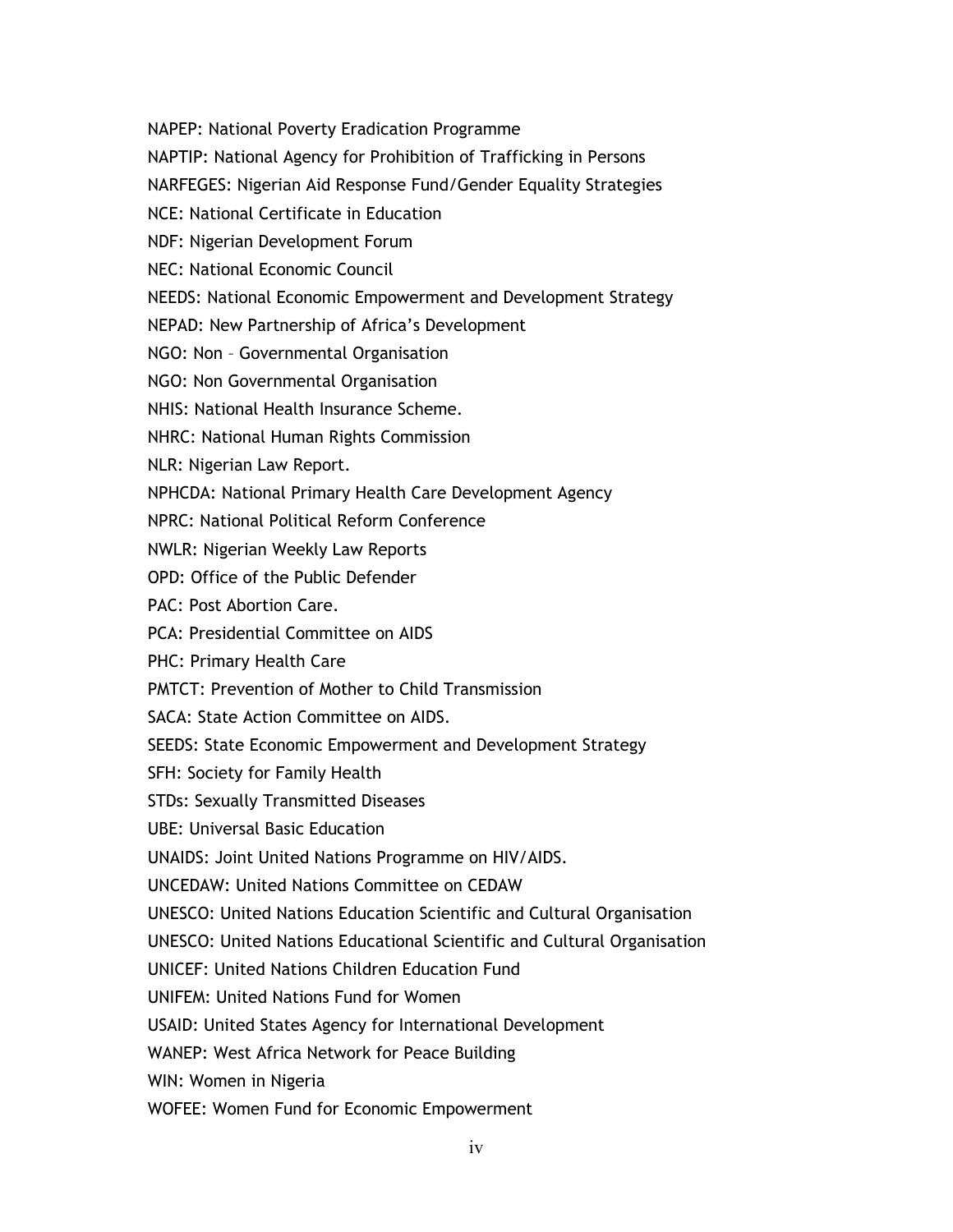WTO: World Trade Organisation

AAWORD: Association of African Women for Research and Development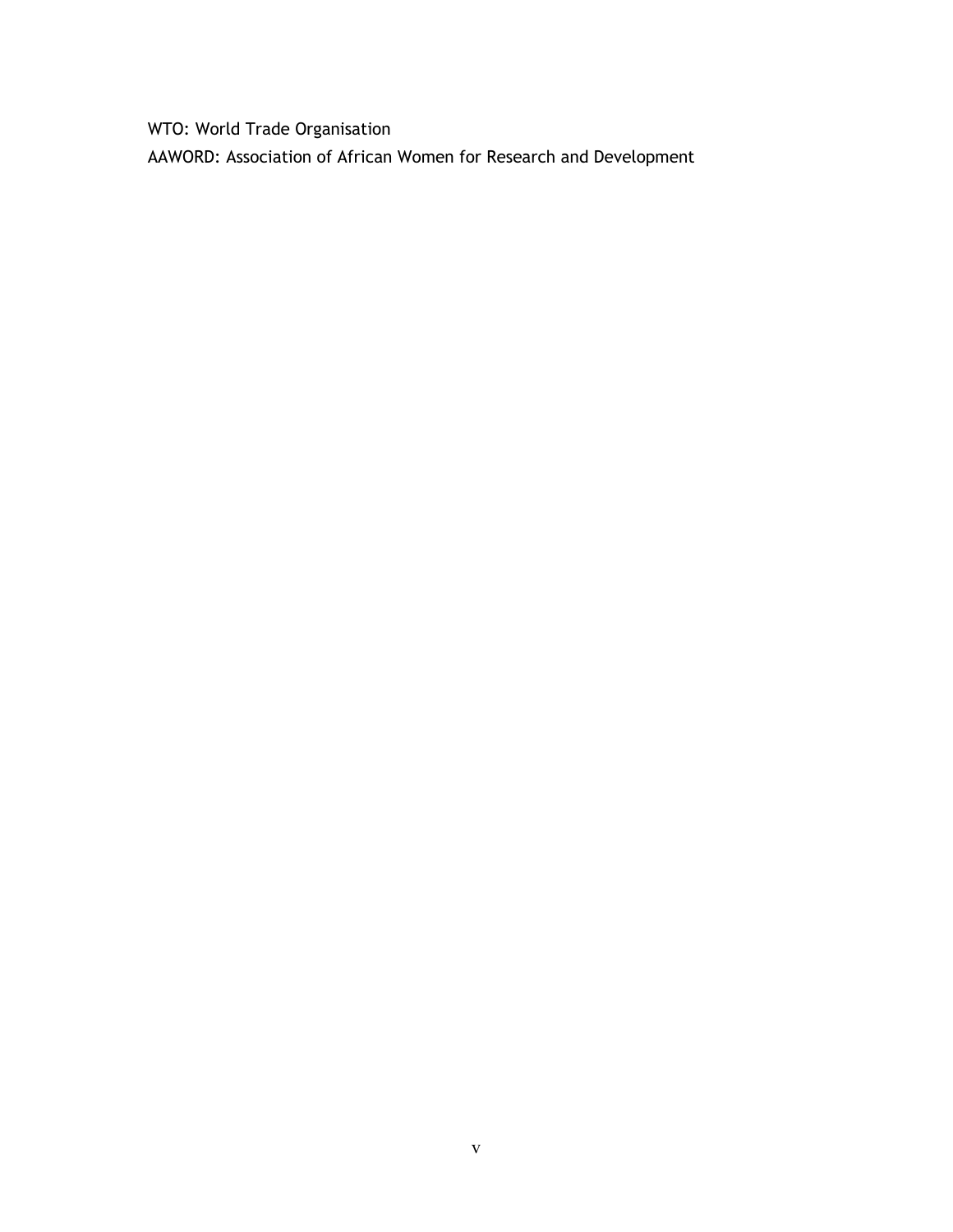#### ACKNOWLEDGEMENT:

The Nigerian NGO CEDAW Coalition wishes to express its gratitude to IWRAW Asia-Pacific for its support in giving necessary information and guidelines that were very useful to the completion of this shadow report. The Coalition is also grateful to IWRAW for funding one of its members to attend the "From Global to Local" training and the CEDAW session in New York; the International Federation of Human Rights (FIDH) for supporting a member of the Committee to attend the session and for editing this Report; the African Women's Development Fund (AWDF) which supported the participation of three Committee members; and United Nations Development Fund for Women (UNIFEM) for supporting one Committee member to attend the CEDAW session.

BAOBAB for Women's Human Rights is appreciated for being the initiator of this Coalition, for serving as its secretariat and for bearing the cost of publishing this shadow report. The Coalition particularly appreciates the efforts of some BAOBAB personnel such as the Executive Director, Sindi Medar-Gould, for her incisive contributions; Mufuliat Fijabi for commencing logistics for, and steering the shadow report process; Esther O. Ajayi-Lowo for coordinating the activities of the working committee in writing this Report; Chibogu Obinwa who took the time to edit at every stage of the report writing; Ngozi Nwosu-Juba, Monica Ighorodje and Sarah Dickson who took time out to do the preliminary editing of the first draft of this Report; and Anne Adidu who also assisted in providing logistic supports to the working committee members.

The Coalition is grateful to the individual members of the Working Committee in persons of Esther O. Ajayi-Lowo, Favour Omoye Irabor, Ilemobola Olubukola Akosile, Mma Odi, Nene Anyanwu-Mgbemere, Risikat Taiwo Amisu, and Titilope Akosa who gathered information for (via research and consultations with other organisations of the Coalition) and collectively wrote this shadow report. The commitment of Nkiru Okoro and the information she supplied for the review of the first draft of this shadow report was very timely and useful. Special thank you goes to Ayo Atsenuwa of Legal Research Resource and Documentation Centre who edited the final draft of this Report. The various organisations of the working committee members as well as all member organisations of the Coalition and their representatives are appreciated for their commitment to the process of writing this Report.

The volunteerism that made this Report a reality remains unrivaled in the history of civil society activism in Nigeria. It is notable that this Report has been produced without funding from any international or local donor agency, state or non-state actors including the private sector. Member organisations of the Coalition bore the full costs and responsibility for its production.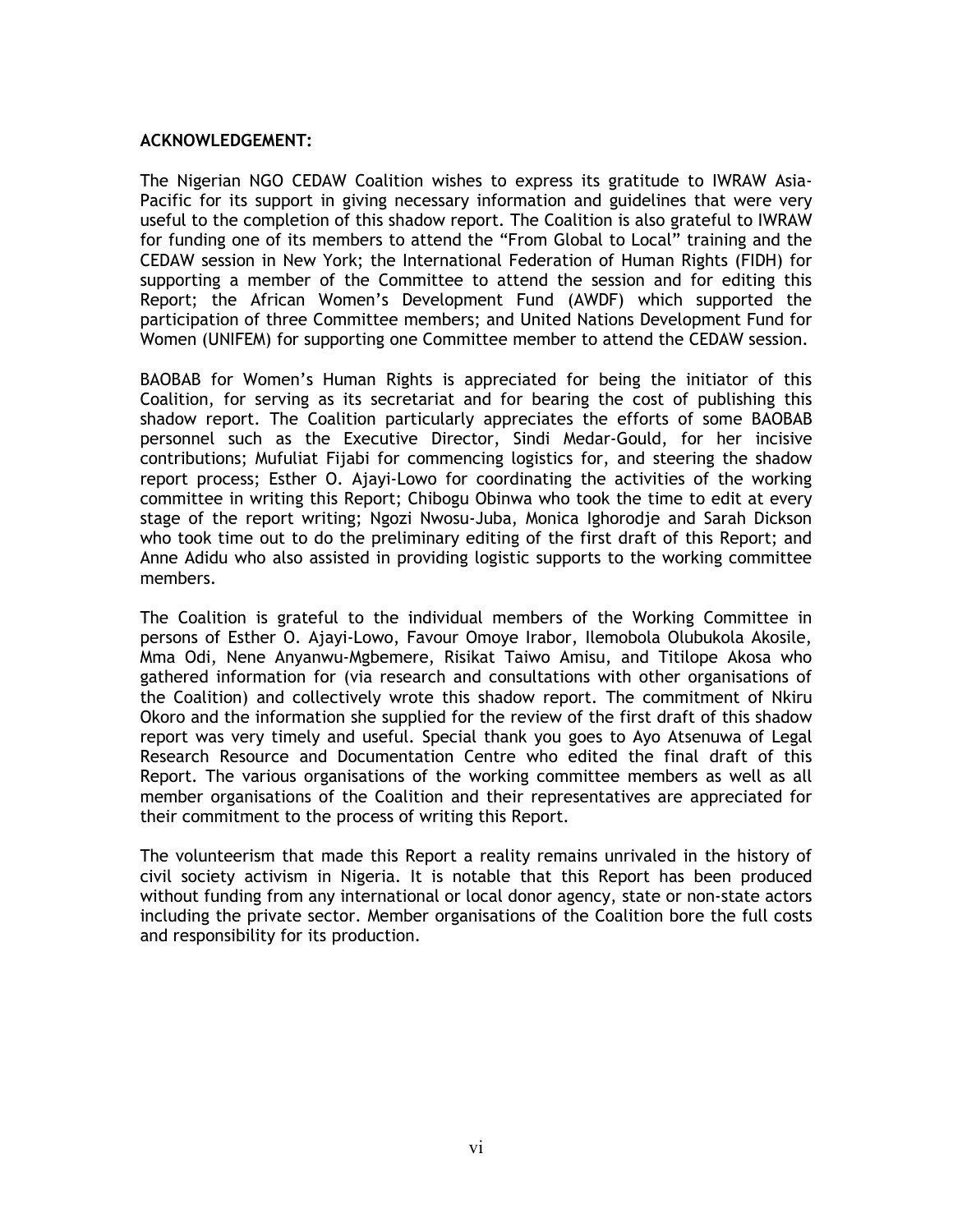## LIST OF CONTRIBUTING ORGANISATIONS

### The Working Committee Members:

- 1. Association of African Women for Research and Development: Nene Marcella Anyanwu-Mgbemere
- 2. BAOBAB for Women's Human Rights: Mufuliat Fijabi & Esther O. Ajayi-Lowo
- 3. Civil Liberties Organisation: Favour Omoye Irabor
- 4. Female Leadership Forum: Risikat Taiwo Amisu
- 5. Rural Women Empowerment and Development Network: Mma Odi
- 6. West Africa Network for Peacebuilding: Ilemobola Olubukola Akosile
- 7. Women Unity Forum: Titilope Ngozi Akosa

## Other Contributing NGOs:

- 1. Action Health Incorporated
- 2. Actionaid International Nigeria
- 3. Ajegunle Community Project
- 4. Centa for Organisational Development (C.O.D)
- 5. Centre for Twenty First Century Issues (C21st)
- 6. Centre for Human Empowerment, Advancement and Development, Abia
- 7. Centre for the Rule of Law (CENTROLAW)
- 8. Centre for Women's Health and Information (CEWIN)
- 9. Committee For the Defense of Hunan Rights (CDHR)
- 10. Community Empowerment Partners International (CEPI)
- 11. Environmental Rights Action/Friends of the Earth (ERA/FOEN), Benin
- 12. Gender and Development Action (GADA)
- 13. Gender Child and Rights Initiative
- 14. Girls Power Initiative
- 15. Global Health Awareness Research Foundation (GHARF), Enugu
- 16. Human Angle
- 17. Kudirat Intiative for Democracy (KIND)
- 18. Labour Health and Rights Development Centre
- 19. Lady Mechanic Initiative
- 20. Legal Defense and Assistance Project (LEDAP)
- 21. Legal Research Resource and Documentation Centre, Yaba
- 22. Model Missions of Assistance in Africa (Momi Africa)
- 23. Organisation for Non-Formal Education Foundation (ONEF)
- 24. Organisation for the Child, Woman and Family
- 25. Project Alert on Violence Against Women
- 26. Utmost Caring World
- 27. Widow's Development Support Services (WADSS)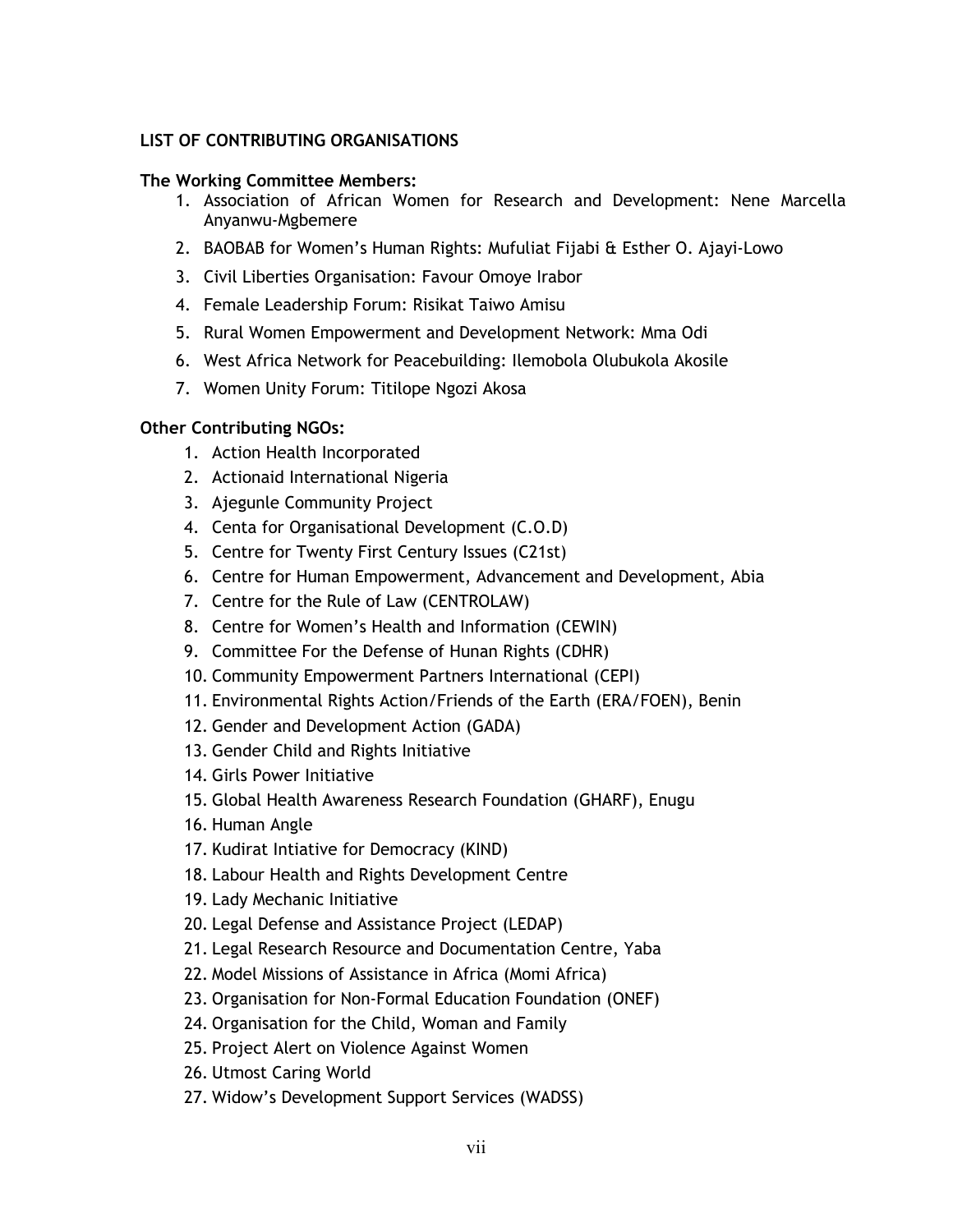- 28. Women Law and Development Centre (WLDCN)
- 29. Women Protection Organisation (WOPO)
- 30. Women's Center for Peace and Development (WOPED)
- 31. Women's Health and Rights Project (WHARP)
- 32. Women's Optimum Development Foundation (WODEF)
- 33. Women's Rights Advancement and Protection Alternative (WRAPA)

## Other Contributing Organisations:

- 1. African Women Lawyers Association (AWLA)
- 2. Development Communications Network (DEVCOMS)
- 3. Henrich Boll Foundation (HBF)
- 4. International Federation of Women Lawyers (FIDA), Anambra
- 5. International Press Centre (IPC)
- 6. National Association of Democratic Lawyers (NADL)
- 7. Women Information Network (WINET), Enugu
- 8. Women's Organisation for Representation and National Cohesion (WORNACO)

## Contributing Media Houses:

- 1. The Nations Newspapers
- 2. This Day Newspaper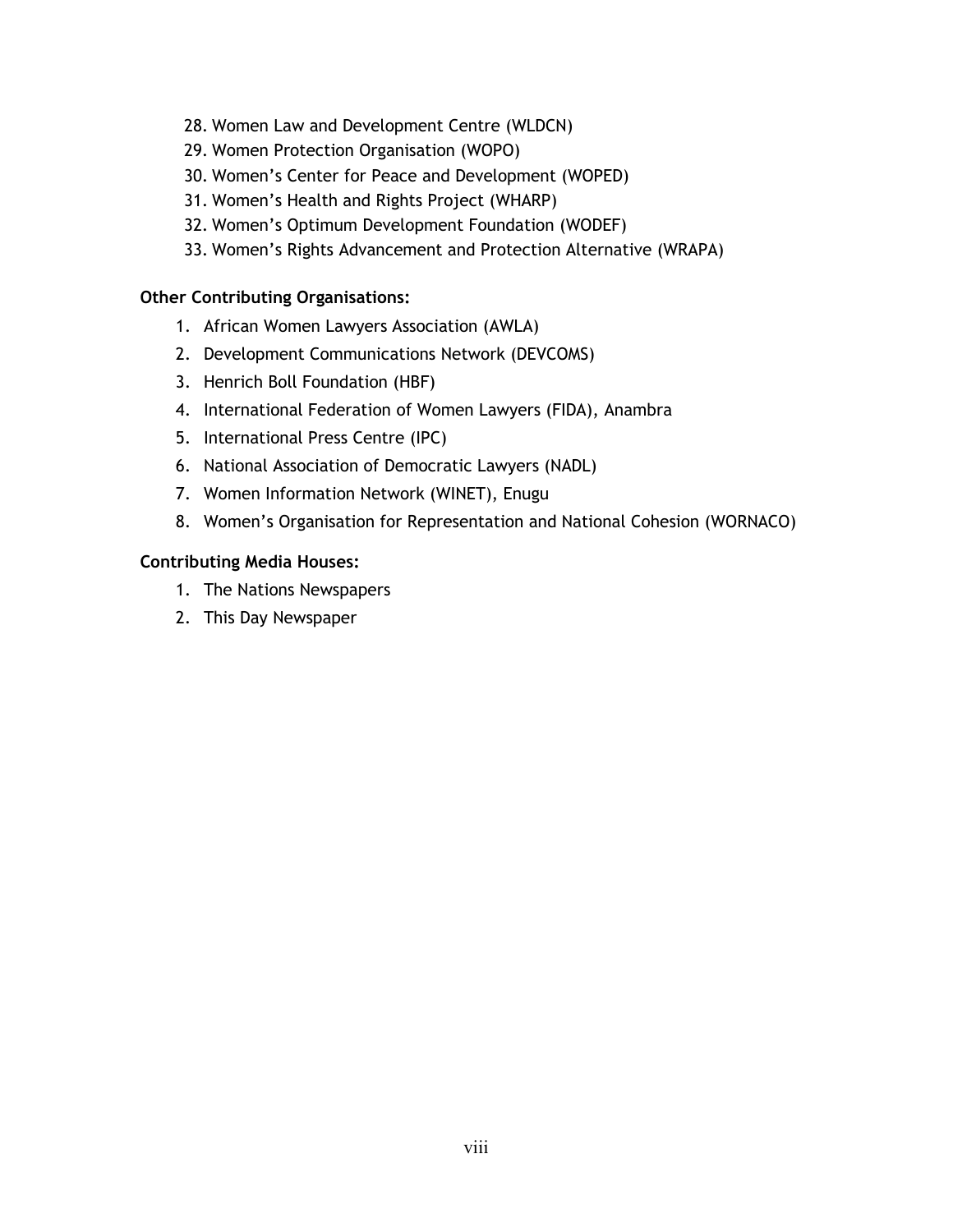#### FORWARD

The Nigerian NGO CEDAW Coalition was formed in May 1998 as a national network of over fifty registered Nigerian NGOs across the country and working on women's human rights and CEDAW's sixteen articles from different perspectives and expertise.

The Coalition was conceived as an interventionist strategy and response to the inaccuracies reported by the Nigerian Government in its second and third periodic country report to UN CEDAW Committee for the period 1986-1994 on the implementation/domestication of CEDAW in Nigeria. It produced its first Shadow Report in 1998, which was used as an advocacy tool during the Committee's consideration of fourth country report. BAOBAB for Women's Human Rights currently hosts the Coalition's secretariat.

From June 30 to July 18 2008, the UN CEDAW Committee will once again meet in New York to consider Nigeria's sixth country periodic report already submitted to it. Like previous reports, the Nigerian government has made various claims as to what it has done in the protection and promotion of women's human rights. This Shadow Report seeks to review the existing realities in Nigeria against the backdrop of what has been reported. It puts in the proper perspective, the challenges encountered by women activists in their efforts to domesticate CEDAW into law in Nigeria and ensure its implementation.

This Shadow report has been compiled from the experiences of women's rights organisations, documents, statistics, research reports, published reports, media reports and other available resources. All expenses incurred in writing this report were covered by participating organisations of the Coalition, with BAOBAB covering the expense of hosting, co-coordinating, editing and production of the report. The commitment and extra labour of the members of the Working Committee ensured that this detailed Nigeria CEDAW NGO Coalition's Shadow Report is a reality.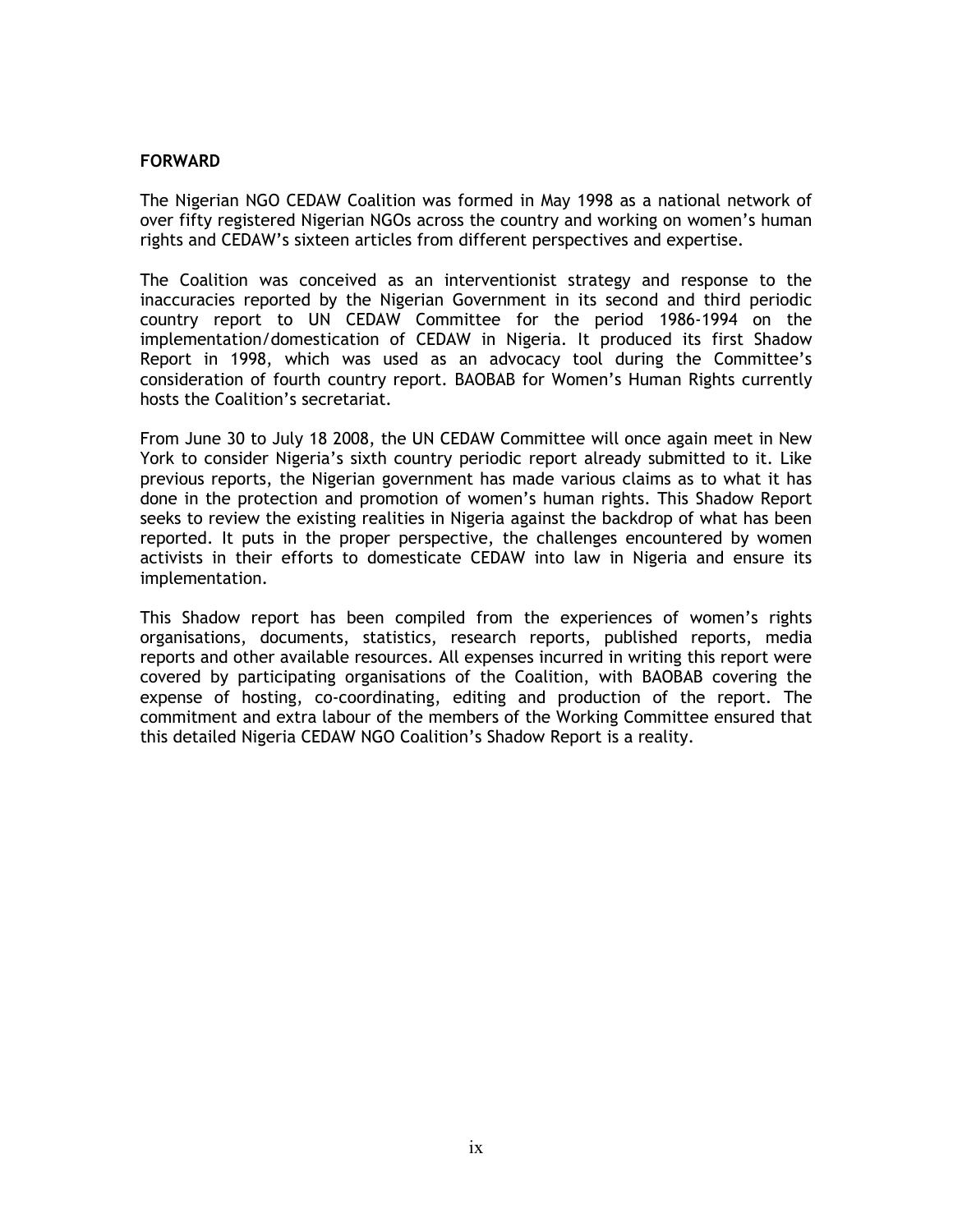#### EXECUTIVE SUMMARY

The Nigerian government ratified CEDAW in 1985 without reservations. Consequently, it is bound to fulfill all obligations stated in article 2 towards the promotion of the principles of CEDAW. The situation of women's human rights in Nigeria, however, signifies that the Nigerian Government is not carrying out its obligations as CEDAW requires. The sorry state of women's rights in Nigeria has been attributed to the nondomestication of and non-implementation of CEDAW.

Nigeria's periodic reports should reveal the measures undertaken by the government to fulfill its obligations under the Convention including steps taken to address violations of women's human rights in all its ramifications. It is noted that while government in its Report, acknowledged the existence of discriminatory practices against women sustained by discriminatory legislation, policies and societal and cultural agents, it is silent in many respects on the measures it has undertaken to address these. The Nigerian official report does not reflect the true reality of Nigerian women. The need to put the situation of women's human rights in Nigeria in proper perspective, especially before the UN CEDAW Committee, underlies this Shadow Report.

This Shadow Report, therefore, aims at presenting the true situation of women's human rights in Nigeria to the Committee. It is intended for use also as an advocacy tool in constructively engaging the government of Nigeria over its responsibility for the protection and promotion of women's rights in Nigeria.

This Report analyses the situation of women's rights in Nigeria vis-à-vis each Article of CEDAW as well as other critical issues relevant to women's human rights but not falling directly under any of the Conventions' provisions. It further enumerates recommendations which are considered useful to the CEDAW Committee in engaging the Nigeria government during the reporting period. This, it is expected, will hasten the process of domestication and improve the implementation of the Convention in Nigeria.

## Articles 1-2

The level of discrimination against women in Nigeria is still very high. The 1999 Constitution of the Federal Republic of Nigeria does not give a comprehensive definition of the concept of discrimination against women, as it only gives a general note against all forms of discrimination including discrimination on the basis of sex. Other laws that are specifically made on discrimination against women exist only in five states and are rarely enforced. Some provisions of the Constitution outrightly discriminate against women. For instance, the Constitution provides that Women who marry non-Nigerians cannot confer Nigerian citizenship on their husbands by virtue of the marital union, while Nigerian men who marry non-Nigerians automatically have Nigerian citizenship conferred on their wife on the basis of marriage.

## Articles 3-4

Most of the socio- economic, legal, and political frameworks needed for the protection and promotion of women's rights have not been effectively implemented. In early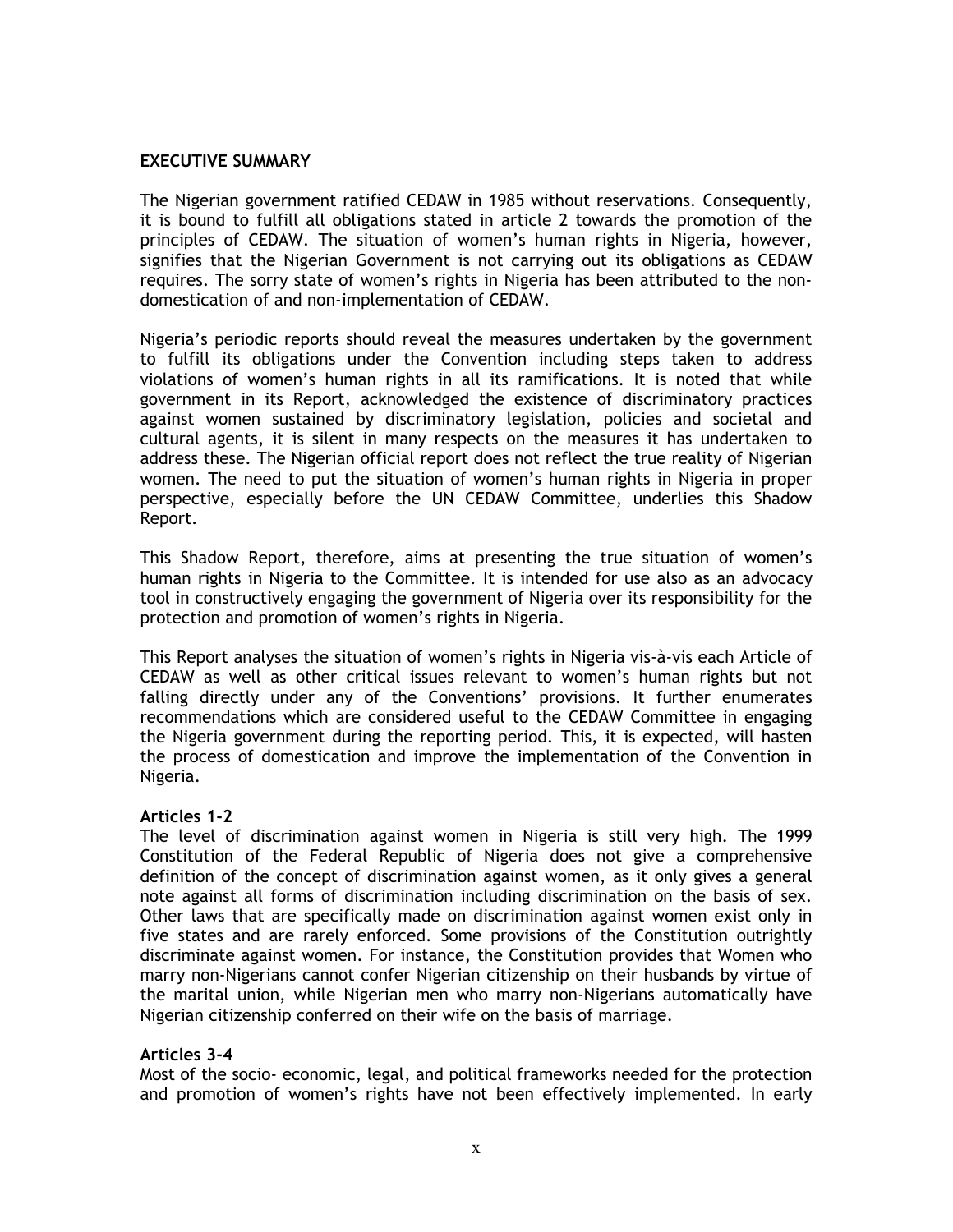2007, the National Assembly rejected the Bill for the domestication of CEDAW, which stands as the acid test for gender equality in Nigeria. This has put on hold the process of integrating CEDAW Convention as an integral part of the criminal justice and legal administrative system in Nigeria.

The National Economic Empowerment and Development Strategy (NEEDS) four years after its adoption as the country's economic blue print have failed most of its promises. It has not created the seven million jobs which had been envisaged to reduce the number of unemployed women in Nigeria; its promise of accelerated privatisation of the commanding heights of the Nigerian economy including oil and gas sectors also have rather impoverished more Nigerians especially women. Essential services including water, health and education under NEEDS have been outsourced to private/public participation.

## Article 5

Gender stereotypes continued to be reinforced in Nigeria as series of the agents of socialisation such as the family, schools, churches, mosques, and the media have become custodians as well as disseminators of gender roles, stereotypes, prejudices and discriminatory cultures. Girls and boys grow up in Nigerian society to accept male superiority over female and the patriarchal structure has become unquestionable phenomenon. The Teachers, Religious Leaders, Parents, Police Officers and Artistes in Nigeria usually work to promote obnoxious customary beliefs and practices that violate the rights of women. Consequently, customary practices such as female genital mutilation, preference for male-child, and widowhood rites are still prevalent in most parts of Nigeria.

Gender stereotypes in Nigeria are further reinforced by lack of national legislations aimed at disabusing the mind of people of such stereotypes as well as specify the punishment for offenders.

# Article 6

Trafficking and exploitation of women and children in Nigeria still go on because the government only focus on the legal regulation and established an agency National Agency for Prohibition of Trafficking in Persons (NAPTIP) to check the syndrome while the remote causes of trafficking and exploitation such as poverty, unemployment, illiteracy, are yet to be seen as important indicators, and yet to be addressed.

# Article 7

At the political/policy level, only three percent of Nigerian women have achieved one level of appointive/elective position at the Federal, State and Local Levels. As a result, the 30% affirmative action that was made to improve women's participation in political and public life is seriously hampered in terms of implementation. Hence participation of women in politics has hardly improved over the years. The National Gender Policy which was put together in 2006 to replace the National Policy on Women has also remained a paper-tiger as it is not backed by force of law and yet to be implemented. These factors continue to widen the gap between women and men in Nigeria.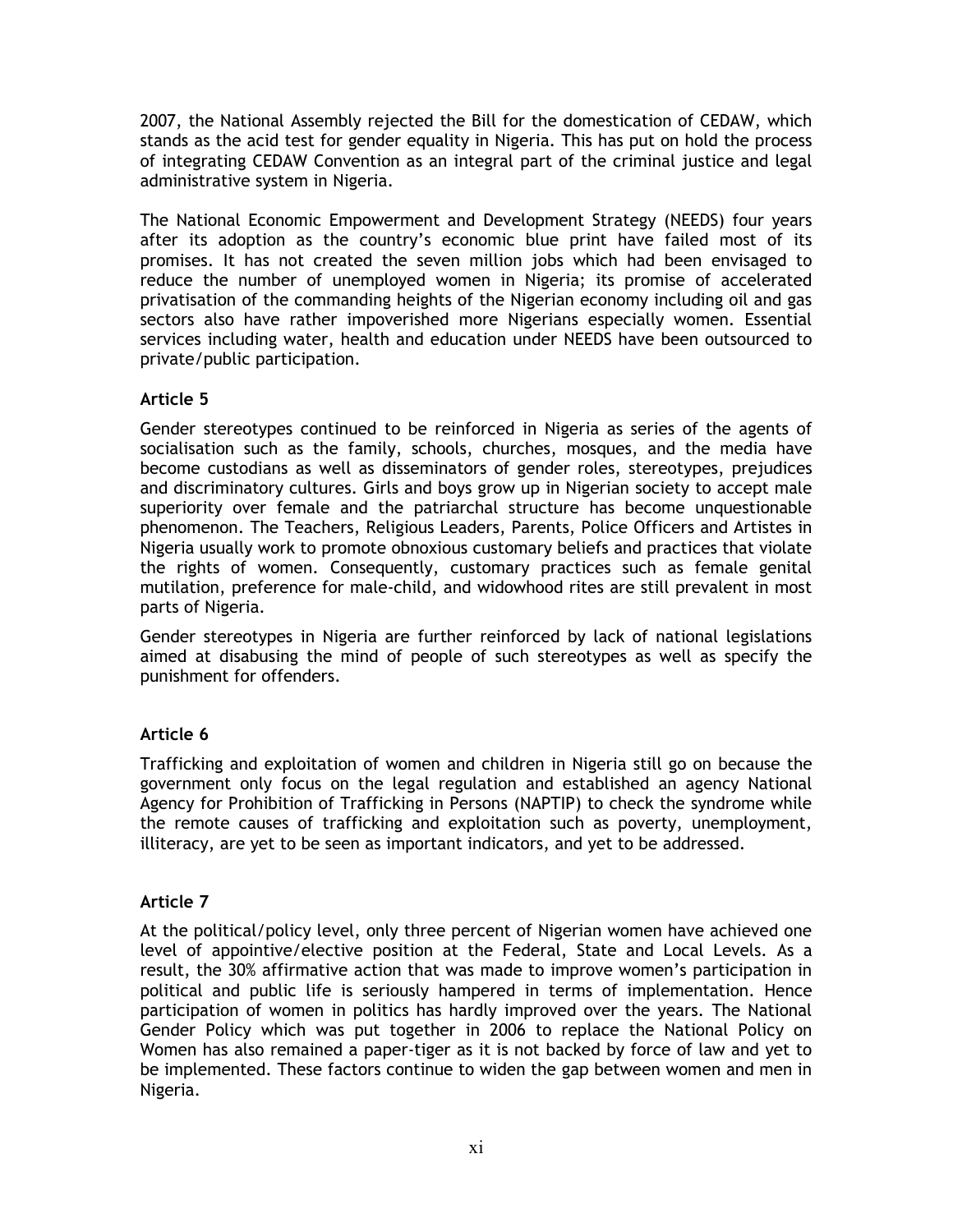### Article 8

The employment of women into Foreign Service as well as into the Federal Civil Service is on a federal character basis and not aimed at gender balance. That is, consideration is only given to people's state of origin and ethnicity before they are employed; regardless of whether they are female or male. This system of federal character has in no way favoured women as they continue to be under represented in Foreign Service. Women's participation in international organisations also suffers the same fate as there are also no special measures to improve women's participation. The government is yet to come up with any special or temporary measure to improve on the number of women in Foreign Service and international organisations.

#### Article 9

The Nigerian Constitution in Section 26 allows a foreign woman who is married to a Nigerian man to automatically become a Nigerian whereas; this automatic citizenship does not apply in the case of a Nigerian woman married to a non-Nigerian man. This is a serious denial of the rights of Nigerian women who marry foreigners to have their spouses become Nigerian by the virtue of marriage: A right which every Nigerian man enjoys. It is really disheartening that the Constitution of Nigeria harbours and promotes discrimination against women in nationality issues. This provision needs to be reviewed for gender balance and equality.

### Article 10-11

Disparity still exists in literacy rate between men and women. While male adult literacy is 70.1%, female adult literacy is 54.6%. The girl child continues to be deprived of her rights to quality education because priority is given to male education. She ends up not being empowered and exposed to harassments and intimidation that the patriarchal nature of the Nigerian society reinforces.

Educated females face a lot of discrimination in employment as there are internally constructed gender discrimination in almost all private industries (the banking, marketing and insurance sectors are at the top of the list). The educated females either end up unemployed or under-employed. Consequently, most females opt for employment in the informal sector where gender discrimination might be minimal, but where their economic attainment is greatly limited, leaving them less financially empowered than their male counterparts. The uneducated females suffer worse fate as their field of specialisation, mainly in the informal sector, is unregulated by government's policies.

## Article 12

The health of Nigerian women is not spared from the rot that militates against women's rights. The rate of maternal mortality is quite alarming as Nigeria contributes 10% to global maternal deaths. Abortion and pregnancy related complications are also a bane of women's right to life and health. Young women are the most exposed and vulnerable to and affected by HIV/AIDS. Many cannot negotiate safe sex.

Article 13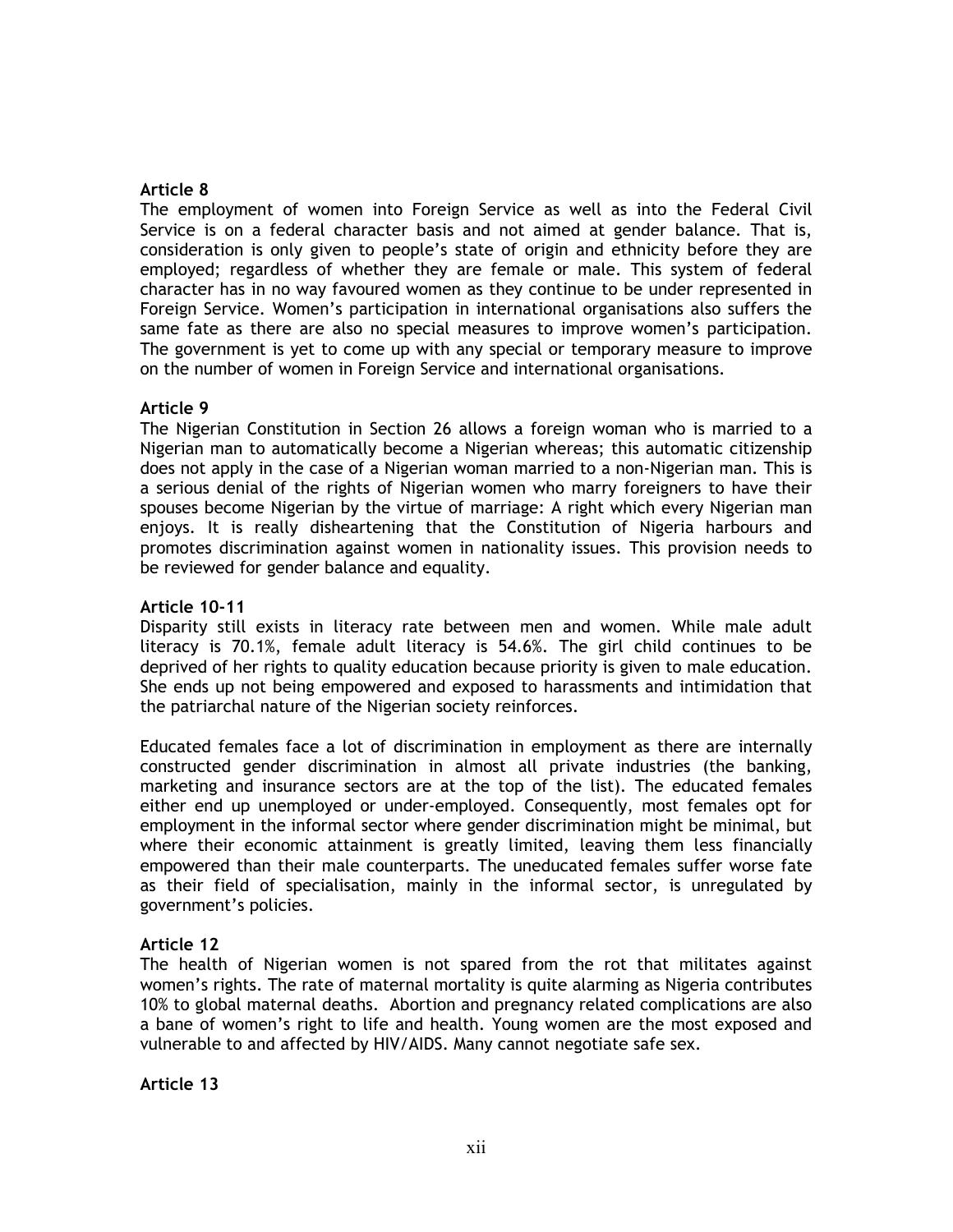The Nigerian Constitution does not provide for socio-economic rights, and this has in reality affected women more as they constitute a greater percentage of Nigerians who live below the poverty line. The number of women below the poverty line is 65% compared to that of men which is 35%, and women's purchasing power is also very  $low.<sup>1</sup>$ 

Furthermore, over 80% (percent) of commercial activities in the country take place within the small-scale sector of the Nigerian economy. This sector is largely informal and dominated by women and girls. Low income, greater financial risks, low standards of human development, and greater social exclusion by the organised private sector characterises this group. A negligible proportion has access to credit. Most lack all the trappings of effective organisation and management of successful businesses and these explain the high attrition rate of small businesses operated by them.

# Article 14

Rural Women represent 76% of the entire population in the rural areas; constitutes the larger percentage of the poor; are less educated and majority of them engage largely in small scale agriculture and petty trading. It is indeed disturbing that despite the crucial and basic contribution of women in rural areas in terms of production, processing, distribution and almost in all fields of human endeavour, their indispensable labour is unacknowledged, unpaid for, and poorly taken into account in national development plans and policies.

# Article 15

Women are far from equal with men under the Nigerian laws. The tripartite legal system in Nigeria, that is, the statutory, religious and customary laws, in some ways discriminate against women in their provisions. The Sharia law especially discriminates against women as, in the interpretation of its provisions; women are easily established as culprits in cases of adultery while the males who commit adultery with women can hardly be established as guilty.

# Article 16

The complexities engendered by the operation of the tripartite systems of Laws in Nigeria are most evident in the marriage and family law. The three systems of laws via statutory, Customary and Religious Laws apply on equal force depending on the marriage contracted. These three systems of laws often have conflicting and discriminatory provisions that reinforce male supremacy and perpetuate patriarchy in the context of marriage. It is expedient that the government expunges the contradictory provisions of these laws, and ensures that all laws protect women's human rights in marriage and family matters.

The foregoing are the numerous problems associated with promotion, protection and fulfillment of women's human rights in Nigeria; they are some of the reasons Nigerian women continue to suffer discriminations. These problems persist mainly because the Nigerian government has thus far shirked in its responsibility to domesticate CEDAW, and this has formed the major challenge to the implementation of CEDAW in Nigeria.

 $\overline{a}$ <sup>1</sup> The National Gender Policy, 2006 p. 4-5.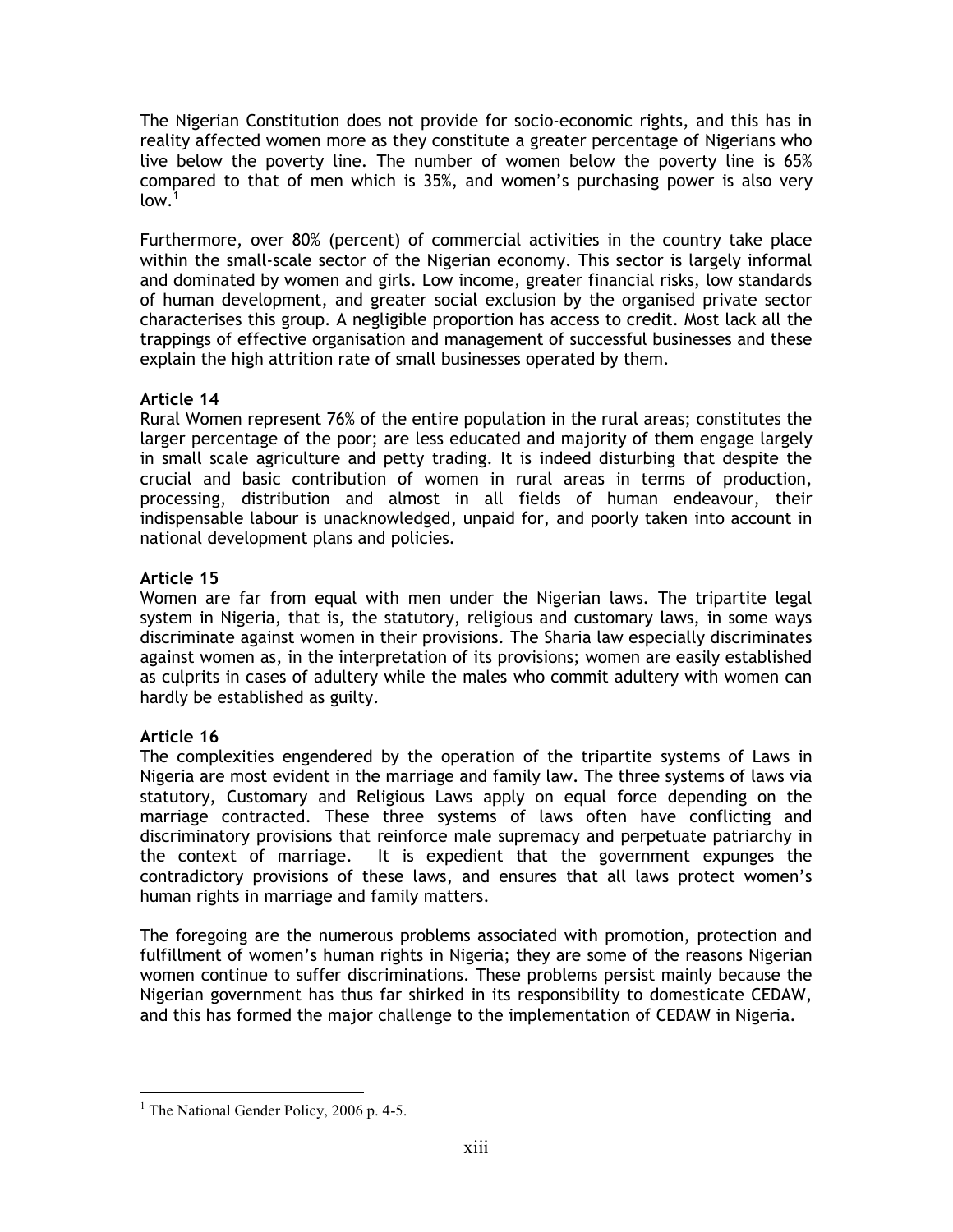The following are the summary recommendations that this report highlights as a way forward to the protection and promotion of the human rights of women in Nigeria:

## SUMMARY RECOMMENDATIONS

- 1. Immediate domestication of CEDAW.
- 2. Immediate passing of the National Bill on Violence against Women into law.
- 3. Incorporation of CEDAW and other Human Rights treaties in to local laws.
- 4. Government must ensure the implementation of national legislation against violence against women and provide at least one shelter in every state of the nation to protect survivors from further violence.
- 5. Government must ensure that there is national legislation prohibiting all forms of obnoxious and harmful practices against women and girls.
- 6. Government must take appropriate measures to implement and enforce laws and policies directed at the advancement of women.
- 7. Locus standi must be extended to allow third party (or at least the National Human Rights Commission) to take up women's human rights issues to support women's access to justice and enforcement of women's human rights.
- 8. Government must ensure prevention programmes and the availability and accessibility of drugs for diseases such as malaria, typhoid, dysentery and HIV/AIDS.
- 9. Government must uphold the human rights of women under the Sharia legal system and customary laws as practiced presently in Nigeria, under which Nigerian women are disproportionately affected and discriminated.
- 10. The citizenship status of Nigerian women must be reviewed to give women citizens the same rights as Nigerian men.
- 11. Nigeria must as a matter of priority, come up with and implement a 30% Affirmative Action in all spheres in fulfillment of the principle of equality stipulated in CEDAW. We further recommend a 50% representation of women in all spheres and sectors.
- 12. Quota system in gender representation should be reflected in political positions in Nigeria.
- 13. Government must review the Constitution to promote the principle of gender equality between men and women. This must be reflected in both the language and provisions of the Constitution.

It is hoped that the information contained in this shadow report will be useful to the United Nations Committee on Elimination of Discrimination Against Women at the consideration of Nigeria's  $6<sup>th</sup>$  country report, which will be presented to it at the UN Headquarters between June 30 and July 18, 2008.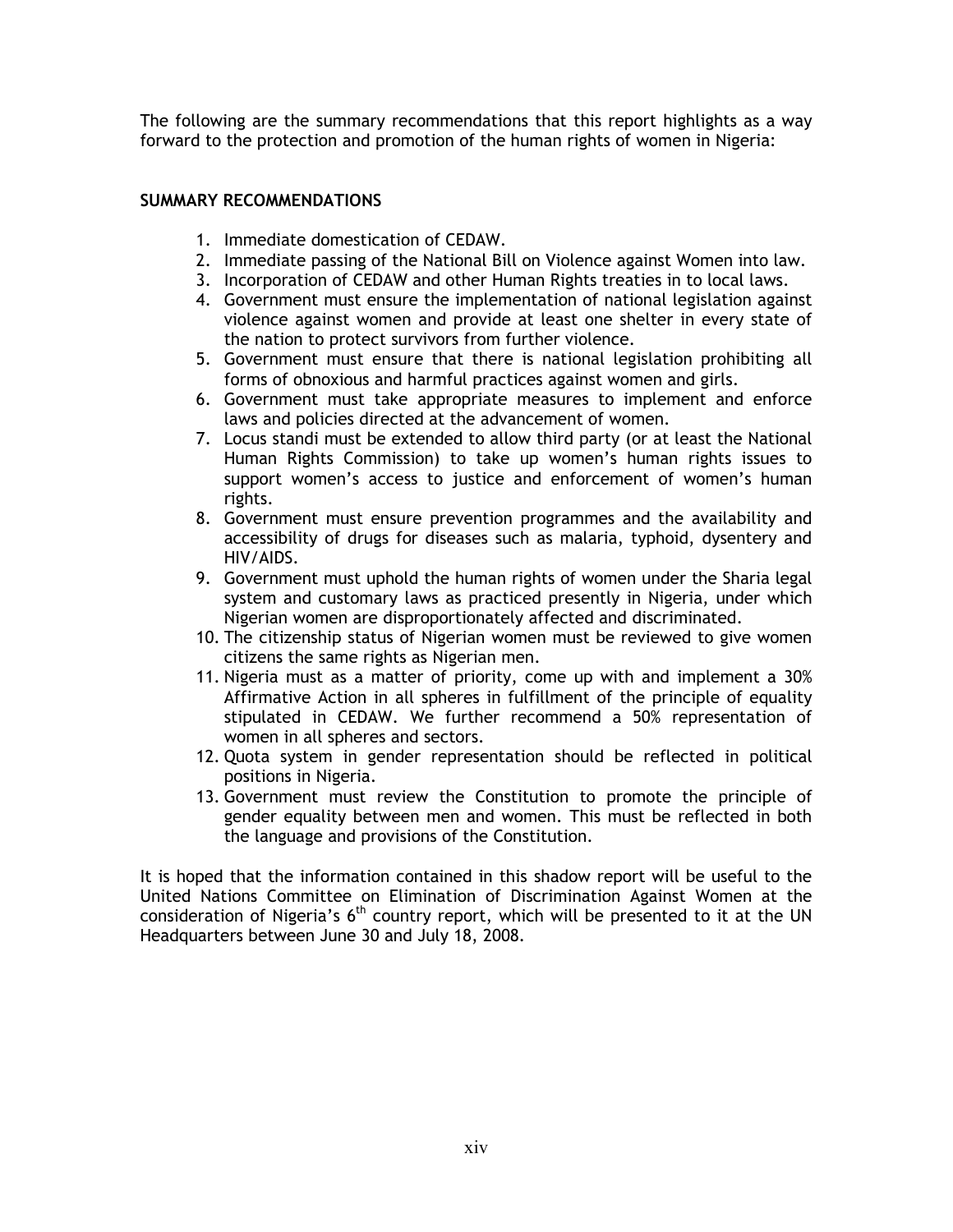## ARTICLE 1: DEFINITION OF DISCRIMINATION AGAINST WOMEN

## LEGAL AND OTHER MEASURES:

Section 42 of the 1999 Constitution of the Federal Republic of Nigeria<sup>2</sup> (hereinafter called the Constitution) under Chapter IV, guarantees the right to freedom from discrimination. The Chapter itself is titled Fundamental Rights. The section states:

"(1) A citizen of Nigeria of a particular community, ethnic group, place of origin, sex, religion or political opinion shall not, by reason only that he is such a person-

- (a) be subjected either expressly by, or in the practical application of, any law in force in Nigeria or any executive or administrative action of the Government, to disabilities or restrictions to which citizens of Nigeria of other communities, ethnic groups, places of origin, sex, religion or political opinions are not made subject; or
- (b) be accorded either expressly by, or in the practical application of, any law in force in Nigeria or any such executive or administrative action, any privilege or advantage that is not accorded to citizens of Nigeria of other communities, ethnic groups, places of origin, sex, religions or political opinions.

(2) No citizen of Nigeria shall be subjected to any disability or deprivation merely by reason of the circumstances of his birth.

(3) Nothing in subsection (1) of this section shall invalidate any law by reason only that the law imposes restrictions with respect to the appointment of any office under the State or as a member of the armed forces of the Federation or a member of the armed forces of the Federation or a member of the Nigeria Police Force or to an office in the service of a body corporate established directly by any law in force in Nigeria."

The Constitution prohibits discrimination on a general note but in a gender blind fashion, it is evidently gender insensitive as it uses the masculine gender pronoun to represent Nigerian citizens of both sexes. Although it generally prohibits discrimination against Nigerian citizens based on membership of a particular ethnic group, place of origin, sex, religion or political opinion, nowhere in the Constitution is discrimination defined. Neither CEDAW nor the Protocol to the African Charter on Human and People's Rights on the Rights of Women in Africa $^3$  (hereinafter called the Protocol), which adequately defines and prohibits discrimination against women, has been domesticated. Given the provisions of Section 12 of the Constitution, women cannot take advantage of the two instruments in the national courts. The section states:

'No treaty between the Federation and any other country shall have the force of law except to the extent to which any such treaty has been enacted into law by the National Assembly.'

The African Charter on Human and Peoples' Rights<sup>4</sup> (hereinafter called the African Charter) $5$  which Nigeria has domesticated and which should protect every Nigerian

<sup>&</sup>lt;sup>2</sup> Cap C23, Laws of the Federation of Nigeria (LFN), 2004.

<sup>&</sup>lt;sup>3</sup> Adopted by the Ordinary Session of the Assembly of the African Union at Maputo, Mozambique on July 11, 2003, available at http://www.achpr.org/english/\_info/women\_ en.html. Last visited February 4, 2008.

<sup>&</sup>lt;sup>4</sup> The Charter adopted June 27 OAU Doc CAB/LEG/67/3 rev 5,21 ILM 58 (1982), entered into force 21 October 1986.

<sup>&</sup>lt;sup>5</sup> The Charter draws inspiration from CEDAW. See Art 60 of the Charter. CAP. A9.LFN, 2004.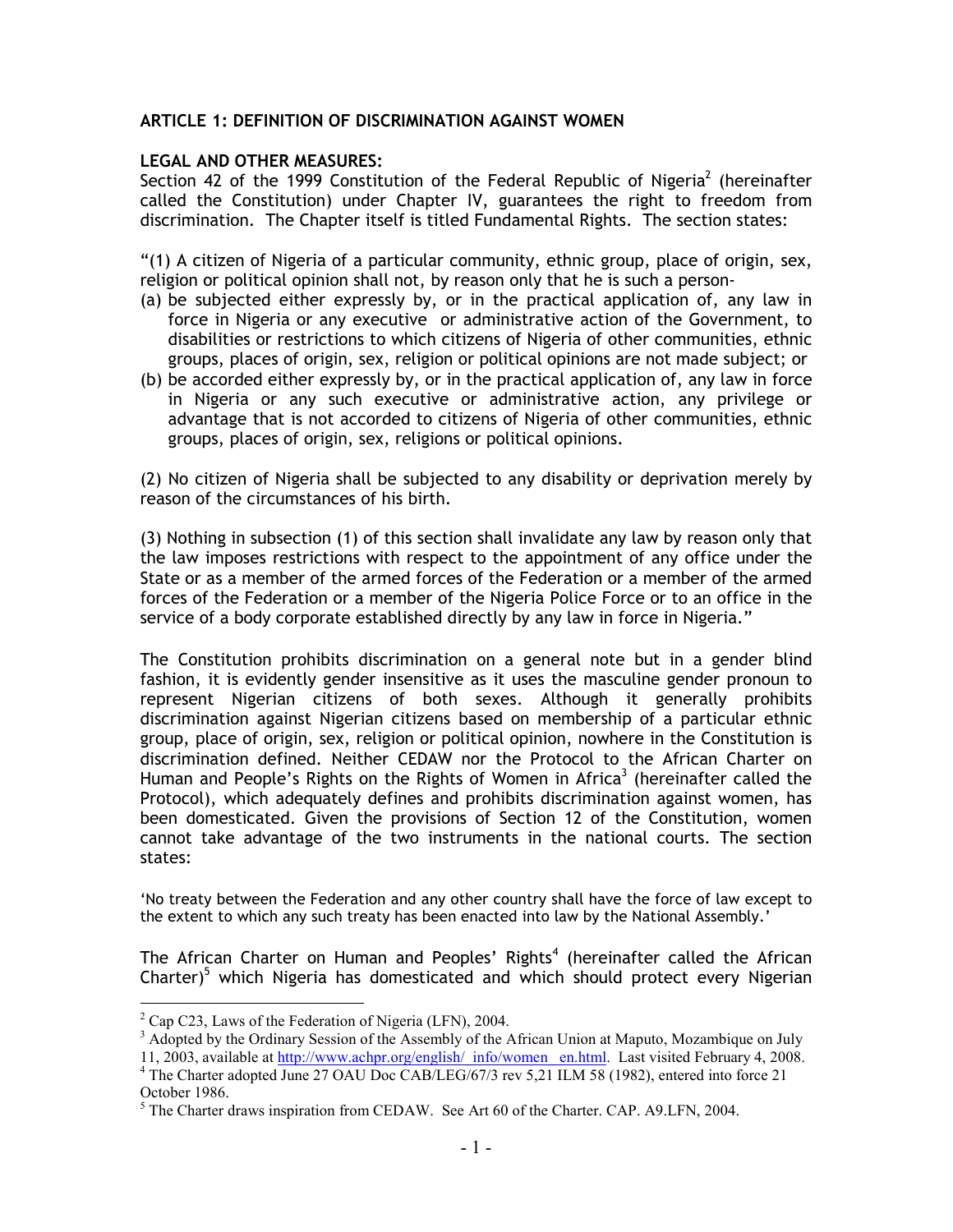woman against discrimination does not specifically define discrimination against women. Article 2 of the Charter, like Section 42 of the Constitution, only provides for non-discrimination generally. Article 2 states as follows:

"Every individual shall be entitled to the enjoyment of the rights and freedoms recognized and guaranteed in the present Charter without distinction of any kind such as race, ethnic group, colour, sex, language, religion, political or any other opinion, national and social origin, fortune, birth or other status."<sup>6</sup>

The poor response of the Nigerian constitutional provisions to discrimination against women is evident in the fact that economic, social and cultural rights (ESCR) are not known to the Nigerian Constitution as legal rights enforceable by the rights bearer. The closest to ESCR are found in Chapter II of the Constitution, which is titled Fundamental Objectives and Directive Principles of State Policy. The chapter is not justiceable, that is, they cannot be enforced in a court of law in Nigeria. The implication is that the Constitution does not effectively protect women from discrimination with respect to economic, social and cultural rights. Yet, it is in the area of ESCR that women's human rights are most violated. This failure to guarantee, promote and protect ESCR for women has reinforced feminisation of poverty thus strengthening the context for denial of political rights such as participation and decision-making to women and indirectly accounted for violence against women. The foregoing makes Nigeria fall short of its obligations to eliminate discrimination against women by means of legal and constitutional measures enshrined in Article 2 of CEDAW.

The Federal Government of Nigeria adopted the National Gender Policy in 2006 to replace the National Policy on Women of 2000. This was with a view to responding to the challenges of gender inequalities and attendant low socio-economic indicators. The goal of the National Gender Policy is to "build a just society devoid of discrimination, harness the full potentials of all social groups regardless of sex or circumstance, promote the enjoyment of fundamental human rights, and protect the health, social, economic and political well being of all citizens in order to achieve equitable rapid economic growth; evolve an evidence based planning and governance system where human, social, financial and technological resources are efficiently and effectively deployed for sustainable development."<sup>7</sup> The core strategies for achieving the objectives of the National Gender Policy makes reference to gender mainstreaming, gender justice and addressing the needs of women and children.

#### **REALITY**

Nigeria still falls short of the desired result of giving males and females equal opportunities and equal access to opportunities to advance socially, economically and politically. Evidence abounds of several forms of gender-based discrimination in gender relations in Nigeria. Gender-based division of labour, disparities between male and female access to power and resources, and gender bias in rights and entitlements remain pervasive in Nigeria.<sup>8</sup>

 $\overline{a}$ 

<sup>6</sup> Art 2, Cap A9 LFN, 2004.

<sup>7</sup> *NATIONAL GENDER. POLICY*. A publication of the Federal Ministry of Women Affairs and Social Development, 2006. p. vii.

<sup>8</sup> *Id*. p. 3.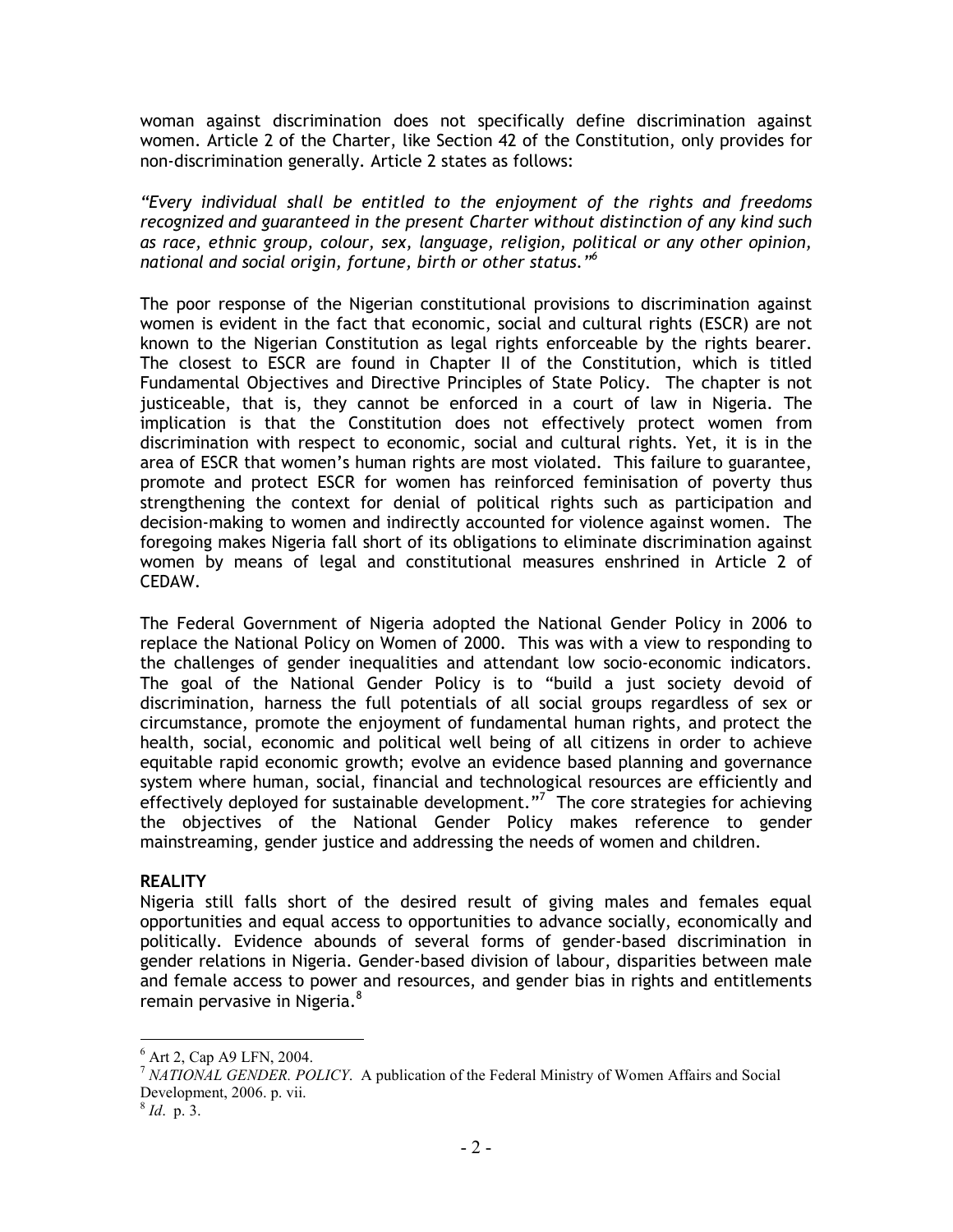As earlier stated, the language of the Nigerian Constitution is not gender sensitive. In its being gender neutral, it indirectly excludes women. Other instances of Constitution-supported discrimination are found in the "indigene-ship" or "indigeneity principle".<sup>9</sup>

#### Indigeneship or Indigeneity Principle

Nigerian law contains no definition of "indigeneity" although a broad range of policies at every level of government makes use of the concept. This concept arose out of a need to preserve the integrity of the cultural identity of the more than 250 different ethnic and cultural groupings found in Nigeria. In practical terms, the concept relates to the ability of a Nigerian proving that he is an indigene of where she/he lives or where she/he originates. This entitles such persons to academic scholarships, employment, political participation, provision of basic services and infrastructures to their communities. In turn, non-indigenes are usually excluded from such benefits.

Section 14(3) of the Constitution indirectly confers legitimacy on the principle. Its intended effect is that that there should be no dominance of any ethnic group in government at all levels or in any of governmental agencies. The result is that there is always a careful investigation and requirement of strict proof of where a Nigerian citizen hails from within the country, that is, where he or she is an indigene of. Furthermore, Section 147 of the Constitution requires that at least one Minister of the Government of the Federation should be appointed from each State of the Federation and that such a person must be an indigene of such State. The Federal Character Commission was established to give effect to these provisions. In reality, the concept has been used to deny many Nigerians rights and opportunities guaranteed by the country's Constitution. Many Nigerians are denied employment, academic scholarship, political participation by a State even when they have resided in the same State for the better part of their lives simply because their ancestors or parents did not originate from that particular community. $^\mathrm{10}$ 

The application of this concept impacts women who are married to men from different ethnic origin more negatively. The effect of indigenity principle is that it deprives women of employment opportunities and political appointments in their husband's state of origin which opportunities they are excluded from also in their natal states because they are deemed to have acquired their husband's indigeneship by the fact of marriage.<sup>11</sup> With these constitutional provisions in force and religiously implemented to the letter by the Federal Government, women in Nigeria married to men whose

 $\overline{a}$  $9$  The issue of indigeneity began to take on increased importance not long after Nigeria's independence, with regional policies that discriminated against the indigenes of other regions in areas as diverse as employment and acquisition of land. The Federal Government effectively legitimized that discrimination by doing nothing to oppose it. Nigeria's first Attorney-General described it as "a temporary concession to expediency." The concession has turned out to be not temporary and discrimination against non-indigenes throughout Nigeria has grown steadily over the intervening years. Human Rights Watch, "They Do Not Own This Place" Government Discrimination Against "Non-Indigenes" in Nigeria. *Human Rights Watch*. Volume 18, No. 3(A), April 2006. p. 11.

<sup>10</sup> See generally, *Human Rights Watch,* Volume 18, No 3 (A), April 2006.

<sup>&</sup>lt;sup>11</sup> "They Do Not own This Place" Government Discrimination Against "Non-Indigenes" in Nigeria. *Human Rights Watch*, Volume 18, No. 3(A), April 2006.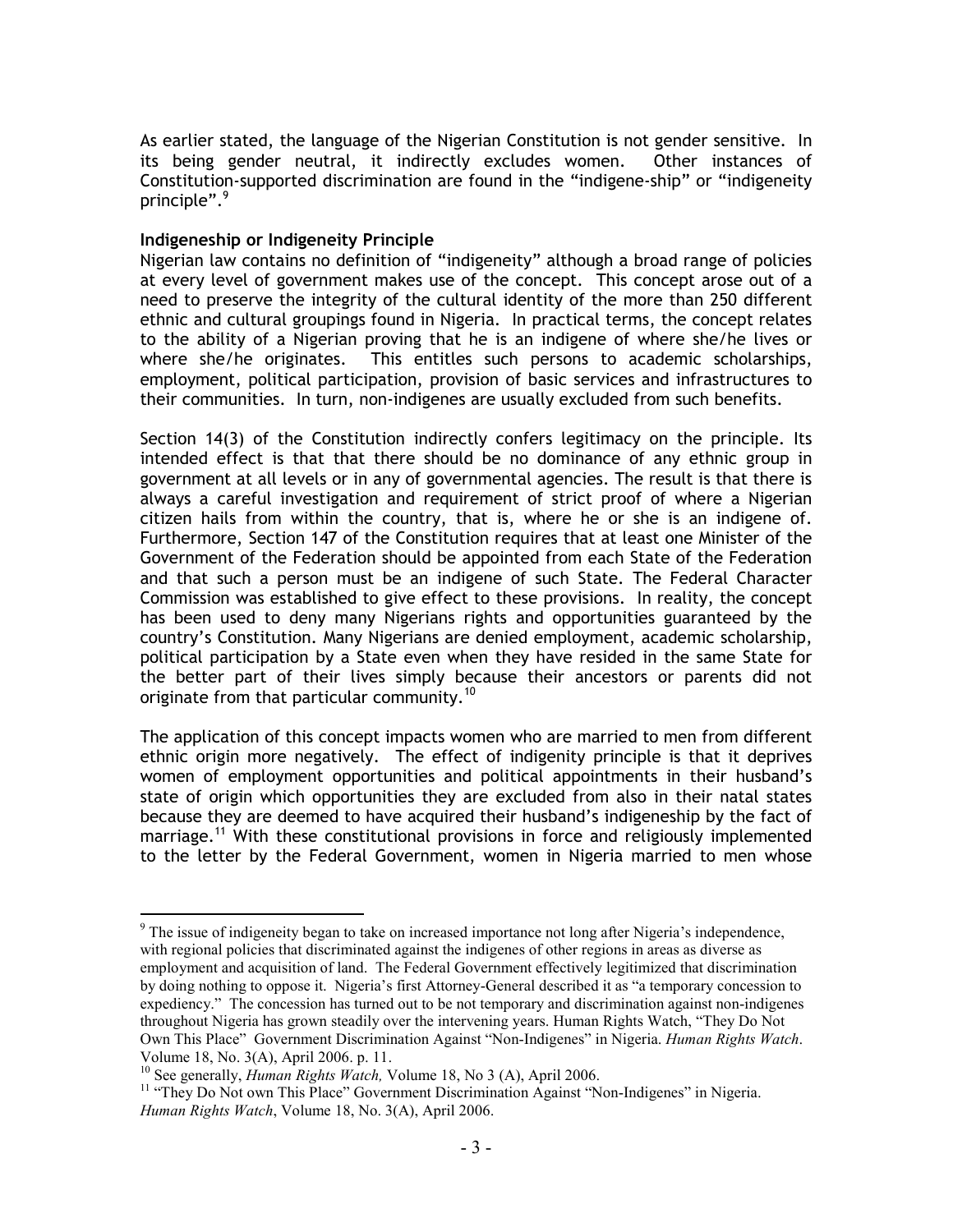indigeneship is different from theirs continue to suffer discrimination in terms of access to land, employment opportunities and political appointments.

## Citizenship By Registration

Section 26(2) of the Constitution, which confers citizenship by registration, is skewed in favour of Nigerian men married to aliens whereas there is no reciprocal provision for alien husbands who are married to Nigerian women. This defeats the purpose of Section 15(3)(c) which "encourages inter-marriage among persons from different places of origin, or of different religious, ethnic or linguistic association or ties." Similarly, Section 29(4)(b) of the Constitution states that "any woman who is married shall be deemed to be of full age." But this provision must be read along with Section 29(1) of the Constitution, which applies to any citizen of Nigeria of full age who wants to renounce his/her citizenship. The context of deemed age of maturity for any woman can easily be misconstrued if not properly contextualised. The provision can be abused to encourage child marriage as a girl who is under 18 and given out in marriage is deemed to be of full age. The provision may also be invoked to render Section 21 of the Child Rights Act<sup>12</sup>, which prohibits marriage and betrothal of a child under the age of 18, inconsistent with the provisions of the Constitution.

## Harmful Traditional Practices

Harmful traditional and cultural practices, which discriminate against women, are still abound despite the constitutional provisions that can be interpreted as obligating the government to eliminate them. Section 21(a) of the Constitution requires the State to protect, preserve and promote only Nigerian cultures that enhance human dignity and are consistent with the fundamental objectives as provided in this Chapter.

# Institutions set up to provide sound justice

Institutions such as the Nigeria Police Force, the National Human Rights Commission (NHRC), the Law Reform Commission, Legal Aid Council, National Agency for the Prevention of Trafficking in Persons (NAPTIP), the Federal Ministry of Women's Affairs and Social Development, Code of Conduct Bureau and the Federal Character Commission are some of the institutional mechanisms designed to complement government's efforts to provide justice and protect human rights. However, most of these institutions are themselves inhibited by official and unofficial policies conducing to a favourable atmosphere for violation of women's rights. Furthermore, some of the legal frameworks establishing the institutions are discriminatory against women. Few of the examples listed below will suffice,

- $\triangleright$  Government's sincerity in upholding the Paris Principles by setting up the NHRC is suspect. This is against the backdrop that in June 2006, the Federal Government removed the Executive Secretary for daring to criticise the government's human rights stance. Government's interference with the activities of the NHRC has serious negative impact on the promotion and protection of human rights in general and women's human rights in particular.
- $\triangleright$  The Legal Aid Council provides services mainly for criminal cases. There is nothing to indicate that it has mainstreamed gender into its work. There is no

 $\overline{a}$  $12$  The Child Rights Act, which domesticatess the UN Convention on the Rights of the Child and the African Charter on the Rights and Welfare of the Child, was passed into law in 2003.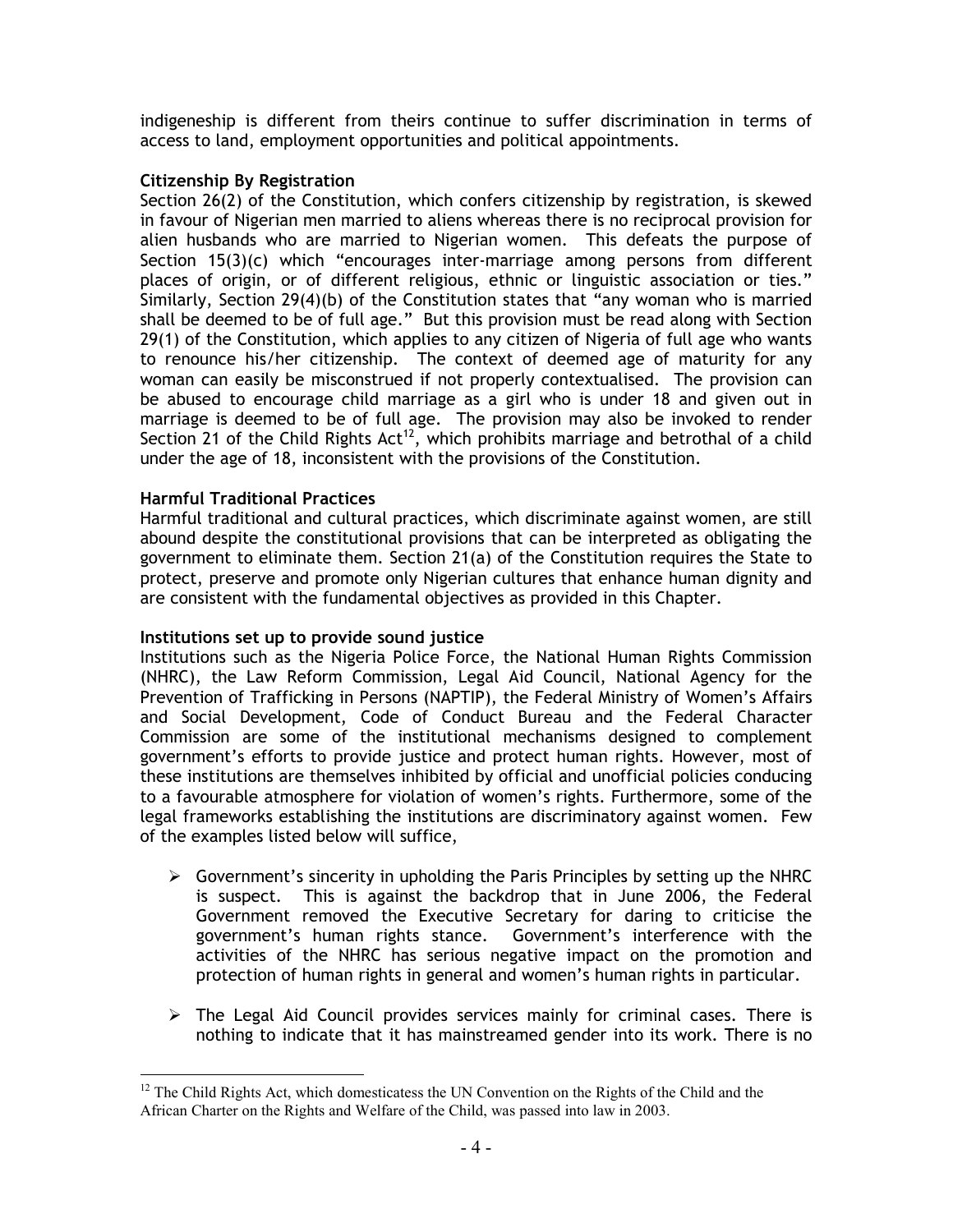specific budgetary provision for indigent women in need of legal aid. Furthermore, it does not provide for legal aid in respect of ECSR where women need such services the most. Worst still, it does not provide legal services for women who are victims of gender-based violence.

- $\triangleright$  The Code of Conduct Bureau has not lived up to expectations as it has consistently failed to examine the declarations of assets of public officers where such public officers bother to declare such. This is disturbing given that corrupt practices now trail public officers in Nigeria as they embezzle the resources that are meant for the provision of infrastructure such as good road, education, affordable housing, water, health, and so on. The non-provision of these mentioned infrastructures impact negatively more on women's access to socio economic rights than men. For instance, when there is scarcity of resources in the family, the girl-child drops out of school while the little resources available is expended on the boy-child.
- $\triangleright$  Trafficking is generally on the increase and manifests in different forms. It is common to find trafficked young girls serving as domestic workers in many households in Nigeria. So one may question the efficiency of NAPTIP.
- $\triangleright$  Truly, the Nigeria Police Force launched the establishment of Human Rights Desk, but this exists only in few police stations in some state capitals in Nigeria.

## Absence of Gender Equality Law

Nigeria is yet to have a National Gender Equality Law although a few states such as Imo and Anambra states have state laws to that effect.

#### RECOMMENDATIONS

- 1. Future constitutional amendments should:
	- (a) Incorporate the provisions of CEDAW on gender equality particularly those on prohibiting discrimination based on sex.
	- (b) Insert an express provision on prohibition of discriminatory customary practices against women in place of the sweeping definition of discrimination.
	- (c) Every discriminatory provision against women in the 1999 Constitution must be expunged. Examples include Section 29(4), Section 42(3)
	- (d) Sections  $42(3)$  and  $29(4)(b)$  of the Constitution should be reviewed to accommodate affirmative action provisions.
	- (e) The language, content and structure of the Constitution should reflect gender sensitivity. This will entail changing the masculine gender of "He" which is patriarchal in nature to "S/he" to accommodate the female gender.
	- (f) Make Chapter II of the Constitution enforceable or justiceable.
	- (g) Eschew indigeneity principle and promote residency rights.
- 2. The Federal Government should fund and encourage broad consultative meetings with all stakeholders with respect to future domestication of the CEDAW bill to ensure ownership of the process in order to facilitate speedy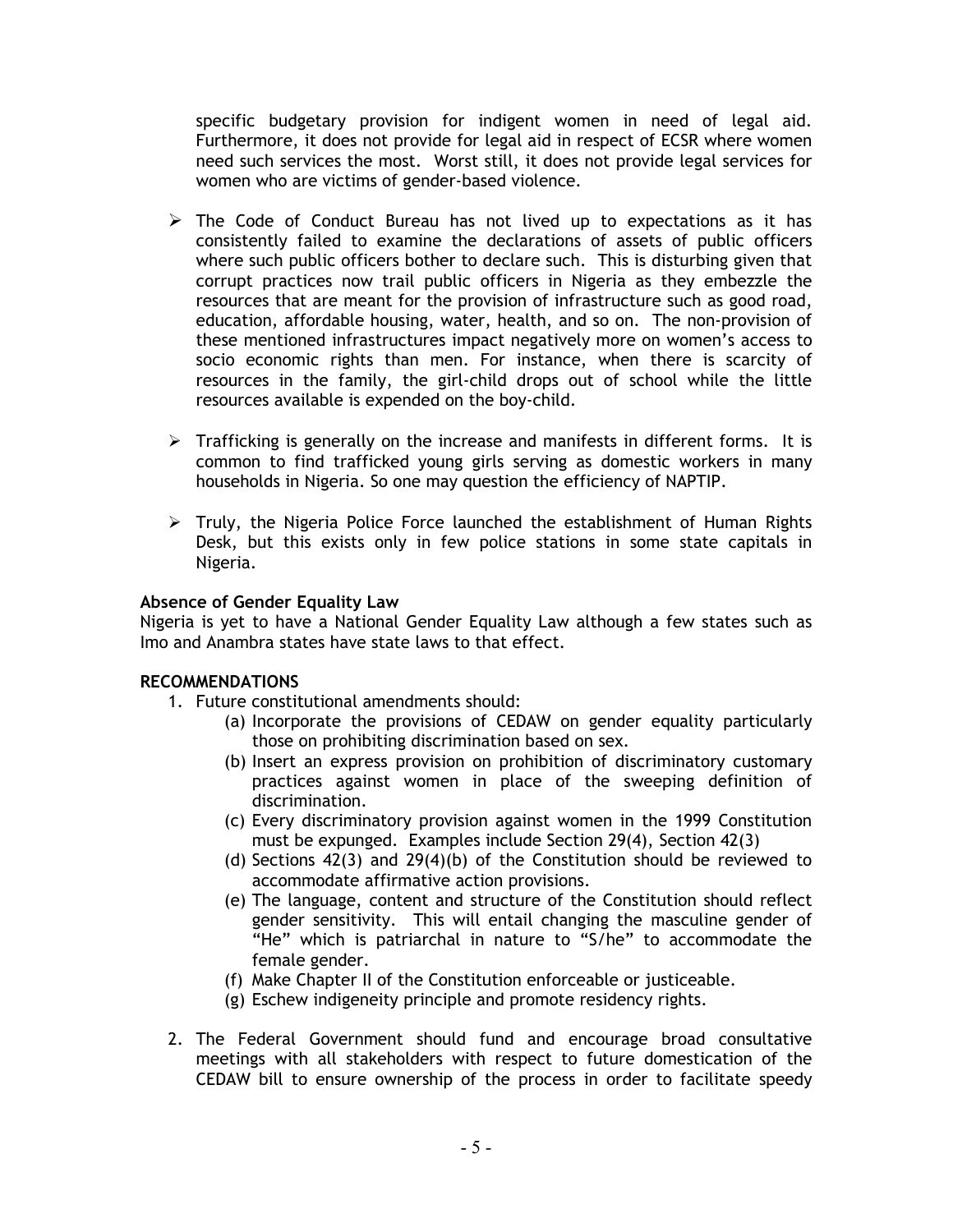passage of the bill and such other international/regional instruments such as the AU Protocol that draws inspiration from CEDAW.

- 3. Domestication of CEDAW and the AU Protocol to guarantee elimination of all forms of discrimination against women since domestication will provide the necessary legal backing for promotion and protection of women's human rights.
- 4. Urgent enactment of a Gender Equality Law to complement the National Gender Policy. This is imperative because as a Policy, it is not yet legally backed to give it the necessary teeth. Until this is done, the National Gender Policy will remain a mere paper tiger.

# ARTICLE 2: OBLIGATION TO ELIMINATE DISCRIMINATION

Nigeria has domesticated the African Charter on Human and Peoples' Rights<sup>13</sup> and enacted the Trafficking in Persons (Prohibition) Law Enforcement and Administration Act, 2004, the Universal Basic Education and Other Related Matters Act, 2004, and the Child Rights Act at the federal level and in sixteen (16) states.

In defining the obligation to eliminate discrimination against women in Nigeria, some states governments in Nigeria have enacted the following laws:

- Malpractices Against Widows and Widowers (Prohibition) Law 2005 in Ekiti, Enugu, Imo, Ebonyi and Anambra States.
- $\triangleright$  Law to Prohibit Domestic Violence Against Women and Maltreatment. Law No.10 of 2004 by the Cross Rivers State Government.
- $\triangleright$  Inhuman Treatment of Widows (Prohibition) Law 2004 of Edo state.
- Law Prohibiting Domestic Violence in Lagos State 2007 (passed by the House but not signed) and Ekiti State.
- Law Prohibiting Withdrawal of the Girl Child from School for Marriage in Kano, Niger, Gombe, Bauchi and Borno States.
- > Schools' Rights (Parents, Children and Teachers) Law No. 2, 2005 Rivers State.
- Street Trading Restriction law, 2004 Anambra State.
- Women's Reproductive Rights Law, 2005 Anambra State.

The National Gender Policy was adopted in 2006 to replace the National Women's Policy of 2000.

# **REALITY**

 $\overline{a}$ 

Despite the spirited efforts of women's organisations in some states to domesticate CEDAW, the process of passing the 'Abolition of all forms of Discrimination Against Women in Nigeria and Other Related Matters Bill, 2006' (CEDAW Bill), drafted from the provisions of CEDAW, into law in Nigeria to make it enforceable was stalled at the National Assembly because of the misinterpretation of Articles 12 and 16. Article 12,

<sup>&</sup>lt;sup>13</sup> Cap A. 10 Laws of the Federation of Nigeria (LFN), 2004.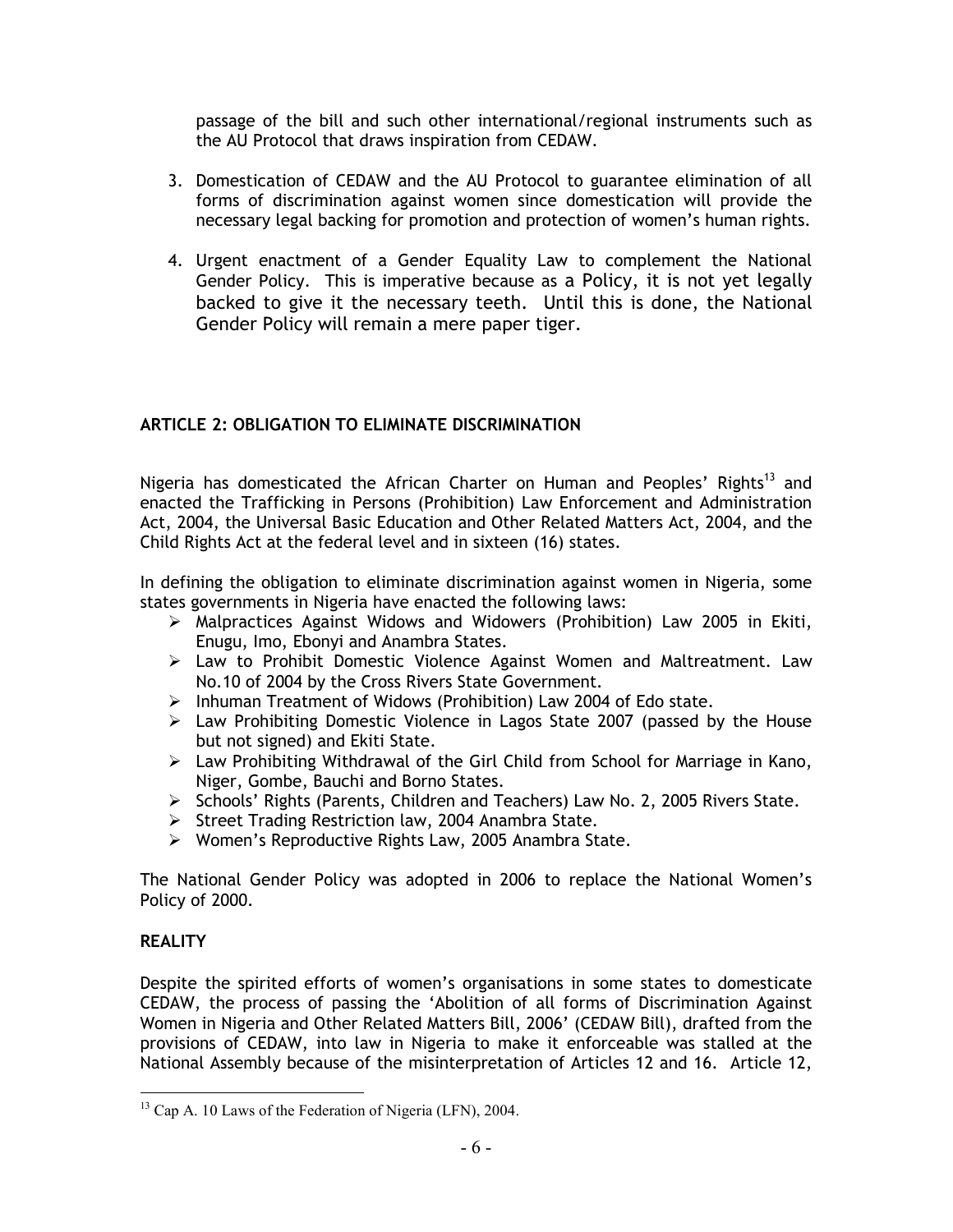which basically provides for sexual and reproductive health rights, has been conservatively interpreted as that which seeks to legalise abortion under the disguise of reproductive health and family planning. Article 16, on the other hand, has been criticised as anti-religious and contrary to culturally laid-down rules on betrothal and marriage. The points against article 16 includes the age of marriage, compulsory registration of all marriages in an official registry, rights on the choice of family name; full consent in betrothal and marriage among other points; as it is feared that men's dominant power in marital issues, which has generally become the norm, would be challenged by women. The Bill if passed into domestic law and implemented would have been able to address the issue of discrimination and violence against women in Nigeria. Since the Bill was thrown out by the National Assembly, the effort to have a law to breach the equality gap between women and men was frustrated. The failure to pass the Bill into law signifies the lack of goodwill on the issue of equality between women and men and has enhanced the level of intolerance to the total emancipation of women in Nigeria.

However, four State Houses of Assembly (state legislature) with the efforts of women's rights organisations have passed State law to prohibit malpractices or inhuman treatment against widows or widowers in consonance with Section 43 of the Constitution, which permits both men and women to own and acquire movable and immovable property. Despite this provision, 'a large proportion of women in Nigeria are barred from owning land by customary laws of inheritance'<sup>14</sup>. But we must note that this is just an aspect of the customs and practices that discriminate against women, nothing short of the existence of a justiceable National law prohibiting these customs and practices can adequately protect women in Nigeria.

Moreso, the haphazard manner in which some aspects of CEDAW has been incorporated into the law in some states in Nigeria is of great concern, which may eventually water down the importance of CEDAW. This may reinforce discrimination against women. The compilation and harmonisation of the tripartite system of laws undertaken by the National Centre for Women Development in collaboration with the Federal Ministry of Women Affairs, Nigerian Law Reform Commission, Legal Aid Council, National Human Rights Commission, International Federation of Women Lawyers, and Women's Rights Advancement and Protection Alternative is laudable. However, it has not impacted positively on the lives of Nigerian women and the outcome of the exercise which resulted in the "Abolition of all forms of Discrimination Against Women in Nigeria and Other Related Matters" Bill, 2006 was frustrated when the Bill was thrown out in year 2007 by the National Assembly.

The Child Rights Act has not been enacted into law in all the states of the Federation and where the law has been enacted, some state governments place reservations to some of the provisions –in particular the provisions relating to the age of marriages.

The National Gender Policy 2006 is a key policy document that supports women's participation in political and public life. The fifth objective of the Policy is aimed at achieving minimum threshold of representation for women in order to promote equal opportunity in all areas of political, social, and economic life of the country for

l <sup>14</sup> Federal Republic of Nigeria National Gender Policy developed by Federal Ministry of Women Affairs and Social Development 2006.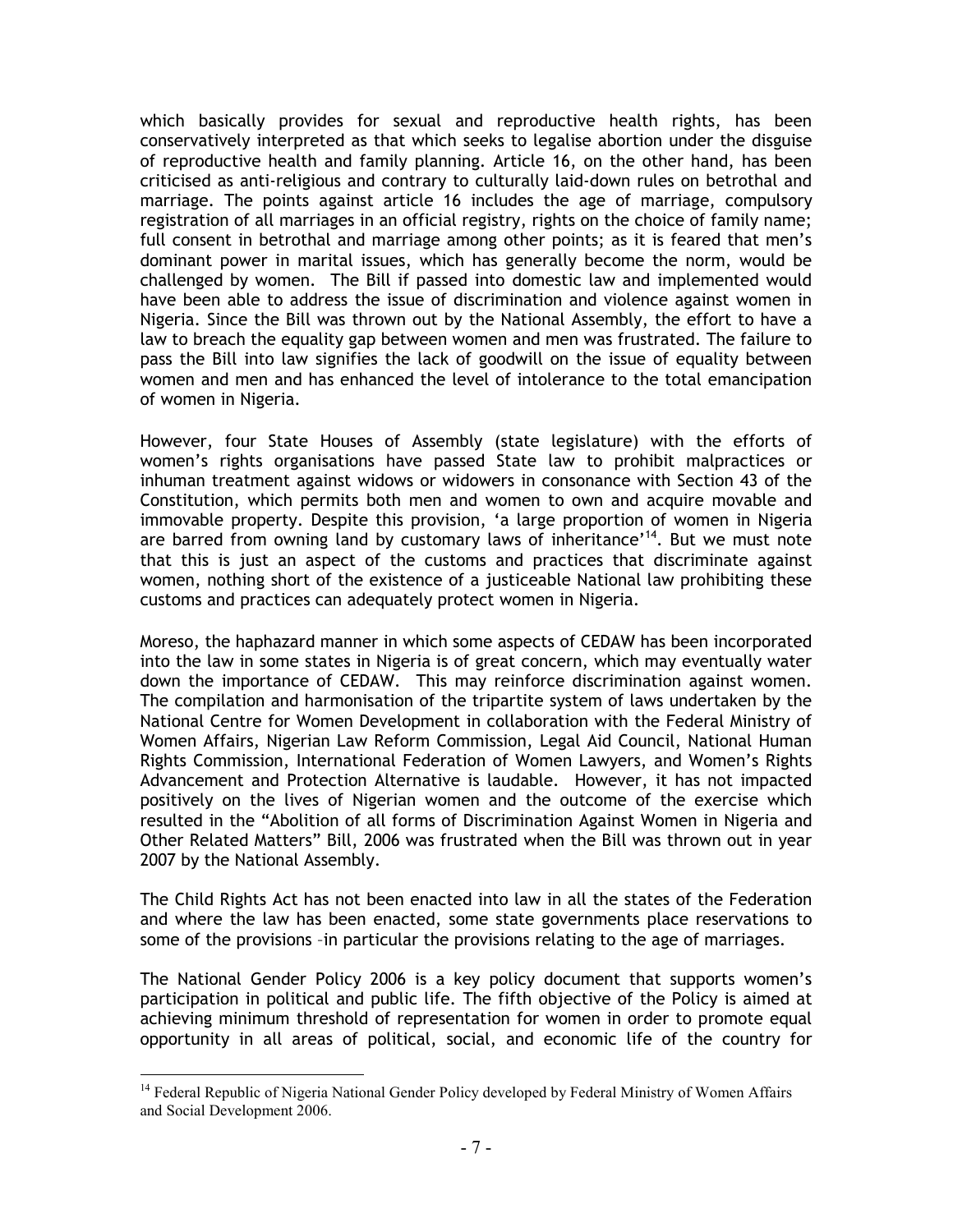women, as well as for men. The fifth target of the policy is to adopt special measures, quotas and mechanisms for achieving minimum critical threshold of women in political offices, party organs and public life by pursuing 35% affirmative action in favor of women to bridge gender gaps in political representation in both elective and appointive post at all levels by 2015.<sup>15</sup> This is taken as a temporary measure to bridge the disparity between men and women, which stands at 94% to 6% as at 2007. The bane of this policy however is that, in reality, there is little or no awareness of it, and it also does not have force of law.

Some States have taken special measures to bridge the gap and address the issue of lack of adequate protection for women's right by establishing the Office of the Public Defender (OPD) which provides legal aid on civil matters that are of utmost importance to women. Sadly, only four states out of the 36 states in Nigeria have  $OPD<sup>16</sup>$  The OPD in these states are also unable to cope with the enormity of the cases brought to them. Where they exist there is low level of awareness of their existence, as such most women cannot benefit from the services provided.

## RECOMMENDATIONS

- 1. CEDAW should be domesticated at both the Federal and State levels.
- 2. The Nigerian government should have the political will to enforce and implement existing laws eliminating discriminatory practices against women.
- 3. All the States of the Federation should enact laws to eliminate discriminatory practices against women.
- 4. There is also need for mass awareness and education at all levels by the various governments and governmental agencies in Nigeria.
- 5. The Federal and States government should have sufficient funds specifically for women's rights education at all levels.
- 6. There is urgent need for constitutional review to incorporate affirmative action of 50% in favour of women.

## ARTICLE 3: MEASURES TO ENSURE THE FULL DEVELOPMENT AND ADVANCEMENT OF WOMEN.

## LEGAL AND OTHER MEASURES:

There are existing governmental institutions, laws, policies and mechanisms aimed at guaranteeing the full development and advancement of Nigerian women. The Federal and States Ministries of Women Affairs and Social Development; National Centre for Women Development; Gender Desks established in some of the Ministries and agencies are all examples of measures taken to enhance the full advancement of women.

The closest provision for economic, social and cultural rights is found in Chapter 2 of the Constitution and it is titled Fundamental Objectives and Directive Principles of State Policy.

l <sup>15</sup> National Gender Policy, 2006.

<sup>&</sup>lt;sup>16</sup> Lagos, Rivers, Ogun and Ekiti States have established OPD.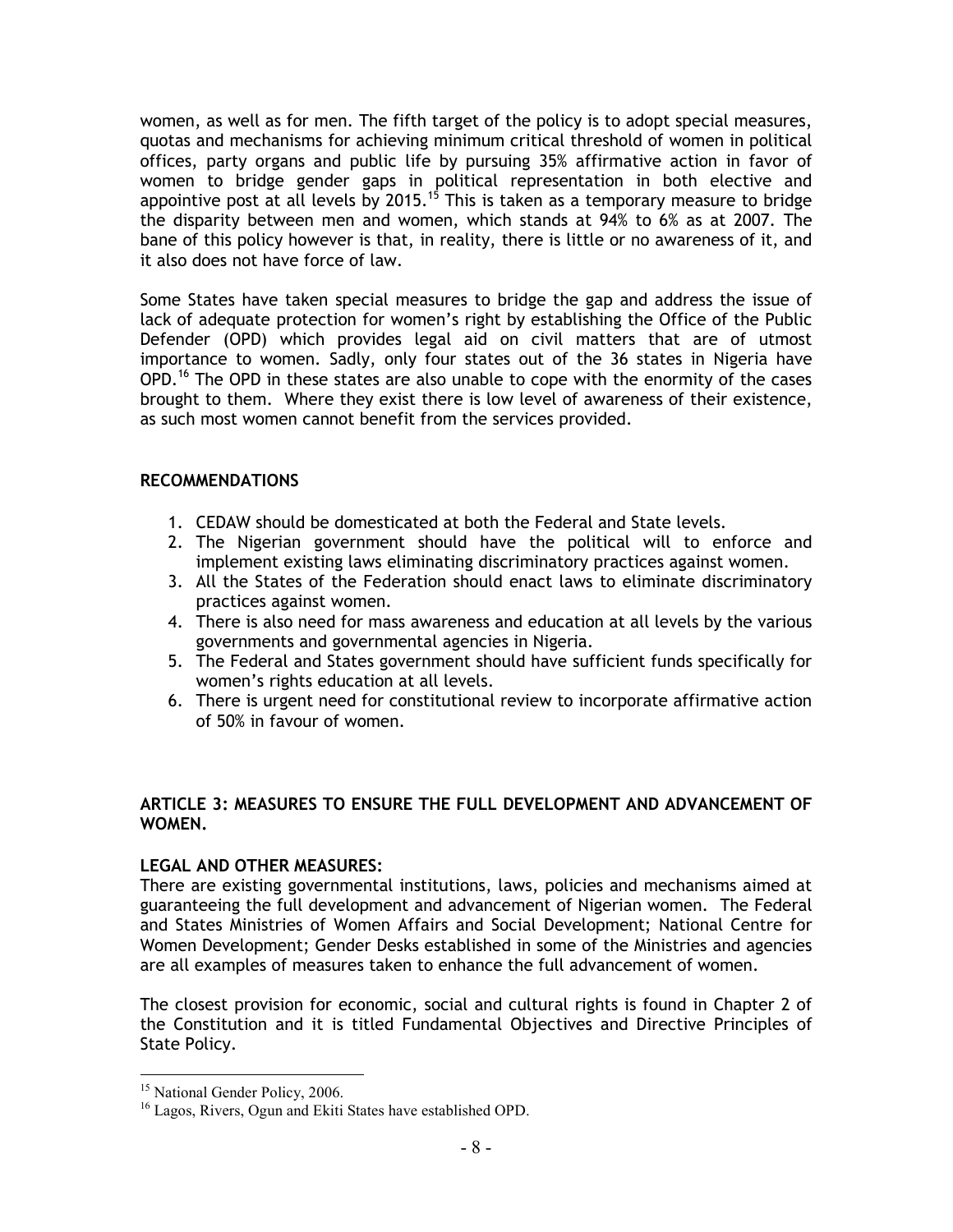The Nigerian government adopted the National Economic Empowerment and Development Strategy (NEEDS)<sup>17</sup> aimed at realizing the Millennium Development Goals (MDGs) and the New Partnership of Africa's Development (NEPAD), a development initiative by the African Union. The State Economic Empowerment and Development Strategy (SEEDS) is a replication of NEEDS at the State level. The NEEDS policy thrust for women is to fully integrate them through enhancing social, political and cultural life of the country. The measures to be adopted to achieve these goals are:

- $\triangleright$  Ensuring equitable representation of women in all aspects of governance. The affirmative action of proportionate representation of not less than 30% representation is to be pursued where feasible.
- Domestication of UN Convention on the Elimination of all forms of Discrimination Against Women (CEDAW).
- $\triangleright$  Pursuing legislation for the abolition of all forms of harmful traditional practices against women.
- Mainstreaming women concerns and perspectives in all policies and programmes.
- $\triangleright$  Promotion of women's access to micro credit at all levels of poverty alleviation with a view to reducing feminised poverty.
- $\triangleright$  Empowerment of women through sustained advocacy education and mobilisation to reduce vulnerability to HIV/AIDS and STDs.
- $\triangleright$  Establishing scholarship schemes at the secondary and tertiary levels in order to expand educational opportunities for female students where necessary and expanding a programme on non-formal education through sustained advocacy education e.g. adult and vocational education to cater for women beyond school age.<sup>18</sup>

#### **REALITY**

l

Economic, social and cultural rights (ESCR) are not provided for by the Constitution.<sup>19</sup> The closest to ESCR is found in Chapter II of the Constitution and it is termed Fundamental Objectives and Directive Principles of State Policy. Neither the language of the Constitution, its terms, intents or purposes denote them as rights, or title bearing claims. In their true character, the Fundamental Objectives and Directive Principles of State Policy are declaratory statements of national policy that establish broad political, social and cultural guidelines of government policymaking. They identify or articulate our national idealisms, within the scheme of a constitutional agenda and establish broad and sometimes specific means of attaining to the visions. The provisions are also non-justiceable.<sup>20</sup> This constitutional gap fosters wider room for discrimination against women.

One of the objectives of NEEDS is to reduce the poverty level among citizens- in particular women. The poor implementation of the policy as well as ineffective

 $17$  Policy was adopted in 2004.

<sup>18</sup> NEEDS document , 2004 p. 107.

<sup>19</sup> Chapter II of the Constitution.

<sup>&</sup>lt;sup>20</sup> Section  $6(6)$  (c) of the Constitution states "The judicial powers vested in accordance with the foregoing provisions of this section shall not, except as otherwise provided by the this Constitution, extend to any issue or question as to whether any act or omission by any authority or person or as to whether any law or any judicial decision is in conformity with the Fundamental Objectives and Directive Principles of State Policy set out in Chapter II of this Constitution."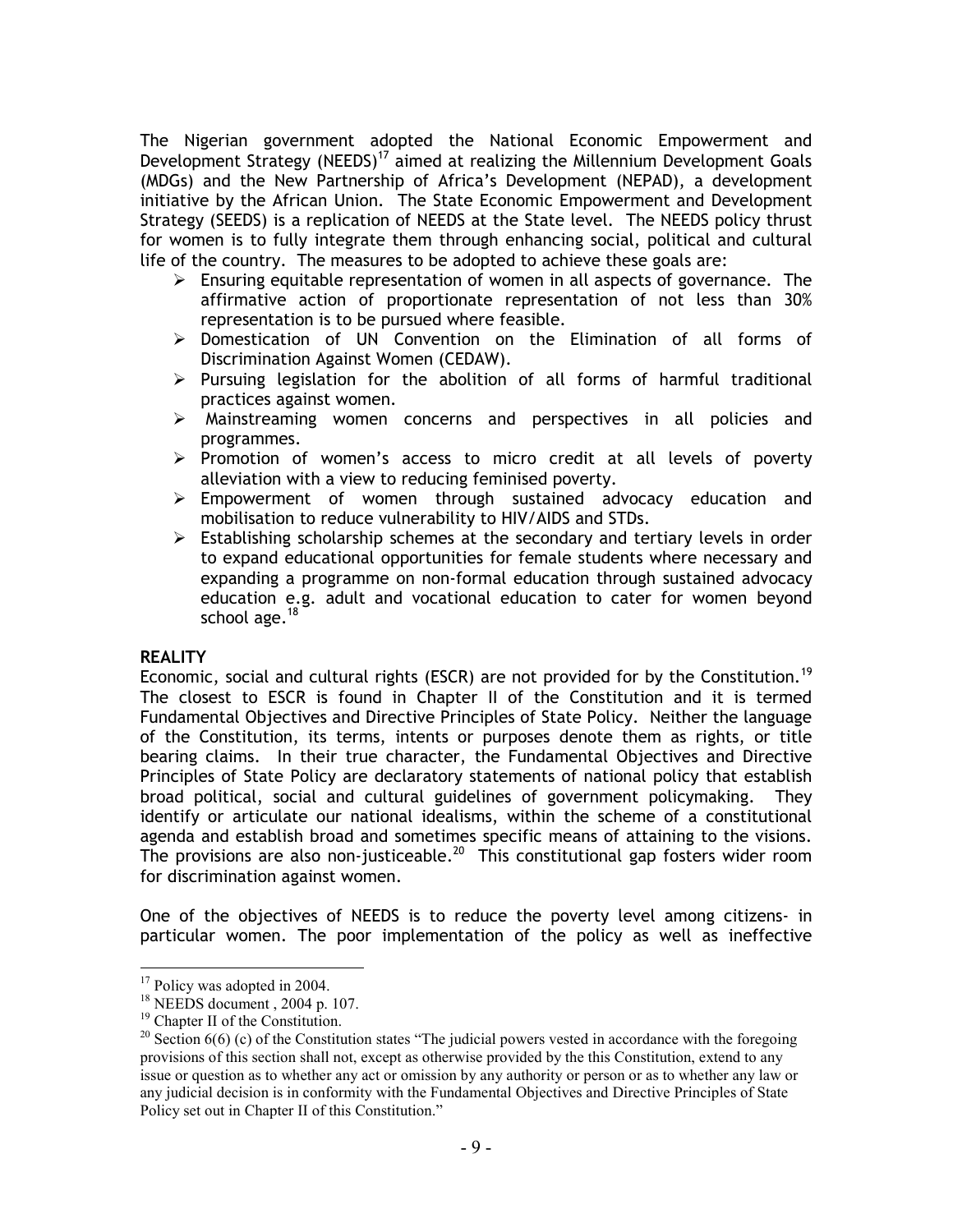monitoring of progress made, especially with women, has however left majority of women especially the rural women and women headed households in abject poverty. As at 2006, statistics shows that women constitute over 65% of the 70% Nigerians who are estimated to live in abject poverty<sup>21</sup>, that is, on less than \$1 per day.

At the economic level, the voices of Nigerian women are not heard since they are mostly seen in the informal sectors and care economy. From a gender perspective, poverty in Nigeria has a feminine face, and this has been proven by quantitative and qualitative data. Women are predominantly in the affected groups, although poverty affects men and women in different ways, analysis has shown that poor women outnumber poor men.

Given that Chapter II of the Constitution is not enforceable, it is impossible for government to be held accountable for not implementing the provisions of NEEDS as they relate to Chapter II of the Constitution.

## 30% Affirmative Action for women's participation in Nigeria:

As a means of improving women's participation in politics in Nigeria, 30% affirmative action is provided for in the National Women Policy. This percentage has been increased to 35% in the National Gender Policy, 2006. Little or nothing is known of the Gender Policy, and this hinders implementation. Women's political participation continues to be inhibited by some socio-cultural factors that relegate women to the background in leadership discourse and decision making processes. The table below shows the low level of women's participation in political positions in Nigeria<sup>22</sup>.

| Year | Houses of Assembly |           | House           | Οl        | The Senate        |        |
|------|--------------------|-----------|-----------------|-----------|-------------------|--------|
|      |                    |           | Representatives |           |                   |        |
|      | Seats              | No.<br>of | <b>Seats</b>    | No.<br>οf | Seats             | No. of |
|      | available          | women     | available       | women     | availabl<br>women |        |
|      |                    |           |                 |           | e                 |        |
| 1999 | 978                | 12        | 360             | 13        | 109               |        |
| 2003 | 951                | 39        | 339             | 21        | 109               |        |
| 2007 | 990                | 54        | 358             | 25        | 109               | ۵      |

The World Class classification of women in National Parliaments records that as at 30 November 2007, the percentage of women in the lower house of legislature is 7.0%, while it is 8.3% in the senate.<sup>23</sup>

The percentage increase in the participation of women in Nigeria in 2007 (over that of 2003) is only  $2\%$ <sup>24</sup>

 $\overline{a}$ <sup>21</sup> Federal Ministry of Women Affairs, 2006; National Gender Policy.

<sup>&</sup>lt;sup>22</sup> Onwuka Nzeshi: Nigeria: 'Women, Still Underdogs in Nigerian Politics'. This Day (Lagos); 11 May, 2007; and contribution from GADA.

<sup>&</sup>lt;sup>23</sup> Women in Parliament: World Classification; 30 November 2007; http://www.ipu.org/wmn-e/classif.htm; Last visited on Feb 26, 2008.

<sup>&</sup>lt;sup>24</sup> Info from GADA.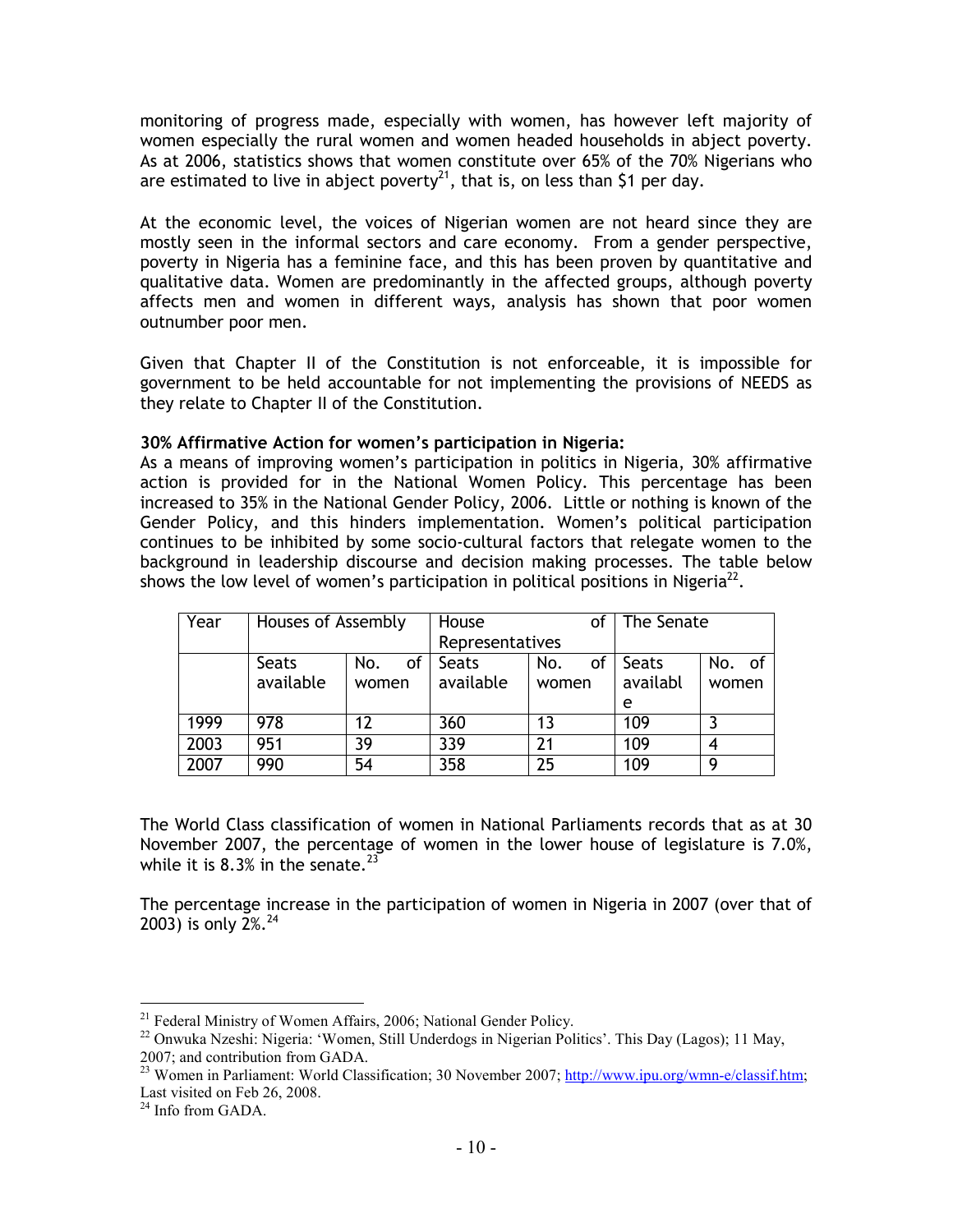In April 2007, Anambra state passed a bill on equal opportunity, which was sponsored by a female member of the legislative body, Mercy Anagbogu. The main challenge however is in the area of implementation.

The leader of the House Committee on Women at the National Assembly, seeing that women are yet to be adequately represented in politics and leadership positions despite the 30% affirmative action, is recently soliciting a quota system, which will be applied from the primary levels of all political parties. A quota system of this nature will ensure that women have equal opportunity to contest for political posts, she said $^{25}$ .

Women do not also fare better in the Federal Civil Service. As opposed to the promise of the Federal Civil Service Rules, 03201(a), that 'Nigerian women, whether married or not may be admitted to the permanent establishment in these trades of the Federal Public Service for which they are qualified on equal terms with men', women only constitute 24% of the total number of persons employed in the Federal Civil Service. This inequality manifests to a greater degree at the managerial position in which women only constitute  $14\%$ .<sup>26</sup>

On a positive note however, Nigeria now has its first female head of civil service but this is still insignificant in comparison to the general marginalisation of women in the country.

Gender stereotypes have also militated against women in the industrial arena. Women only constitute 11% of persons employed in the industrial sector compared with men who have 30% representation. Women are most seen in the informal sector, as they constitute 87% of persons employed therein<sup>27</sup>.

Child Rights Act: The National Assembly passed the Child Rights Act (CRA) into law in 2003 to promote and protect the rights of the child. The Act specifically responds to the situation of the girl child and her vulnerability to violence, sexual abuse, early/forced marriage and other forms of sexual exploitation. This Act has however been adopted in only 16 states (Abia, Anambra, Bayelsa, Ebonyi, Edo, Ekiti, Imo, Jigawa, Kwara, Lagos, Nasarawa, Ogun, Ondo, Oyo, Plateau, and Taraba) out of the 36 states of the federation. Osun and Rivers states legislatives have passed the law but still waiting for the Governors to assent. Most of the states in the north of Nigeria have refused to adopt the Act on the grounds of culture and religion.

In the states that have passed the CRA into law, implementation and enforcement of the law remains a challenge. The implication of this is that the girl child in Nigeria is still vulnerable to violation of rights, betrothal, marriage, and her entire sexuality.

The National Health Insurance Scheme put up by the government aims of bringing about a comprehensive health care system, based on primary health care to every citizen of the country has practically become inaccessible to most women. The scheme has largely benefited only the few women who are engaged in the formal wage

 $\overline{a}$ <sup>25</sup> News broadcast on Nigerian Television Authority; January 18, 2008.

 $26$  Ibid 1.

 $^{27}$  Ibid 1.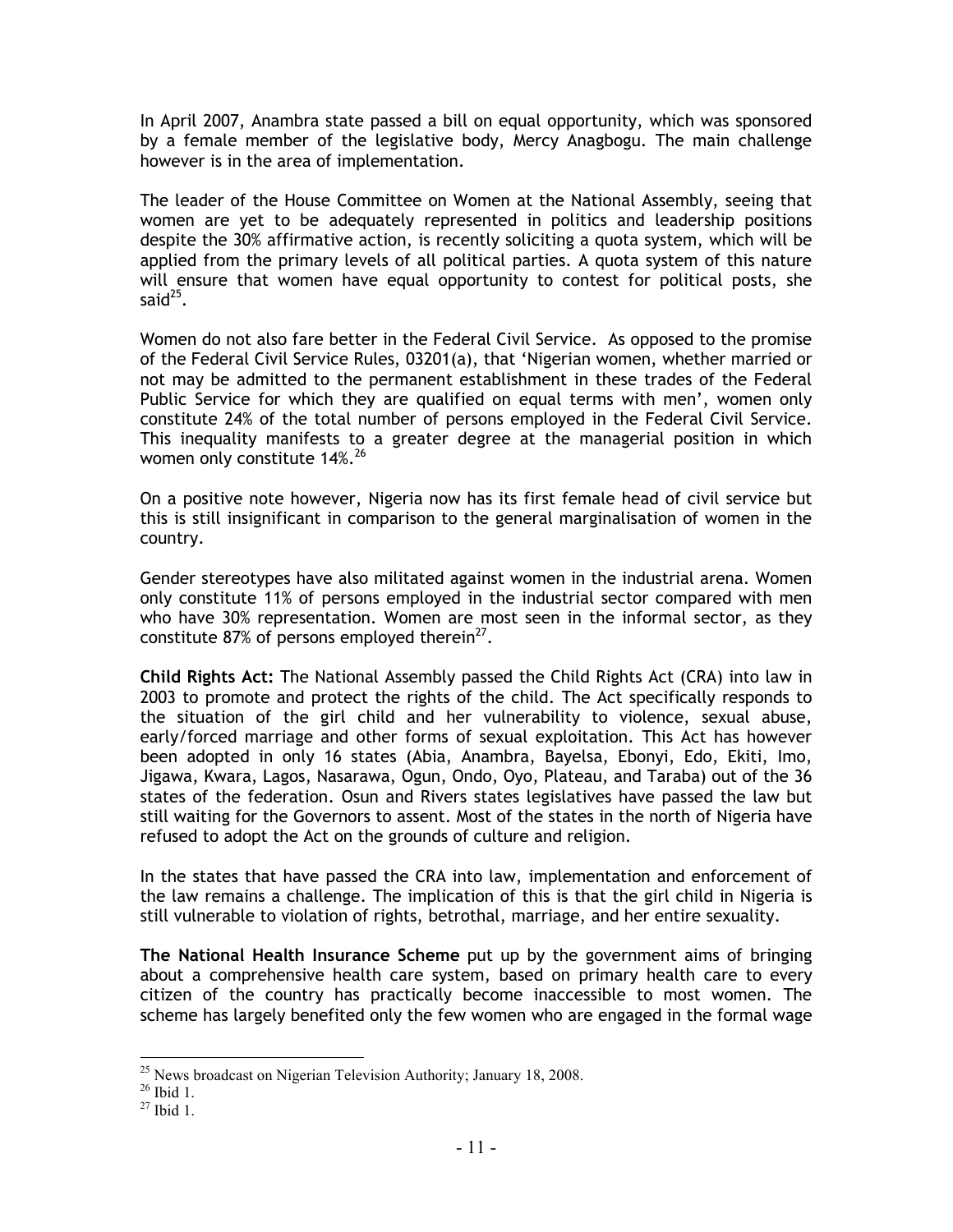sector, especially those in government paid employment. As majority of women are unemployed in the non-wage sectors such as farming and trading in the rural areas, and the women who only work in the homes, most women do not benefit from the scheme.

There is also insufficient awareness of the activities of the Health Management Organisations set up to provide health services through healthcare facilities approved by the scheme.

The National Economic Council: The recently adopted proposal of the National Economic Council to disburse funds to improve on the agricultural sector of the country to give funds in form of subsidy to those actively involved in agriculture, makes no reference to gender consideration. There is no mention of gender consideration. From experience, when there is a general policy without a specific attention given to gender implications, women usually do not benefit. The nonspecificity of gender consideration in the proposed programme would likely result in women not getting equal benefit from it as men. It can, however, not be over emphasised that most women at the community level survive mainly on subsistence farming.

Domestic Violence Against Women: From the last country report, very little information was provided on violence against women. Then the CEDAW committee raised the following questions:

- What was the legislative situation with regard to violence against women, including domestic violence, especially in the Penal code?
- What are the evidentiary rules that govern sexual violence and adultery?
- Does the government provide funding for support services for women victims of violence?
- What is the government doing to raise the awareness of law enforcement officials with respect to the issue of violence against women, particularly within the home?

Reality in Addressing Violence Against Women in the country: Domestic violence is part of the systematic violation of the dignity and rights of women in Nigeria. Since the last report, not much more is known about the real extent of domestic violence in the country. The government is very slow in putting measures in place to combat domestic violence against women and children. Despite the existence of Ministries of Women Affairs at federal and state levels, not so much is being done in ensuring the protection of women and children from domestic violence.

Apart from the Bill on CEDAW, several other Bills introduced into the National Assembly regarding the protection of the rights of women, have not succeeded in being passed into law indicating a total lack of commitment to outlawing violence against women. By the end of the 2007 legislative, The Violence Against Women (Prohibition) Bill 2003 has not been formerly raised on the floor of the House; Domestic Violence Protection Bill 2005 has passed first and second readings in the House but it is still at committee level; Draft Bill on Elimination of Violence 2006 has only passed first reading at the National Assembly; The bill on the Protocol to the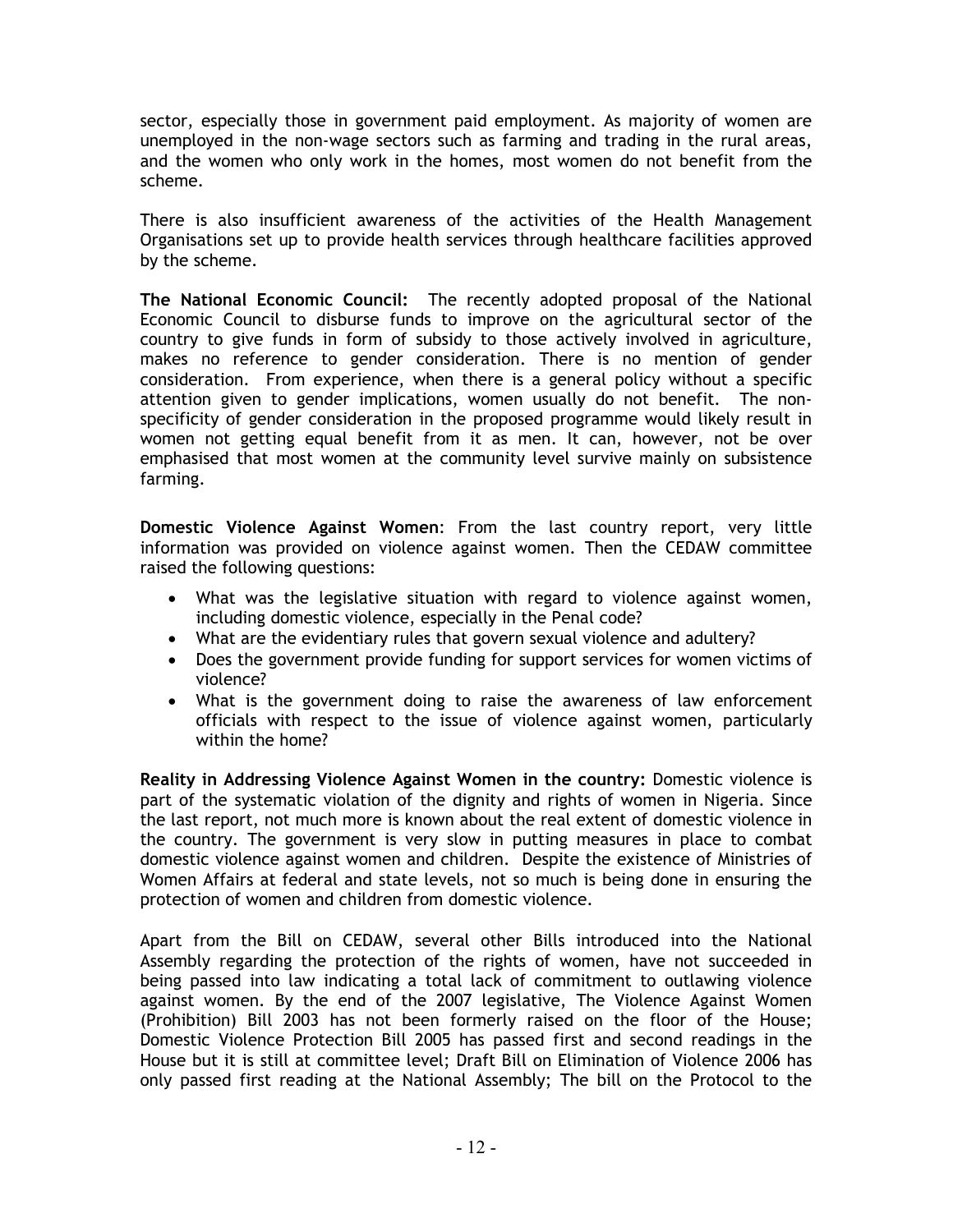African Charter on Human and People's Rights on the Rights of Women has also not been passed into law<sup>28</sup>.

Out of the 36 states in Nigeria, only four states have enacted Domestic Violence Law. These states are Ebonyi, Jigawa, Cross River and Lagos state. Coalitions on the Domestic Violence Bill in each of these states worked together with the state legislators and Ministry of Women Affairs in ensuring the promulgation of the bill into law in these states.

The legal aid scheme, which the government provided could not be assessed by women who constitute a large number of those who need the scheme the most. This is because the scheme, which ought to be available for all criminal and civil offences, does not function well; sometimes only fresh law school graduates who lack experience are available to render services, at other times, the scheme is just unavailable. There had been no awareness on the services of the legal aid, and most women are simply ignorant of its existence $^{29}$ .

Effects of trade policies on women: International trade, through economic agreements, is a tool for addressing poverty in the world. The World Trade Organisation/General Agreement on Trade and Tariffs (WTO/GATTS) Agreements for example are also meant to promote free and fair trade and to ultimately alleviate poverty in the world. Impressed by the much touted gains of deregulation of a neoliberal global economic system, Nigeria as many developing countries has adopted various liberal trade policies without adequate consideration given to its gender impact. For example, withdrawal of protection from textile industry has led to unfair competition and virtually killed the industry. Some years back, the textile industry formed the largest means of livelihood for women who dominated the industry, the unfair trade balance has not allowed the industry to be taken over: most clothing are now imported into the country, leaving the women without a surviving means. Women carry out 70% of agricultural labour, 50% of animal husbandry and 60% of food processing<sup>30</sup>, but the unfair trade policies would not allow these agricultural products to be exported, foreign agricultural products, especially fruits floored the Nigerian market, and the women bear the major brunt.

The 1999 Constitution of the Federal Republic of Nigeria: The Constitution is not gender sensitive in so many ways. Not all its provisions are enforceable. A case in point is Chapter II of the Constitution. Consequently, economic, social and cultural rights which are also of importance to women are not guaranteed despite the fact that these rights are crucial to the promotion and protection of women's human rights and will further aid the full advancement of women. The language of the Constitution is also not gender sensitive, as the pronoun 'he' is used in all places where women and men are referred to.

 $\overline{a}$ <sup>28</sup> Africa: SOAWR update on the Protocol on the Rights of Women in Africa. http://www.pambazuka.org. accessed on February 18, 2008.

<sup>29</sup> *Women's Access to Justice and Personal Security: A Synthesis Report;* Published by BAOBAB for Women's Human Rights, 2003, p. 7.

<sup>&</sup>lt;sup>30</sup> National Gender Policy, 2006, p. 7.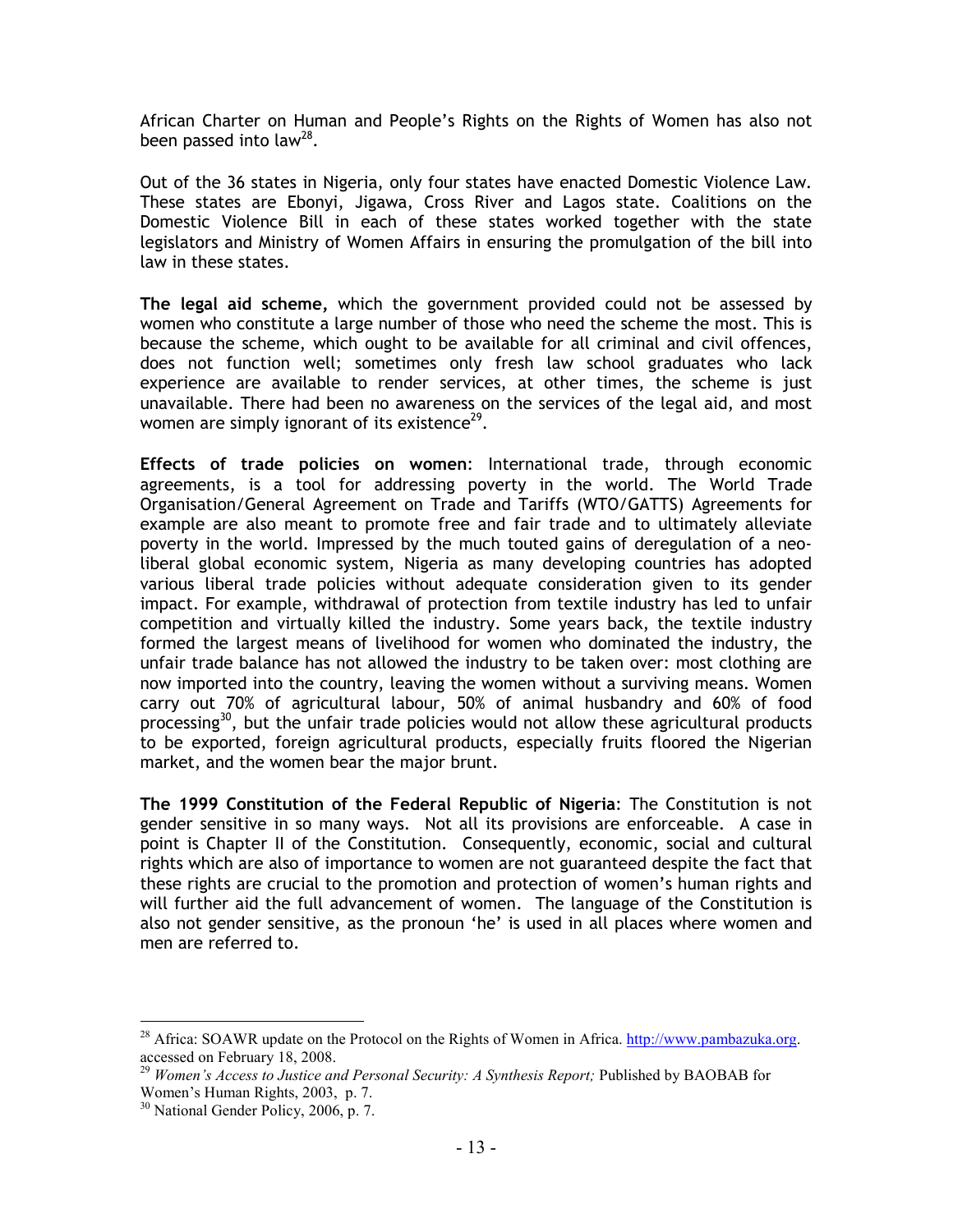The Constitution in section 12 particularly requires all international treaties to be domesticated before they can have the force of law in Nigeria. As a result, bills on CEDAW, the African Union Protocol on the Rights of Women in Africa and all other gender sensitive international instruments would have to pass several readings, gaining the consent of the two-third majority of the senators in the National Assembly before they can be passed into law. Moreso, because the domestication of CEDAW falls under the concurrent legislative list in the Constitution, it must be ratified by majority of all the houses of Assemblies in the federation before it can be enacted into law applicable throughout the country.<sup>31</sup> All the thirty-six states also have to pass state legislations on such Acts before it becomes enforceable in all the states.

Some other policies of some governmental establishments: Various legislation and official polices of the government as exemplified in the Police Act recruitment of a married woman cannot be recruited into the force discriminates against women. A police woman who becomes pregnant outside marriage is suspended; and a police woman who intends to marry must seek approval from the boss on the man to marry, and get a permission to marry. This is not applicable to the men, and shows the level of discrimination against women. These provisions constitute a legal backing for discrimination against women within the force, and as it is also influential in communicating official perspectives in the status of women, it is not unlikely to be contributing to the lesser regard given to women by law enforcement agents; this retards the full advancement of women. The immigration office would require a married woman who intends to travel outside the country to present a written permission from the husband, whereas, married men are usually not being asked for wives' permission: another form of gender discrimination that the government indirectly perpetrates against women under the disguise of policy.

The Human Rights Commission: The National Human Rights Commission, NHRC, was established in 1996 with the mission of creating an enabling environment for extrajudicial recognition, promotion, protection and enforcement of all rights recognised and enshrined in the Constitution and other regional and international treaties to which Nigeria is a party<sup>32</sup>. The NHRC needs to be strengthened for the promotion of human rights in general and women's human rights in particular. To get this done, most international women's rights treaties like CEDAW and the AU Protocol have to be domesticated and made to have the force of law. The Executive Secretary to the NHRC in a visit to the Speaker of the National Assembly on March 18, 2008, corroborated this point as she pleaded with the Speaker for the National Assembly to speed up action in passing the numerous human rights bills that have been presented to it. She said only that would allow the NHRC to be able to fulfill its mandate  $33$ .

The National Gender Policy: The National Policy on Women adopted in 2004 was largely one on paper only and it had little positive effects on the lives of Nigerian women. It was replaced with the National Gender Policy in 2006. On January 14, 2007, the Minister of Women Affairs, Mrs. Maryam Ciroma commenting on the National Gender Policy noted that, that "once adopted, the policy will become effective vehicle for the actualisation of other developmental instrument such as NEEDS/SEEDS,

 $\overline{a}$  $31$  Section 12(2)(3) of the Constitution.

<sup>32</sup> www.nhrc.org

<sup>&</sup>lt;sup>33</sup> News broadcast on Nigerian Television Authority; January 18, 2008.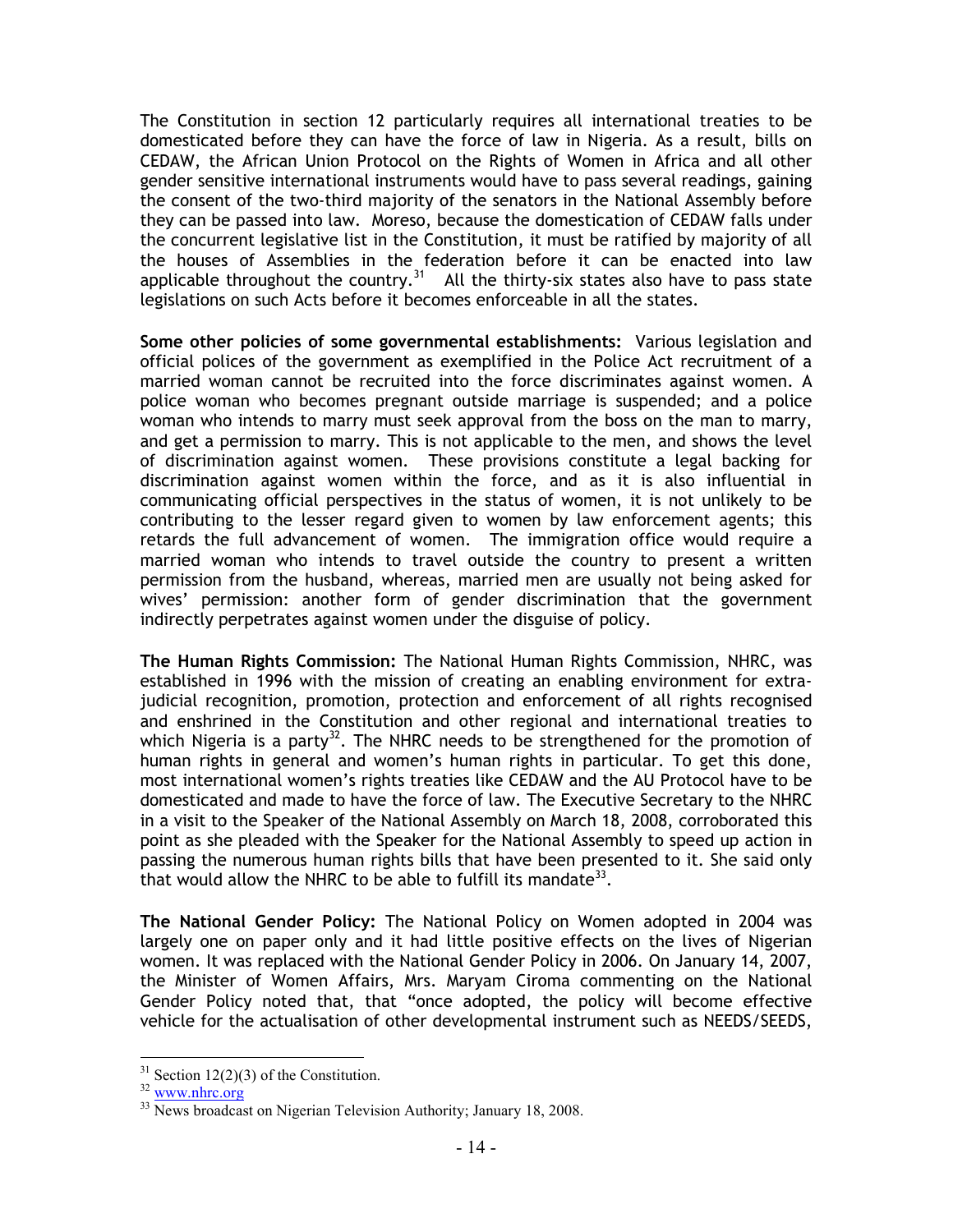MDGs, and CEDAW"<sup>34</sup>. As at the time of this report, there have been no significant improvements on the actualisation of NEEDS/MDGs as evident by the situation of women in Nigeria. Besides, it will almost be impossible for the set policy objectives, goals and targets as well as other outlined strategy of the policy to be effective without a constitutional to promote gender equity, and the domestication of gender sensitive international instruments such as CEDAW and the AU protocol on women.

## RECOMMENDATIONS:

- 1. Review the Constitution to make it gender sensitive.
- 2. Domesticate CEDAW and the AU Protocol on Rights of Women.
- 3. All states should adopt the Child Rights legislation.
- 4. The government should review all national policies to accommodate and cater for women's needs.
- 5. The government should Implement policies such as NEEDS, and the National Gender Policy to benefit women.
- 6. The Parliamentarians should enact the Draft Bill on Elimination of Violence 2006, the Violence Against Women (Prohibition) Bill 2003, and the Domestic Violence Protection Bill 2005.
- 7. The government should engender all policies in order for the women to benefit from such.
- 8. Government should enact Domestic Violence Law at national and state levels.
- 9. Concrete approach should be put in place to monitor the work of the government ministries.
- 10. The government should raise awareness of law enforcement officials with respect to the issue of violence against women, particularly within the home.
- 11. The government should provide funding for rehabilitation of women survivors of violence.
- 12. Ministry of Women Affairs and Youth Development should work also in collaboration with the NGO Coalition on Domestic Violence in Nigeria to achieve results.
- 13. The government should build capacity of the law enforcement agents, social welfare and judiciary officials to handle violence against women and also in providing support and counseling to women victims of violence.
- 14. Strengthen the National Human Rights Commission (NHRC) and give it specific legal mandate to promote and protect women's rights.

## ARTICLE 4: SPECIAL MEASURES TO ACCELERATE EQUALITY BETWEEN MEN AND WOMEN

## LEGAL AND OTHER MEASURES:

The National gender policy was adopted in 2006 to replace the national Policy on women. The NEEDS and SEEDS document provides for engendering of all programs emanating from the document through affirmative action. The virtual Poverty Fund

l <sup>34</sup> www.triumphnewspapers.com; Sunday January 14, 2008.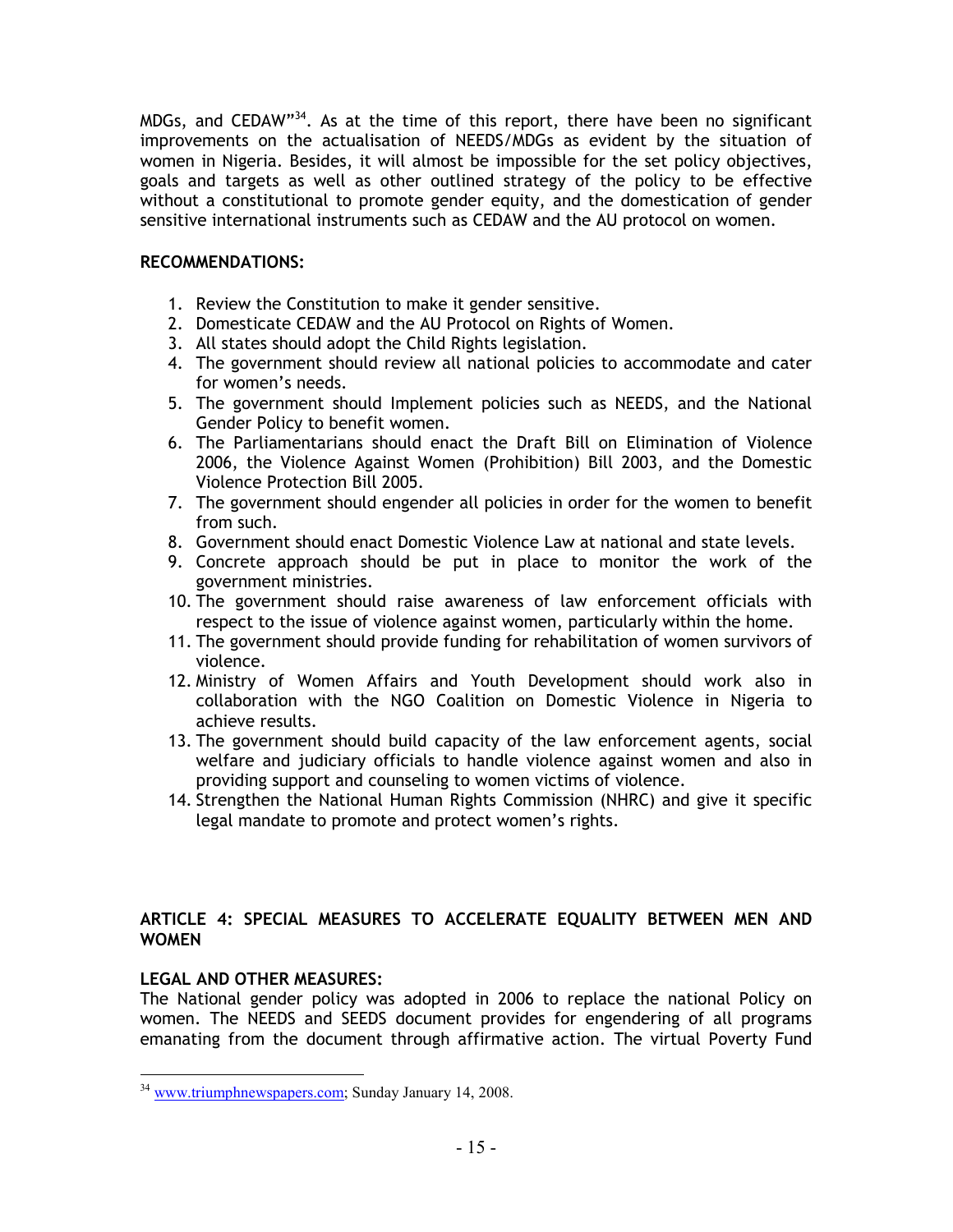and the Women Fund for Economic Empowerment (WOFEE) are measures adopted by government to provide micro-credit loans to rural women which is aimed at creating the enabling environment for the acceleration of equality between men and women.

Strategic and women focused institutions, such as National Council for Women Society, exist in each state of the federation and carry out activities that will impact women's lives by closing the inequality gap between women and men in our society.

Laws are also enacted in some states of the federation, especially the Northern States such as Bauchi, Borno, Gombe, Kano and Niger states, to prohibit the withdrawal of the girl child from school for marriage.

The Child Rights Act, Universal Basic Education Act, the Domestic Violence Laws, and other Laws prohibiting discrimination against Women enacted by the Federal Government and some state government in Nigeria are laws whose effective implementation and enforcement are capable of accelerating equality between men and women in our society.

Equally, training activities such as human rights training, gender mainstreaming, handling of gender based violence, and other advocacy activities were undertaken by Government in collaboration with various civil society organisations and Development Partners. These are laudable efforts in raising awareness and building capacity of the law enforcement officials, as this will further aid the acceleration of equality between women and men.

Shortly, before the general elections in 2007 the Federal Ministry of Women Affairs and Social Development in collaboration with some Women focused Non-governmental Organisations (NGOs) in Nigeria to build the capacity of women to participate in the electoral processes. The National Political Reform Conference (NPRC) held in 2005 also made far-reaching recommendations that can aid the attainment of gender equality in Nigeria.

In the area of peace and human security, the Federal Government sometime in September 2007 launched a gender task force on peace and human security in Nigeria. This task force comprises representatives of the House Committee on Women, the Federal Ministry of Women Affairs, and two NGOs, West Africa Network for Peace Building (WANEP-Nigeria) and Impact for Change. The mandate of this task force is to monitor the implementation of UN Security Council Resolution 1325.

## **REALITY**

The implementation of NEEDS and SEEDS has not improved the situation of Nigerian women who bear the brunt of inequality.

The laws enacted especially in the Northern states of the country to improve the opportunity of the girl child to education are seriously hampered by lack of effective enforcement and monitoring mechanisms. The Laws are only on paper and not in reality. Many women in Nigeria still lack formal education compared to their male counterpart. A research conducted in Nigeria on gender perception in 2006 reveals that 94% of respondents interviewed agreed that education is a fundamental right on which both boys and girls should draw and that it is proper and good for the society.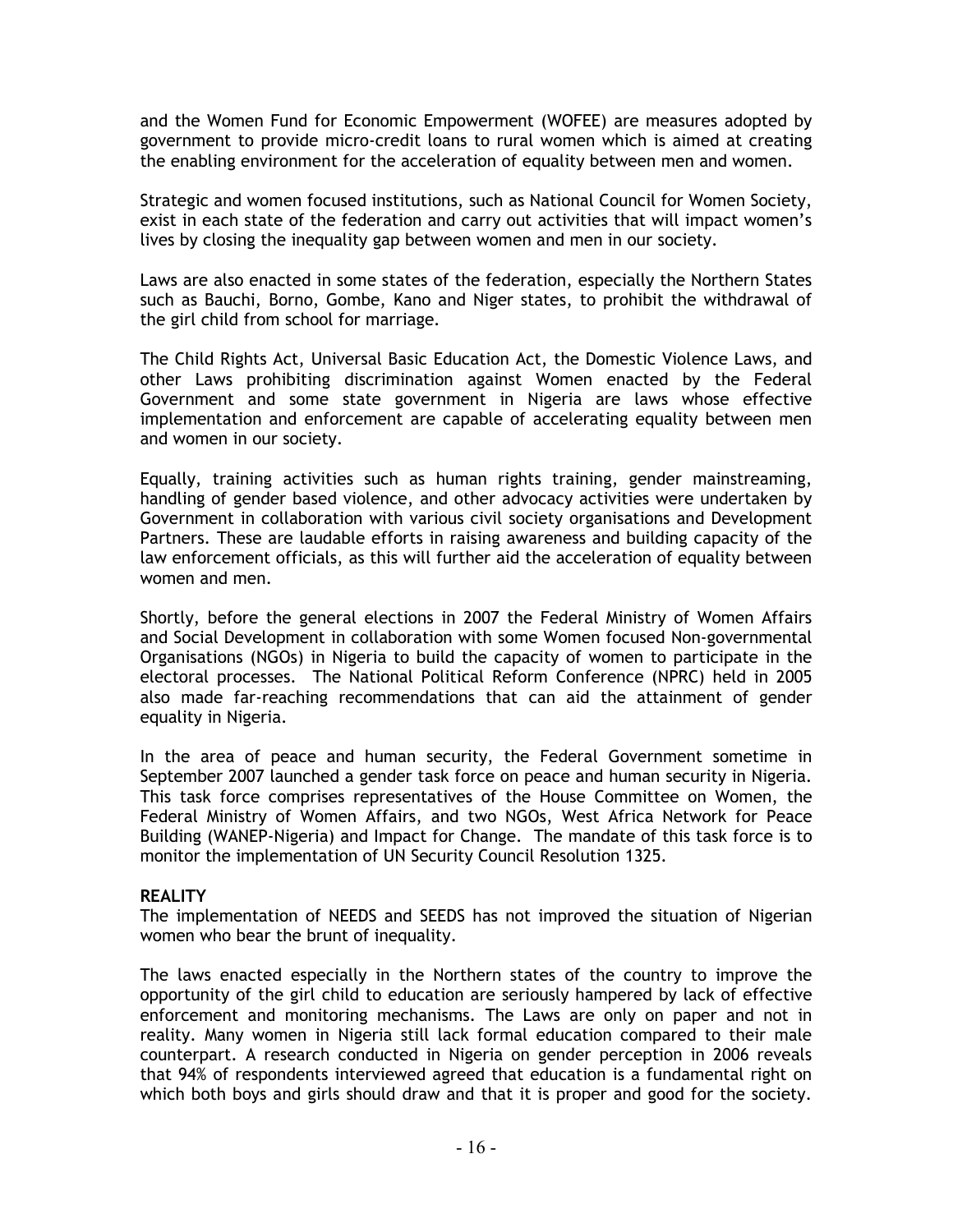But when asked whose education should be pursued when under financial crisis, 70% of the respondents preferred the male child, reflecting the societal gender perception.<sup>35</sup> The outcome of these researches and studies point to the fact that the legal measures taken to improve access of the girl child to education has not translated to any remarkable progress in accelerating equality between men and women. The patriarchal structure and gender stereotypes inherent in our society have continued to retard any meaningful progress recorded in accelerating gender equality.

There is little or no awareness of the various legislations enacted to tackle inequality and raise the status of women. Further, there is no evident commitment, enforcement and implementation of the laws. The numerous trainings conducted by government, civil society and other development partners do not appear to have had much effect. The attitude of an average Police Officer to gender based violence has not altered nor has there been any meaningful improvement in the political participation of women.

The Virtual Poverty Fund, skills acquisition, and all other poverty alleviation programmes have similarly not translated into raising the status of women to parity with that of men. Skills acquisition programmes have in fact ensured in reinforcing the inequality between men and women as major training skills offered follow the traditional gender-defined occupational stereotypes for example hairdressing, fashion designing, catering are but an extension of women domestic responsibilities. Majority of Nigerian women are not aware of the Virtual Poverty Fund and as such unable to take advantage of the funds.

The measures reported to have been taken by the government at the level of the private sector is false. There are no measures or programs targeted by government towards the private sector aimed at accelerating equality between men and women. The emergence of a woman as the CEO of Oceanic bank PLC Nigeria was not in anyway connected to the activities or special measures towards the private sector. Rather, the government has been very insensitive towards the plight of women working in the private sector. These women experience discrimination in employment on daily basis. Their plight is well captured in the 6th periodic country report.

The gender budgeting network of Center for Democracy and Development (CDD) and the gender policy of the Nigerian Labour Congress (NLC) are independent initiatives of the organisations concerned. The programs are not in anyway facilitated by the government.

None of the special measures taken by the government to accelerate equality between men and women are minority specific. There are no statistics to show that there are measures in place to accelerate equality between men and women, especially women belonging to ethnic minority groups. Women belonging to ethnic minority groups in Nigeria suffer double marginalisation as they constitute the poorest of the poor in Nigeria because they are women.

The situation of the Niger-Delta women whose environment has been devastated by oil exploration activities is illustrative. Women are the worst victims of the activities of

l <sup>35</sup> The Association of African Women for Research and Development (AAWORD) Research on Gender Perception.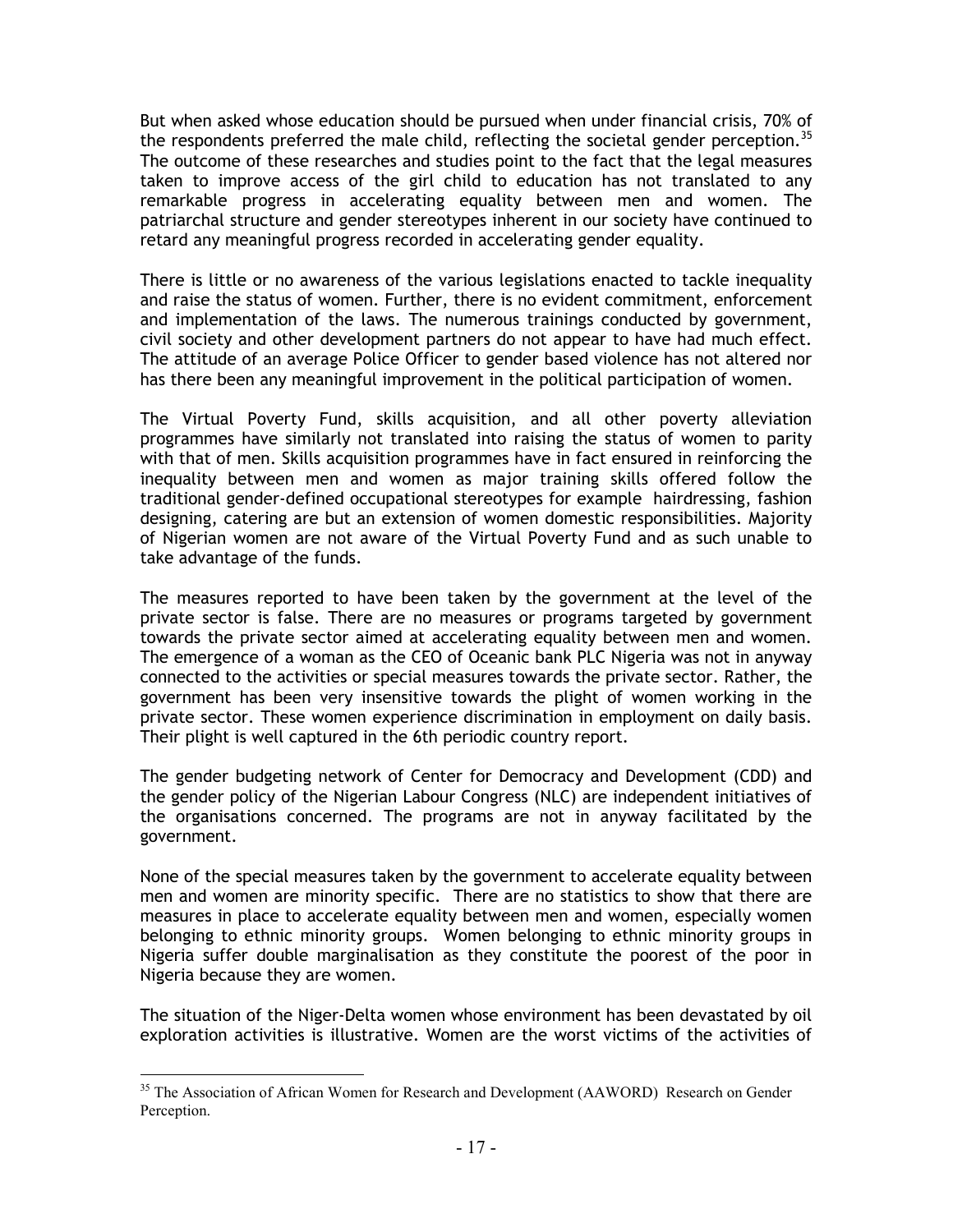oil exploitative and exploration companies as the destruction of the ecosystem deprives them of their basic means of subsistence, which is fishing. Given that many of these women are breadwinners, the destruction of the ecosystem affects their daily subsistence and widens the poverty gap between women belonging to ethnic minorities and women belonging to other groups and men in general. The unabating poverty has propelled many of these women to embrace prostitution as a way of providing for their families. This increases the risk of contracting HIV. The high rate of poverty has also resulted in restiveness in the region; which, in turn, constitutes a threat to peace and human security from which women suffer more as victim's.

## RECOMMENDATIONS

- 1. The government should put special measures in place to address the underdevelopment of the Niger Delta and the impact on women and adopt specific recommendations to respond to this.
- 2. The Constitution should be reviewed to make it gender sensitive.
- 3. Governments should as a matter of urgency represent the CEDAW Bill before the National Assembly for enactment into Law.
- 4. Law enforcement mechanisms must be sharpened towards the actualisation of women's human rights.
- 5. Government should create awareness, on all poverty reduction or alleviation funds and simplify procedures for accessing the funds, so that many women can benefit from it.
- 6. Skills acquisition programmes should be reviewed to include skills which do not reinforce the domestic responsibilities of women. Funds should be made available to beneficiaries of the programmes to enable them to set up their businesses.
- 7. Legal measures should be complemented with popular education and information dissemination to promote increased public support for ending all forms of discrimination against women.
- 8. Effective regular monitoring and evaluation mechanism should be put in place to constantly review and assess the enforcement of laws regularly.
- 9. Measures to accelerate equality between men and women should be minority specific.

## ARTICLE 5: GENDER ROLES AND STEREOTYPES

## LEGAL AND OTHER MEASURES

The language of the Constitution reinforces preference for the male sex, which is a reflection of societal gender perception. The National Gender Policy, 2006 seeks to "build a just society devoid of discrimination, harness the full potentials of all social groups regardless of sex or circumstance, promote the enjoyment of fundamental human rights, and protect the health, social, economic and political well being of all citizens in order to achieve equitable rapid economic growth and evolve an evidence based planning and governance system where human, social, financial and technological resources are efficiently and effectively deployed for sustainable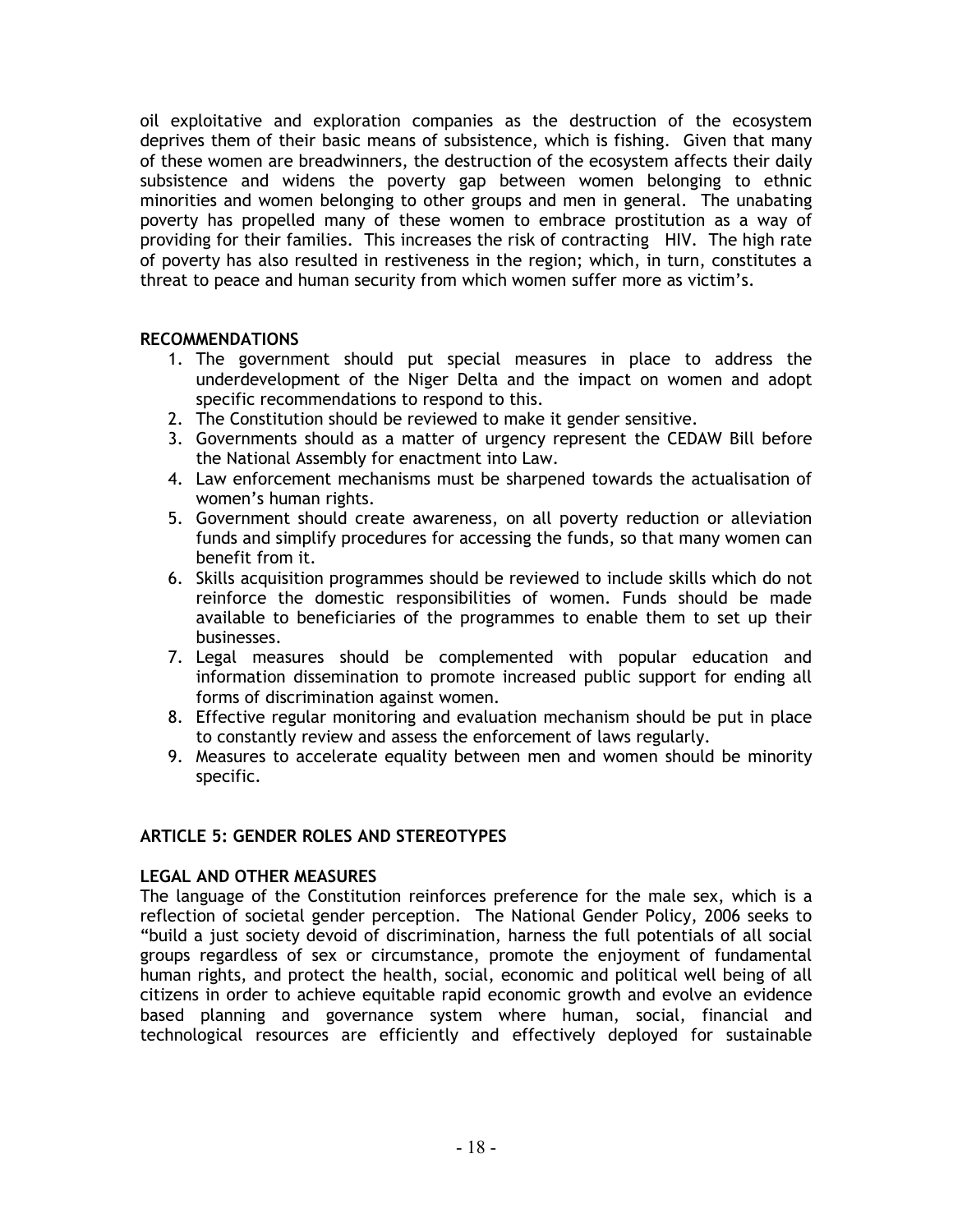development."<sup>36</sup> It challenges the present structure of gender role relations in both the private and the public spheres of life, and in particular the structures which continue to perpetrate gender inequalities, and the inability of the citizenry (women and men) to use their natural endowments and potentials to the optimum because of negative traditional gender role orientations and values which impede development. The policy is to facilitate institutional frameworks, which will ensure equal access to and control over resources for both women and men. The core strategies for achieving the objectives of the National Gender Policy makes reference to gender mainstreaming, gender justice and addressing the needs of women and children.

#### **REALITY**

The Nigeria  $6<sup>th</sup>$  country periodic report on gender roles and stereotypes asserts that it has put some administrative measures in place to eliminate gender roles and stereotypes about women and girls. However, these measures have only scratched the surface of the problem but not solved it. Furthermore, sex and gender stereotypes pervade the school system and curricular. Socialisation in a patriarchal culture like Nigeria makes domestic chores and domestic affairs to be seen as the concern for women whilst men are associated with occupying public positions. Some women are perpetrators of sex roles and gender stereotypes due to lack of awareness of the impact of such roles on the promotion and protection of women's rights. Government in collaboration with faith based organisations has not created enough awareness programmes to use religion as a vehicle to promote women's rights. Consequently, despite the existence of the National Gender Policy, patriarchy, gender roles and stereotypes still dominate all aspect of women's lives and have impeded economic productivity, resulting in an unequal access to and unfair distribution of resources. The methods of socialisation and cultural practices are highly skewed in favour of men. It also accounts for the greater number of females in the informal sector.

The regional research conducted by the Association of African Women for Research and Development (AAWORD)<sup>37</sup> titled "The Perceptions and Representations of African Men and Women of the Equality between Men and Women" had the objective to review trends by identifying the levels of inequalities and socio-culturally determined sexual discrimination and to evaluate the progress made in this area. This research was conducted in the six geo-political regions in Nigeria. The research work showed that a lot of obstacles remain to be tackled in terms of barriers to changing perceptions embedded in culture/traditional beliefs and practices as shown in the tables below.

 $\overline{a}$ <sup>36</sup> *NATIONAL GENDER. POLICY*. A publication of Federal Ministry of Women Affairs and Social Development, 2006. p. vii.

<sup>&</sup>lt;sup>37</sup> The Association of African Women for Research and Development (AAWORD) SHOULD THIS BE A CITATION TO THE RESEARCH PAPER?.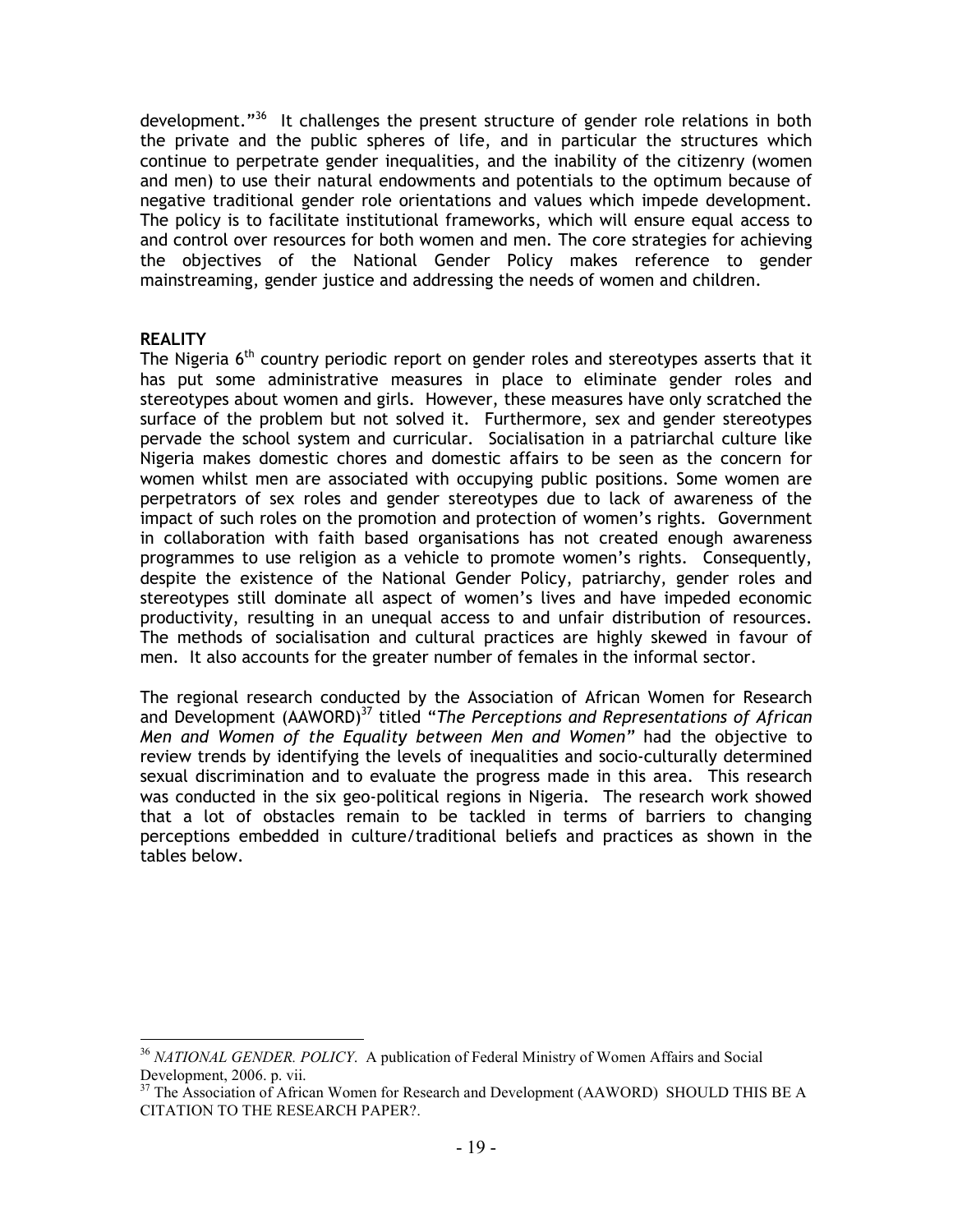|  |  |  | Table 5.1 Who takes care of household expenses? <sup>38</sup> |
|--|--|--|---------------------------------------------------------------|
|  |  |  |                                                               |

|                                                                       | <b>Base</b> | Sex                                      |       |             | Social Class <sup>39</sup>                                  |       |
|-----------------------------------------------------------------------|-------------|------------------------------------------|-------|-------------|-------------------------------------------------------------|-------|
|                                                                       |             | <b>Female</b> Male                       |       | ΙAΒ         |                                                             | DE    |
|                                                                       | 739         | 446                                      | 281   | 76          | 263                                                         | 285   |
| No reply                                                              | 7.70%       | 6.50%                                    | 9.60% | 9.20% 7.20% |                                                             | 7.40% |
| Male spouse                                                           |             | 51.20%61.40% 34.90% 48.70% 48.70% 56.10% |       |             |                                                             |       |
| Female spouse                                                         | 6.40%       | 5.20%                                    |       |             | $\vert 8.50\% \vert 7.90\% \vert 8.00\% \vert 5.30\% \vert$ |       |
| Other members of the family 28.30% 22.20% 38.40% 32.90% 29.30% 25.30% |             |                                          |       |             |                                                             |       |
| Father                                                                | 2.80%       | 3.40%                                    | 2.10% |             | 2.70%                                                       | 3.20% |
| Mother                                                                | 1.10%       | 0.70%                                    | 1.40% |             | 0.80%                                                       | 1.40% |
| <b>Brother</b>                                                        | 0.70%       | 0.70%                                    | 0.70% |             | 0.80%                                                       | 0.70% |
| <b>Siblings</b>                                                       | 0.80%       |                                          | 1.80% | 1.30%       | 1.10%                                                       | 0.70% |
| Parents                                                               | 1.10%       |                                          | 2.50% |             | 1.50%                                                       |       |

When respondents were asked to name the person who bears house hold expenses, the results confirm the societal perception that men are the bread winners and are major contributors to household income.



Table 5.2. Perception about Relationship Between Men and Women<sup>40</sup>

 $\overline{a}$ <sup>38</sup> *The Perception of Men and Women on the Equality between Men and Women- The Nigerian Case Study*. Published by AAWORD , 2006. Table 10C. p. 345.

<sup>&</sup>lt;sup>39</sup> In the Social Class stratification, AB means Top Class; C means Middle Management Staff; D means Artisans; E means Clerks.

 $40$  Ibid 40.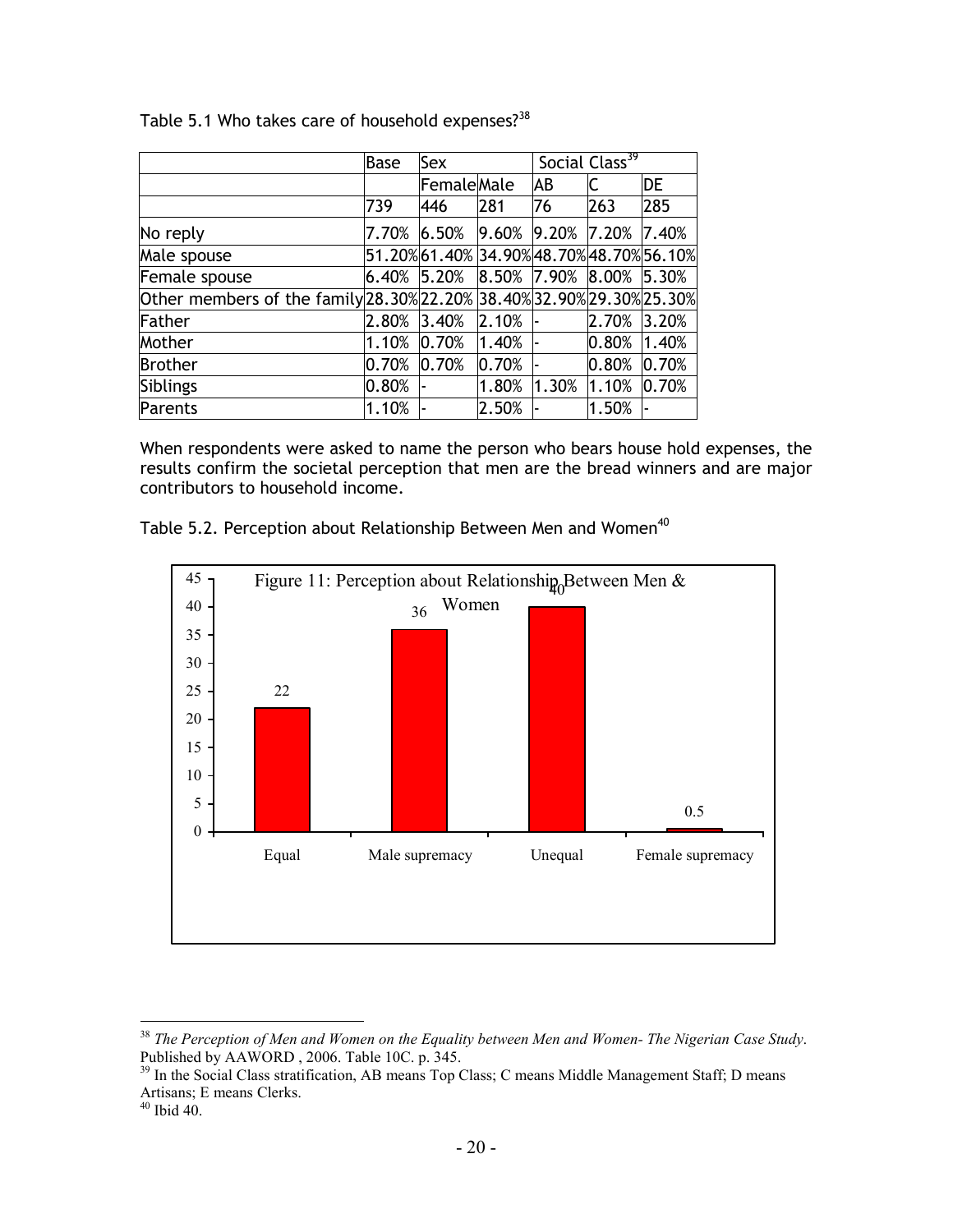In order to elicit respondents' opinion on relationship between men and women within the family framework they were asked various questions on relationships within the home front and its management. First, they were asked to give their perception about relationship between men and women. Majority of respondents said that the relationship is not equal or is dominated by male supremacy.

This assertion was later confirmed when they were asked 'who makes important decision in the family'. Sixty-four percent of the sample mentioned the man while 32% said it is both man and woman. $41$ 

| TABLE 5.3 Is the salary of women to be mere supplement to household income? <sup>42</sup> |
|-------------------------------------------------------------------------------------------|
|                                                                                           |

|       | <b>Base</b> | Sex           |        |         | Social Class |       |                      |
|-------|-------------|---------------|--------|---------|--------------|-------|----------------------|
|       |             | Female        | Male   | Widower | AB           |       | <b>DE</b>            |
|       | 1608        | 687           | 896    | 13      | 207          | 625   | 515                  |
| No    |             |               |        |         |              |       |                      |
| reply | 63          | 15            | 42     |         | 18           | 27    | 12                   |
|       | 3.90%       | 2.20%         | 4.70%  | 7.70%   | 3.90%        | 4.30% | 2.30%                |
| Yes   | 960         | 440           | 510    |         | 96           | 361   | 345                  |
|       |             | 59.70% 64.00% | 56.90% | 46.20%  |              |       | 46.40% 57.80% 67.00% |
| No    | 585         | 232           | 344    | 6       | 103          | 237   | 158                  |
|       |             | 36.40% 33.80% | 38.40% | 46.20%  |              |       | 49.80% 37.90% 30.70% |

Sixty (60)% of respondents felt that women's salary is a mere supplement to household income, a view held by a larger proportion of the female respondents than their male counterparts. That is, more women than men believe their salary is a mere supplement to household income. This finding corroborates Table 5.1 above where 52% of the total sample agreed that men are saddled with household expenses.

|      |                                   |                                   |                                         |                               | <b>DE</b>                                                                                                                                                                                                           |  |  |  |  |  |
|------|-----------------------------------|-----------------------------------|-----------------------------------------|-------------------------------|---------------------------------------------------------------------------------------------------------------------------------------------------------------------------------------------------------------------|--|--|--|--|--|
|      |                                   |                                   |                                         |                               | 515                                                                                                                                                                                                                 |  |  |  |  |  |
|      |                                   |                                   |                                         |                               |                                                                                                                                                                                                                     |  |  |  |  |  |
|      |                                   |                                   |                                         |                               |                                                                                                                                                                                                                     |  |  |  |  |  |
|      |                                   |                                   |                                         |                               |                                                                                                                                                                                                                     |  |  |  |  |  |
| 1011 |                                   |                                   |                                         |                               | 348                                                                                                                                                                                                                 |  |  |  |  |  |
|      |                                   |                                   |                                         |                               |                                                                                                                                                                                                                     |  |  |  |  |  |
| 552  |                                   |                                   |                                         |                               | 151                                                                                                                                                                                                                 |  |  |  |  |  |
|      |                                   |                                   |                                         |                               |                                                                                                                                                                                                                     |  |  |  |  |  |
|      | <b>Base 1608</b><br>$reply$ 2.80% | Sex<br>687<br>2.00%<br>392<br>281 | <b>Female</b> Male<br>896<br>603<br>265 | <b>AB</b><br>207<br>121<br>79 | Social Class<br>C<br>625<br>42.70% 55.70% 12.90% 38.90% 32.00%<br>$ 3.10\% 3.40\% 2.60\% 3.10\% $<br>394<br>$ 62.90\% 57.10\% 67.30\% 58.50\% 63.00\% 67.60\% $<br>215<br>34.30% 40.90% 29.60% 38.20% 34.40% 29.30% |  |  |  |  |  |

TABLE 5.4 Do you think there are jobs women cannot do?<sup>43</sup>

 $\overline{a}$ <sup>41</sup> *Id.*

 $^{42}$  Table 32a p. 369 AAWORD research.

<sup>43</sup> Table 33a p. 369 AAWORD research.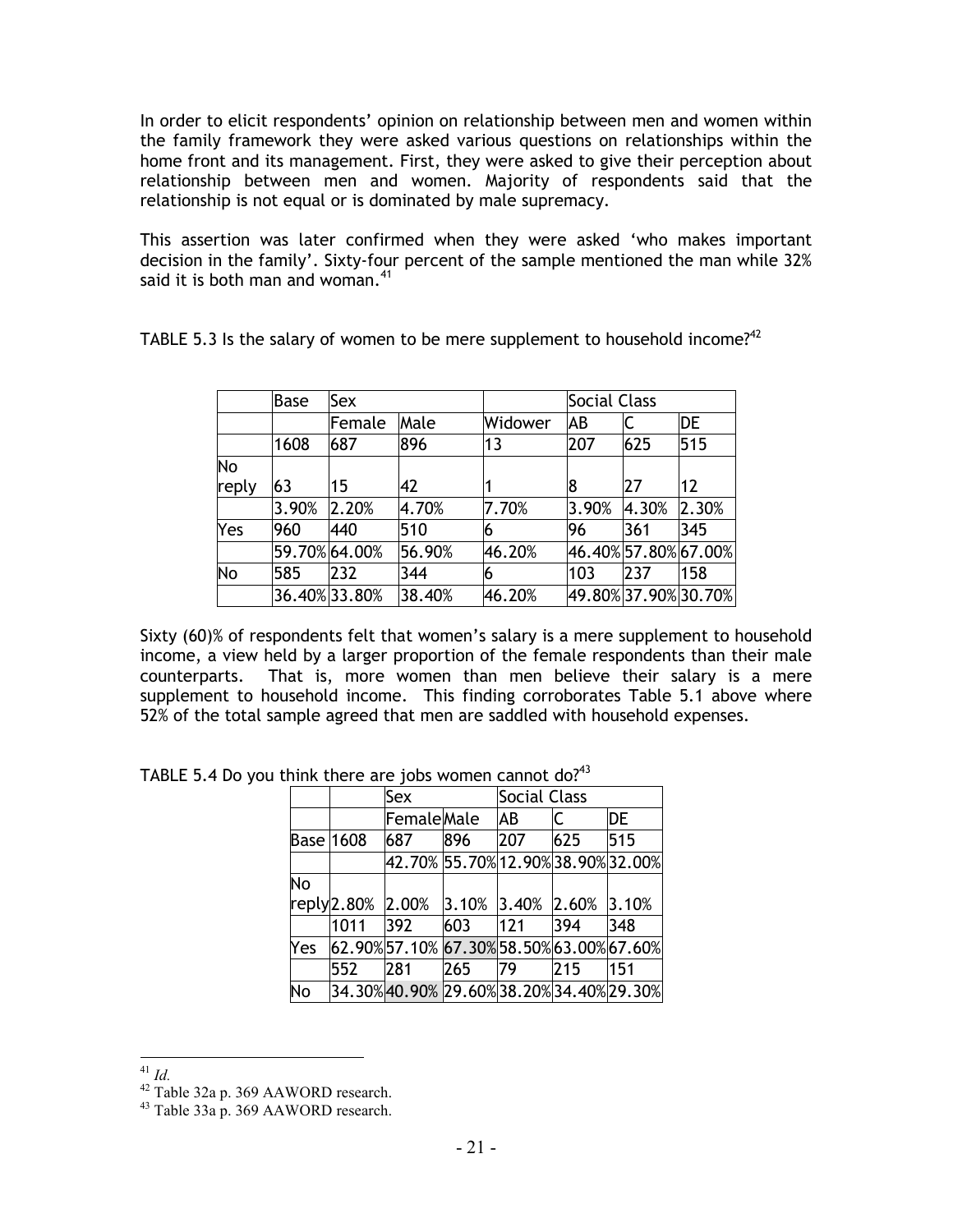As evidenced from the table above, many people still believe that there are jobs that women cannot do. 63% of the respondents confirmed this.

In the realm of political participation, the patriarchal structure, which strengthens male superiority over female, also came to the fore as the majority of respondents preferred to vote for a man rather than a woman on the basis of equal competence.

The choice of men over women on this issue is informed by the following: $44$ 

- He is the head as a man
- They are more capable/competent
- Men are more responsible than women
- I am not in support of women to be the president
- A man is created to rule a woman

|          | <b>Base</b> | Sex           |                  |       | Social Class |      |                      | Zones of Survey |              |       |              |                      |
|----------|-------------|---------------|------------------|-------|--------------|------|----------------------|-----------------|--------------|-------|--------------|----------------------|
|          |             |               |                  |       |              |      | North                | <b>North</b>    | <b>North</b> | South | South        | South                |
|          |             | Female        | Male             | АB    |              | DE   | <b>Central</b> East  |                 | <b>West</b>  | East  | West         | South                |
|          | 1608        | 687           | 896              | 207   | 625          | 515  | 352                  | 217             | 244          | 289   | 230          | 260                  |
| No reply | 113         | 41            | 66               | 12    | 50           | 29   | 19                   | 11              |              | 22    | 31           | 21                   |
|          |             |               |                  |       | 8.00         | 5.60 |                      |                 |              |       |              |                      |
|          | 7.00%       | 6.00%         | 7.40%            | 5.80% | %            | %    | 5.40%                | 5.10%           | 2.50%        | 7.60% | 13.50% 8.10% |                      |
| Men      | 976         | 310           | 652              | 122   | 372          | 343  | 214                  | 146             | 182          | 169   | 137          | 121                  |
|          |             |               |                  |       | 59.5 66.6    |      |                      |                 |              |       |              |                      |
|          |             | 60.70% 45.10% | 72.80% 58.90% 0% |       |              | 0%   | 60.80% 67.30% 74.60% |                 |              |       |              | 58.50% 59.60% 46.50% |
| Women    | 519         | 336           | 178              | 73    | 203          | 143  | 119                  | 60              | 56           | 98    | 62           | 118                  |
|          |             |               |                  |       | 32.5 27.8    |      |                      |                 |              |       |              |                      |
|          |             | 32.30% 48.90% | 19.90% 35.30% 0% |       |              | 0%   | 33.80% 27.60% 23.00% |                 |              |       |              | 33.90% 27.00% 45.40% |

Table 5.5 On the basis of equal competence, would you vote for a man or a woman?<sup>45</sup>

TABLE 5.6 Whether it was necessary to transform the balance of power existing between men and women?<sup>46</sup>

|                        | Base  | Sex                                       |       | <b>Social Class</b> |       |       |
|------------------------|-------|-------------------------------------------|-------|---------------------|-------|-------|
|                        |       | FemaleMale                                |       | ΙAΒ                 |       | DE    |
|                        | 1608  | 687                                       | 896   | 207                 | 625   | 515   |
| No reply <sub>75</sub> |       | 31                                        | 41    | 12                  | 21    | 21    |
|                        | 4.70% | 4.50%                                     | 4.60% | 5.80%               | 3.40% | 4.10% |
| Yes                    | 832   | 410                                       | 411   | 116                 | 334   | 256   |
|                        |       | 51.70%59.70% 45.90% 56.00% 53.40% 49.70%  |       |                     |       |       |
| No                     | 701   | 246                                       | 444   | 79                  | 1270  | 238   |
|                        |       | 43.60% 35.80% 49.60% 38.20% 43.20% 46.20% |       |                     |       |       |

<sup>&</sup>lt;sup>44</sup> AAWORD research p.382.

 $\overline{a}$ 

<sup>&</sup>lt;sup>45</sup> Table 47a p. 383 AAWORD research.

<sup>46</sup> Table 49a. p. 383 AAWORD research.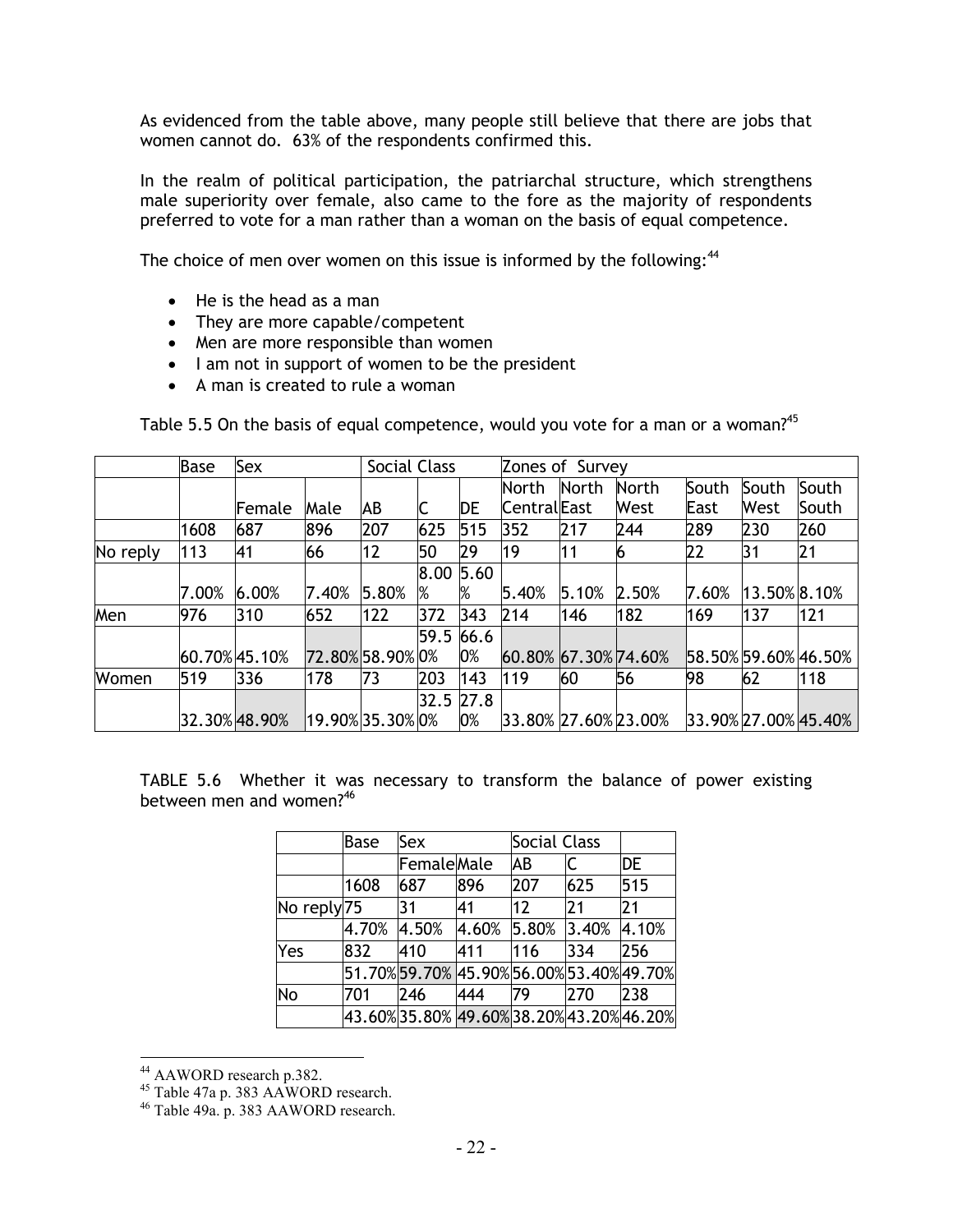The fact that about 52% of respondents agreed that there is need to transform the balance of power existing between men and women shows the imbalance in power relations, and only 32% of respondents want equality between men and women.

| TABLE5.7: If yes, which direction? - Whether to transform the balance of power |  |  |  |  |  |  |
|--------------------------------------------------------------------------------|--|--|--|--|--|--|
| existing between men and women? <sup>47</sup>                                  |  |  |  |  |  |  |

|                                  | <b>Base</b> | Sex                                        |       | Social Class |       |       |
|----------------------------------|-------------|--------------------------------------------|-------|--------------|-------|-------|
|                                  |             | FemaleMale                                 |       | AB           | C     | DE    |
|                                  | 832         | 410                                        | 411   | 116          | 334   | 256   |
| No reply                         | 11          | 3                                          | 8     |              |       | 5     |
|                                  | 1.30%       | 0.70%                                      | 1.90% | 0.90%        | 0.90% | 2.00% |
| Give more power to the man       | 176         | 55                                         | 118   | 22           | 57    | 79    |
|                                  |             | 21.20% 13.40% 28.70% 19.00% 17.10% 30.90%  |       |              |       |       |
| Give more power to the woman 358 |             | 219                                        | 134   | 51           | 156   | 92    |
|                                  |             | 43.00% 53.40% 32.60% 44.00% 46.70% 35.90%  |       |              |       |       |
| In the equality  direction       | 262         | 122                                        | 137   | 37           | 109   | 73    |
|                                  |             | 31.50% 29.80%  33.30% 31.90% 32.60% 28.50% |       |              |       |       |
| Status quo                       | 23          | 10                                         | 13    |              | 9     |       |
|                                  | 2.80%       | 2.40%                                      | 3.20% | 2.60%        | 2.70% | 2.70% |
| <b>Others</b>                    | 2           |                                            |       |              |       |       |
|                                  | 0.20%       | 0.20%                                      | 0.20% | 1.70%        |       |       |

As made evident by the data above, gender stereotypes continued to be reinforced in Nigeria as series of the agents of socialisation such as the family, schools, religious institutions, and the media have become custodians as well as disseminators of gender roles, stereotypes, prejudices and discriminatory cultures. Girls and boys grow up in Nigerian society to accept male superiority over female and the patriarchal structure has become the unquestionable phenomenon. The Teachers, Religious Leaders, Parents, Police Officers and Artistes in Nigeria usually work to promote obnoxious customary beliefs and practices that violate the rights of women. Consequently, customary practices such as female genital mutilation, preference for male-child, and widowhood rites are still prevalent in most parts of Nigeria.

Gender stereotypes in Nigeria are further reinforced by lack of national legislations (such as a national law on female genital mutilation and widowhood practices), which will have the effect of disabusing the minds of people of such stereotypes as well as specify the punishment for offenders. Some of the provisions of customary laws in Nigeria also promote gender stereotypes, while the gender insensitivity of the language and provision of the Constitution is an indication that the government corroborates gender stereotypes.

 $\overline{a}$ <sup>47</sup> Table 49b p. 384 AAWORD research.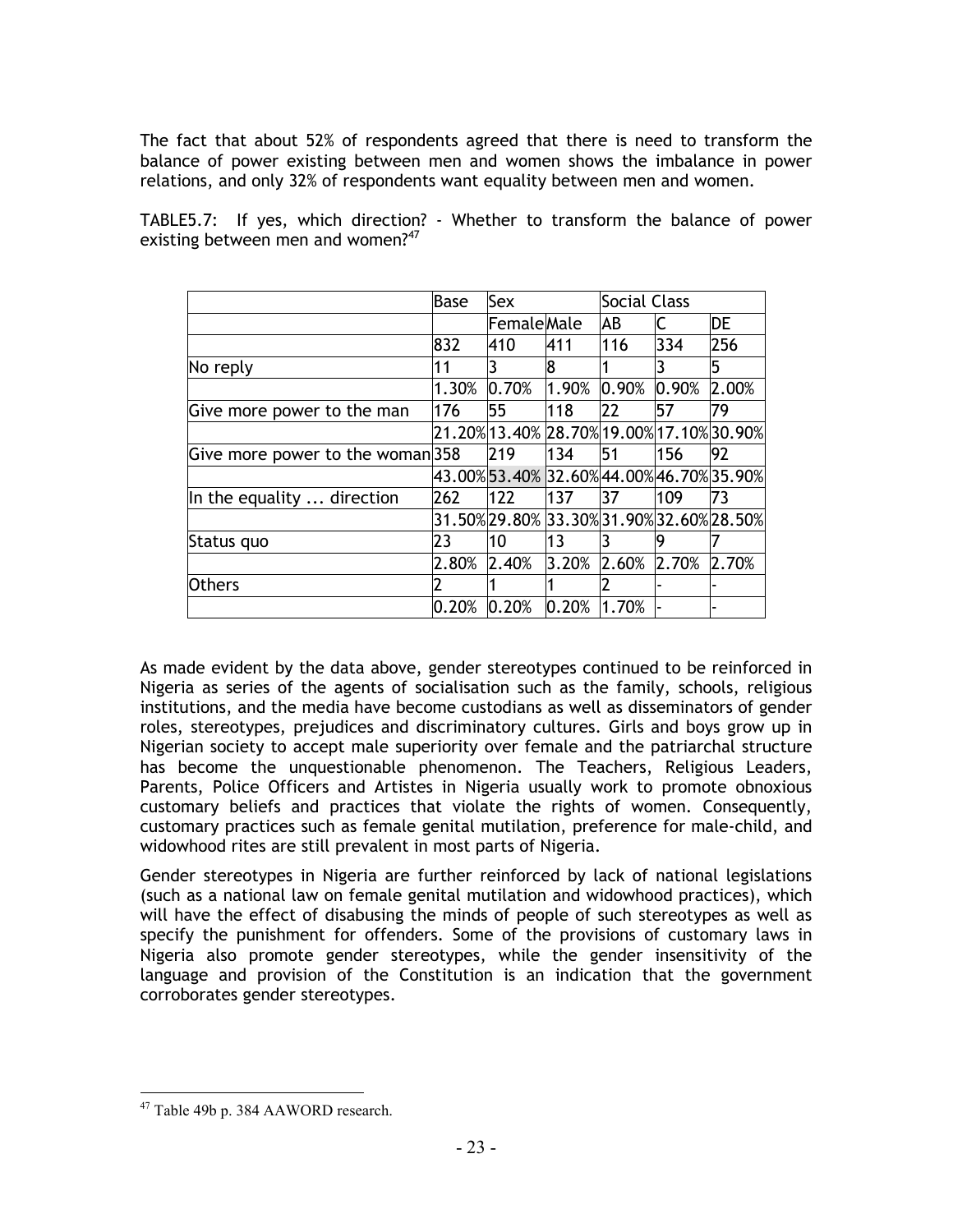## RECOMMENDATIONS

- 1. The language of the Constitution should be made to be gender sensitive.
- 2. Government, the civil society and other stakeholders should embark on aggressive awareness and enlightenment campaign towards changing societal perception that women are inferior to men.
- (i) Dismantling the patriarchal structures that reinforce power imbalance between women and men.
- (ii) Empowering women, through training, to see themselves as important stakeholders in contributing to household income expenses in order to enhance their status and self worth in marriage and family life.
- (iii) Dismantling the cultural belief of the role of women in domestic affairs to the exclusion of other societal activities.
- (iv) Embracing affirmative action in favour of women to increase their level of participation in all aspects of societal life.
- (v) Men realizing their essential role as collaborators and stakeholders in the effort to eliminate gender roles and stereotypes.
- (vi) Promoting the right to women dignity and freedom from inhuman and degrading treatment.
- 3. Prioritise education especially for the girl child.

# ARTICLE 6: ABOLITION OF ALL FORMS OF TRAFFICKING AND EXPLOITATION

## LEGAL AND OTHER MESEASURES TAKEN:

Section 34 of the Constitution guarantees the right to respect and dignity of the human person and forbids torture or inhuman and degrading treatment slavery or servitude. The federal government enacted the Trafficking in Persons (Prohibition) Law Enforcement and Administration Act 2003. Also, the National Agency for Prohibition of Traffick in Persons (NAPTIP) was established pursuant to this Act. NAPTIP was established to enforce and monitor the Law on trafficking.

The criminal code and the penal code, which are applicable to the Southern and Northern parts of the country, respectively, have provisions on the prohibition of trafficking of persons. States such as Cross River, Edo, and Imo have enacted additional legislations to prohibit child trafficking.

Nigeria has also ratified the following: UN Convention on Trans-National Organized Crime 2000 and its Protocol to Prevent, Suppress and Punish Trafficking in Persons especially Women and Children; International Labour Organisation (ILO)<sup>48</sup> Convention 182 on the Worst Forms of Child Labour (2000); Nigeria has also signed the Optional Protocol to the Convention on the Rights of The Child on The Sale of Children, Child Prostitution and Child Pornography (2000); the ECOWAS Declaration Against Trafficking and the ECOWAS Initial Plan of Action Against Trafficking as well as ratified the African Union Charter on the Rights and Welfare of the Child on July 23, 2001.

<sup>&</sup>lt;sup>48</sup> International Labour Organisation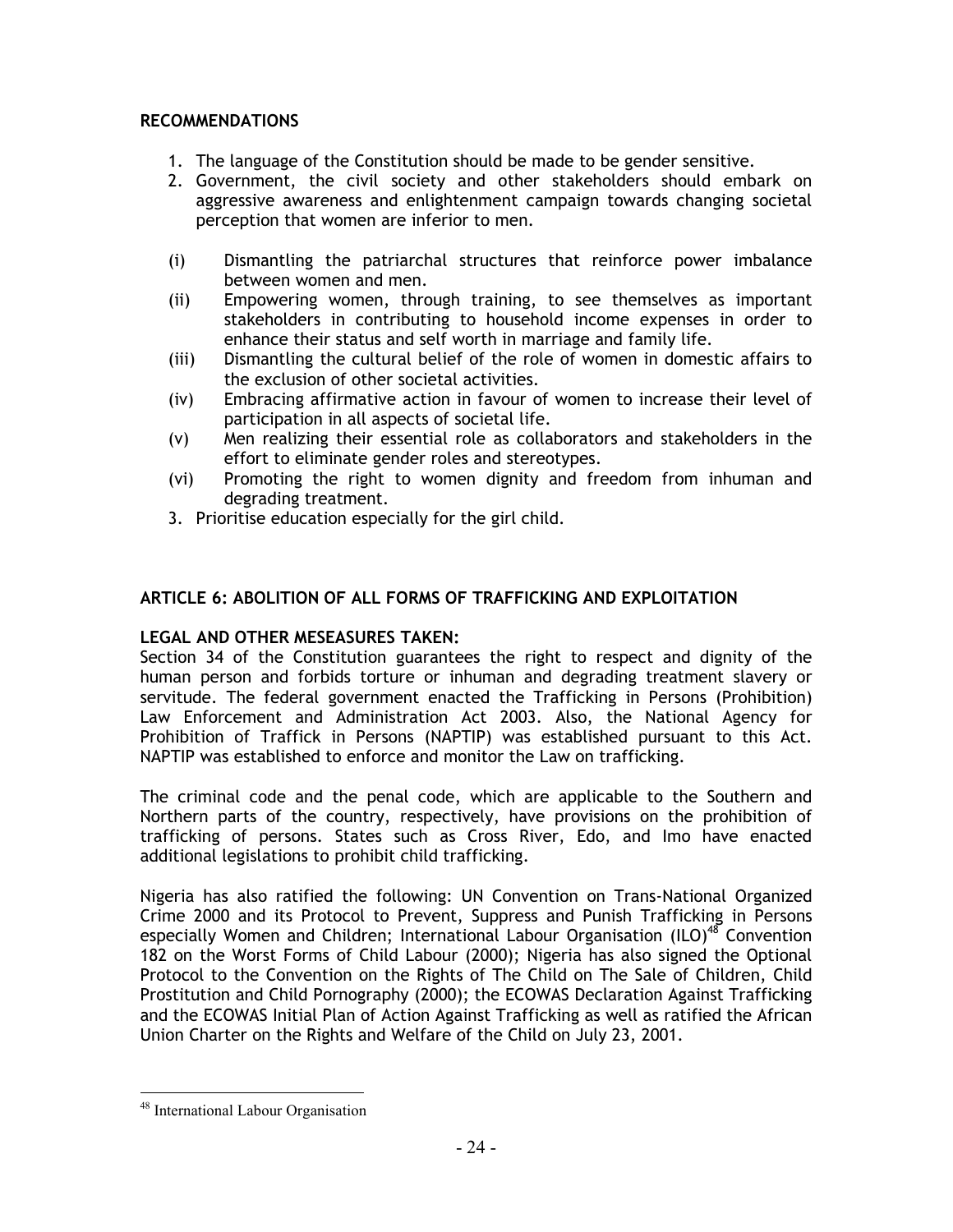## REALITY:

 $\overline{a}$ 

The legal and administrative measures taken by the federal government of Nigeria have not been effective so far because other causal factors responsible for the high number of trafficked women and children in Nigeria have been neglected. These factors include the following:

- 1. High level of poverty among women, especially the ones in the rural areas.
- 2. High unemployment rate of educated women in the urban areas.
- 3. The general illiteracy level of women.
- 4. Lack of basic empowerment skill and lack of funds to establish where such skills have been acquired.
- 5. Lack of information on reproductive health, especially on contraceptives and family planning.
- 6. The high rate of broken homes and departed parents.

According to ILO report on trafficking in Nigeria, 40% of Nigerian street children and hawkers are trafficked persons.<sup>49</sup>

There is also a high level of prostitution in Nigeria, which results from poverty, unemployment, illiteracy, and other socio-cultural factors that debase the status of women in Nigeria. Some women have also gone into prostitution as a form of rebellion to the structured patriarchal inhibitions to the rights of women.  $^{50}$ 

The diversity of forced prostitution in Nigeria is boundless, but the categories include the following:

 Female employees in the banking sectors are often employed into the marketing sectors. They are given high financial targets to meet, and in the process of soliciting customers and huge accounts for the bank, they are vulnerable to sexual harassment and exploitation. There are accounts of female employees in both the formal and informal sectors who are coerced into sexual relationship with their senior male colleagues for rewards and benefits such as promotions. The government has not been able to come up with regulations to correct this abnormality.

Commercial sex workers are susceptible to exploitation and sexual assaults by police officers who abuse them under the guise of apprehending the sex workers.

Sexual harassment and sexual exploitation of women have been widely reported in educational institutions and even amongst political colleagues.

Sexual exploitation which includes sexual harassment and abuse of female domestic staff by their senior male colleagues have been reported as well as sexual exploitation of young female hawkers by cattle-rearers and street/area/garage boys.

<sup>&</sup>lt;sup>49</sup> International Labour Organisation (2000), Combating Trafficking in Children for Labour in West and Central Africa, Geneva, p.13.

<sup>&</sup>lt;sup>50</sup> UNAIDS UNICEF and USAID (2004) Children on the Brink 2004; A Joint Report of New Orphan Estimate and a Framework for Action; http://www.unicef.org/publications/index\_22212.html.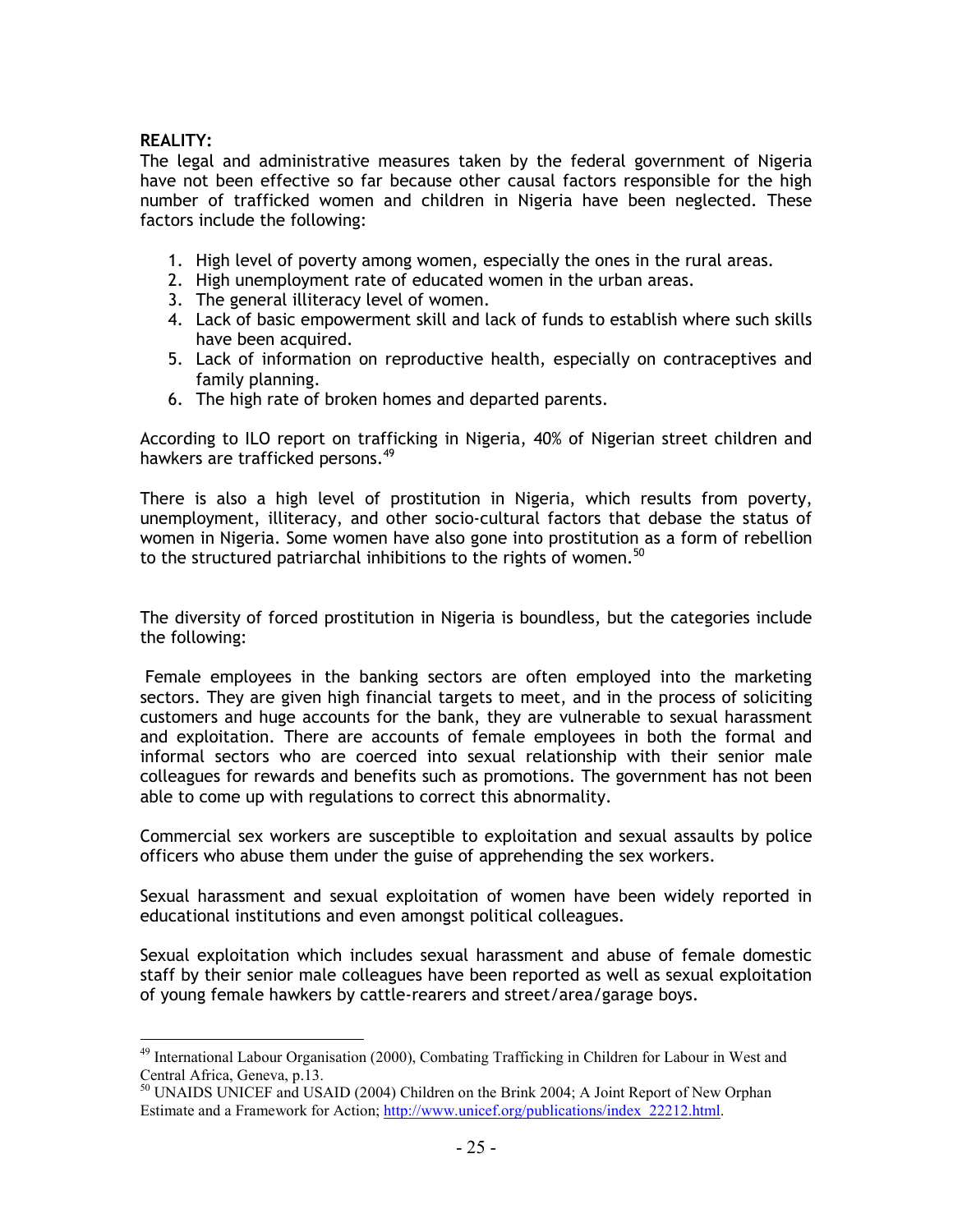## RECOMMENDATIONS:

- 1. The Nigerian government should intensify awareness creation on the ills of human trafficking.
- 2. The causal factors responsible for trafficking in women and children such as unemployment, illiteracy, poverty and lack of information on family planning should be addressed.
- 3. The government should come up with policies and laws that regulate sexual exploitation of females at the corporate, political and schools level.

# ARTICLE 7: WOMEN IN POLITICAL AND PUBLIC LIFE

# LEGAL AND POLICY MEASURES

Section 40 of the Constitution guarantees the right of every citizen to associate and freely assemble with other persons, right to belong to any political party, trade union and any other association. Section 77(2) also confers the right to register and to vote for the purpose of election on every citizen that has attained the age of 18 years. A key policy document that supports women's participation in political and public life is the National Gender Policy 2006. The fifth objective of the Policy is aimed at achieving minimum threshold of representation for women in order to promote equal opportunity in all areas of political, social, economic life of the country for women, as well as for men.

The targets of the fifth policy include but are not limited to:

- Adopt special measures, quotas and mechanisms for achieving minimum critical threshold of women in political offices, party organs and public life by pursuing 35% affirmative action in favor of women to bridge gender gaps in political representation in both elective and appointive post at all levels by 2015.<sup>51</sup>

The strategies for implementing the fifth objective include the following:

- Mainstream gender into party politics at all levels, Federal, State and Local Government Areas;
- Reform the existing traditional structures, which exclude women from participating in decision-making, and make them amenable to equality principles;
- **-** Sensitisation of the traditional councils to the rights of women to participate in politics; and
- "Conscientisation" of electorate on democratic principles and practices.

As a measure to increase women's political participation in the 2007 general elections, the Federal Ministry of Women Affairs at several levels engaged Independent National Election Commission (INEC) to achieve this. The Honorable Minister of Women Affairs convened a meeting with women opinion leaders to map out strategies towards engaging women in the 2007 general elections. This led to the establishment of six

<sup>&</sup>lt;sup>51</sup> National Gender Policy, 2006.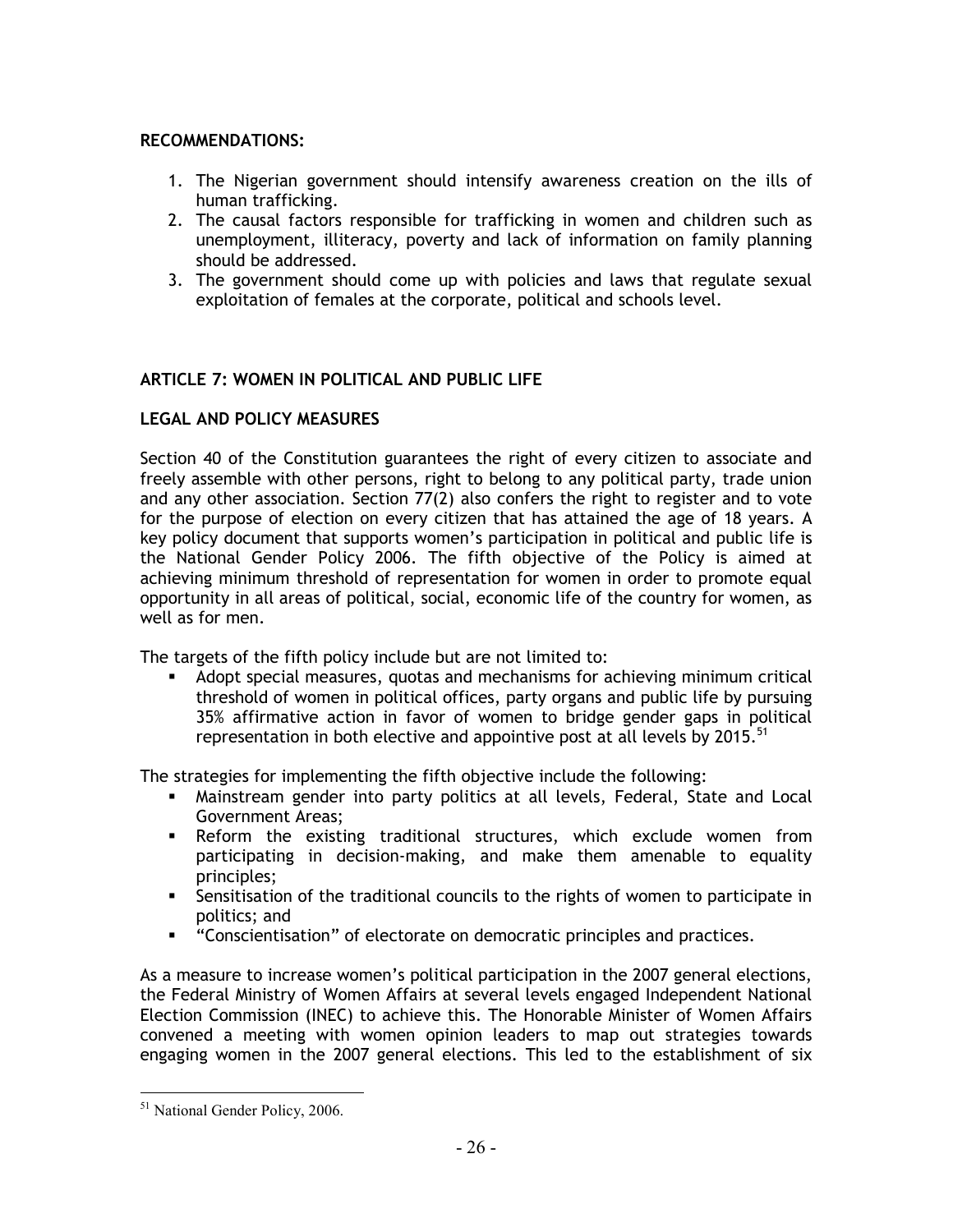Zonal Women Political Empowerment Offices to support political focused women NGOs in mobilizing women towards popular political participation in the 2007.

The Gender Equality Opportunity Bill, Gender Mainstreaming Bill, Affirmative Action Bill and the CEDAW Bill, though they have not been passed, are attempts to improve the participation of women in political and public life.

## **REALITY**

According to the report of the 2006 census, women constitute 48.78% of the national population of Nigeria, but this numerical strength has never found corresponding expression or representation in Nigeria's political life and decision-making processes. Women are inadequately represented in the National Assembly, at the State Houses of Assembly, and at the Local Government Councils. They are either completely absent or grossly under represented. The problem of under representation of women in politics and decision-making is beyond the usual supposition that "there are no suitable women" to fill vacancies and or take up political appointments. The systemic exclusion of women from leadership and decision-making is further reinforced by the patriarchal structure of the Nigerian society.

Lack of financial capacity and the violence culture that characterised Nigerian politics have also been the bane of women's under representation in the political sphere. Most political parties either waived or subsidised the cost of nomination forms in support of the women aspirants because most women could not afford the huge cost to obtain forms. Eventually, these women are either asked to step-down for their male counterparts.

In the 2007 general elections, a few political parties took measures to increase the participation of women in politics. The strategy used was to give women aspirants a concession not to pay the fees for the nomination forms which the men had to pay. This effort did not help in increasing women's political participation as intended, rather, party leaders used the fact to ridicule women's participation or withdraw their nomination as the party's candidate/delegate in favor of men who were able to pay huge amount for the nomination form. In most political parties, women politicians are mere praise singers, mobilisers and party supporters, and only few women are effective party delegates.

The National Gender Policy provides several frameworks and tools to facilitate gender mainstreaming. Some of the frameworks and tools include the implementation of the 35% representation of women at all levels of decision making; enactment of gender sensitive legislation; and targets and benchmark for assessing results as well as a 5 yearly review for achievement of set targets.<sup>52</sup> The reality, however, is that the affirmation of these provisions remains a mere academic exercise as the Policy strategies have not been used to develop and implement a viable action plan. The Affirmative Action of 35% in the National Gender Policy may never be implemented because the policy is not enforceable. The non-inclusion of Affirmative Action in the Constitution to strengthen the National Gender Policy provision weakens it

l  $52$  National Gender Policy. A Publication of the Federal Ministry of Women Affairs and Social Development, 2006.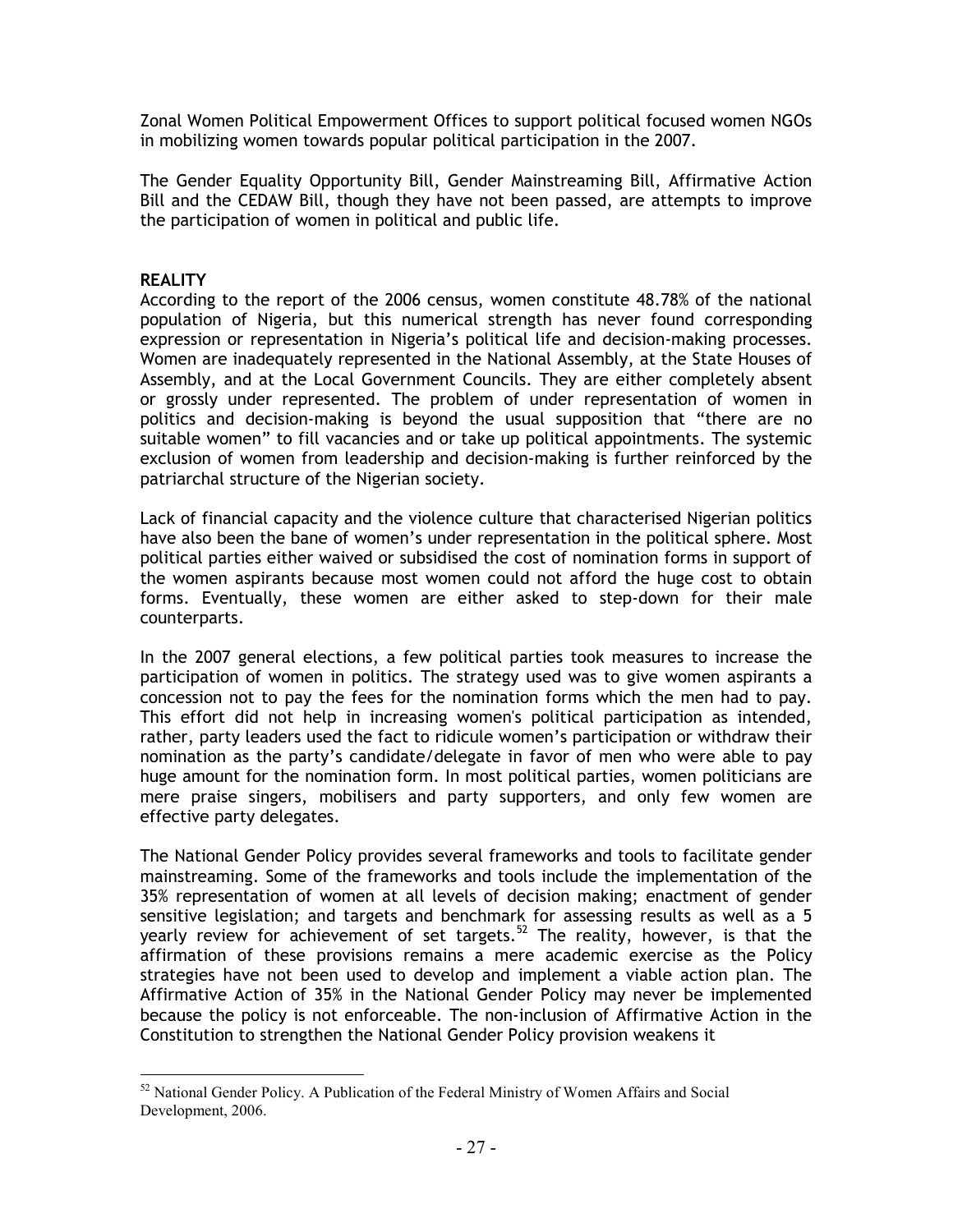As stated under article 3 in this report, there has been a meagre increase of 2% in the participation of women in politics in 2007 when compared with the situation in 2003. The table below shows progressive but little improvement that women have made since 1999.



Representation of Men and Women  $2007^{53}$ 

| <b>Positions</b>        | Men  | Women | Total |
|-------------------------|------|-------|-------|
| Senate                  | 100  | 9     | 109   |
| House of Reps           | 333  | 27    | 360   |
| Governors               | 36   |       | 36    |
| <b>Deputy Governors</b> | 30   | 6     | 36    |
| House of Ass            | 939  | 54    | 990   |
| <b>Total</b>            | 1438 | 96    | 1531  |

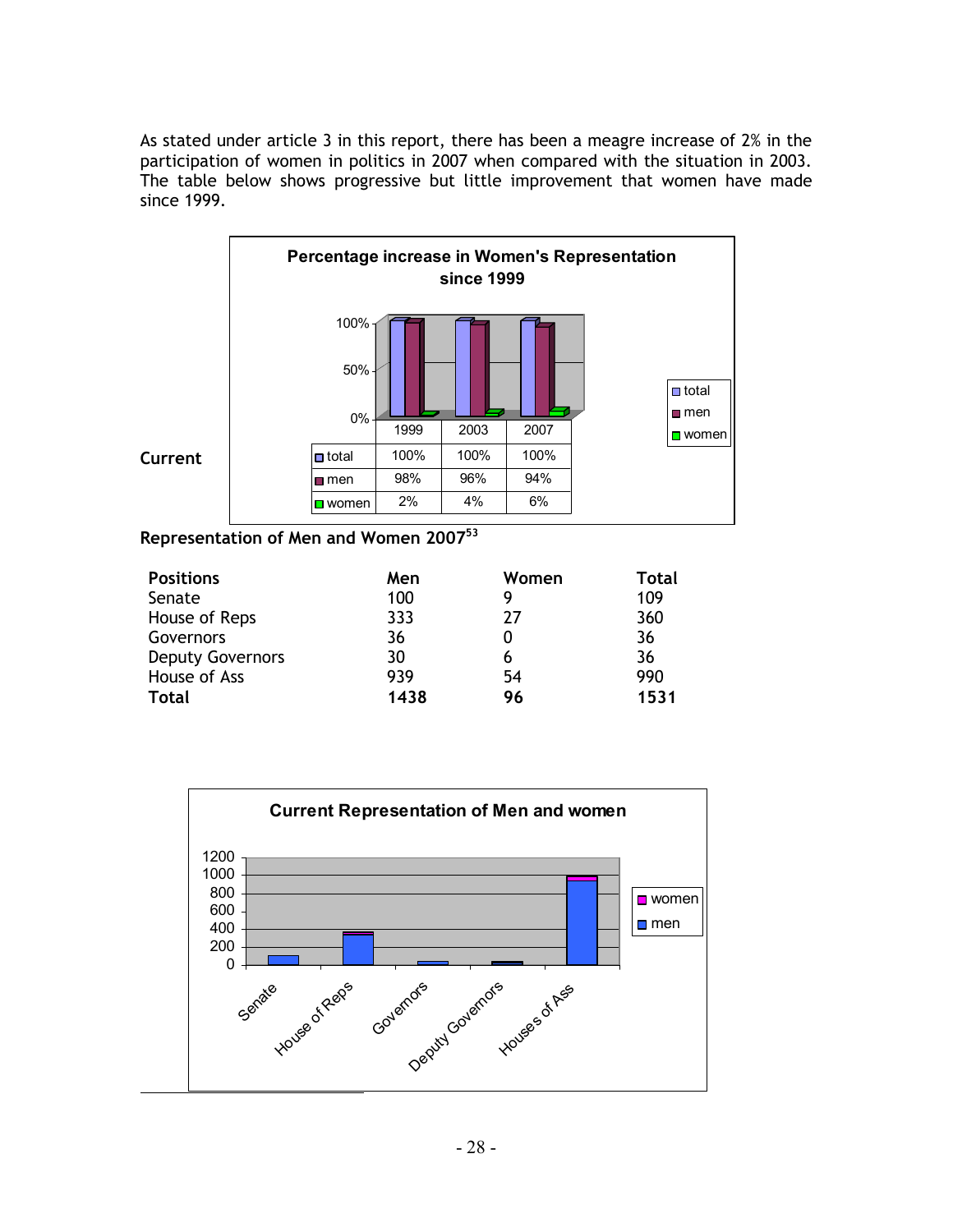During the last presidential elections, there was a lone female candidate in the midst of over 30 aspirants for the position of the president while no woman emerged as the running mate of any of the aspirants. No female candidate emerged as governor, although there were 15 female aspirants in the gubernatorial race across the country. In the 36 states that make up the country, 5 women emerged as Deputy Governors and this is equal to a 13.8% representation.

With regards to appointive positions in the public sectors presently, the percentage of women to men is 18%:82% in the federal cabinet. At present also 11.2% of women made the ambassadorial appointment and 13.6% are members of the Electoral reform $^{54}$ .

| <b>POSITION</b>         | <b>NUMBERS</b> | MEN | <b>WOMEN</b> | <b>PERCENTAGE</b> |
|-------------------------|----------------|-----|--------------|-------------------|
| <b>Ministers</b>        | 44             | 36  |              | 18%               |
| <b>Ambassadors</b>      |                | 55  |              | 11.2%             |
| <b>Electoral Reform</b> | າາ             | 19  |              | 13.6%             |
| <b>NEITI</b>            | 14             |     |              | 7.1%              |

| <b>State</b>       | Representation of Women at the State Assemblies<br>No of Seats | No of Women    |             |
|--------------------|----------------------------------------------------------------|----------------|-------------|
|                    |                                                                |                | Percentage% |
| Abia               | 24                                                             | 2              | 8.3%        |
| Adamawa            | 25                                                             | 0              | 0%          |
| Akwa Ibom          | 26                                                             | $\overline{2}$ | 7.7%        |
| Anambra            | 30                                                             | 5              | 16.6%       |
| <b>Bauchi</b>      | 31                                                             | 1              | 3.2%        |
| <b>Bayelsa</b>     | 24                                                             | 1              | 4%          |
| Benue              | 29                                                             | 1              | 3.4%        |
| Borno              | 28                                                             | 0              | 0%          |
| <b>Cross River</b> | 25                                                             | $\overline{2}$ | 8%          |
| Delta              | 29                                                             | 4              | 13.8%       |
| Ebonyi             | 24                                                             | $\overline{2}$ | 8.3%        |
| Ekiti              | 26                                                             | 0              | 0%          |
| Edo                | 24                                                             | 1              | 4.1%        |
| Enugu              | 24                                                             | 5              | 20.%        |
| Gombe              | 24                                                             | $\overline{2}$ | 8.3%        |
| Imo                | 27                                                             | $\overline{2}$ | 7.4%        |
| Jigawa             | 30                                                             | 0              | 0%          |
| Kaduna             | 34                                                             | $\overline{2}$ | 5.8%        |
| Kano               | 40                                                             | 0              | 0%          |
| Katsina            | 34                                                             | 0              | 0%          |
| Kebbi              | 24                                                             | 0              | 0%          |
| Kogi               | 25                                                             | 0              | 0%          |

Kwara 24 3 12.5%

 $^{54}$  Gender and Development Action, GADA analysis of the Executive and Legislative Positions of 2007 general elections. Note however that results released by INEC are still inconclusive and often contradicted by media reports showing that political parties continued to substitute candidates even after the elections.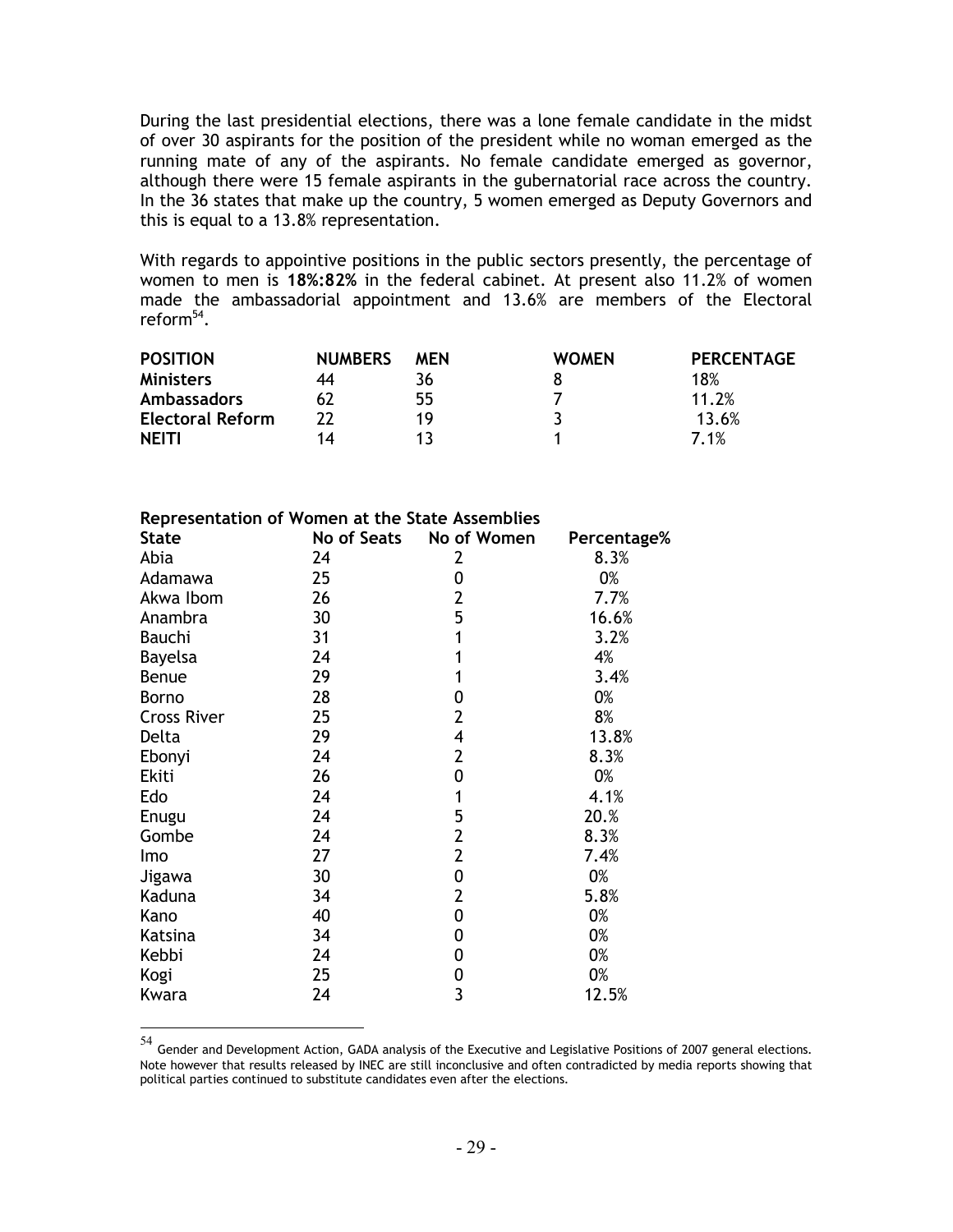| Lagos         | 40  | 5              | 12.5% |
|---------------|-----|----------------|-------|
| Nasarawa      | 24  | 1              | 4.1%  |
| Niger         | 27  | $\overline{2}$ | 7.4%  |
| Ogun          | 26  | $\overline{2}$ | 7.7%  |
| Ondo          | 26  | 1              | 3.8%  |
| Osun          | 26  | 1              | 3.8%  |
| <b>Oyo</b>    | 32  | 0              | 0%    |
| Plateau       | 24  | $\overline{2}$ | 8.3%  |
| <b>Rivers</b> | 32  | 5              | 15.6% |
| Sokoto        | 30  | 0              | 0%    |
| Taraba        | 24  | 0              | 0%    |
| Yobe          | 24  | 0              | 0%    |
| Zamfara       | 24  | 0              | 0%    |
| <b>Total</b>  | 990 | 54             | 5.5%  |

There is less than 5% representation of women at decision-making level at the three tiers of government.

The recommendations of the National Political Reform Conference (NPRC) with the aim of constitutional review to engender the provisions of the Constitution to redress the imbalance in the appointment of representatives, protect women's rights and formulate pro-gender review mechanisms and strategies was 'thrown out' because there was also a proposed agenda to elongate the terms of the President in office, this elongation is usually referred to as the '3 $\overline{d}$  term agenda'. Thus the NPRC has in no way addressed the issue of increasing the participation of women in governance.

#### RECOMMENDATIONS

- **The National Gender Policy which provides several frameworks and tools to** facilitate gender mainstreaming, such as, implementation of the 35% representation of women at all levels of decision making should be made enforceable.
- Further steps should be taken to ensure a 50% affirmative action for women by the government.
- State parties should adopt temporary special measures aimed at accelerating defacto equality between men and women.
- The National Assembly should increase the total representative seats in each of the legislative houses, executive arm and party hierarchies as temporary measures.
- The political terrain should be restructured to ensure the security and safety of women politicians to contest for elective posts.
- Political Parties should have a quota system of proportional representation of women and men.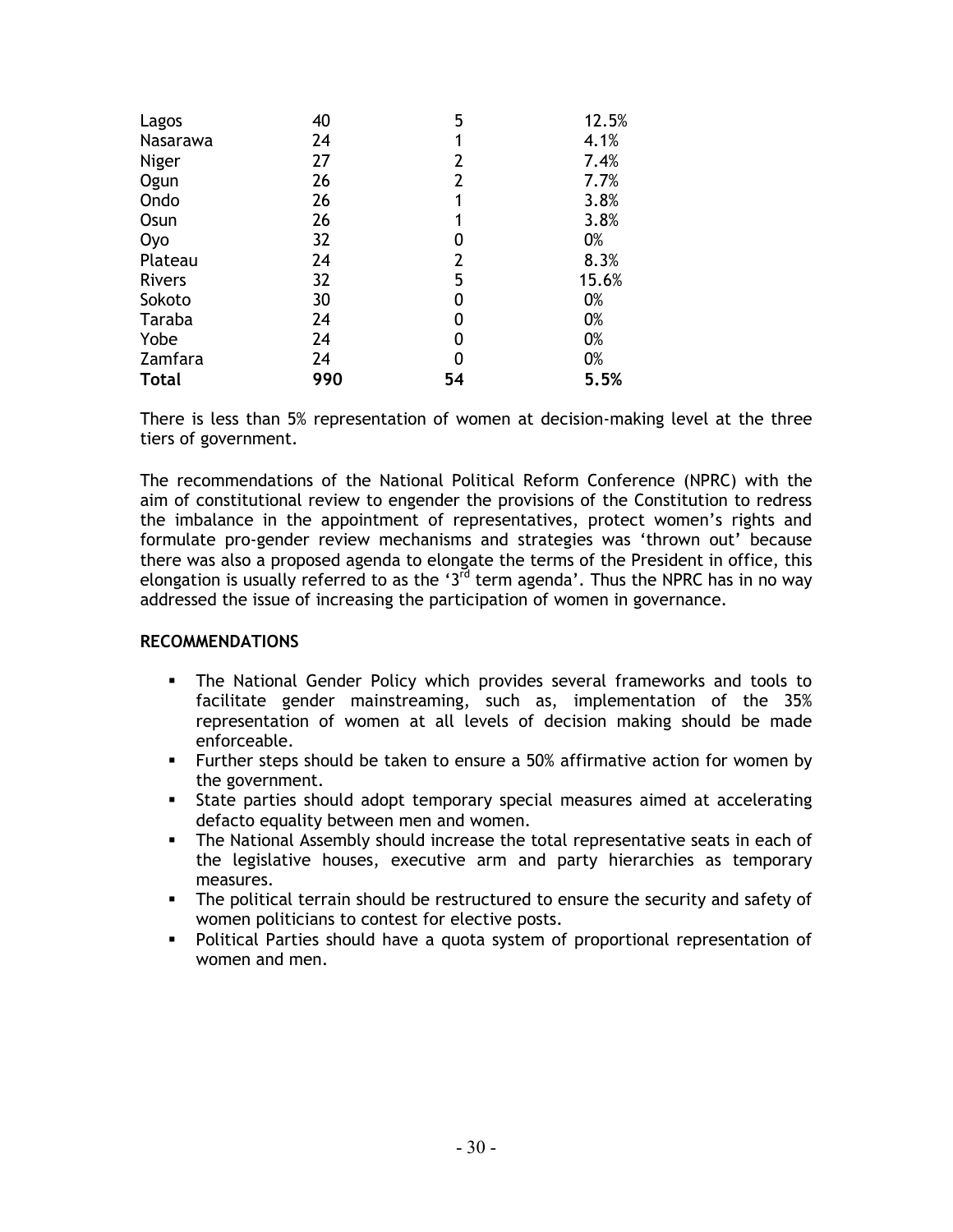## ARTICLE 8: WOMEN IN FOREIGN SERVICE

## LEGAL AND OTHER MEASURES:

The Constitution creates the Federal Character Commission which is charged with enforcing due compliance with Sections 14(3) and (4) of the Constitution. The Sections provide as follows:

'(3) The composition of the Government of the Federation or any of its agencies and the conduct of its affairs shall be carried out in such a manner as to reflect the federal character of Nigeria and the need to promote national unity, and also to command national loyalty, thereby ensuring that there shall be no predominance of persons from a few State or from a few ethnic or other sectional groups in that Government or in any of its agencies.

(4) The composition of the Government of a State, a local government council, or any of the agencies of such Government or council, and the conduct of the affairs of the Government or council or such agencies shall be carried out in such manner as to recognise the diversity of the people within its area of authority and the need to promote a sense of belonging and loyalty among all the people of the Federation.'

The Third Schedule further explains the provision above and spells out the functions of the Commission in that regard.

Third Schedule:

'8. (1) In giving effect to the provisions of section 14(3) and (4) of this Constitution, the Commission shall have the power to:

(a) work out an equitable formula subject to the approval of the National Assembly for the distribution of all cadres of posts in the public service of the Federation and of the States, the armed forces of the Federation, the Nigeria Police Force and other government security agencies, government owned companies and parastatals of the states;'

## REALITY:

In spite of policy measures and advocacy on women's equal participation in public life, gains in the Foreign Service have remained minimal since the last report. The provision of the Constitution as stated above in taking a gender-neutral approach as it does, does not recognise gender discrimination as a critical factor in the marginalisation of women in allocation of appointment in the federal, states and other Parastatals. It only envisages ethnic and linguistic diversities. This is why appointments into the federal service do not aspire to gender parity. It only follows the federal character principle, which is not necessarily gender balanced.

The indigeneity principle works against married women in public appointments, be it national or foreign. Married women (married to men of a different state of origin) often have difficulty in getting public appointments. This is premised on the fact that a married woman is deemed to acquire her husbands' state of origin. Unfortunately, many married women are not recognised for appointment in their husbands' state of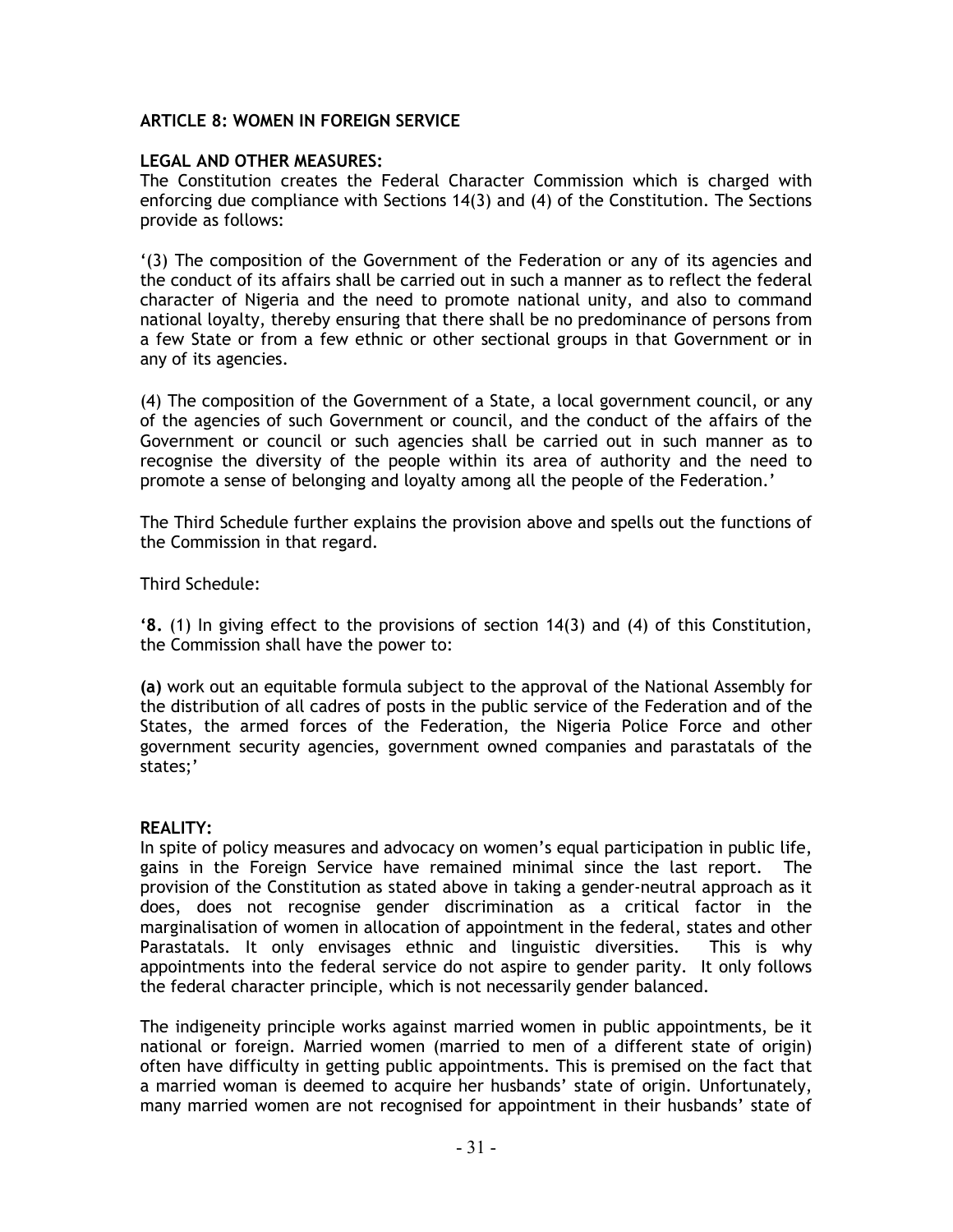origin. When they seek appointment in their state of origin, they are also turned down on the excuse that they are married and should claim their husbands' state of origin. This really is double jeopardy for women as they end up not being well represented in Foreign Service as well as national appointments.

As at 2006, out of the 87 Ambassadors, 7 were women representing 8.04%. Of the 37 career Ambassadors, only 2 are women, representing 5.4%. Of the 50 non-career Ambassadors, only 5 are women representing 10% of the total number. Of the 593 Diplomatic Staff, 63 are women representing 10.6% of the total number.

The ratio of representation of women in international agencies is also poor. UNESCO for instance has only one major slot occupied by a woman. There is usually a tendency of nominating male representatives for such slots.

Apart from the foregoing, societal norms that give undue advantage to a married woman over an unmarried woman or divorcee have further exacerbated discrimination against women in Foreign Service. This is disturbing given the provision of Section 42 of the Constitution, which provides for freedom against discrimination on the basis of sex. Unfortunately, there are no special measures by the government to recruit women into the Foreign Service or international organisations.

## RECOMMENDATIONS

- 1. Constitutional amendment to reflect gender parity in appointment in furtherance of full representation as contemplated by Sections 14(3) (4) 0f the Constitution. This will promote equal representation and participation of women at the international level.
- 2. Government should encourage women to apply for jobs at the Ministry of Internal Affairs.
- 3. There should be free and qualitative education for the girl child.
- 4. United Nations should adopt gender equity policy in international appointments that will be binding on national governments.
- 5. Conscious efforts should be made to recruit women into Foreign Affairs and Inter-governmental agencies.
- 6. Deliberate effort should be made at domesticating international conventions on gender equality participation.
- 7. Government should ensure that all appointments to International positions by government and United Nations agencies conform to the National Gender Policy which stipulates 35% of all positions reserved for women.
- 8. Civil Society Organisations (CSOs) should intensify sensitisation and mobilisation towards realisation of Affirmative Action quota in the International sector.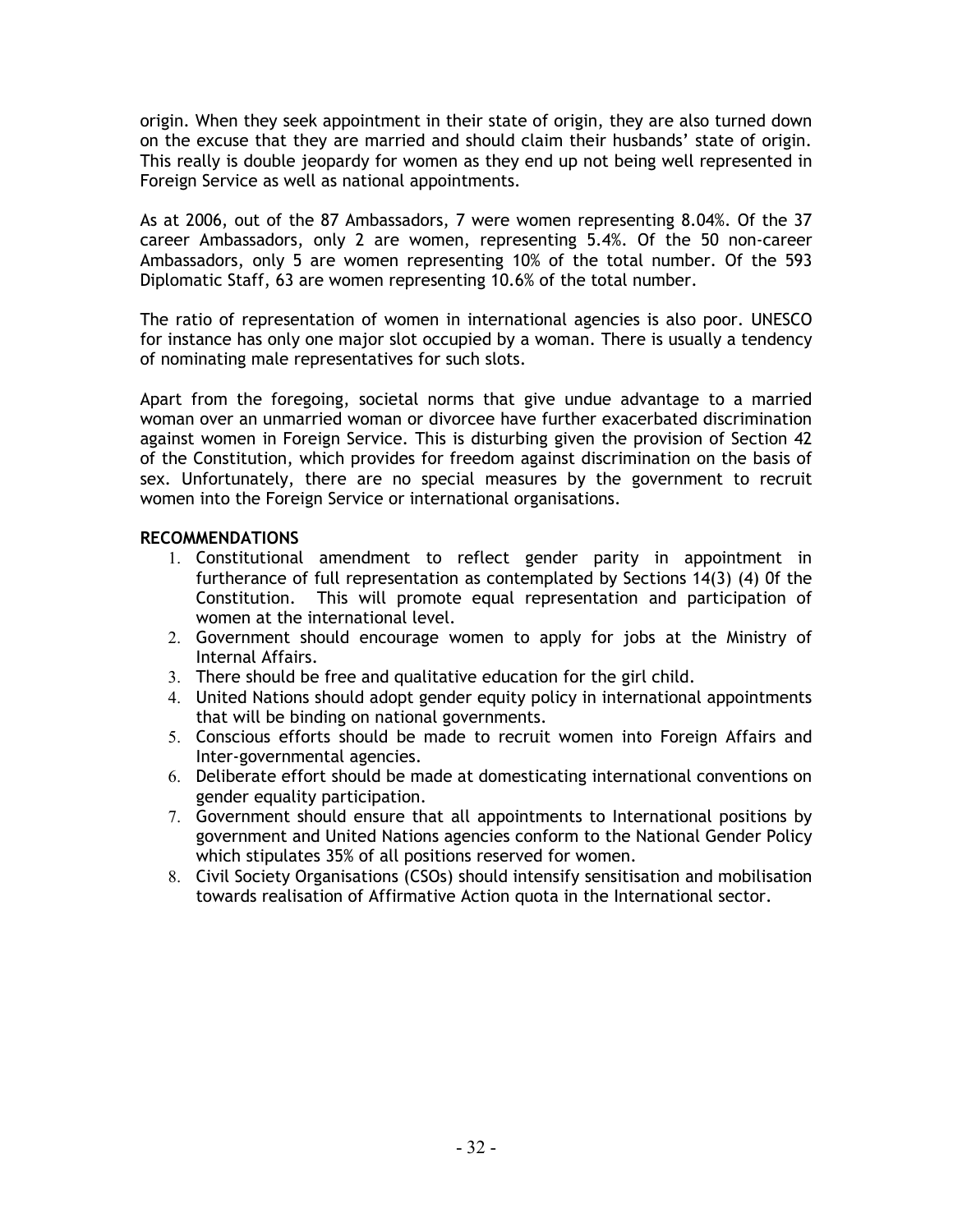### ARTICLE 9: NATIONALITY

### LEGAL AND OTHER MEASURES

The Constitution confers citizenship by birth on a person where either or both of his parents or grandparents are Nigerians before or after Nigeria got its independence whether or not the child was given birth to in Nigeria or outside Nigeria.<sup>55</sup>

The Constitution also confers citizenship by registration on a person who is not a Nigerian by birth, if the President is satisfied that the person is of good character, and has shown intention to live in Nigeria and has taken the Oath of Allegiance prescribed in the Constitution.<sup>56</sup> The Constitution further states that the above condition shall apply only to a foreign woman who is married or has been married to a citizen of Nigeria<sup>57</sup> or every person of full age and capacity born outside Nigeria any of whose grandparents is a Nigerian'.<sup>58</sup> The implication of this is that section 26(1) does not apply to a foreign man married to a Nigerian woman.

Section 27 confers citizenship by naturalisation provided that the person applying fulfils the required condition to the satisfaction of the president. The procedures are however not clear.

Section 28 permits dual citizenship, but where "a person becomes a Nigerian citizen by registration or naturalisation, such a person cannot acquire the citizenship of another country other than that of his birth."

Section 32 empowers the president to make regulations that would make the aforementioned section effective and for the granting of the special immigration status to a non-Nigerian spouse of a citizen of Nigeria who does not wish to acquire Nigerian citizenship by registration, such regulation must however be consistent with the provision of the Constitution.

### **REALITY**

 $\overline{a}$ 

By the provision of section 26 of the Constitution, foreign women who marry Nigerian men may acquire Nigerian citizenship by registration, a process which is less demanding than naturalisation. However, such opportunity is not available to foreign men who marry Nigerian women. The latter can only acquire Nigerian citizenship by naturalisation. This is discriminatory against Nigerian women who marry non-Nigerian men.

#### RECOMMENDATIONS

1. The Constitutional provision on non-discrimination should be applied to enable acquisition of citizenship by registration by both foreign men and women married to Nigerians.

<sup>55</sup> Section 25(1)(a)-(c) of Cap. C.23 LFN, 2004.

<sup>&</sup>lt;sup>56</sup> Section 26 Cap C.23 LFN, 2004.

 $57$  Section 26(2)(a) C.23 LFN, 2004.

<sup>58</sup> Section 26(2)(b) C.23 LFN, 2004.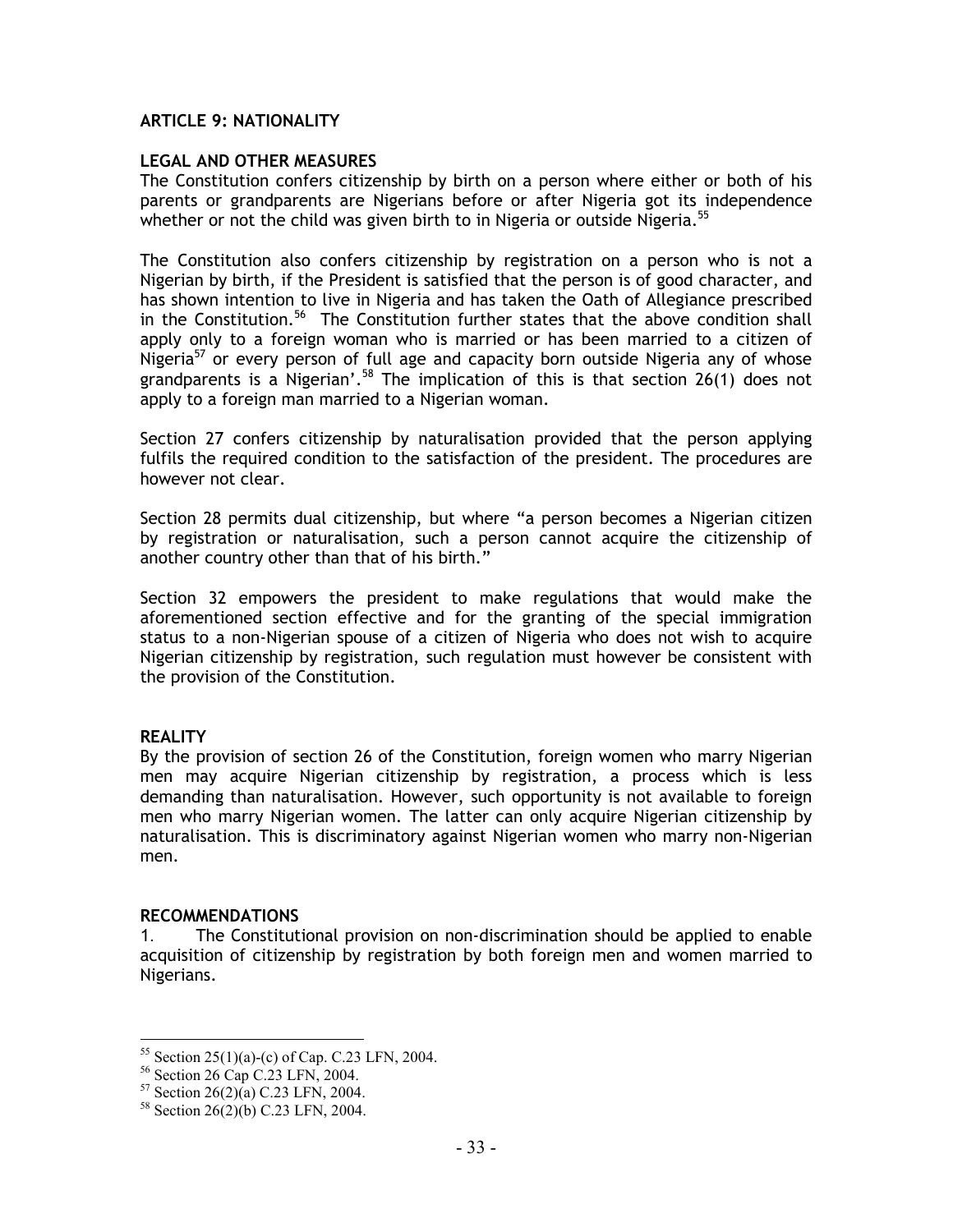2. Constitutional review should include amendments of its discriminatory provisions highlighted above to guarantee women full and equal rights as citizens in a democratic state.

# ARTICLE 10: EDUCATION

## LEGAL AND OTHER MEASURES

Section 18 of the Constitution states, the educational objectives for the Nigerian state thus;

- (1) Government shall direct its policy towards ensuring that there are equal and adequate educational opportunities at all levels,
- (2) Government shall promote science and technology,
- (3) Government shall strive to eradicate illiteracy, and to this end, government shall as soon as when practicable provide:
- a free, compulsory and universal primary education,
- b free secondary education,
- c free university education,
- d free adult literacy programme.

Article 17 of the African Charter also provides that every individual shall have the right to education. The African Charter has been domesticated in Nigeria and therefore has the full force of law<sup>59</sup>.

Section 15 of the Child's Rights  $Act^{60}$  states that;

- (1) 'that every child has the right to free, compulsory and universal basic education and it shall be the duty of the government in Nigeria to provide such education
- (2) Every parent or guardian shall ensure that his child or ward attends and completes his
- (a) primary school education; and
- (b) Junior secondary school'

Section 15(5) of the Act guarantees female students the opportunity to complete their education should they become pregnant while in school, and section 15(6) prescribes punishment for parents or guardians who prevent a child from attending and completing his/her education. This Act and other laws enacted in some states of the federation especially the Northern part of the country such as Bauchi, Borno, Gombe, Kano and Niger, have been passed for equal opportunities in education.

The Universal Basic Education and other related matters Act 2004, (UBE ACT) was passed as part of the efforts to address the barriers to the right of every Nigerian child to education. The Act established the Universal Basic Education Commission to implement the provisions of the UBE Act. The ACT makes the denial of any child access to education a punishable offence.

l  $^{59}$  Cap A 10 Laws of the Federation of Nigeria, (L F N) 2004.

 $60$  It was passed into law in 2003.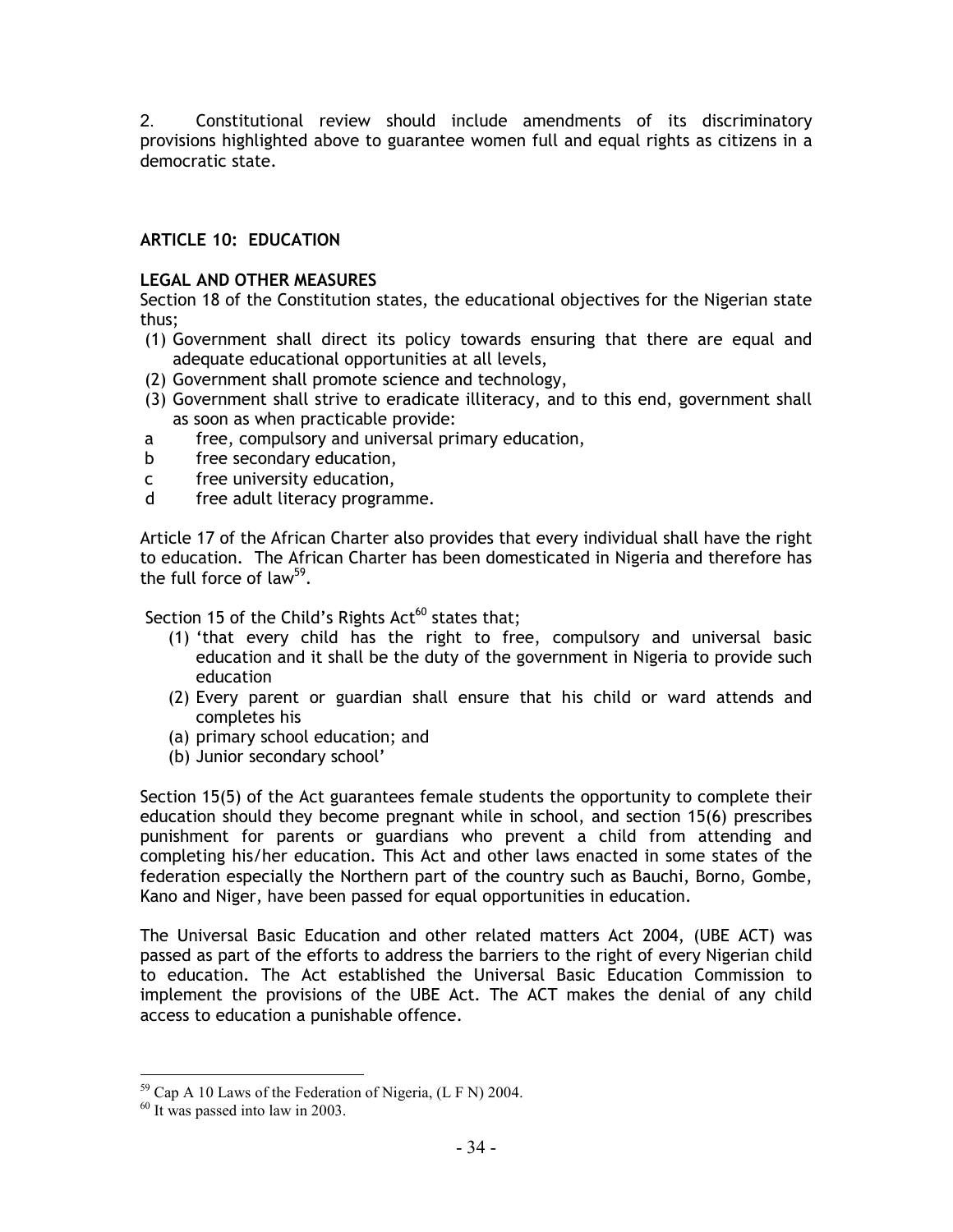### **REALITY**

It is unfortunate that the Nigerian Constitution does not guarantee the right to education and the provisions of the Constitution on education in Section 18 are under Chapter II of the Constitution, which is not justiceable. Also, although the African Charter has the force of law in Nigeria, its Article 17 only guarantees the right to education but does not guarantee the right to free education. Moreso, Article 17 may not be enforceable in Nigeria as it relates to the non justiceability of the provisions of S.18 of the Constitution. This is against the background that in S. 1 of the Nigerian Constitution, the Constitution is supreme and its provisions shall have binding force on all authorities and persons throughout the federal republic of Nigeria.

The non-discrimination educational opportunities in Nigeria tend to be circumscribed by the patriarchal structures and negative gender stereotypes that are pervasive in our society. Cultural problems such as teenage pregnancy, early child marriage, conservative religious interpretations, domestic responsibilities or gender stereotypes negatively impact on the access of the girl-child to education and invariably the equality of results, as the boy child will be at advantage to complete his education and become gainfully employed. Despite the provisions of the Child Rights Act 2003 and the UBE Act 2004, the chances of the girl-child furthering her education to secondary or tertiary level usually depend on the parents or guardians' ability or willingness to support such a child. In practice, there is still a general attitude of discrimination in Nigeria against the girl-child in the area of education.

The UBE Act and the CRA makes provisions for free and compulsory basic education up to junior secondary school level but in reality, parents are made to pay charges in forms of development fees, examination fees, Parents Teachers Association levies e.t.c. The provision of free lunch, books and other educational materials as stipulated by the UBE act are never made by the government. According to a research conducted on basic education in Nigeria, 87% of parents interviewed in the course of the survey claimed that they pay PTA levies, and 50% reported that they pay for text books for their children.<sup>61</sup>

The enforcement of the Universal Basic Education Act 2004, Child's Rights Act 2003 and Article 17 of the African Charter are important in ensuring free, compulsory and universal basic education in Nigeria. Any legislation without strict enforcement is a mere rhetoric and incapable of securing the right of the girl-child to education. Hence, as laudable as these legal efforts are, the girl-children as a disadvantaged group do not benefit from these efforts because there are no mechanisms to ensure that. Though enrolment into primary schools has been fluctuating within the reporting period, available data shows a steady but moderate rise in enrolment from 1999 to 2002 at 17,907,328; 19,151,532; 19,041,223 and 19,806,082 respectively. Enrollment rose steeply in 2003 to an all time high of 25,704,793, decreased sharply in 2004 to 21,395,510, only to slightly increase in 2005 to 22,115,432. $^{62}$  The statistics released by the Federal Ministry of Education puts the gross of un-enrolled out of school children at 10million with the girl-child representing 6.2 million<sup>63</sup>. The boy to girl

 $\overline{a}$  $<sup>61</sup>$ Research on Management and Funding of Basic education in Nigeria, may 2008</sup>

 $62$ Id Pg 59-60

<sup>&</sup>lt;sup>63</sup> Federal Ministry of Education, Basic and Senior Secondary statistics in Nigeria, 2004 and 2005, Federal Ministry of Education 2006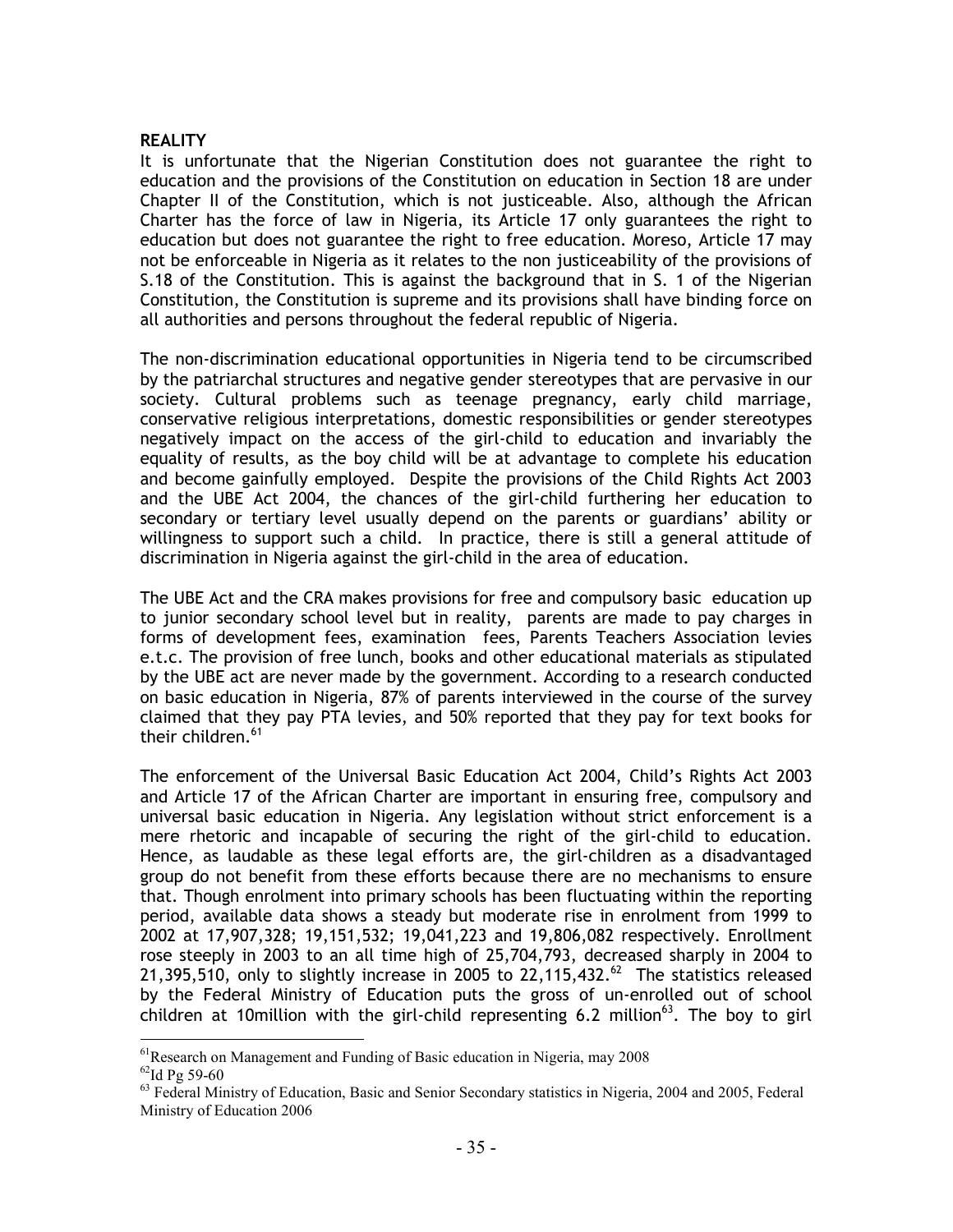enrollment in Primary schools for 2003, 2004 and 2005 shows the ratio of 56%: 44%; 55.02%:44.89% and 55.12%: 44.88% respectively<sup>64</sup>

The Nigerian basic education sub-sector still lags behind expectations in most indicators of access, equity and quality. Analysis of data from government sources shows a very high teacher-pupil, classroom-pupil ratios at both primary and Junior Secondary School (JSS) levels. The analysis also indicates that over ten million children, a majority of whom are girls, still lack access to basic education. Access is particularly worse at the JSS level. Girls are more in danger of not enrolling or completing the full course of primary education than boys. The system is also in dire need of female teachers who can act as role models to girls especially in the North-West and North-East of Nigeria. Academic achievements from national assessments also indicate a low level of literacy, numeracy, social studies and science $^{65}$ .

#### Federal Budget Allocation on Education

Section 18 of the 1999 Nigerian Constitution affirms that education is important to national development, but this realisation has not been matched by government spending on the education sector. According to World Bank analysis on funding education in Nigeria, it noted that "in real terms, the federal education budget has increased by 47 per cent over the past five years. It may appear that this is a remarkable increase in federal government allocation on education in Nigeria, but in reality, what is spent or budgeted for education (as a share of the total national budget) still falls short of the UNESCO's recommendation of 26% minimum of annual budget for developing countries' education. The table below confirms the fact that Nigeria's budget allocation for education has never been up to 13% of the total budget.

|      | Federal Govt. | Total Allacation | Education       |
|------|---------------|------------------|-----------------|
| Year | Annual Budget | to Education     | Allocation as % |
| 1990 | 40.70         | 2.20             | 5.41            |
| 1991 | 38.70         | 1.80             | 4.65            |
| 1992 | 52.10         | 2.40             | 4.61            |
| 1993 | 111.60        | 8.00             | 7.17            |
| 1994 | 69.20         | 10.30            | 14.88           |
| 1995 | 111.50        | 12.80            | 11.48           |
| 1996 | 121.20        | 15.40            | 12.71           |
| 1997 | 188.10        | 16.80            | 8.93            |
| 1998 | 246.30        | 23.70            | 9.62            |
| 1999 | 249.00        | 27.80            | 11.16           |
| 2000 | 675.10        | 56.60            | 8.38            |
| 2001 | 919.20        | 62.47            | 6.80            |
| 2002 | 1612.80       | 69.03            | 4.28            |
| 2003 | 1679.40       | 78.54            | 4.68            |
| 2004 | 2035.60       | 93.84            | 4.61            |
| 2005 | 1799.90       | 120.04           | 6.67            |

Table 1.1: Share of Federal Government's Budget to Education in Nigeria 1990- 2005 (Nb), 66

<sup>&</sup>lt;sup>64</sup> National Gender Policy, Situation Analysis and Framework Vol. 1Pg 182

 $^{65}$  Id Pg  $6\,$ 

<sup>66</sup> Federal Ministry of Education, Presidential Forum on the Education Sector, October 2006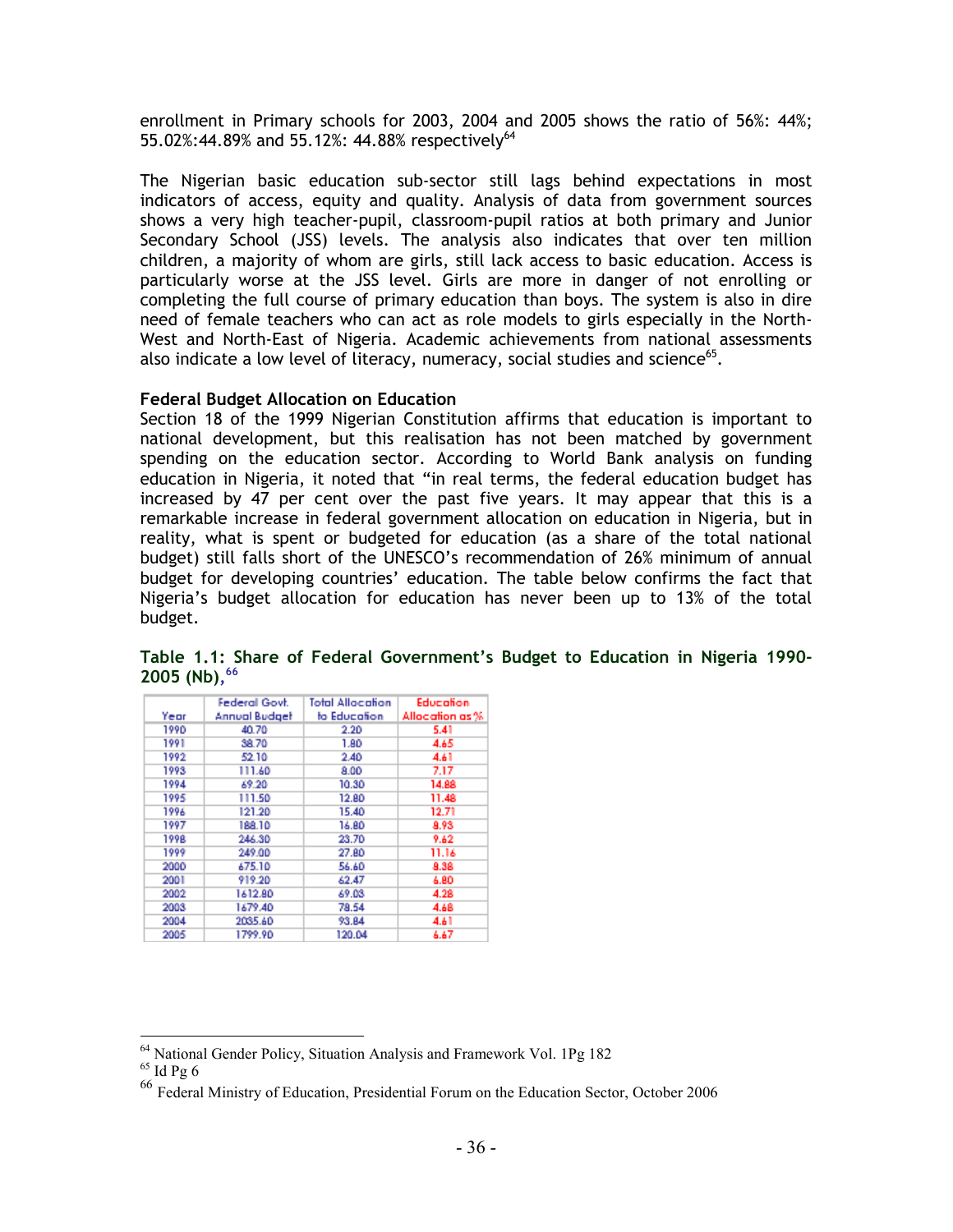### State Government Education Budgets

The Constitution gives the primary responsibility for funding and management of basic education to the State and Local Governments. However, the UBE Act allows the Federal Government to intervene with 2% of its Consolidated Revenue Fund (CRF) and states are also required to match the Federal Government contribution by an equal amount of money. That is, in order to access the federal government fund, the states must provide counterpart funds. As evident from UBE, there is a huge short fall in provision of counterpart funds by states. As at February 2008, the 36 states of the federation and FCT were only able to provide N34, 647,200,122.56 or 56% of the total expected states counterpart funds contribution of N61, 743,500,000.00 for the 3 year period, 2005-2007 $^{67}$ . Many states are unable to draw from the federal government intervention fund because of the inability to provide counterpart funding to match the federal government grant, a condition stipulated by the UBE Act for assessing the funds.

 Generally, budgetary allocation for the educational sector is inadequate to provide qualitative education at the primary, secondary and tertiary levels in Nigeria. The liberalisation of education by Nigerian Government leading to the new 'rave' of privatisation of the education sector, has led to an increase in the establishment of private schools, which are considered as the only source of qualitative education in Nigeria. The exorbitant fees charged by the private schools have taken qualitative education out of the reach of the middle and low class of the society. The sad reality is that many of these private schools are not approved by any Act of government, many of the structures are hurriedly built and often, the collapse of such structures has led to the death of several Nigerian school pupils.

#### Provision of human resources and infrastructure:

UNESCO in year 2000 estimated that Nigeria required 679,909 additional teachers to the existing 488,164 to be able to handle the 28,822,217 primary school pupils in the 49,326 primary schools before UBE can be achieved in 2015 $^{68}$ . In 2001, Federal Ministry of Education gave the total number of additional primary school teachers required as 772,338, before the UBE can be successfully implemented. This number will bring the staff-pupil ratio to internationally acceptable standard of  $1:40^{69}$ . For the implementation of the Child Rights Act and for UBE Acts to become a reality, the primary school system will require production of hundreds of thousands of teachers within the next two years that is by 2010.

The National Teachers Institute Intensive Programme (PTTP) had by 2003, produced only 30,000 National Certificate in Education (NCE) and 42,000 auxiliary teachers. The PTTP could only produce 2,700 teachers in ten years for the nomadic schools, which was sufficient to handle only 18% of the children that should currently be in school.  $^{70}$ The quantity of teachers varies from a teacher: pupil ratio of 1:111 in Yobe, to 1:52 in

<sup>67</sup> UBEC 2005 Annual Report

<sup>68</sup> UNESCO NINEDAF VII. Nigeria Country Profile, p.91.

<sup>69</sup> Federal Ministry of Education 2003.44.

 $^{70}$  UNESCO (2002), Universal Primary Education Goal for All, Statistical Document, MINEDAF VIII, UNESCO, Paris, CSACEFA and Otive Igbuzor (2003) *"Cost of Education in Nigeria:, A Research* 

*Conducted in Oyo, Ebonyi, Kaduna, Delta and Nassarawa States*, ActionAid Nigeria, Abuja, November, 2003. ibid 3.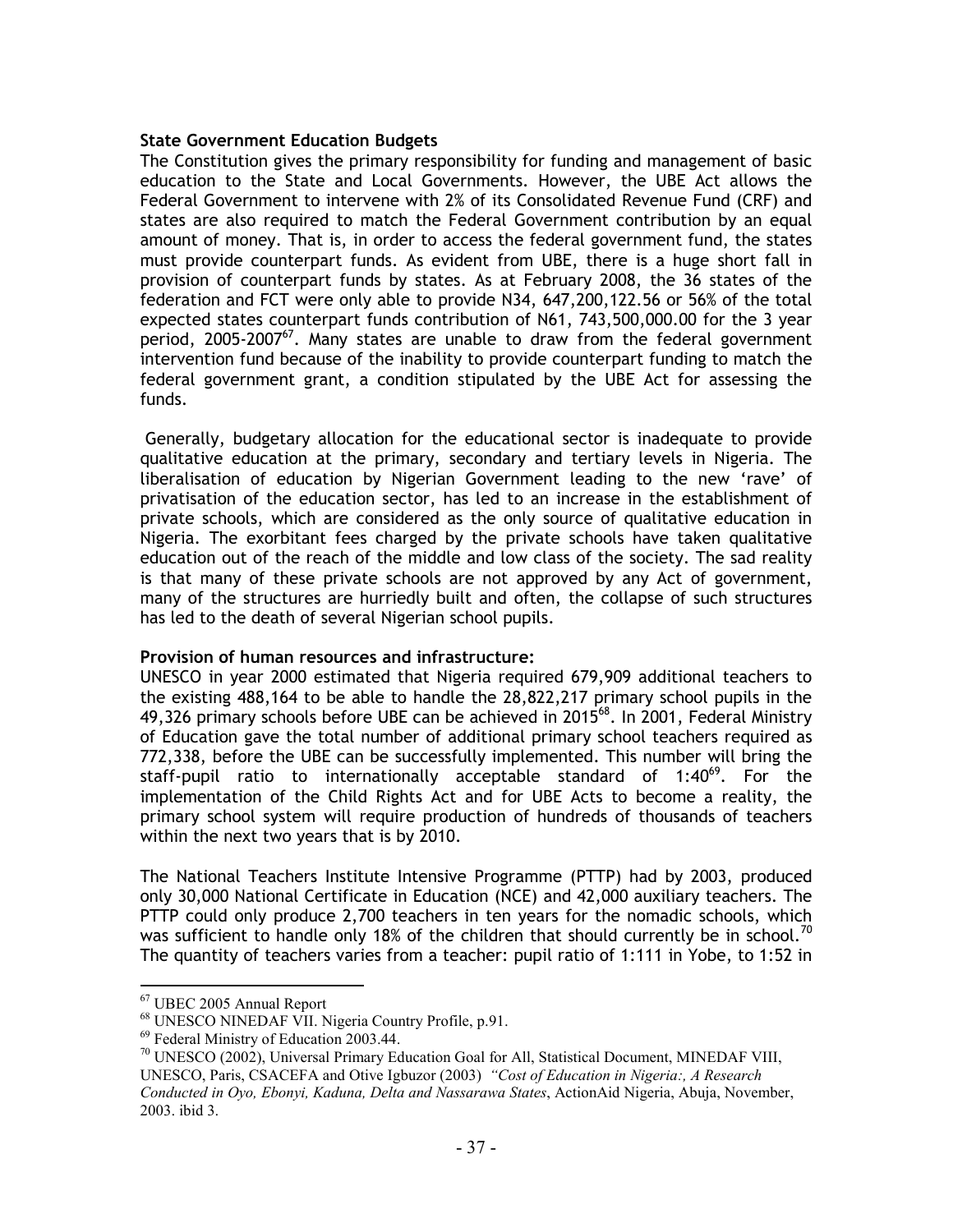Sokoto, to 1:42 in Borno, (in the Northern States), to 1:38 in Ondo, and 1:22 in Lagos State (South Western States). A study conducted by civil society coalition for poverty eradication (CISCOPE) in 2005 reported that 60% of available classrooms were not suitable for learning while 90% of laboratories, 58% of libraries, 50% of toilets and about 45% of classroom furniture where in very bad conditions and needed replacement or refurbishment $^{71}$ .

The school environment is simply not conducive for learning in most of the public schools. Infrastructure is dilapidated at all levels of the educational system in Nigeria. Schools are often too distant for children to attend, as a 1999 survey shows that primary school pupils in some rural areas have to travel up to 5 kilometers daily to the nearest schools<sup>72</sup>. The base line 2001 survey shows that out of 49,326 schools, at least 36,418 (74%) and about 5,707 (12%) were over 2 km distant from the homes of pupils. They argued that schools are not just far away, they are also in bad conditions. In 1999, Nigeria's 44,292 primary schools had 332,408 classrooms, of which 157,819 needed massive rehabilitation. It was determined that 285,920 additional classrooms were needed to accommodate 511,939 pupils that had no classrooms $^{73}$ .

The state of Education in Nigeria is precarious. The Millennium Development Goals (MDGs) report 2005 reveals that quality assurance in education is yet to be adequately addressed in terms of teachers, curricula, teachers' support and teaching learning materials.

The impact of full market liberalisation of Nigeria's economy and its integration into the global economy especially since 2003 has impacted negatively on the right of the girl-child to education. While the girl-child and the boy-child suffer economic dislocation as a result of neo-liberal economic policies, the girl-child, because of her culturally constructed position as the domestic gender suffer even more. As a result of this, many girl-children drop out of school while many others are withdrawn to raise funds for the education of the boy-children, or to take care of the elderly, the sick and the young ones. This was confirmed by the research findings of AAWORD in 2006<sup>74</sup> where majority (69.9%) of respondents said they would pursue the education of the boy child when under financial crises.

 $\overline{a}$ <sup>71</sup> Civil Society Coalition for Poverty Eradication, 2005

 $72$ Bonat and Makun. A Research Report on the state of Education in Nigeria .1999.

<sup>73</sup> Federal Ministry of Education 2003 Report. p. 44.

<sup>74</sup> AAWORD Gender Research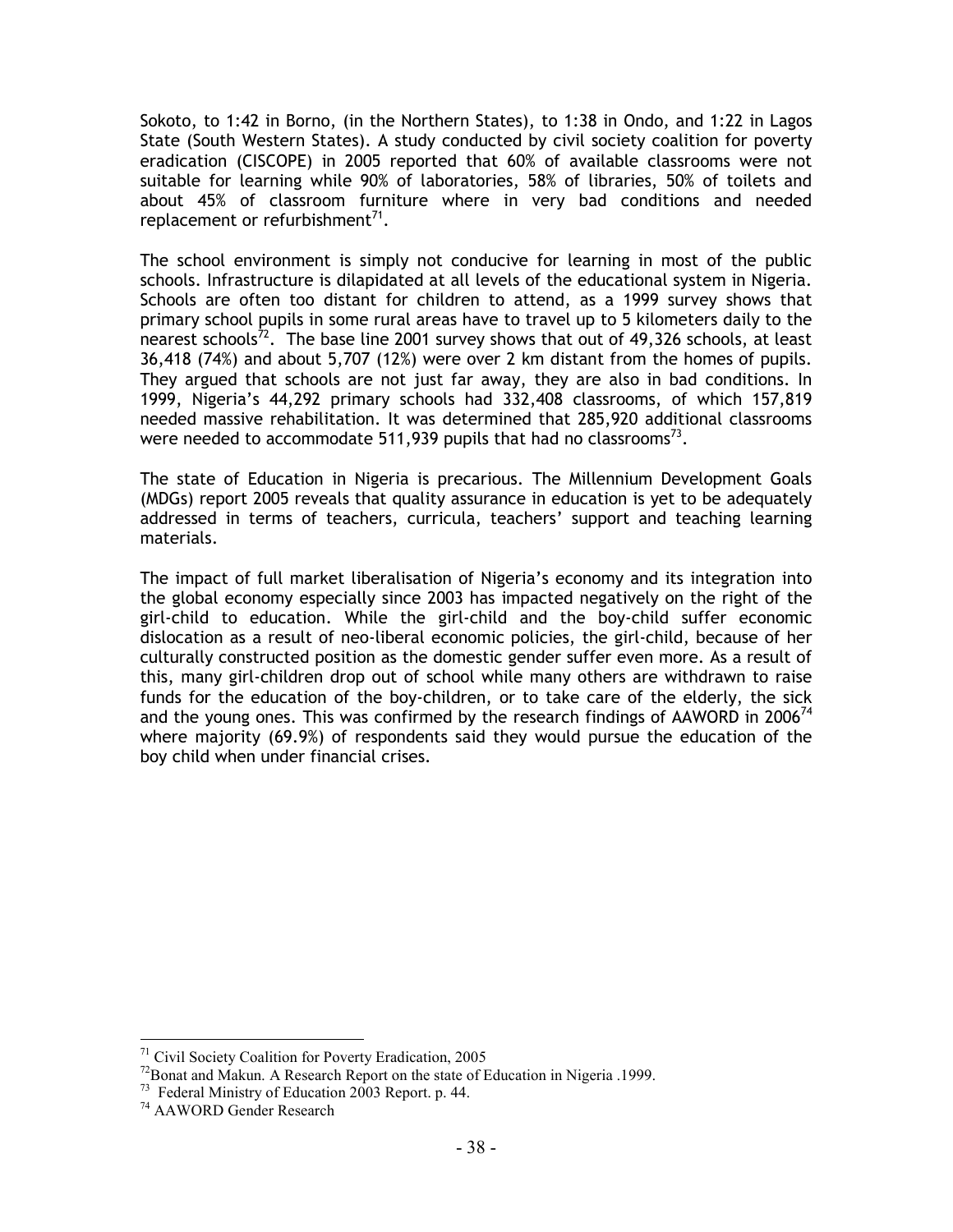

The support from the international development donor agencies in the form of grants, internally generated revenue, and funds allocated to education in Nigeria are not reflected in the state of education due to the high level of corruption in Nigeria.

Disparity still exists in literacy rate between men and women, male adult literacy rate is 70.1 % compared to female adult literacy which is  $54.6\%$ <sup>75</sup>. The tertiary education sub-sector presents a more gruesome picture. The percentage of females in higher education in Nigeria is 39.9%; a wide disparity also exists in traditionally male dominated disciplines such as the field of engineering. The ratio of girls to boys in technology oriented disciplines, especially the field of engineering is about 1:20 (female/male). $76$ 

In conclusion, although there are laws, such as Child Rights Act (2003); UBE Act (2004), Article 17 of the African Charter and other laws passed at the state level in Bauchi, Borno, Kano and Niger states prohibiting the withdrawal of a girl-child from school, disparity in educational opportunities still pervade the Nigerian environment. This is due to lack of awareness of the existence of these laws, non-justiciability of Section 18 of the Constitution and lack of political will on the part of Nigerian government to ensure that every Nigerian child especially female children have access to quality basic education. Moreso, liberalisation of education by the Nigerian Government, which priced education out of the reach of the poor, and the non-domestication of CEDAW are other factors that are militating against girl-child access to education in Nigeria.

## RECOMMENDATIONS

1. The Nigerian Government should recognise the high premium placed on education in National Development and ensure that every Nigerian child especially the girl-child has access to functional, free and compulsory basic education.

l <sup>75</sup>,Federal Ministry of Women Affairs, Abuja, 2006 Nigeria Gender Statistics Book, Pg xvi

 $76$  Ibid 73.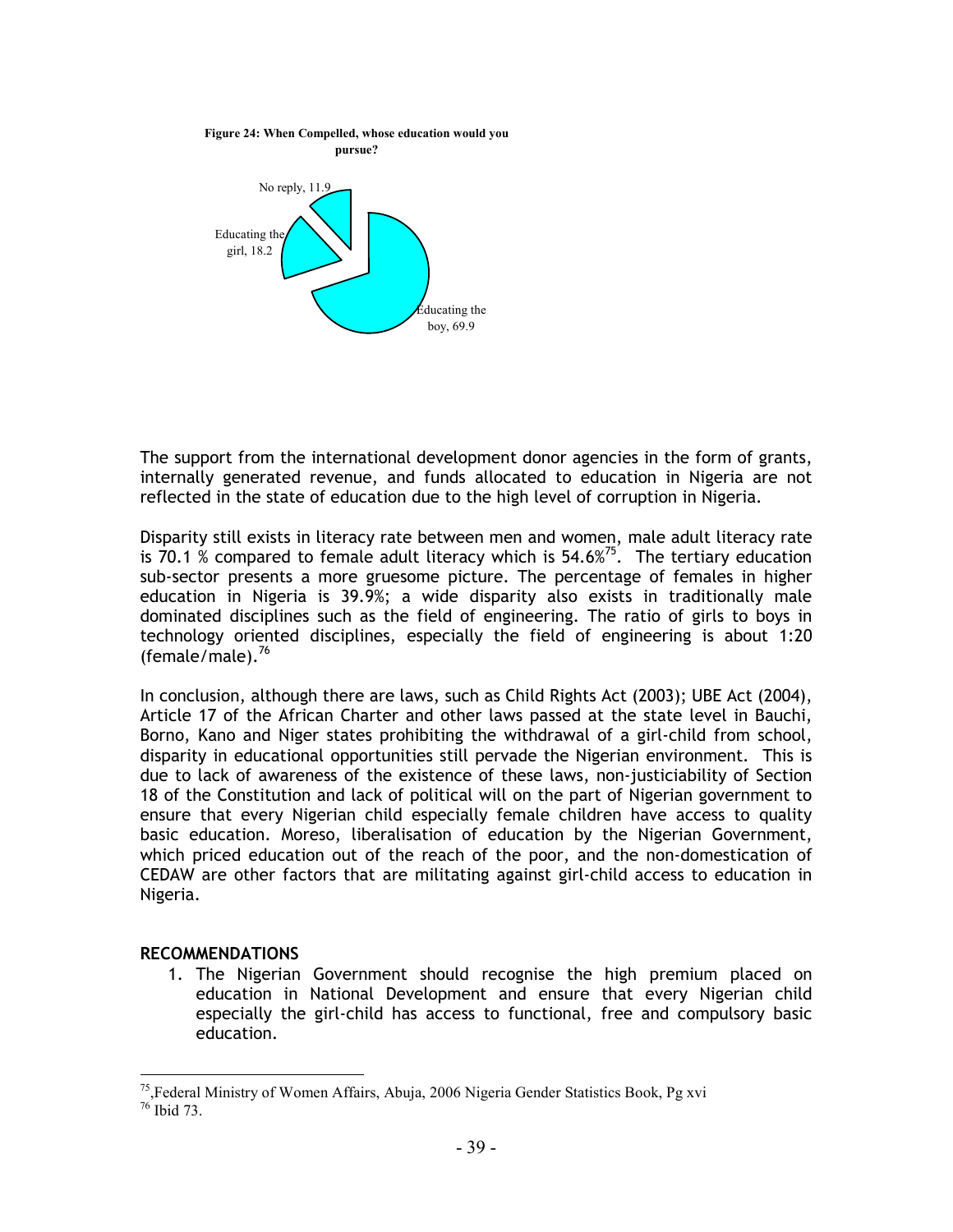- 2. The Nigerian Government should ensure that 26% of the federal allocation goes to Education as recommended by UNESCO.
- 3. Education should be given the prominence it deserves, and Gender mainstreaming should be part of policy development, institutional mechanisms and processes in the educational sector in Nigeria.
- 4. The Constitution should be reviewed to make Section 18 justiceable and enforceable.
- 5. All the laws promoting equal opportunities in access to education should be popularised for every Nigerian child to know she or he has a right to educational opportunities and take advantage of it.
- 6. The Federal Government should re-present the CEDAW bill to ensure its speedy passage into law.
- 7. Government should demonstrate requisite political will to confront patriarchy, and ensure that all the cultural barriers against the girl-child's right to education are removed so as to bridge the gender gap in access and opportunity to education.

## ARTICLE 11: EMPLOYMENT

#### LAWS AND OTHER MEASURES

The Nigerian Constitution does not guarantee the right to work. The closest Constitutional provision on means of livelihood is enshrined in Chapter II of the Constitution, which is non-justiceable.<sup>77</sup> Furthermore, the language does not denote it as rights. Section 17(3) provides that

"The State shall direct it policy towards ensuring that-

(a) all citizens, without discrimination on any group whatsoever, have the opportunity for securing adequate means of livelihood as well as adequate opportunity to secure suitable employment;

(b) conditions of work are just and humane, and that there are adequate facilities for leisure and for social, religious and cultural life;

(c) the health, safety and welfare of all persons in employment are safeguarded;

(e) there is equal pay for equal work without discrimination on account of sex, or on any other ground whatsoever;

(h) the evolution and promotion of family life is encouraged."

The Trade Unions Act<sup>78</sup>, Labour Act<sup>79</sup> and the Factories Act<sup>80</sup> and the Workmen's Compensation Act are Federal Laws that seek to protect the rights of workers.

l  $77$  Section 17(3)(a)(b) of the CFRN.

 $78$  CAP.T.14 Laws of the Federation of Nigeria (LFN), 2004.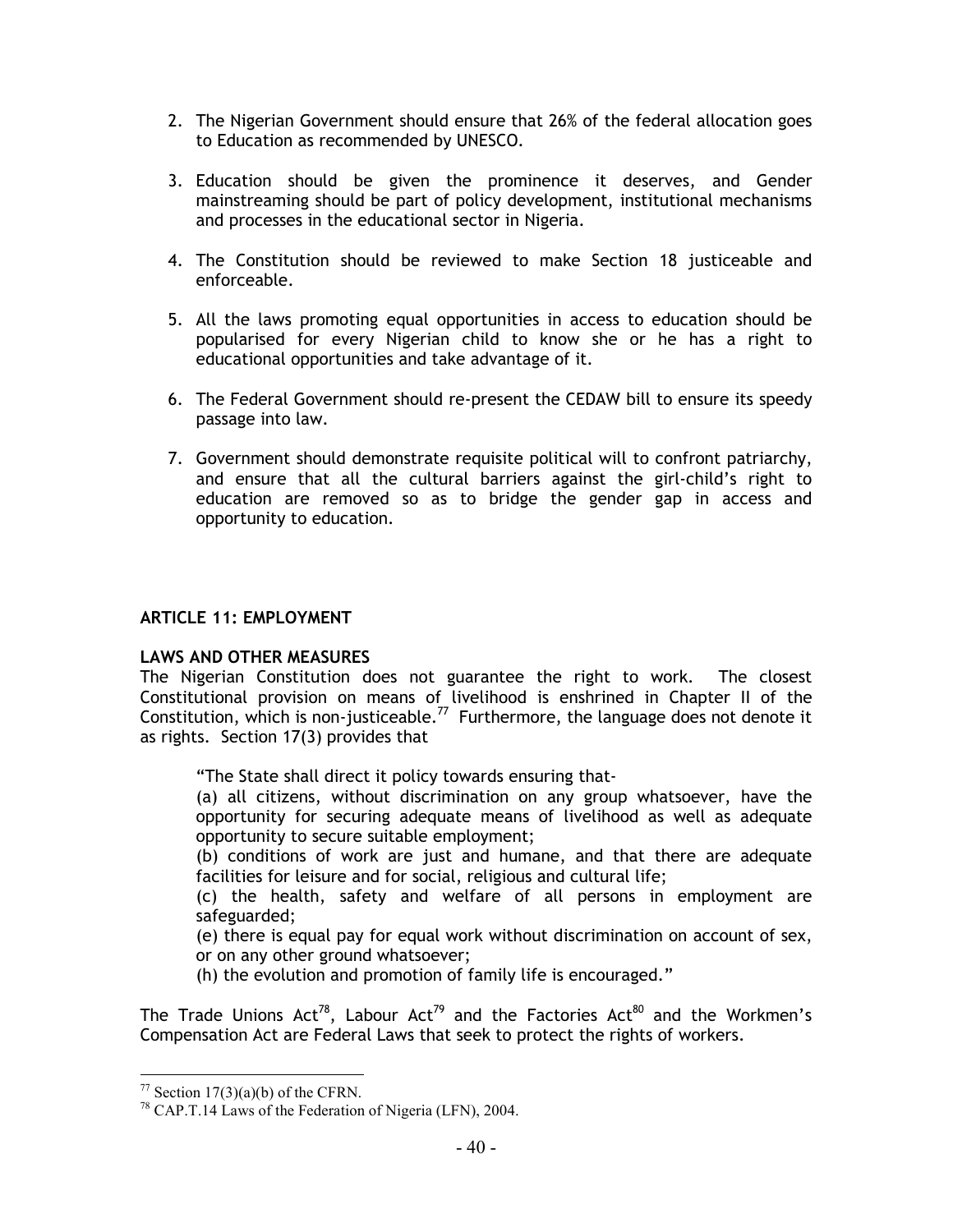The National Gender Policy, 2006 sets to achieve equity and equality in employment opportunities and eliminate all discriminatory and abusive practices (on the grounds of sex, ethnicity, class, religion, age, disability, or marital status) against the employment of women in the public and private sectors of the economy by 2015.<sup>81</sup>

### **REALITY**

Certain provisions of the instruments highlighted above are detrimental to the rights of women. For instance, the title of the Workmen's Compensation Act does not contemplate injuries to be suffered by women at the work place. The term 'workmen' is sexist. Although women workers do get compensation, there is absence of a genderbased conceptualisation of work place injury.

The Labour Act<sup>82</sup>, which prohibits the employment of women on night work and in underground work such as mining, is also discriminatory. It promotes stereotyping labour roles for women as the night work exclusion permits night work for women employed as nurses in any public or industrial undertaking or in any agricultural undertaking. The Factories Act does not make provision for the specific health and safety needs of women working in factories.

Although Section 12 of the Trade Unions Act provides for membership of trade union and for non-restriction of membership of trade union on discriminatory grounds, yet the Trade Unions (Amendment) Act 2005 introduced a new Subsection 4 to Section 12 of the Principal Act which now rendered membership to a trade union to be voluntary. It also forbade the forcing of any employee to join a trade union or to be victimised for refusing to join or remain a member.<sup>83</sup> Whilst this is salutary, it weakens the ability of female workers to have a common voice on pressing women's rights issues at the work place, as they can no longer use industrial actions of protest (e.g. temporary work boycott) as a strategic weapon to make demands upon their employers.<sup>84</sup>

Contrary to the government's country report, the official maternity leave period is three months and not ninety working days. In some banking sectors, the maternity leave days are being deducted from, or given in lieu of, the annual leave days. In the public sector, women who have gone on maternity leave in a particular year do not get the annual leave but are only entitled to the annual leave allowance for the year under reference. The government has not come up with measures to regulate this unfair practice relating to nursing mothers in both the private and public sectors.

Discrimination in employment and wages is still rampant in both the government and private sector despite the fact that Nigeria is signatory to the International Labour Organisation Convention 111, which deals with discrimination in respect of employment and occupation. For instance, recruitment into the Nigeria Police Force leans in favour of men. Whilst there is no requirement for men to be either married or

<sup>&</sup>lt;sup>79</sup> Sections 55(1) & 56(1) CAP. L1 Laws of the Federation of Nigeria (LFN), 2004.

<sup>80</sup> CAP.F1 Laws of the Federation of Nigeria (LFN), 2004.

 $81$  Objective 4, target (a).

<sup>&</sup>lt;sup>82</sup> Sections 55(1) & 56(1).

<sup>83</sup> http://www.nigeria-law.org/TradeUnion(Amendment) Act 2005.htm

<sup>&</sup>lt;sup>84</sup> The Federal Government decentralised the Labour Union in order to weaken labour capacity to respond to obnoxious government policies that are deemed inimical to the well being of Nigerian workers.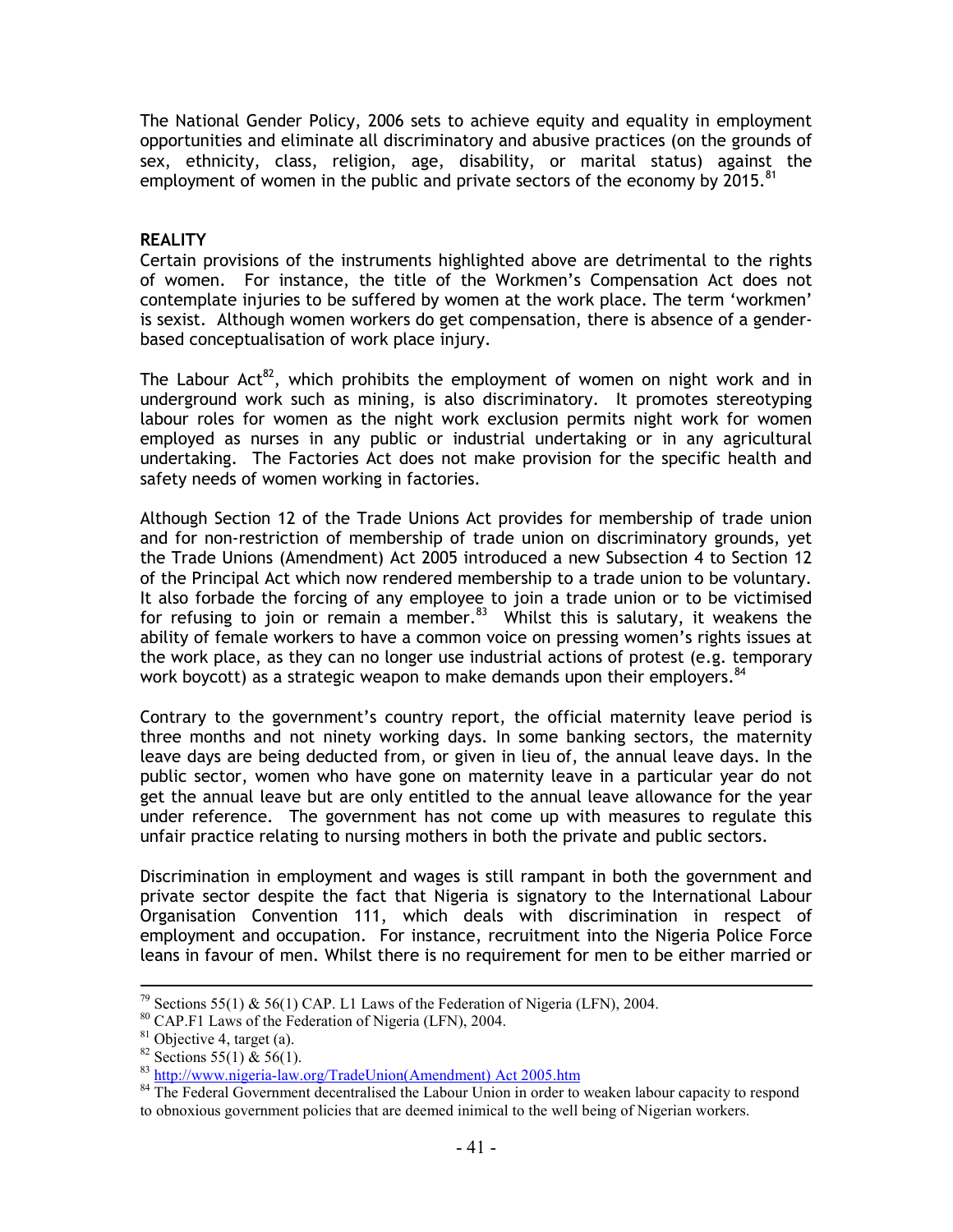unmarried before they can be recruited into the Police Force, the law specifically requires that women are to be unmarried at the time of enlistment in the Police. $85$ 

Furthermore, after being enlisted, "A woman police officer who is desirous of marrying must first apply in writing to the commissioner of police for the state Police command in which she is serving, requesting for permission to marry and giving name, address, and occupation of the person she intends to marry." $86$  There is a further requirement that "permission will [only] be granted for the marriage if the intended husband is of good character and the woman police officer has served in the Force for a period of not less than three years."<sup>87</sup> There is no such requirement for a male police. Worst still, an unmarried woman police officer who becomes pregnant shall be discharged from the Force, and shall not be re-enlisted except with the approval of the Inspector- General.<sup>88</sup> This constitutes a serious infraction on article 16 of CEDAW.

The language of the law with respect to maternity leave does not make maternity leave compulsory for a married woman police officer.<sup>89</sup> The provision states "A married woman police who is pregnant may be granted maternity leave in accordance with the provisions of general orders.<sup>90</sup> The word "shall", ought to have been used instead of "may" as the use of the word "shall" in legal drafting makes it mandatory on the part of the employer to grant leave to the employee.

The law restricts the full potentials of women in the Police Force. They are seldom awarded strategic career postings. This limits their opportunities for professional advancement and reduces women's chances of reaching the peak of their career and taking up leadership positions in the Police Force. To date, Nigeria has not yet had a female Inspector General of Police. With respect to recruitment and training, women are often prevented from participating in full drill training thereby limiting their capacity to effectively perform their duties. As a general rule women are employed on duties that are connected with women and children;<sup>91</sup> and women police officers recruited to the General Duties Branch may in order to relieve male officers from those duties be employed in clerical duties, such as telephone duties and office orderly duties.<sup>92</sup> The implication is that sexual division of labour still predominates in the Federal Service.

In the private sector discriminatory employment practices also abound as captured in the  $6<sup>th</sup>$  periodic country report. The banking industry takes the lead in this regard. Many companies including oil companies and those in the communication industry prefer to employ contract staff in order not to commit themselves financially to the full range of employment benefits for permanent workers as contract staff can not form trade unions. This constitutes a serious infraction on International Labour Organisation Convention 98. Worst still, the Federal Government passed into law the

<sup>87</sup> *Id*.

 $85$  Regulation 118(g) of the Nigeria Police Regulation CAP.P19 Laws of the Federation of Nigeria (LFN) 2004.

<sup>&</sup>lt;sup>86</sup> Regulation 124 CAP P.19 LFN, 2004.

<sup>88</sup> Regualtion 127 CAP. P19 LFN, 2004.

<sup>89</sup> Regulation 126.CAP. P19 LFN, 2004.

<sup>90</sup> *Id.*

<sup>&</sup>lt;sup>91</sup> Regulation 121 CAP P.19 LFN, 2004.

<sup>&</sup>lt;sup>92</sup> Regulation 122 CAP P.19 LFN, 2004.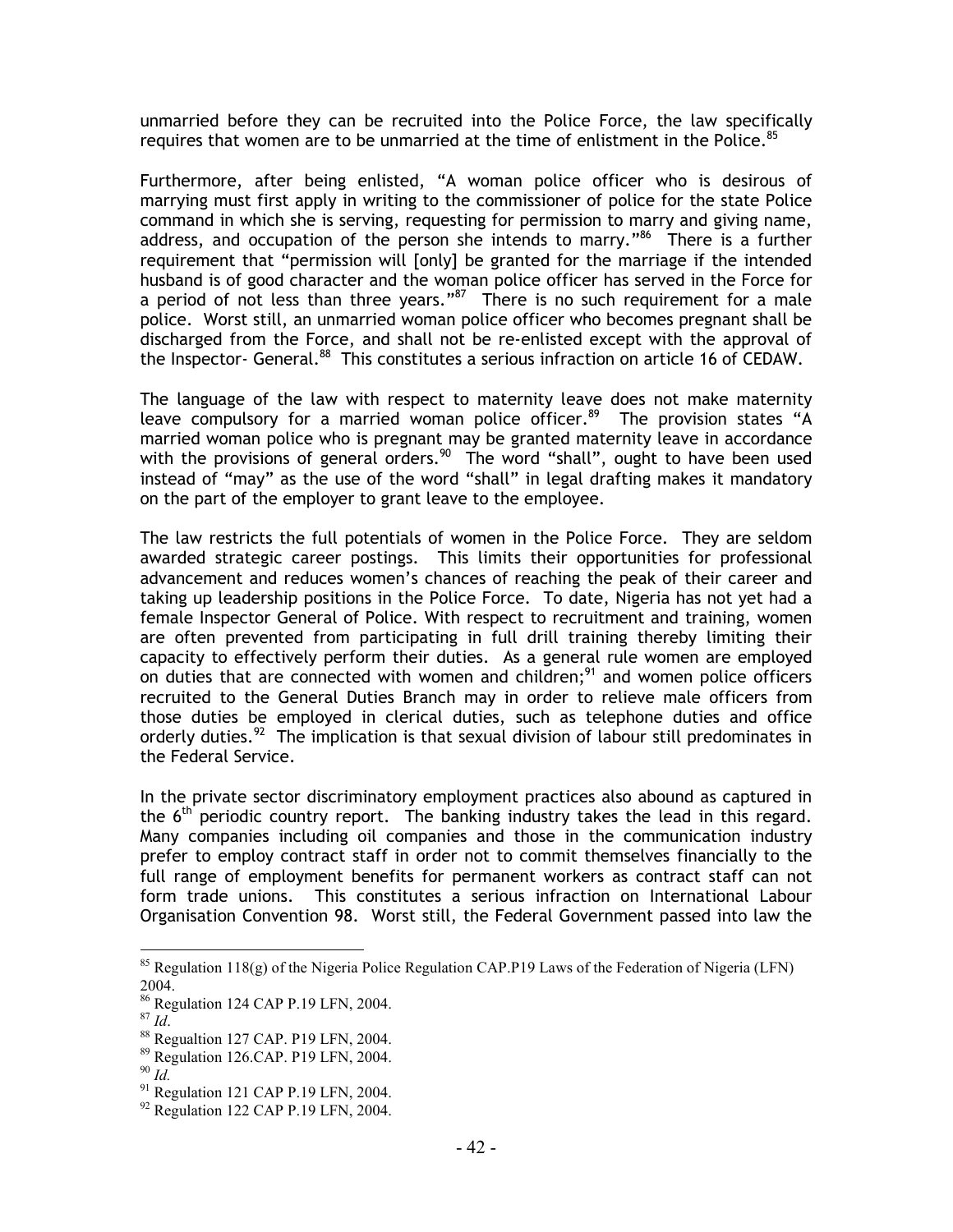Trade Union (Amendment) Act 2005.<sup>93</sup> The Act made membership of trade union voluntary.<sup>94</sup> The "de-unionisation" of staff has far-reaching implication for the advancement of women's rights at the work place. "De-unionisation" strips women of the advantage of a common voice to advocate for women's social welfare benefits from their employers. These demands were hitherto achieved through the use of industrial actions of protest (e.g. temporary work boycott) as a strategic weapon to make demands upon their employers.<sup>95</sup>

It is common for women and young mothers to work for over 14 hours a day in the banking industry, including weekends. Failure to comply with such directives normally attracts stiff sanctions and in some cases out right dismissal. The inordinate working hours have accounted for a number of involuntary job resignations by many young mothers to enable them meet up with family obligations. This reduces the chances of women rising to the decision-making positions at their work place thereby denying them of the opportunity to have an impact on policy decisions promoting the rights of women. This has far-reaching implication for women's economic empowerment and their prospects of engaging in professional, managerial and technical jobs.

Some terms of employment in the banking industry further exposes women to sexual harassment all in a bid to maximise profit for the employer bank at the expense of the dignity of the woman. Some women bankers are given the target of getting a client that can deposit at least the sum of two hundred and fifty million naira  $(N250 \text{ million})$ to the bank in a month, failure to meet this target attracts sanctions such as threats of job loss or salary cut for the month under reference. These unconscionable working conditions exerted on women have forced many women to compromise their dignity and engage in 'corporate prostitution' in order to attract clients for the employer bank.

Given the high unemployment rate in Nigeria coupled with a weak or near absence of effective regulatory mechanism on labour issues in the organised private sector, many banks in Nigeria including global satellite systems communication outfits cause their newly employed female employees to enter into unconscionable bargain requiring them not to get pregnant for at least one year.

Social security in Nigeria is usually restricted to those engaged in the formal sector which unfortunately is dominated by men. It does not extend to the informal sector where women are preponderant. The limited social security for pensioners technically excludes a large percentage of women because fewer women work in the formal sector compared to the informal sector. This poor social security regime impacts negatively more on women who are already disadvantaged due to gender relations, fuelling the feminisation of poverty.

 $93$  This was the ploy adopted by the Federal Government to checkmate the Nigerian Labour Union (NLC) and to break the monopoly of power enjoyed by the leaders of the union. This prevented from having a cohesive voice to fight the Federal Government over wages and salaries, arbitrary increase in prices of petroleum products, the below poverty level of the living standard of the populace etc.

 $94$  Section 2 of the Trade Union (Amendment) Act.

<sup>&</sup>lt;sup>95</sup> The Federal Government decentralised the Labour Union in order to weaken labour capacity to respond to obnoxious government policies that are deemed inimical to the well being of Nigerian workers.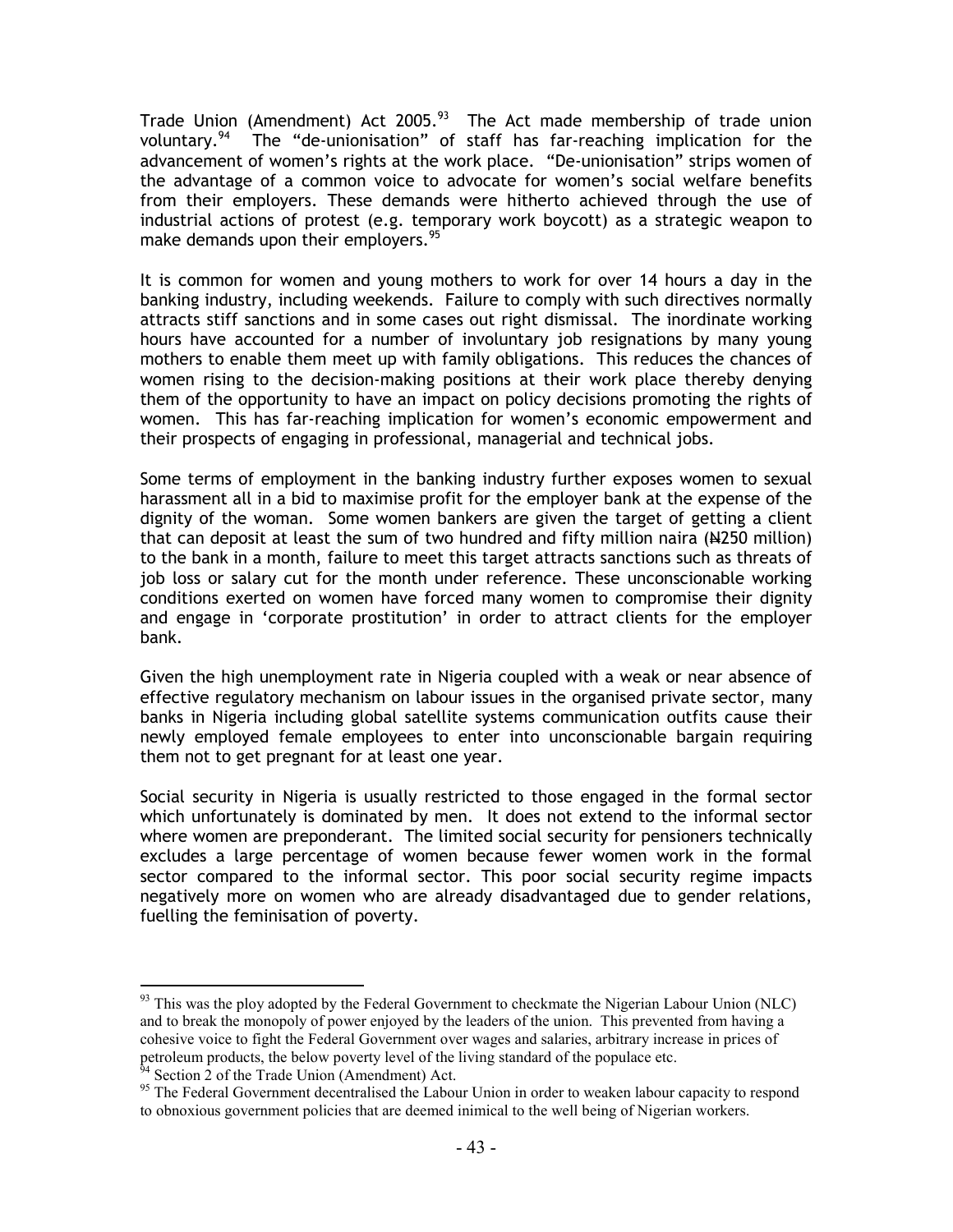According to the National Gender Policy, a sharp contrast exists between the income generating and livelihood opportunities of women and men across multiple sectors in Nigeria. Women's participation in the industrial sector is 11% as compared with 30% for men. Women represent 87% of those employed in the service sector, which involves predominantly informal and unregulated forms of employment.

The composition of the work force in the Federal Civil Service which is the largest single-entity employer in Nigeria is inclined in favour of men as 76% of the work force is men whilst women comprise 24%. Women hold less than 14% of total management level positions in the Federal Civil Service. In the medical field, which involves highly skilled and relatively well-remunerated work, women represent 17.5% and men 82.5% of those employed.<sup>96</sup> The extractive industry with annual business volume of over US\$42m has almost zero level participation of women.<sup>97</sup>

Women are responsible for carrying out 70% of agricultural labour, 50% of animal care related activities and 60% of food processing activities. Despite the role that women play in the agricultural sector, their contributions are not valued or recognised nor are they reflected in the National Accounting Systems. Consequently, the issues and concerns of women employed in the agricultural sector have been largely over looked in programs dedicated to improving agricultural productivity. Women have access to less than 20% of available agricultural resources, a serious impediment to maximizing agricultural production. Men are generally presumed to be the chief actors in agricultural production and, as such, are often the main participants in and/or recipients of program-related support.<sup>98</sup>

Institutional practices and perceptions of gender roles also have an impact on the equitable enjoyment of privileges and incentives, in both urban and rural settings. A case in point is the tax regime, which generally assumes that male 'breadwinners' bear the sole responsibility of meeting the financial and material needs of the families and neglect to acknowledge the existence of female-headed households. Accordingly, tax benefits related to child care are restrictively granted to male workers (also excluding single mothers and divorced women with children in their care as well as married women, some of whom, are family breadwinners), as a result of being denied access to these benefits, the affected women tend to pay relatively higher taxes.<sup>99</sup>

Generally, there is a weak legal regime to protect workers' rights, which is really borne out of a weak, or nearly absent, regulatory framework. The impact on women's economic empowerment is far reaching because low educational attainment by women, due to scarce resources in poor homes, has made them unable to climb to managerial position thus compelling many women to take up employment as casual labourers. The health and safety standards in such factories or companies are seriously compromised and this endangers the health of female workers.

<sup>&</sup>lt;sup>96</sup> National Gender Policy p. 4.

<sup>97</sup> *Id.* 

<sup>98</sup> *Id* p. 7.

<sup>99</sup> *Id.*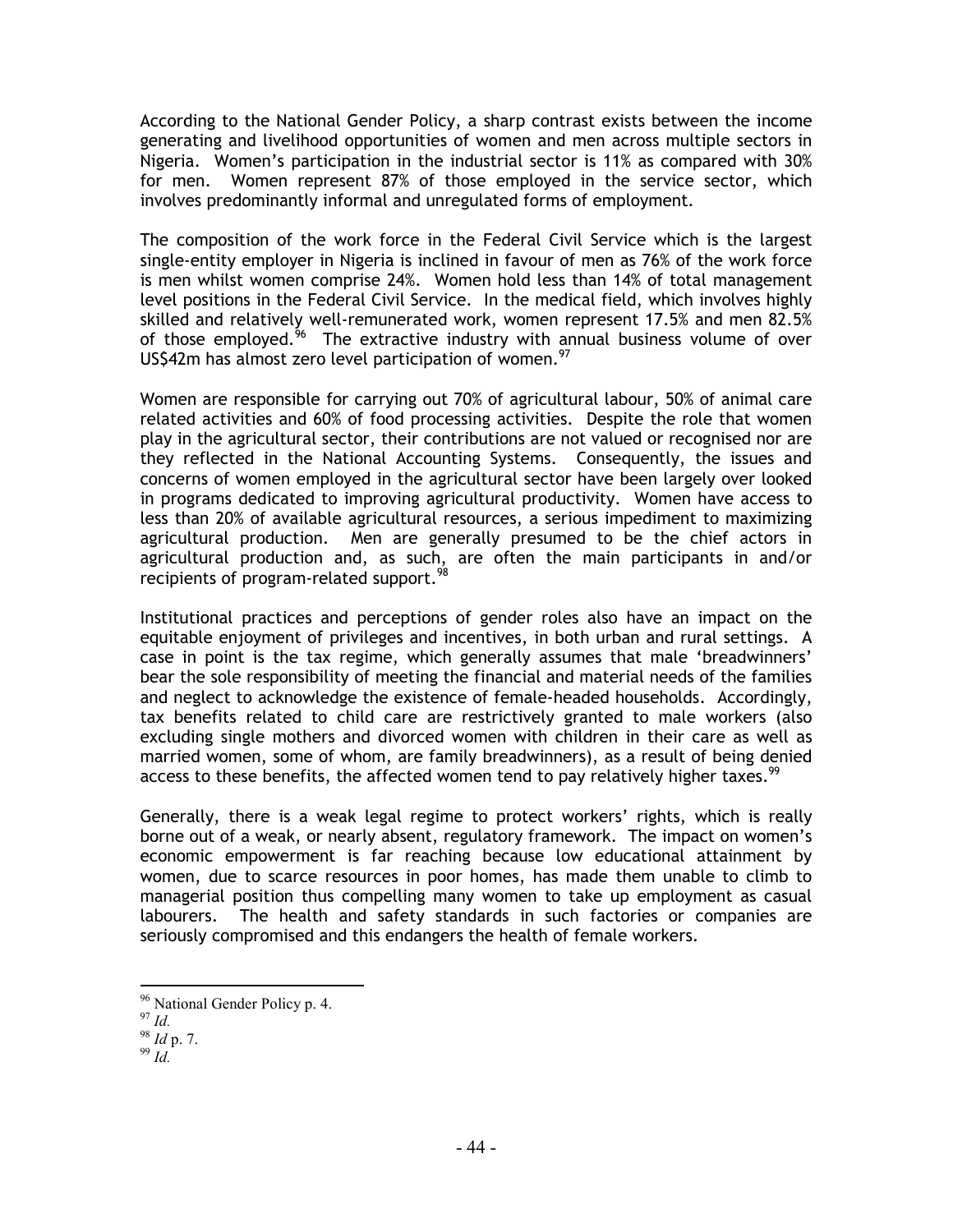## RECOMMENDATIONS

- 1. The Government should reform all existing legal instruments and policies to make them gender sensitive and/or deal with specific non-discriminatory acts contemplated by CEDAW and the International Labour Convention 111, which deals with discrimination in respect of employment and occupation.
- 2. Amend the Constitution to make the right to work an enforceable right, and sanction employers who discriminate against female staff. Government and the private sector should promote the establishment of crèches or child care centres to enable parents combine family obligations with work responsibilities.
- 3. Government should set up appropriate and effective regulatory mechanism to ensure gender compliance in the implementation of government policies.
- 4. Government should create an Equal Opportunity Commission to act as the engine room of the National Gender Policy and demonstrate a commitment to making the Commission functional by exerting the required political will, challenge the structures through judicial and administrative interventions and meting out sanctions where appropriate and through sustained advocacy. This will help address the systematic inequalities between women and men in our society without ignoring the fundamental differences between them.
- 5. Government should adopt and implement appropriate gender-sensitive policy that will dismantle every form of discrimination against women in agricultural production and land use system.
- 6. Review of the social security regime in Nigeria to consider workers in the informal sector of the economy.

# ARTICLE 12: EQUALITY IN ACCESS TO HEALTH CARE

# LEGAL AND OTHER MEASURES

Section  $17(3)(c)$  of the Constitution provides that the state shall direct its policy towards ensuring that 'the health, safety and welfare of all persons in employment are safeguarded and not endangered or abused'.

Article 11 of the African Charter<sup>100</sup> guarantees "the right of every individual to enjoy the best attainable state of physical and mental health. Article 16(2) further states that state parties should take necessary measures to protect the health of the people to ensure that they receive medical attention when they are sick.

The National Health Policy and Health Reform Strategy, which seeks to achieve health for all Nigerians, was promulgated in 1988 and revised in 2004. It was established by the government with the aim of bringing about a comprehensive health care system through the primary health care to every citizen of the country. The National Health Insurance Scheme (NHIS) (2003) is under the National Health Policy and Health Reform Strategy. NHIS is meant to spread health benefits across the primary, secondary and tertiary spectra. The NHIS encompasses the 'Urban Self-employed Social Health

l <sup>100</sup> The Charter has been domesticated in Nigeria. See CAP A9 Laws of the Federation of Nigeria (LFN), 2004.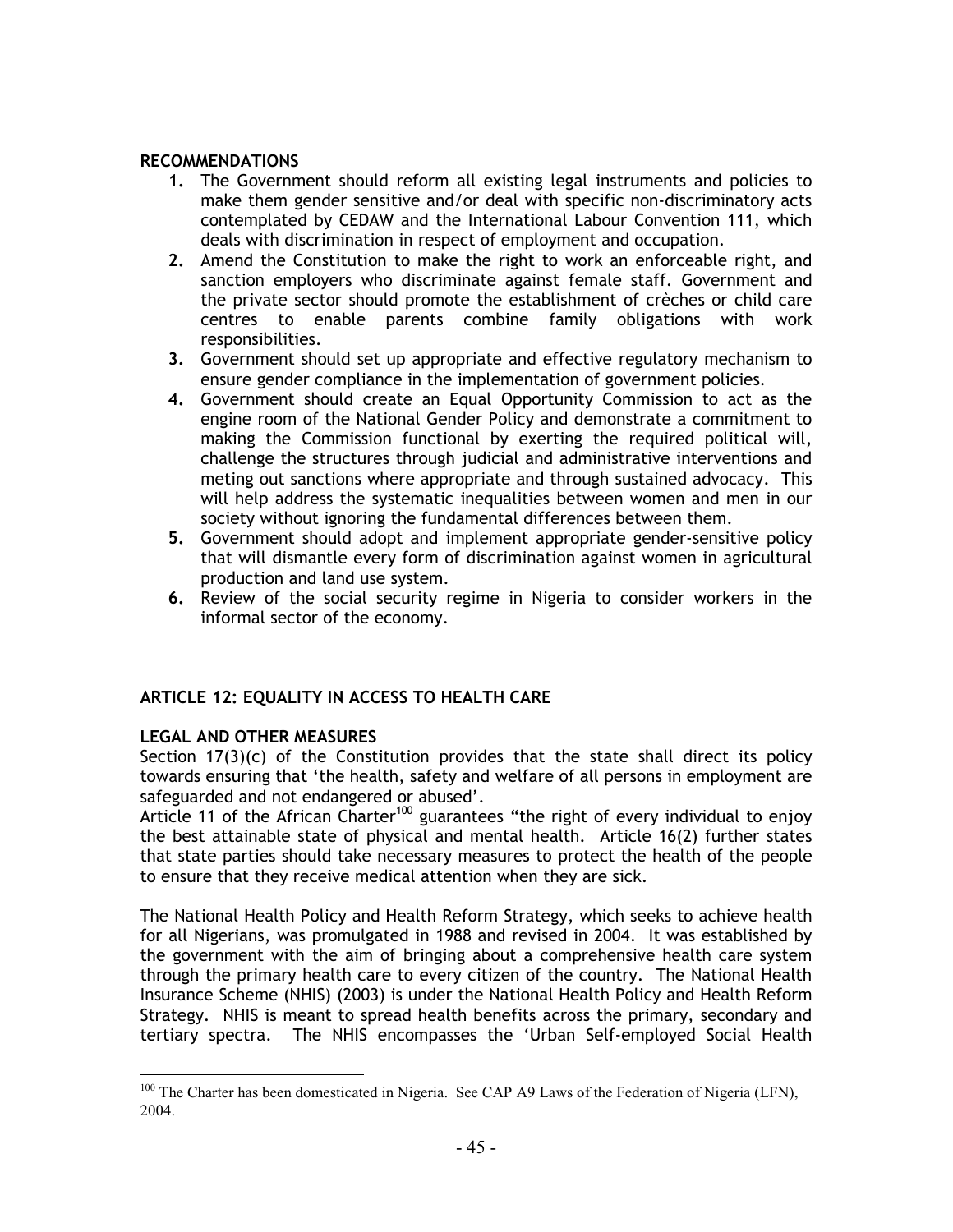Insurance Programme', 'Under 5 Children Health Programme', and the 'Permanently Disabled Persons Social Health Insurance Programme' which are for persons such as community dwellers, informal sector, children below 5 years of age, and disabled persons respectively. The Health Maintenance Management Organisations (HMOs) is licensed by NHIS to facilitate the provision of health care benefits to contributors under the formal and informal sector's Social Health Insurance Programme while the Children and the Disabled are under the direct management of the NHIS.<sup>101</sup>

The National Health Bill (2006) when passed into law will complement the National Health Policy, National Health Sector Reform Programmes, Presidential blue print on Health and the Millennium Development Goals blue print on Primary Health Care. The Bill is designed to serve as an Act to establish the National Health Commission to provide professional supervision and coordination of health agencies and organisation in Nigeria, and for other connected purposes.<sup>102</sup>

Other key health policy framework adopted to achieve quality reproductive health for all Nigerians especially women and girls are the National Policy on Sexuality Education, National Policy on HIV/AIDS 2003, and the National Policy on Population for Development Unity, progress and Self-Reliance, 1998, and 2004, designed to decelerate the rate of population growth and improve living standard.<sup>103</sup>

## **REALITY**

The Constitutional provisions on health are not justiceable as health issues are contained in Chapter II of the Constitution.

Despite the reforms in the health sector, reproductive health care delivery services in Nigeria are yet to be realized, as most of the reforms have not impacted on the lives of a majority of women. Only few women have access to good health care delivery or benefit from the free maternal health policies in some states. This is because available facilities are inadequate and poorly maintained, particularly at the Primary Health Care level; there is poor state of infrastructural and existing facilities, that is, building, material and supplies; and inequitable distribution of available facilities such that in many instances women especially, travel over 5km to access health care services. There is also distribution of Health Personnel at various levels, especially the rural and hard to reach areas. The provision of quality services is poor and mainly not affordable. Often times, unofficial payments are demanded from patients who might not be able to afford it. Poor client satisfaction has frequently led to loss of confidence in the public health system, leading to the patronage of private health sector and alternative medical providers by over 80% of the population. All these contribute to not making health care services accessible to women especially.<sup>104</sup> Women in the rural areas are worst hit, as the services are not readily or hardly available at all. Women and children's Hospitals exist in few states and mostly in the urban cities, while the rural communities make use of the traditional healers and

 $\overline{a}$ <sup>101</sup>Web Posting by Nigeriafirst.org, February 18, 2003, 21:22.

<sup>102</sup> *Id*.

<sup>&</sup>lt;sup>103</sup> AAWORD research pp. 66

<sup>&</sup>lt;sup>104</sup> Executive Summary- Health Sector Reform Programme: Federal Ministry of Health, Abuja, September 2004, pg. 5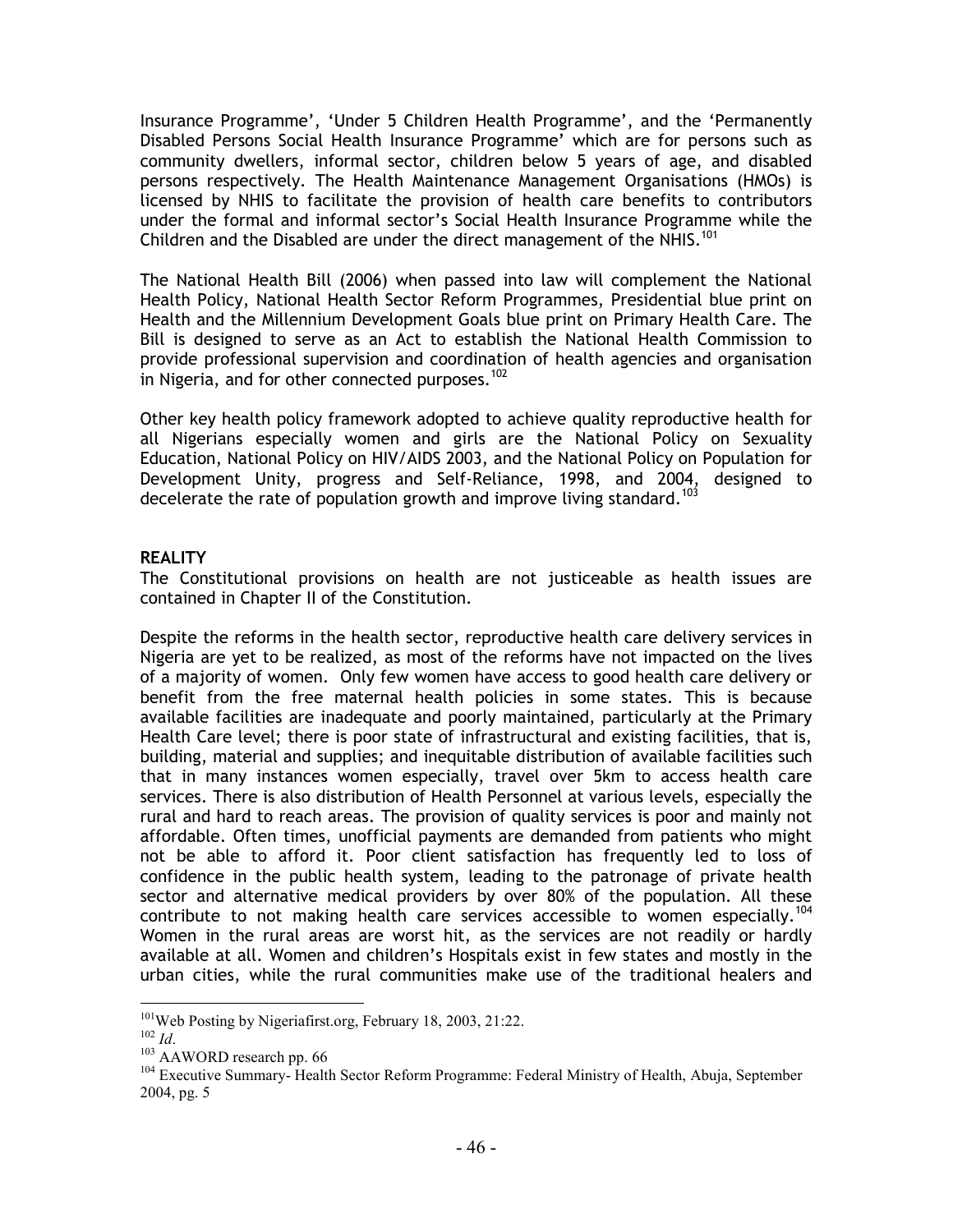sometimes the ill-equipped Primary Health Care facilities in the Local Government Areas (LGAs).

Nigeria operates a three tier health care delivery system namely:

1. The Primary Health Care (PHC) system which is the responsibility of the Local Government supported by the State Ministries of Health. The private sector provides 65.7 % of health care delivery in Nigeria. Government's efforts to initiate public private participation in Health Care Delivery are still on going.

2. The Secondary Health Care Institutions provide in and out patients services on general medicals, surgical, paediatric patients and community health services. It is available at the district, divisional and zonal levels of states.

3. The Tertiary Health Care Institutions is provided by teaching hospitals and other specialist hospitals, such as the Orthopedic, Optical, Psychiatric, Maternity and Pediatric hospitals.<sup>105</sup>

The Constitution falls short of specifying what roles the LGAs, State and Federal Governments must play in the national health care delivery system. This is a very serious omission since Nigeria's current health care system is built on a three-tier system, with LGAs being the main implementing agents of primary health care.<sup>106</sup>

The Local government provides 80% of the population with Primary Health Care in Nigeria. However, it does not have the required capacity for providing efficient health care for the teeming population of Nigeria.

Some states in Nigeria have enacted laws that specifically address the issue of women's health. Examples of such laws include Edo State Law on Safe Motherhood, Rivers State Law on Reproductive Health, Women's Reproductive Rights Law 2005 of Anambra State and the Cross River State Law against Early Marriage.

## Abortion Law

The abortion law prohibits abortion, but in reality abortion is still widely practiced by both medically trained and untrained personnel in Nigeria resulting in high maternal mortality rate. Abortion complications accounts for 72% of all deaths among girls under the age of 19 years and 50% of deaths in adolescent girls in Nigeria. This outcome underscores the devastating health impact of unsafe abortions in Nigeria, yet Nigeria has not fully implemented the actions contained in paragraphs 1069(j) and 1069(k) of the Beijing Platform for Action regarding the Health Impact of Unsafe Abortion and the need to reduce the recourse to abortion.

The Post Abortion Care (PAC) is nearly non-existent as there is little or no awareness on this public health service since most of the women that procure abortion do it through illegal means.

 $\overline{a}$ <sup>105</sup> *Id*.

<sup>&</sup>lt;sup>106</sup>Executive Summary- Health Sector Reform Programme: Federal Ministry of Health, Abuja, September 2004, pg. 5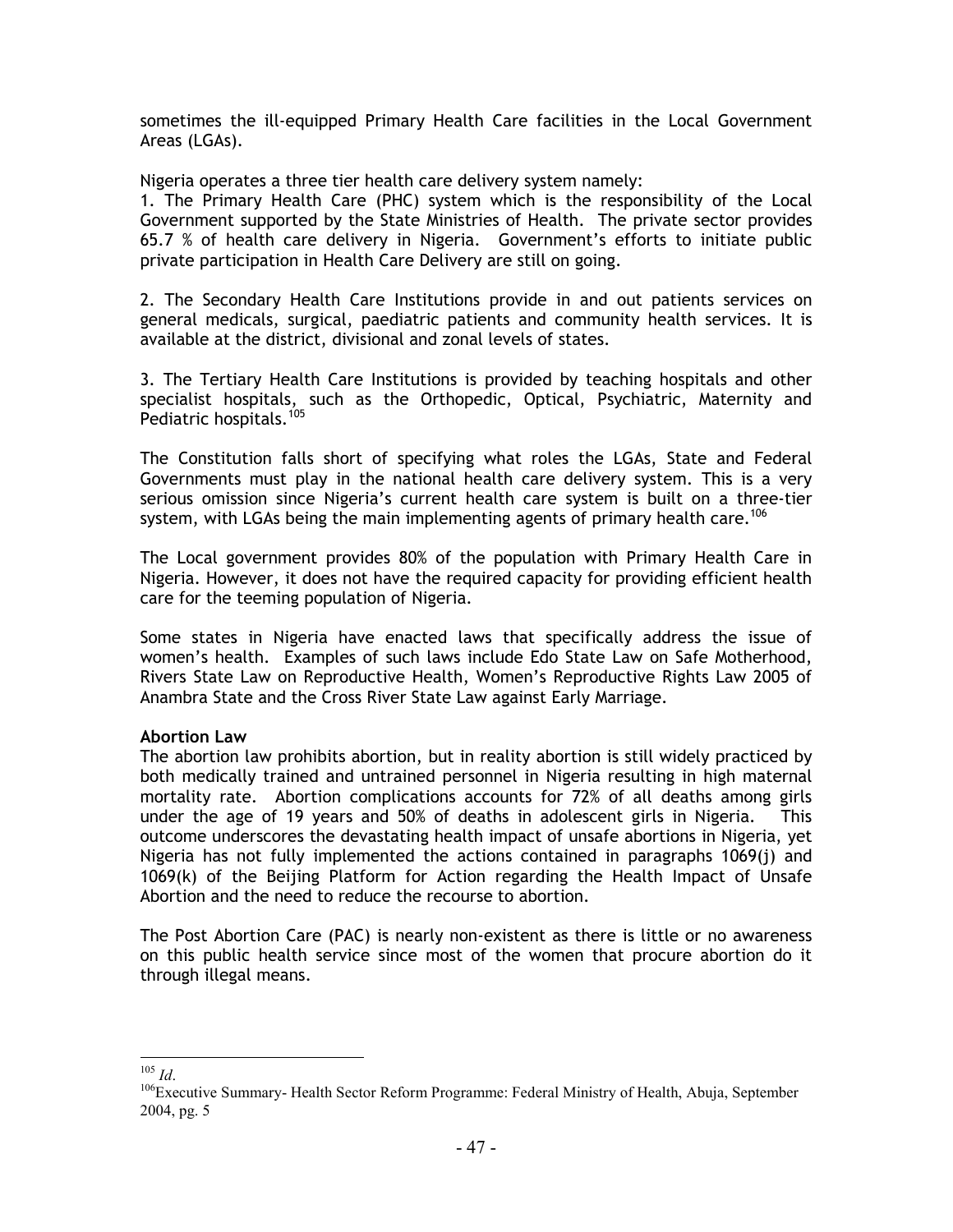### Family Planning

There are no laws on family planning in Nigeria except for a policy framework (the National Policy on Population, 1998, and 2004), which the Nigerian government adopted to determine the number and spacing of children. The objective of the policy is to provide information on the benefits of reasonable family planning and this is done through the Primary Health care system (PHC).<sup>107</sup> The PHC, due to its ill- equipped nature, has however not been able to meet up with this enormous task to the Nigerian populace. 74% of contraceptives in Nigeria are being distributed by Society for Family Health (SFH) and other NGO and international bodies.

Few pregnant women who attended ante-natal care in PHC centre in mostly urban cities have access to these services and information, but they are often referred to SFH desk situated within the premise of major ante-natal hospitals in the cities and these are limited in number. Hence, information is only available to few women who patronise those hospitals where the SFH desk are sited. Some women and not all in rural areas have information on family planning but do not have access to the services except if they have to travel to the one closest to their location.

Contraception, such as condoms available in Nigeria are brought in by foreign donors, government agencies and individuals who import them into the country, citizens often time purchase substandard or expired ones.

# Disease Control:

### HIV/AIDS

The challenge of HIV/AIDS has been a major impediment in the attainment of sustainable mental and physical health of women in Nigeria. The break down of HIV/AIDS cases in Nigeria reveals that more females are infected than males due to inability to negotiate sexual relation, discrimination and systemic inequality.<sup>108</sup>

Consequently, government's efforts to combat the disease includes setting up institutional arrangements such as the Presidential Committee on AIDS (PCA) and the National Agency for the Control of AIDS (formerly the National Action Committee on AIDS-[NACA] (2000), other components integrated into NACA are the State Action Committee on AIDS (SACA) and the Local Action Committee on AIDS (LACA) established to ensure the prevention, control and treatment of the HIV/AIDS disease in all the 36 states and 774 LGAs, respectively. These institutions also serve as an avenue through which the HIV/AIDS National Strategic Framework for Action 2005-2009 is being implemented. A 3-year HIV/AIDS Emergency Action Plan (HEAP) was also formulated in 2001 and is also being implemented.<sup>109</sup> The Nigerian Aid Response Fund/Gender Equality Strategies (NARFEGES) to ensure gender-mainstreaming components into HIV/AIDS interaction at all levels in different societal settings were also formulated. Despite these interventions, the HIV/AIDS prevalence in Nigeria is still  $4.4\%$ <sup>110</sup>

The prevalence rate of HIV infection among females between 20-24 years of age is 5.6%, as compared with the overall infection rate of 5%, while 60% of new infections

 $\overline{a}$ <sup>107</sup> Website Posting on Nigerian Policy on Family Planning. Last visited on May 6, 2008

<sup>&</sup>lt;sup>108</sup> African Union Solemn Declaration Report, 2006:11.

<sup>&</sup>lt;sup>109</sup> Federal Government of Nigeria: National Policy on AIDS. Reproduced by Lagos State AIDS Control Agency; HIV/AIDS Programme Development Project, 2006.

Federal Ministry of Health National HIV Prevalence Sentinel Survey 2005..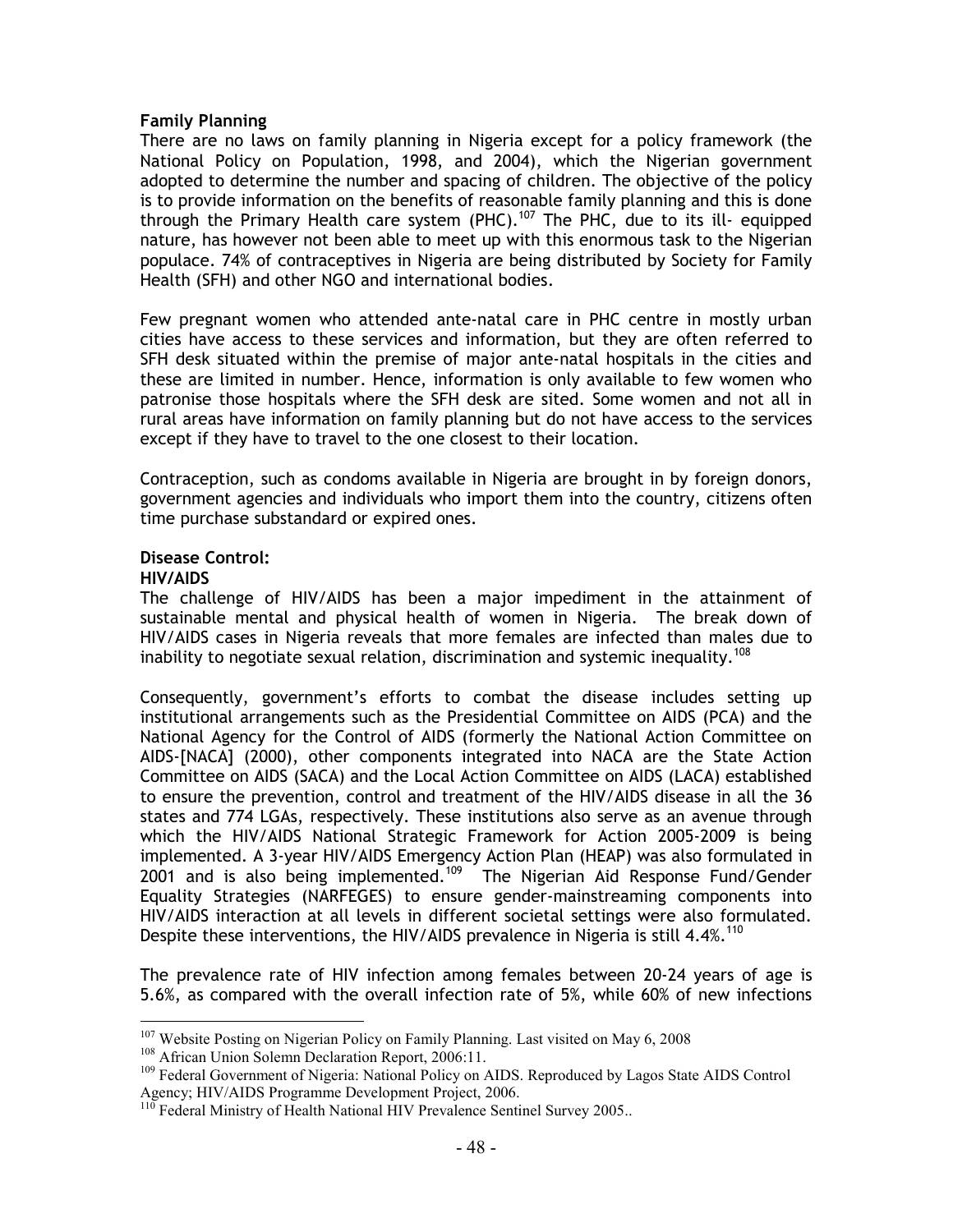are among females between 15-25 years<sup>111</sup>. In 2005, the estimate number of HIV positive pregnant women in Nigeria was 250,000 while the percentage receiving Prevention of Mother to Child Transmission (PMTCT) treatment was less than 1%.<sup>112</sup> However, all these measures put on ground have only reduced the spread of the disease minimally. New cases of HIV/AIDS are still being discovered in most states in the country. The Anti-retroviral centres in Nigeria are 43 in number; (Lagos-5; Abuja-11; Oyo-1, Kwara-1; Edo-2; Anambra-2; Imo-1; Enugu-1; Rivers-1; Akwa Ibom-1; Plateau-3; Benue-1; Borno-1; Kaduna-1; Sokoto-1; Kano-2; Cross River-2; Adamawa-1; Nassarawa-1; Bauchi-2; Yobe-1 and Taraba-1). As highlighted, these centres are more in some states while they do not exist at all in some states. Accessing the centres by people living with HIV/AIDS, especially pregnant women, becomes problematic since they have to travel to a state where the centres exist for treatment.

### Malaria

The Nigeria National Malaria Control Programme employed a workable and evidence based framework for the elimination of malaria. It ensures ante-natal care and health education of all pregnant women who avail themselves of the government ante-natal care service; provides Intermittent Preventive Treatment, which assures that a pregnant woman who is infected with malaria should receive at least two treatment doses of anti-malaria drugs and also Long Lasting Insecticide Treated Nets (LLINs) to reduce malaria transmission. Lastly, it provides for case management of the disease with emphasis on screening and prompt treatment for anaemia.<sup>113</sup>

Despite all these measures malaria kills a child in every 30 seconds<sup>114</sup>, it ranks second among the top 10 causes of death in Nigeria among adult (11%) and under-5 (24%). The Treated Nets distributed by government to hospitals for children and pregnant women are limited in supply and often diverted to private buyers who in turn sell them at exhorbitant prices to people.

## Maternal mortality and morbidity

The federal government of Nigeria announced in 2006 free health services to its citizens after the report of the Nigerian Development Forum (NDF) highlighted that pregnancy related causes are responsible for 52% of deaths among Nigerian women and it also accounts for 10% of global maternal deaths. About 529,000 women die annually globally while Nigeria contributes 1.7 % of the global population yet it accounts for 10% of maternal death annually. That is, at least 52,000 women die annually or one woman dies every 10-15 minutes.<sup>115</sup> A recent needs assessment of maternal mortality ratio varies from 727 to 7,523 per 100,000 deliveries. The Southwest has a maternal mortality ratio of 1,465/100,000. South East is 1,406/100,000. North West is 3,295/100,000, and North East is 2,101/100,000.<sup>116</sup>

l

<sup>&</sup>lt;sup>111</sup> National Gender Policy Manual (2006). Federal Ministry of Women affairs and Social Development. pp. 5.

Reproductive Health Matters Manual. Vol. 15, No. 30, November 2007, pg. 185.

<sup>&</sup>lt;sup>113</sup> Media Partnership for Women and Children (MP4)- A quarterly publication by DEVCOM. November-January 2008.

<sup>114</sup> The Global Fund

<sup>115</sup> Clinical Health Magazine, Vol. 2-Issue 4, 2007, pp. 34.

<sup>&</sup>lt;sup>116</sup> SOGON 2004: Needs Assessment Report of Society of Obstetrics and Gynaecology of Nigeria.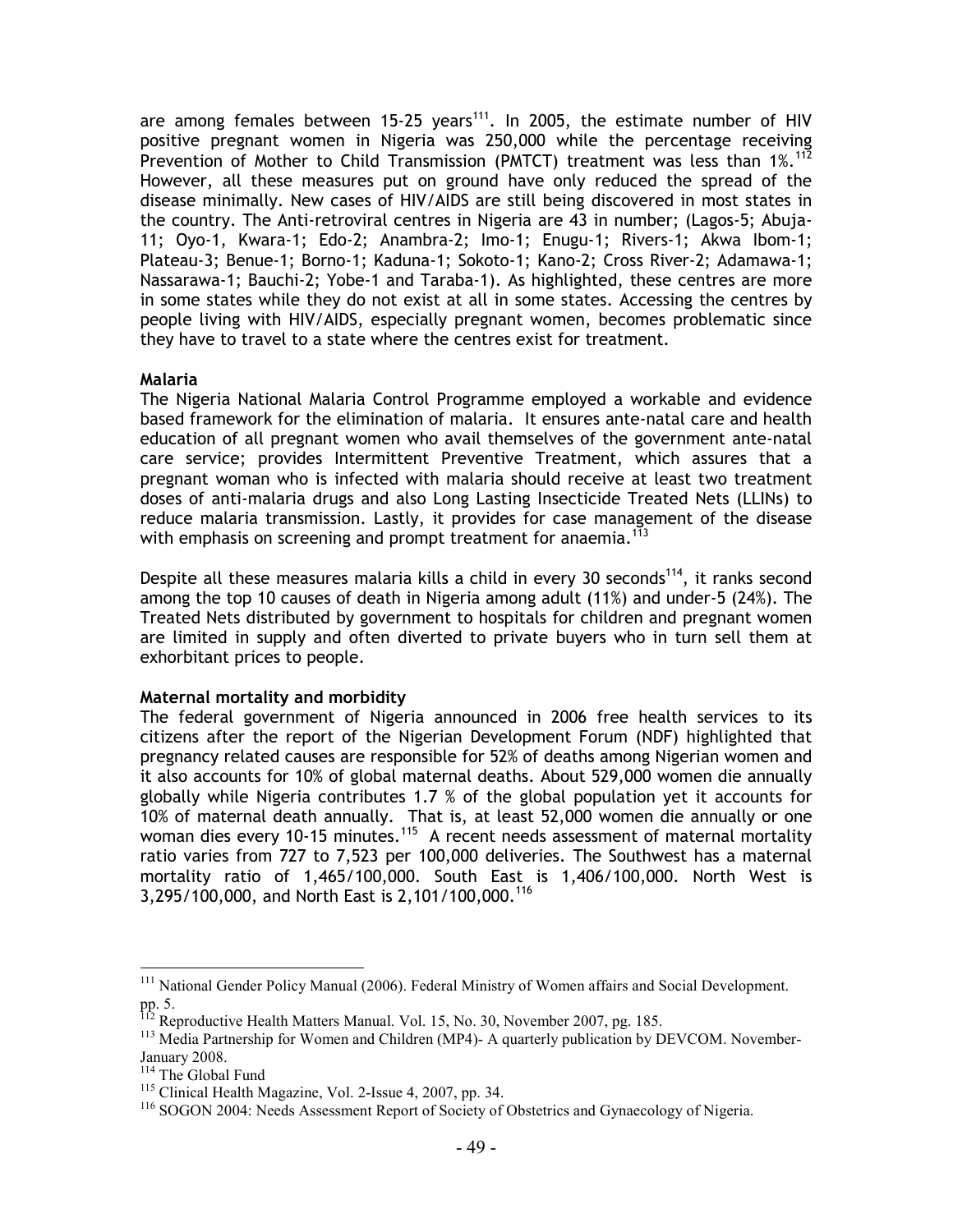Other causes of death among women are prenatal conditions, namely: prolonged obstructed labour, ruptured uterus, post-patum haemorrhage, enclampsia, infections and complication of induced abortion.<sup>117</sup>

### Infant and under-five mortality rates

In Nigeria, infant mortality rate was about 100 deaths per 1000 live births.<sup>118</sup>

The common causes of death among infant and under-5 are identified as neo-natal causes which constitute (26%) and is the highest cause of death among these groups while malaria constitute (24%), Pneumonia (20%), Diarrhoea (16%), HIV/AIDS (5%), Injuries (1%) and others.

### RECOMMENDATIONS

1. State health ministries should support community sensitisation by NGOs on voluntary and confidential HIV Test of pregnant women through referrals from Traditional and faith based maternity centres to HCT.

2. Government should shift effort from policies and planning to emphasis on implementation and strengthening of partnership with stakeholders in the sector.

3. There is need to improve the access, quality and efficiency of public health care, strengthen and re-orientate secondary and tertiary service delivery to support public health care.

4. Government should promote legislative measures guaranteeing reproductive rights for women and redress mechanisms for violation of these rights.

5. Government should include sexual and reproductive health rights advocacy networks in decision-making.

## ARTICLE 13: SOCIAL AND ECONOMIC RIGHTS

## LEGAL AND OTHER MEASURES:

The closest to Economic, Social and Cultural Rights (ESCR) is found in Chapter II of the Constitution and it is termed Fundamental Objectives and Directive Principles of State Policy.

Sections 16 to 18 of the Constitution, which falls under Chapter II of the Constitution respectively, provide for economic, social and educational objectives. Section 42 also provides for freedom from discrimination on the basis of sex; this implies that the provisions of Section 16 to 18 are to be applied to both men and women equally.

With the advent of democratic transition in May 1999, various economic reform strategies aimed at debt reduction, poverty alleviation and wealth creation were launched. The National Economic Empowerment and Development Strategy (NEEDS) was launched in March 2004. NEEDS is the government's blue print for economic recovery and reconstruction. It is aimed at restoring the nation on the path of real

l

<sup>&</sup>lt;sup>117</sup> The Nigerian Clinical Review Journal, March – April 2007, Year 11, Vol. 62, pp. 10.

<sup>&</sup>lt;sup>118</sup> Clinical Health Magazine. Vol. 2- Issue 4, 2007, p.34.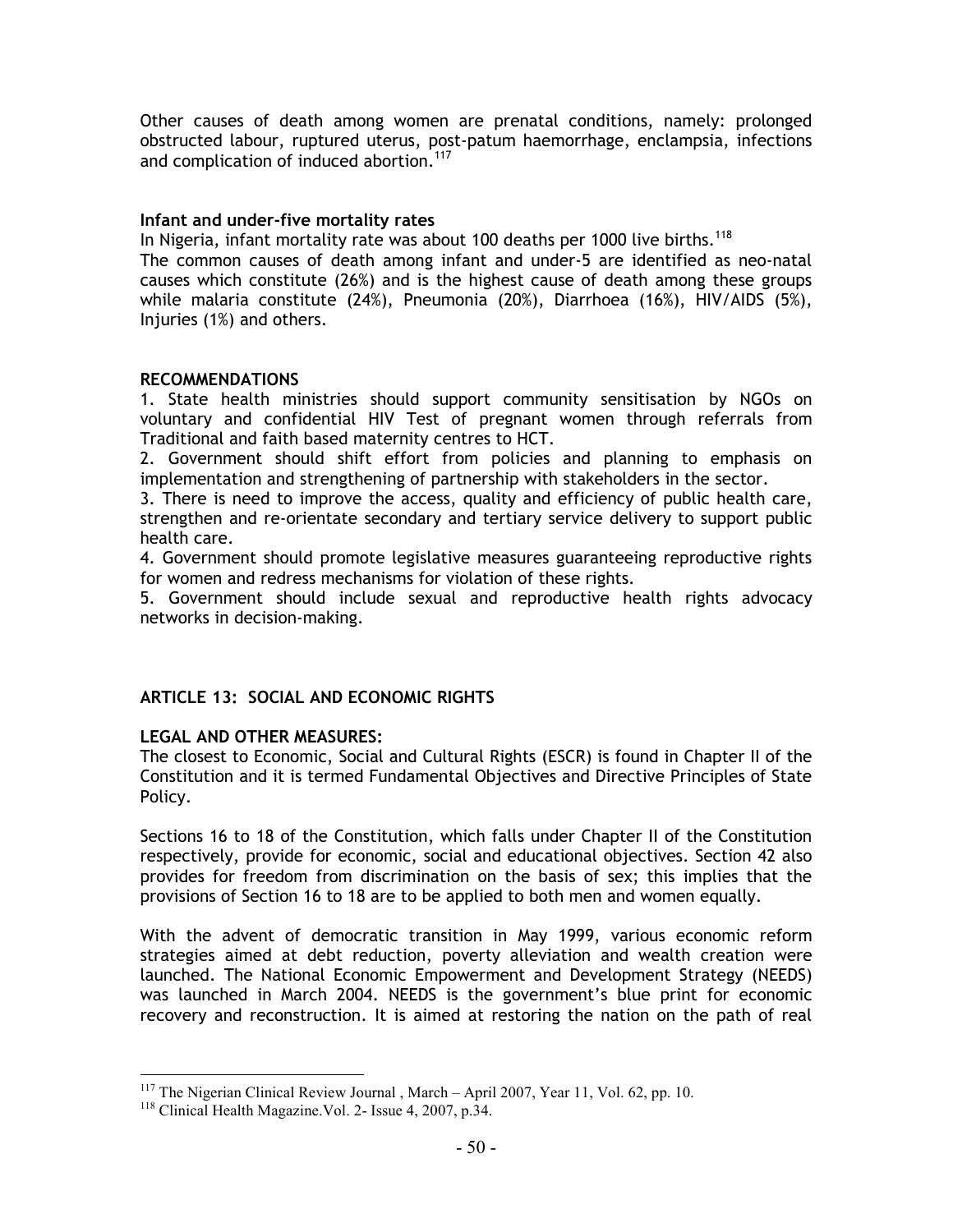economic growth and development, nationalise the provision of NEPAD<sup>119</sup> and also move towards the actualisation of the MDGs and the Beijing Platform for Action.

## **REALITY**

The non-justiceability of Chapter II of the Constitution makes it difficult to enforce the provisions of Sections 16 to 18. This tacitly deprives citizens of the enjoyment of the closest to socio-economic rights the Constitution has provided. This also gives wider room for discrimination against women.

The efforts of the Federal Ministry of Women Affairs and Social Development in different skills acquisition and training programmes have done little or nothing to reduce poverty level among women because most of the beneficiaries of the training and skills programme lack the take-off capital to establish a trade. As stated in the government report, 58.70% of the beneficiaries only acquired skills<sup>120</sup>. Skills acquisition alone is not enough if it is not backed up with adequate financial assistance. This becomes imperative as the number of women below the poverty line is 65% compared to that of men which is 35%, and women's purchasing power is also very low.<sup>121</sup>

Discrimination against women in Nigerian society limits women's involvement in the industrialised sectors. Gender stereotypes also limit women's involvement in professional fields such as in Medicine, Information and Communication Technology, Engineering etc. Women are predominantly seen in the informal sectors engaging in small-scale agricultural work, food processing and marketing inputs. The government usually does not regulate these fields on informal work dominated by women and, therefore, women remain economically marginalised.

There is no tax relief/reduction for married women with children whose husbands are still alive, even when such women are breadwinners. Although the government reported this as a challenge, there are no measures in place to address this issue.

Women's access to loan from finance houses is very limited due to various discriminatory internal policies. Sometimes, women are asked to get a male guarantor or to access loans through their husbands. Most women are out rightly unaware of or unable to comprehend the usually complex credit policies and hence could not access them. This area has also been left unregulated by the government.

The Federal Government's budget has also not been gender sensitive so far, as the Federal Ministries of Women Affairs and Social Development usually have financial challenge, while the budgets assigned to other sectors of the economy do not quote specific allocation for gender needs.

Most women in Nigeria do not have access to land, as they could not inherit family land and other immoveable properties due to some customary practices. The Land Use Act<sup>122</sup> also makes it difficult for the poor, majority of whom are women to own land.

<sup>&</sup>lt;sup>119</sup> The New Partnership for Africa's Development. Adopted at the  $37<sup>th</sup>$  Summit of the OAU in July, 2001. Available at http://www.nepad.org/2005/files/inbrief.php. Last visited on April 3, 2008.

<sup>&</sup>lt;sup>120</sup> Nigerian  $\overline{6^{th}}$  country periodic report p. 77.

<sup>&</sup>lt;sup>121</sup> The National Gender Policy, 2006 p. 4-5.

<sup>&</sup>lt;sup>122</sup> CAP. L5 Laws of the Federation of Nigeria (LFN), 2004.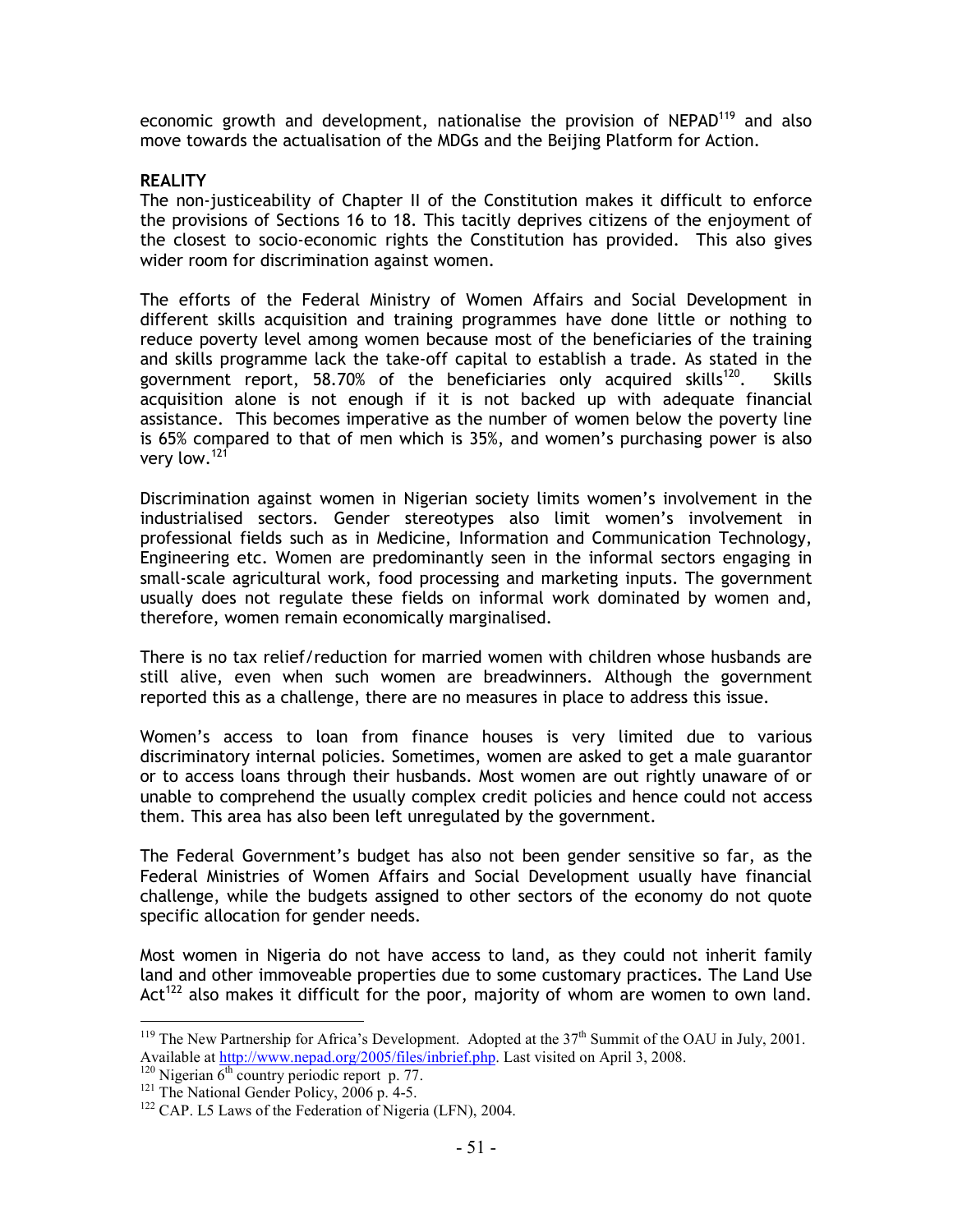According to Utuama, the Land Use Act in Nigeria is characterised by numerous bureaucratic protocols and hence "cannot deliver the development goals as it is likely to exclude the poor for lack of knowledge and capacity to scale the various statutory hurdles to be able to have access to secure title to land so as to enjoy the associated economic benefits of land security as a primary asset"<sup>123</sup>.

Most customary practices in Nigeria also deny inheritance rights to widows and daughters.

## RECOMMENDATIONS:

- 1. Nigerian government should mainstream gender in the budget and the budgetary process.
- 2. There should be advocacy and legislation on the abolition of all customary practices that limit women's access to credit, economic resources, property rights and right to inheritance.
- 3. Government should come up with a policy to ensure tax relief for women regardless of marital status.
- 4. The government should regulate the policies of finance houses to make loans and credit facilities available to women and men on equal basis.
- 5. The government should come up with policies to regulate the informal sectors of the economy, which have been obviously dominated by women.
- 6. The Gender Policy, which states the strategies to improve women's economic rights, should be made effective.
- 7. Poverty reduction strategies should have substantive gender components.
- 8. Reform of the Land Use Act in such a way that land can be owned by the poor, majority of who are women.

# ARTICLE 14: WOMEN IN RURAL AREA

# MEASURES AND PROGRAMMES IN PLACE FOR RURAL WOMEN.

The National Economic and Empowerment Development Strategies (NEEDS); the State Economic and Empowerment Development Strategies (SEEDS); the Local Economic and Empowerment strategy (LEEDS); and the National Gender Policy, 2006 are policies of the government that should also promote and empower rural women in Nigeria.

## **REALITY**

 $\overline{a}$ 

Rural women represent 76% of the entire population in the rural areas; they constitute the larger percentage of the poor; they are less educated and majority of them engage largely in small scale agriculture and petty trading. Women also form the larger part of the labour and production force, which produce over 70% of the nation's food supply, but they have access to less than 15% of the resources available in the agricultural sector.<sup>124</sup>

<sup>&</sup>lt;sup>123</sup> Professor Amos Utuama: 'The Land Use Act and the Challenges of MDGs. Being paper presented at the First Memorial Lecture in Honour of Prof. J.A. Omotola, SAN. The Guardian Newspaper, March 31, 2008.

<sup>&</sup>lt;sup>124</sup> The Status of Women In Nigeria, WIN document October 1994, page 5,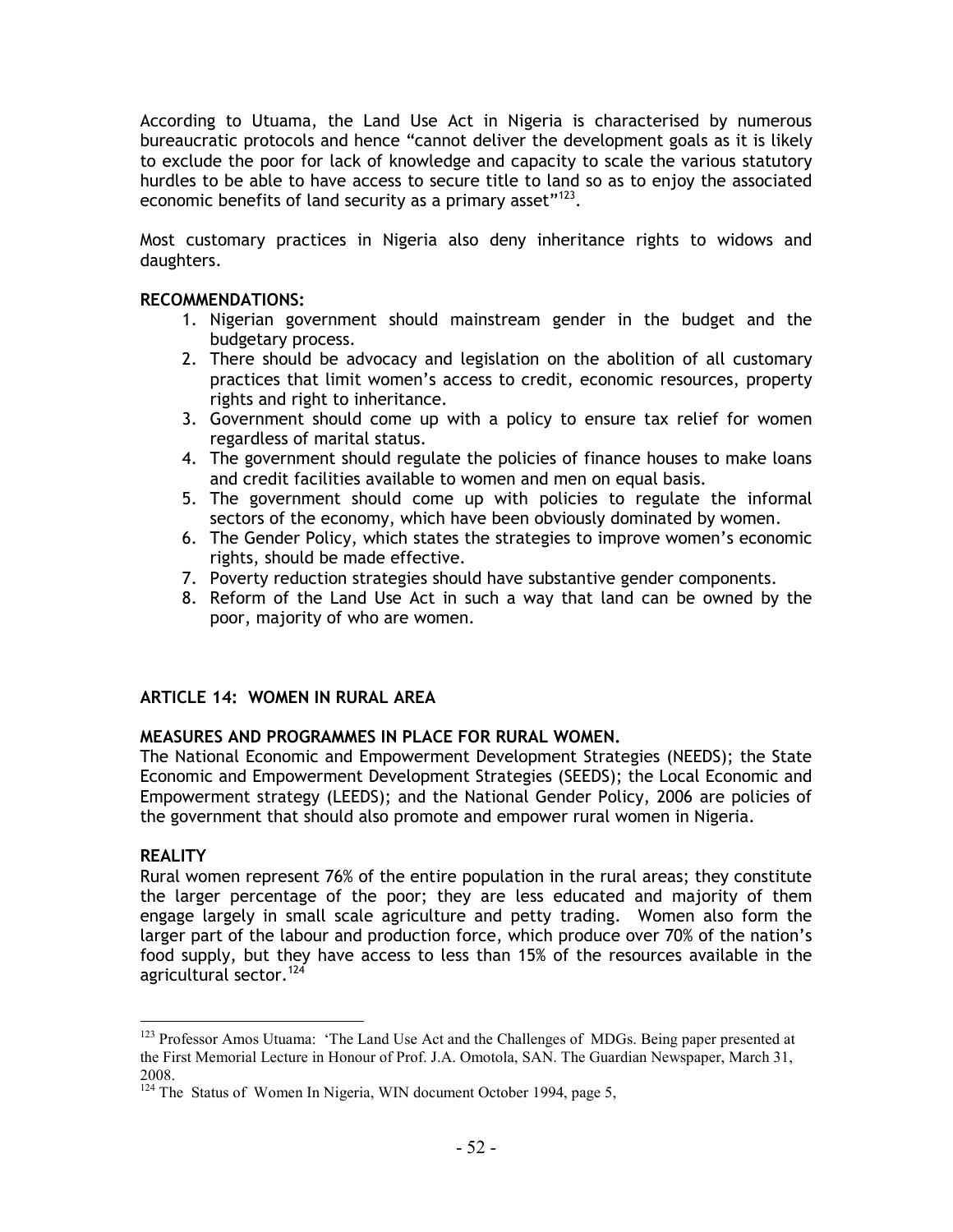It is indeed disturbing that despite the crucial and basic contribution of women in rural areas in Nigeria, in production, processing, distribution and almost in all fields of human endeavour, their indispensable labour is unacknowledged, unpaid for, and poorly taken into account in national development plans and policies

## Economic Policy:-

The liberal economic policy pursued by the government had a lot of implications for rural women. For instance, the continuous withdrawal of real or imagined subsides on petroleum products such as kerosene, which is generally used by rural women for domestic purposes, has become a scarce commodity and not easily affordable by these women. Many have resorted to the use of charcoal and firewood as alternatives for cooking. This has made women and young girls in the home to spend more time and energy in search of fire wood for cooking as coal cooking as an alternative is not only tedious, but equally harzardous.

The pro-poverty reduction strategies of the immediate past government of Olusegun Obasanjo (1999-2007), such as NEEDS (2004) and SEEDS (2005) have not helped the situation of Nigerian women in rural areas, as their implementation has been fraught with great challenges.

The strategies in sectoral employment policy as articulated by NEEDS/SEEDS that are meant to empower rural women ranged from increased productivity of small farmers; new jobs in rural areas rising from improved rural infrastructure; and rural telecommunication. However, there is nothing to show that these strategies are being implemented in rural areas.

# Agriculture and rural development in NEEDS/SEEDS documents.

The NEEDS/SEEDS document seems to view agricultural developments only from the agro-business point of view. There is no policy on how women can be empowered through agriculture; how farmers can define their own agricultural practices, which are ecological and culturally appropriate to their unique circumstances and the ability for farmers to make informed choices, which are critical in the success of agriculture.

The NEEDS/SEEDS did not address important issues in enhancing agriculture and rural development such as:

- Placing priority on food production for local and domestic markets as a matter of priority;
- Ensuring fair pricing for farmers;
- Access to land, fertilizers, water, etc through genuine redistribution;
- Recognition and promotion of women's role.

These gaps as well as others have led to the proposal of NEEDS/SEEDS II documents, which are yet to be launched.

In essence, the NEEDS/SEEDS did not address the situation of rural women in Nigeria. The FEEDS/LEEDS, which should bring the NEEDS/SEEDS policy close to the community level, is still in the imagination of the government policy makers, it is surprising, however, that they are included in government report as functional, whereas they are actually non-existent at the implementation level.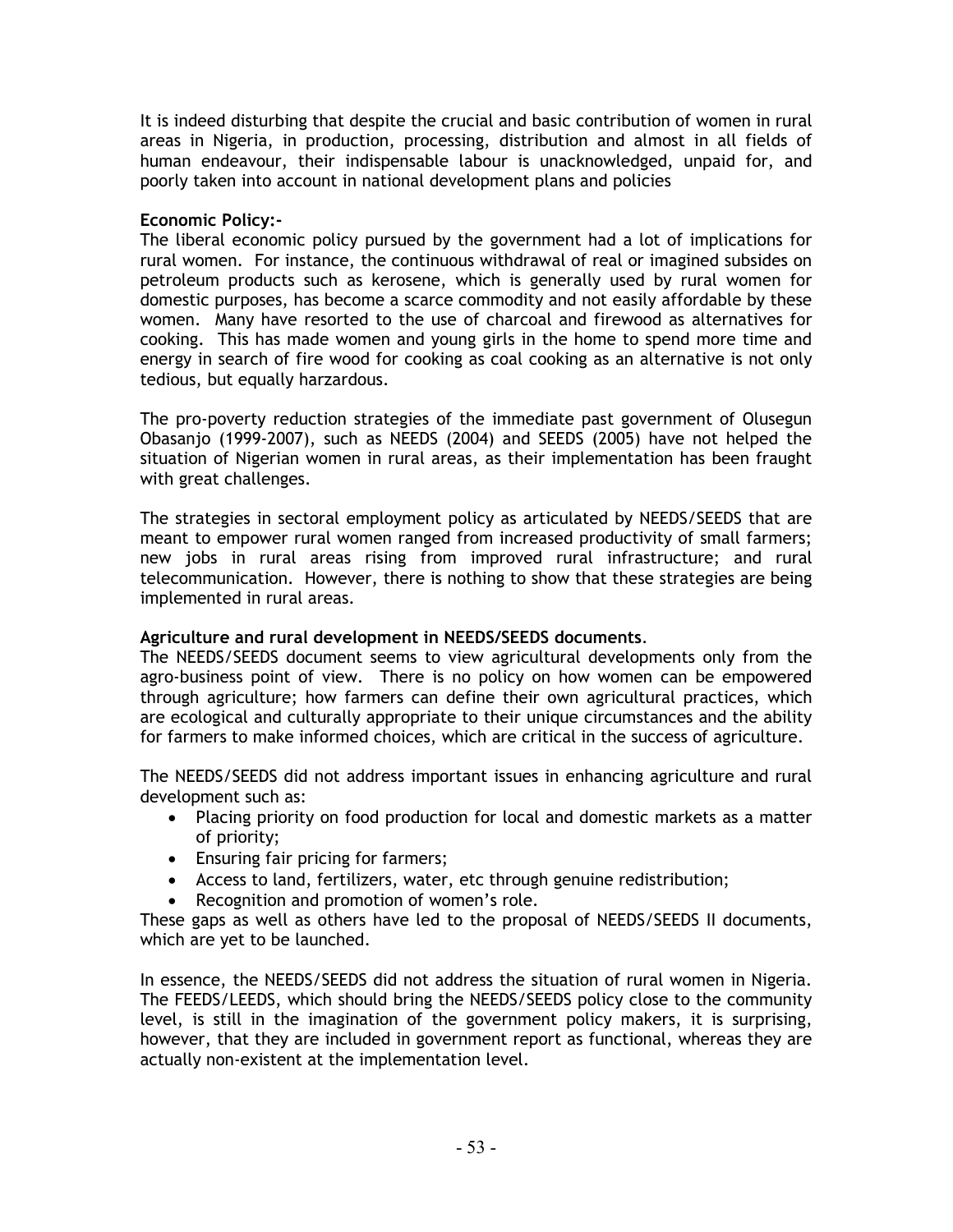### Programmes

Although Federal Government and some State Governments have provided subsidies in the form of fertilizer and other agricultural services, but those who benefit from these services are male farmers, female farmers are hardly aware of the existence of government's subsidies, because as far as government is concerned farmers are men.

In March 2006, the Federal Ministry of Women Affairs in collaboration with the National Agricultural Co-operative Rural Development Bank (NACRDB) established a funding window for micro-credit delivery to grassroots women in 22 states, known as Women Fund for Economic Empowerment (WOFEE). WOFEE came as a response to the yearnings of Nigerian rural women, and was designed to provide micro-credit loan to rural women, provide skills to the women, source for markets for the rural women's businesses, provide information, establish linkage among the different states and encourage healthy competition among the women. The micro-credit revolving loan scheme allocates six million naira  $(H6,000,000)$  per state, but for every rural women's group to access this loan, they must deposit 10% of the amount approved for them with the respective bank. Most of the rural women's groups are so poor that they cannot afford 10% of any amount that can make meaningful impact in their farming and petty businesses.

Furthermore, the general implementation of WOFEE is very poor. There are no mechanisms to ensure that corrupt practices do not hamper the implementation of the project. For example, most of the beneficiaries of government projects, such as National Poverty Eradication Programme, NAPEP, (which aimed at providing loans for the purchase of shares in companies, and micro – credit for farmers and small and medium scale entrepreneurs in order to alleviate poverty) was used by political parties in power at Federal and State levels to fund members and supporters.

## Health

The National Primary Health Care Development Agency (NPHCDA) referred to in the 6<sup>th</sup> country periodic report has not taken off. Whilst acknowledging that some states like Bayelsa and Ebonyi provide mobile health services, these services are not adequate and do not address the serious health problems of rural women.

The health facilities in the rural areas in Nigeria are inadequate and non-functional. Few hospitals and health centers that exist in rural areas are poorly equipped, under staffed and expensive, making it difficult for the poor to have access. More often than not, the available health centers are far from the villages where most rural women live; they usually cannot afford transportation fare to the hospitals, let alone afford the medical bills. Nurses act as doctors due to lack of requisite human-power, the hospitals lack drugs and other essential medical equipment needed to save lives.

The numerous inhibitions to accessing primary health care make the poor women to find alternative ways of providing for their health care; and they patronise quacks, whose services are injurious to their health. Most pregnant women in rural areas due to poverty and lack of awareness patronise unhygienic traditional health care services and roadside patent medicine stores because it is affordable, available and accessible. This poor health care delivery system has resulted in high maternal mortality rate in the country. As estimated by UNICEF, the rate of maternal mortality in Nigeria is 1,100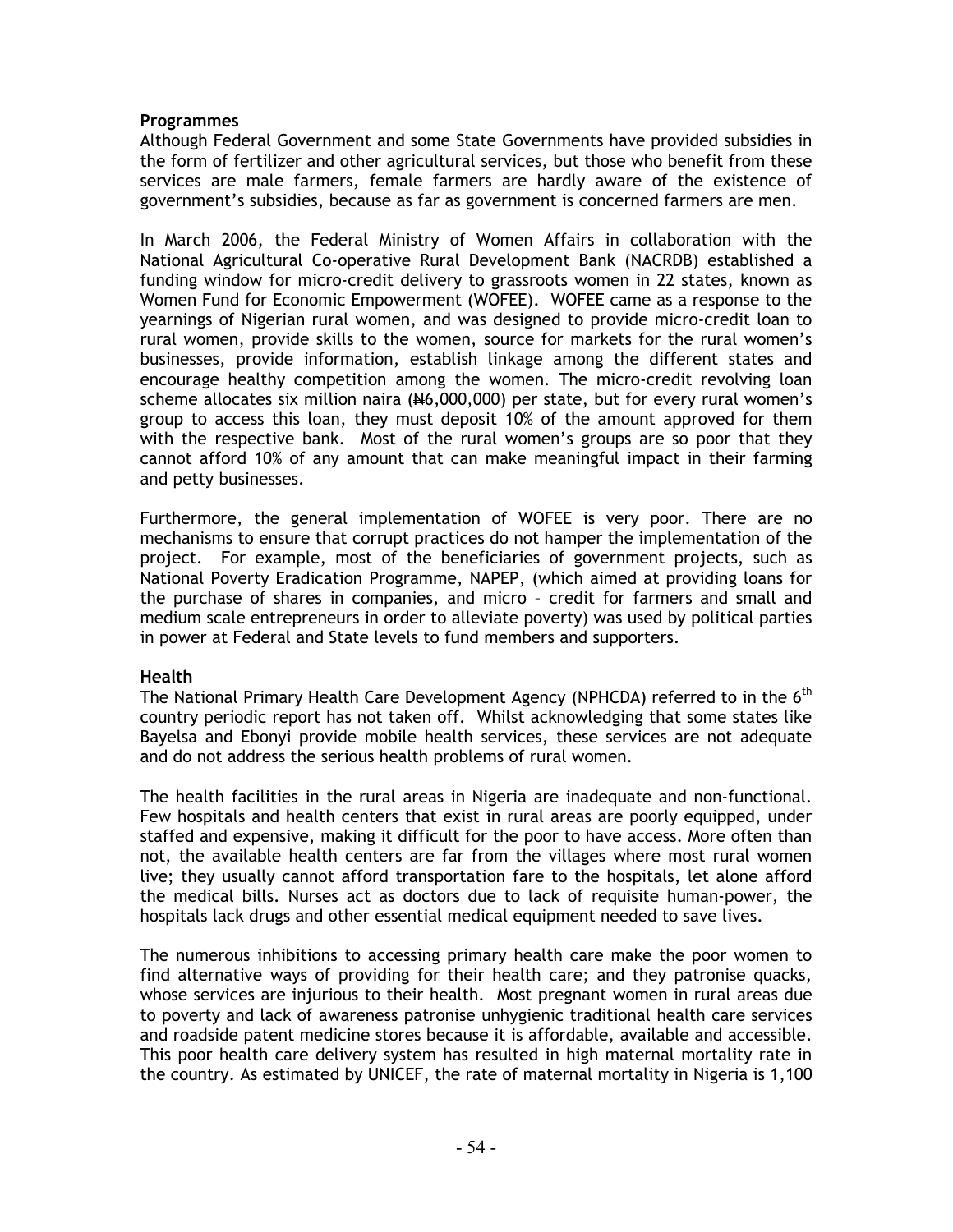pregnancy related deaths of women per 100,000 live births<sup>125</sup>, and this constitutes a big challenge to the achievement of MDG5. Maternal mortality is the leading cause of premature death and disability among women of reproductive age in Nigeria. Rural areas and urban slums contribute a higher percentage of pregnancy related deaths in Nigeria. Rural women are also prone to the infection of HIV/AIDS and other sexually transmitted diseases.

Nigerian women in rural areas face a myriad of problems including poverty; illiteracy; poor access to information; lack of health care services; and lack of access to decision-making processes. This, in addition to other problems, such as bad roads, and lack of basic infrastructure, poor sanitation and lack of safe drinking water limit the development and advancement of the Nigerian rural women.

## RECOMMENDATIONS

1 Government should mainstream gender and rural women in the implementation of development initiative even where the formulation of the policy was not inclusive.

2. All the programmes for the development of rural areas and empowerment of rural dwellers should articulate the needs of rural women and allocate resources to address these needs as a matter of priority.

3. The NEEDS/SEEDS policy should as a matter of urgency recognise the contributions and situation of rural women and the importance of land to rural women empowerment.

4. The NEEDS/SEEDS Policy should put in place mechanisms to ensure that NEEDS/SEEDS objectives are fully implemented and that the desired impact is achieved.

5. The SEEDS policy should provide mechanisms on how social services will be improved and poverty reduced especially among the majority of poor people that reside in rural areas.

6. There should be training for policy formulators on how gender dimensions be tackled and integrated into policy and how these gender dimensions be integrated within NEEDS/SEEDS and made sustainable.

# ARTICLE 15: EQUALITY BEFORE THE LAW.

## LEGAL AND OTHER MEASURES

l

Equality before the law connotes equal treatment in the Law without any discrimination.

S.17(a) of the Constitution provides that every person shall have equality of rights, obligations and opportunities before the law S.17 (e) proclaims the independence, impartiality and integrity of the court of law and that easy accessibility thereto shall be secured and maintained. The Human rights provisions of the Constitution, particularly S.42, which prohibits discrimination, also outlaws inequality before the law while S.6 (6)(b) vest judicial powers in the law courts.

<sup>&</sup>lt;sup>125</sup> UNICEF- *At a Glance: Nigeria Statistics.* http://www.unicef.org/infobycountry/nigeria\_statistics.html; last accessed on April 3, 2008.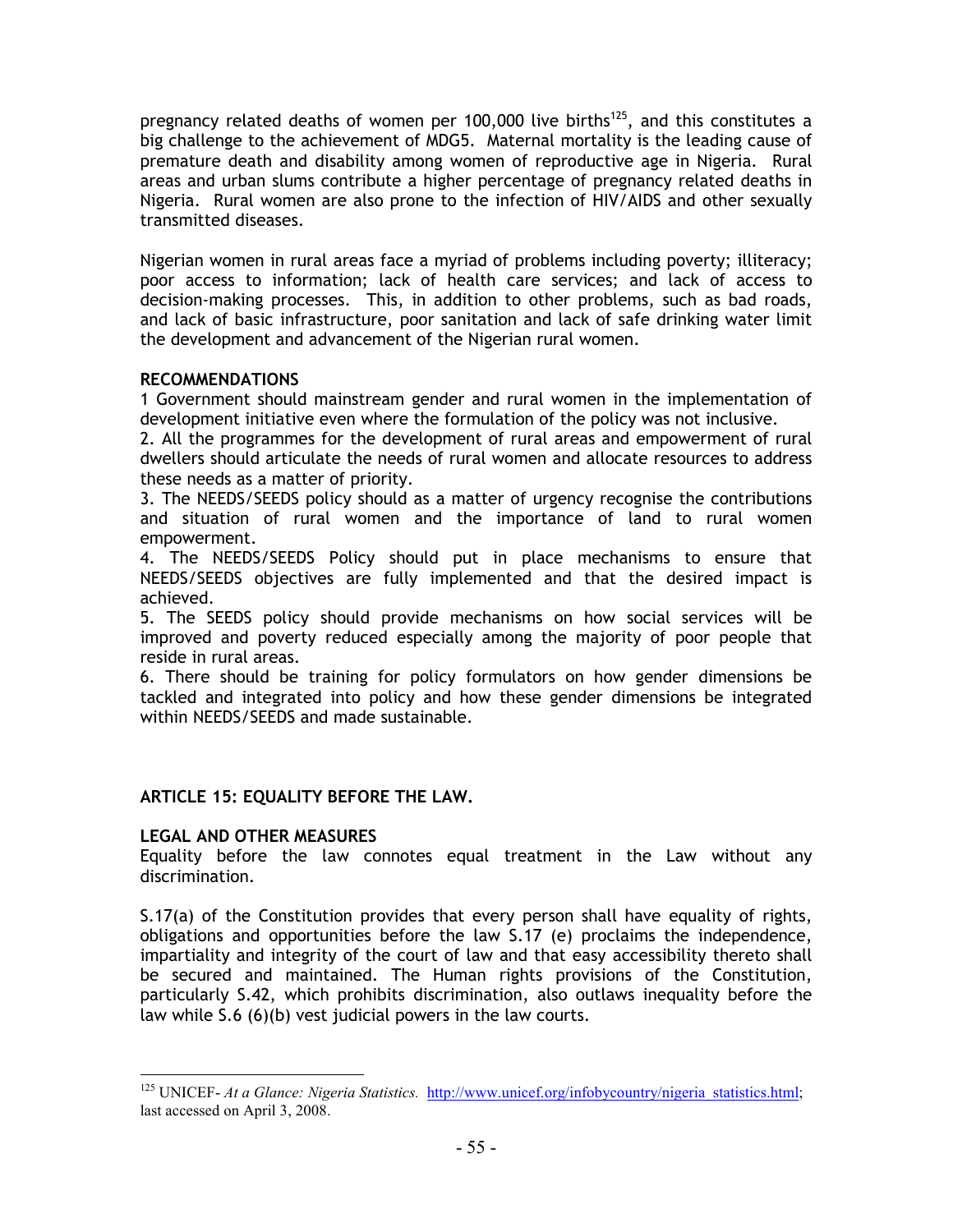To enhance access to justice, legal aid is provided to indigent citizens in both criminal and civil matters by the Legal Aid Council, and National Human Rights Commission. Lagos state has also taken bold steps to improve access to justice for the poorest and most vulnerable persons and to reduce the number of awaiting trial detainees by establishing The Directorate of Citizens Rights that has Citizens Mediation Centre (CMC), Office of the Public Defender (OPD) and the Human Rights Unit.

States of the Federation such as Anambra, Ogun and Ekiti states have followed the Lagos state example, and the remaining states of the Federation have expressed the intention to establish the Directorate in their states. The Negotiation and Conflict Management Group in Nigeria has also established the Multi-door courts in Lagos, Ogun and the Federal Capital Territory Abuja, which provides a menu of alternative dispute resolution (ADR) options for more complex cases.<sup>126</sup>

In the Area of criminal justice administration, the federal government in June 10, 2004 inaugurated the National Working Group on Reform of Criminal Justice Administration to review and produce a legislation that would reform and modernise the administration of criminal justice in the country.<sup>127</sup> One of the results of the working group activities was the draft bill on Administration of Criminal Justice.

## REALITY

l

In spite of these Constitutional provisions, there exist laws in our statute books whose provisions are inherently discriminatory against women while the application of others negates the spirit and principles of equality before the law. A gender audit of Nigeria's local laws and policies reveals that many legal instruments are discriminatory and/or gender insensitive.<sup>128</sup>

The unequal treatment of women under the law is mainly facilitated by the parallel practice of the tripartite system of laws via statutory, customary and Islamic. These laws often have conflicting principles, definition, procedures and are often discriminatory in their application. This has continued to widen the inequality gap in the law against women. The patriarchal structure of our society has also continued to discourage the introduction and enforcement of laws and policies promoting equality before the law.

The expansion of Sharia law by some states in the Northern part of Nigeria to cover criminal cases is another contributory factor to inequality before the law against women. While it is true that the contents of Sharia law appears to protect the rights of women, some procedural laws of Sharia are inherently discriminatory against women; for instance, the Sharia law provides that a man who is alleged to have committed adultery can only be punished upon the evidence of four witnesses. The practical application of this law will work injustice against women because it will be

<sup>&</sup>lt;sup>126</sup>Getting Justice Sector Reform on the Political Agenda: The Lagos State Experience. A paper delivered by Professor Yemi Oshinbajo, the immediate past Attorney General and Commissioner for Justice Lagos State, Nigeria at the Conference on Justice Reform in Sub-Saharan Africa: Strategic Framework and Practical Lessons. Nairobi, Kenya 21-22 November, 2006

<sup>&</sup>lt;sup>127</sup> 'Reforming Criminal Justice Administration in Nigeria: Going Beyond Vision' by Chino Edmund Obiagu, being a paper presented at the Nigerian Bar Association ´s Annual Conference, Port Harcourt, 29 August, 2006

<sup>&</sup>lt;sup>128</sup> National Gender Policy. pg 12.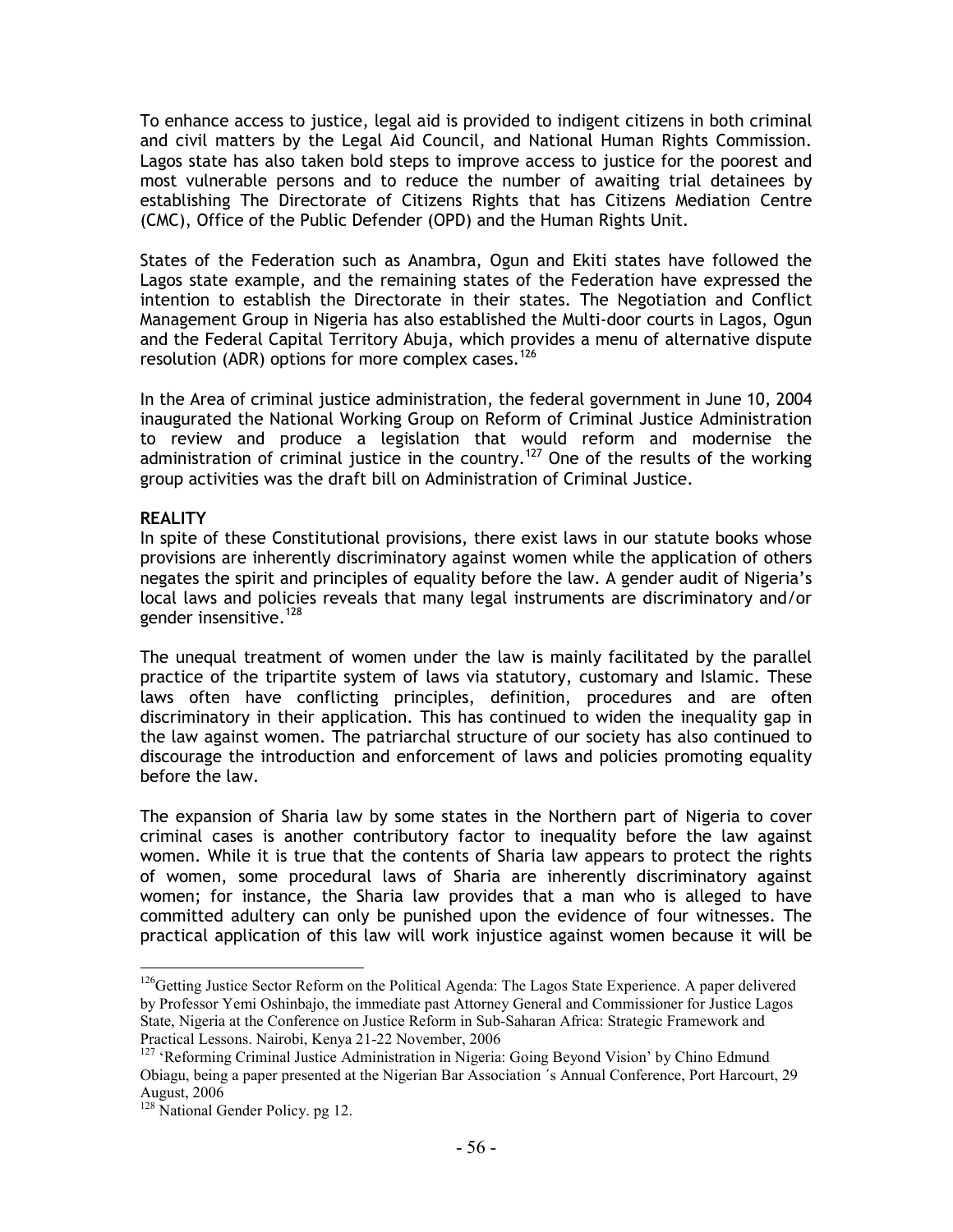very difficult for four people to witness the commission of the offence. The inability to satisfy this requirement especially in cases where the woman is pregnant by the act of zina, in most cases will make most male culprits escape judgment. The cases of Bariya Magazu, Commisioner of Police v. Amina Lawal and another<sup>129</sup> and Commisioner of Police v. Safiya Husainni<sup>130</sup> are very instructive In the two later cases. The judgment of death by stoning for zina (adultery) were passed on the two women involved while the men with whom they committed the alleged offence were allowed to go free. The decisions in these two cases clearly violate the fundamental rights of these two women to equality before the Law. The Ulamas who apply Sharia laws are usually of different schools of thought, and end up giving conflicting interpretations, which ultimately subsume the fundamental rights of women in favour of men.

## Inadequacy of the Law on Gender based Violence

Although some states have enacted laws on domestic violence, the increase in the incidence of domestic violence and the inadequacy of the existing laws have continued to make women vulnerable to unequal treatment before the law.

The provisions of S. 353 of the Criminal Code which makes it a felony when the victims of indecent assault is a man and makes it a misdemeanor or a lesser offence where the victim is a woman is a classical example of inequality before the law against Nigerian women.

The requirement of corroboration in establishing the case of rape is another legal and judicial backing for inequality before the law. In the case of State v. Akingbade<sup>131</sup> where, according to the court, the accused committed the rape and that the "act does not call for corroboration" the court was still unable to convict the accused. In the case of Uphar v. State<sup>132</sup> (2003) 6 NWLR Pt 816, 230, the court of appeal not only insisted on corroboration but also widened the quality and scope of corroboration, which the prosecution is to establish before an accused can be convicted for rape. The Court of appeal stated that the nature and content of the corroborative evidence must not only support the claim of the prosecutrix that the accused raped her by penetrating into her vagina; it must also unequivocally implicate the accused.

The traditional presumption of innocence until guilt is proven does not extend to the rape survivor by the combined operation of S.210 of the Evidence Act, which makes character evidence of the survivor of rape admissible in evidence and the requirement of proving the innocence and non complicity of the victim in the commission of the crime.

It is true that the Nigerian government has taken some steps to repeal discriminatory statutory and customary laws and practices, which give room for unequal treatment of women and men before the law, by compiling discriminatory laws in our statute books and the Constitution for repeal. This effort has, however, failed to yield any meaningful result because the proposed Constitutional amendment that incorporates the recommendations of the National Political Reform Conference (NPRC), as well as

 $\overline{a}$ <sup>129</sup> Case no 9/2002.

<sup>&</sup>lt;sup>130</sup> Case no USG/GW/CR/F1/10/0.

<sup>&</sup>lt;sup>131</sup> (1971) All NLR, 508.

<sup>&</sup>lt;sup>132</sup> (2003) 6 NWLR Pt 816, 230.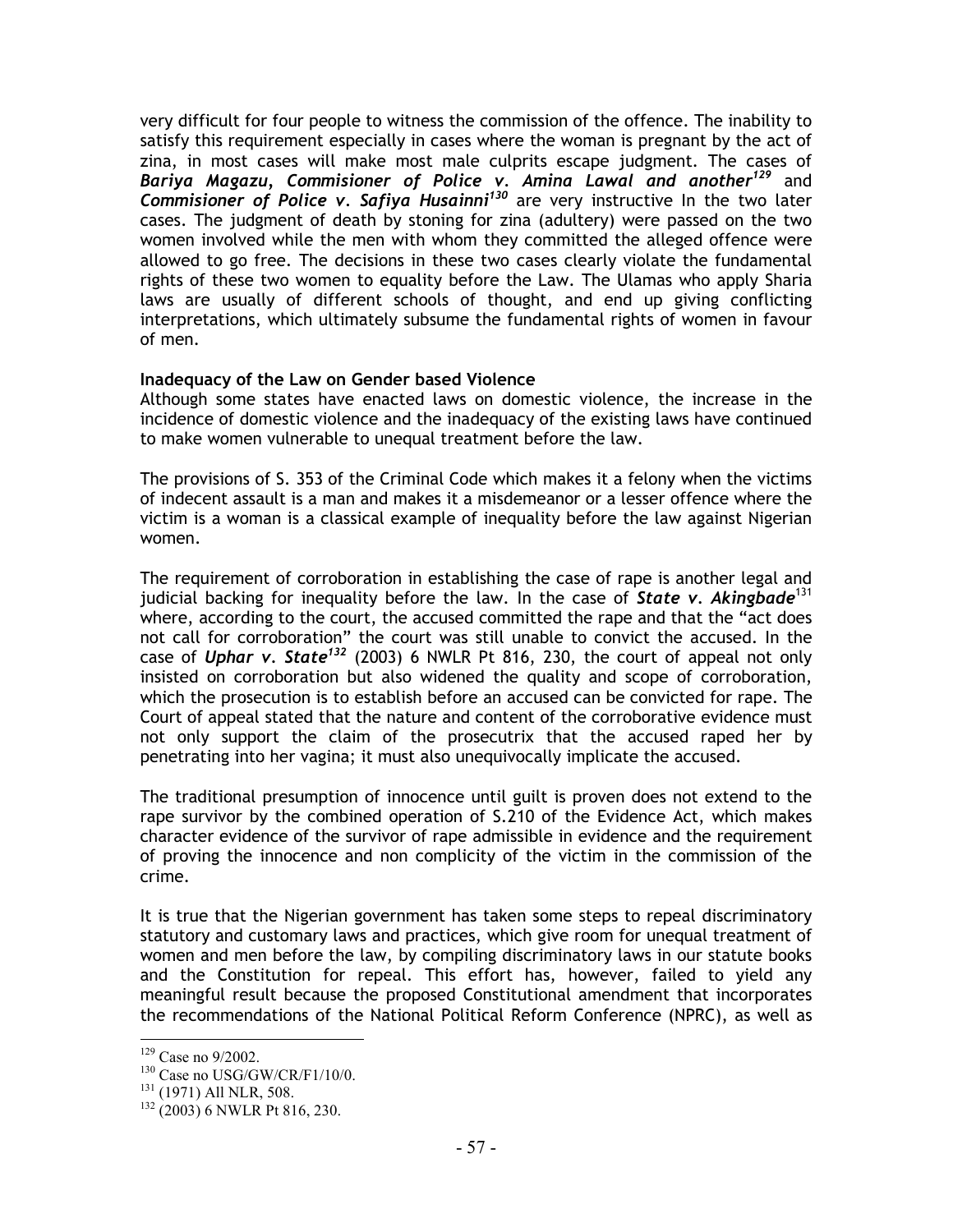those got from other sources, were thrown out by the National Assembly. This was due to the inclusion of the provision to extend the term of office of the president of the country and make it apply retroactively.

The CEDAW Bill also suffered the same fate due to misconceptions on article 12 and 16 as already explained under article 4 of this report<sup>133</sup>. The National Assembly has not passed The Abolition of All forms of Discrimination Bill into law, consequently, the discriminatory laws are extant till date. The implication of this is that, Nigerian women are still laboring under these oppressive laws and advocacy for Constitutional amendment and the passage of the bills into laws at the National assembly has to be renewed.

It is acknowledged that the enactment of these laws will to a greater extent remove discriminatory laws from our statutes books, however, it must be noted that the challenges of making these laws realistic and have an impact on the lives of Nigerian women cannot be realised simply by enacting these laws at the federal level where it is presently concentrated. The nature of Nigeria's federal system of government dictates that advocacy and intervention for the repeal of these discriminatory and gender insensitive laws must be decentralised (i.e be made effective at the state and local government levels, where they can be made more realistic and meaningful in the lives of women).

## Access to Justice

Access to justice encompasses (a) the existence of a right, (b) the knowledge of the existence of such right (c) the knowledge of where to go to seek redress in the case of violation of the right (d) the existence of an independent arbiter to consider the matter without fear or favour (e) timely consideration of the matter (f) the existence of a reliable and efficient mechanism for the enforcement of the right.<sup>134</sup> These conditions are not adequately articulated in the Constitution, the access to justice guaranteed has no practical meaning when the procedures for the ventilation of grievances are not adequately spelt out<sup>135</sup>.

Majority of Nigerian women are uneducated and uninformed about their rights and the language of the law is very technical and complicated for them.

There is a provision of legal aid for indigent citizens but, generally, the Nigerian Legal System does not recognise legal aid for civil matters, which is very important for the protection of women's rights.

A major challenge to enhancing access to justice in Nigeria, apart from the ones stated in the Nigerian CEDAW report, is corruption, which pervades the gamut of the administration of justice in Nigeria. According to a survey conducted in 2000 in Lagos state, it was revealed by 99% of lawyers who frequently use the Lagos State High Court that corruption was an issue in the state judiciary; 80% of lawyers who had 11-15 years post-call experience agreed that the prevalence of corruption was high or very high

 $\overline{a}$ <sup>133</sup> More explanation on the reasons why the CEDAW Bill was not passed is given in Article 4 of this report

 $13<sup>4</sup>$  Jadesola Akande, A Search for Decency and Human Dignity : Text of a paper delivered at the Annual Bar Association Conference, Abuja 2004.

<sup>135</sup>*Id.*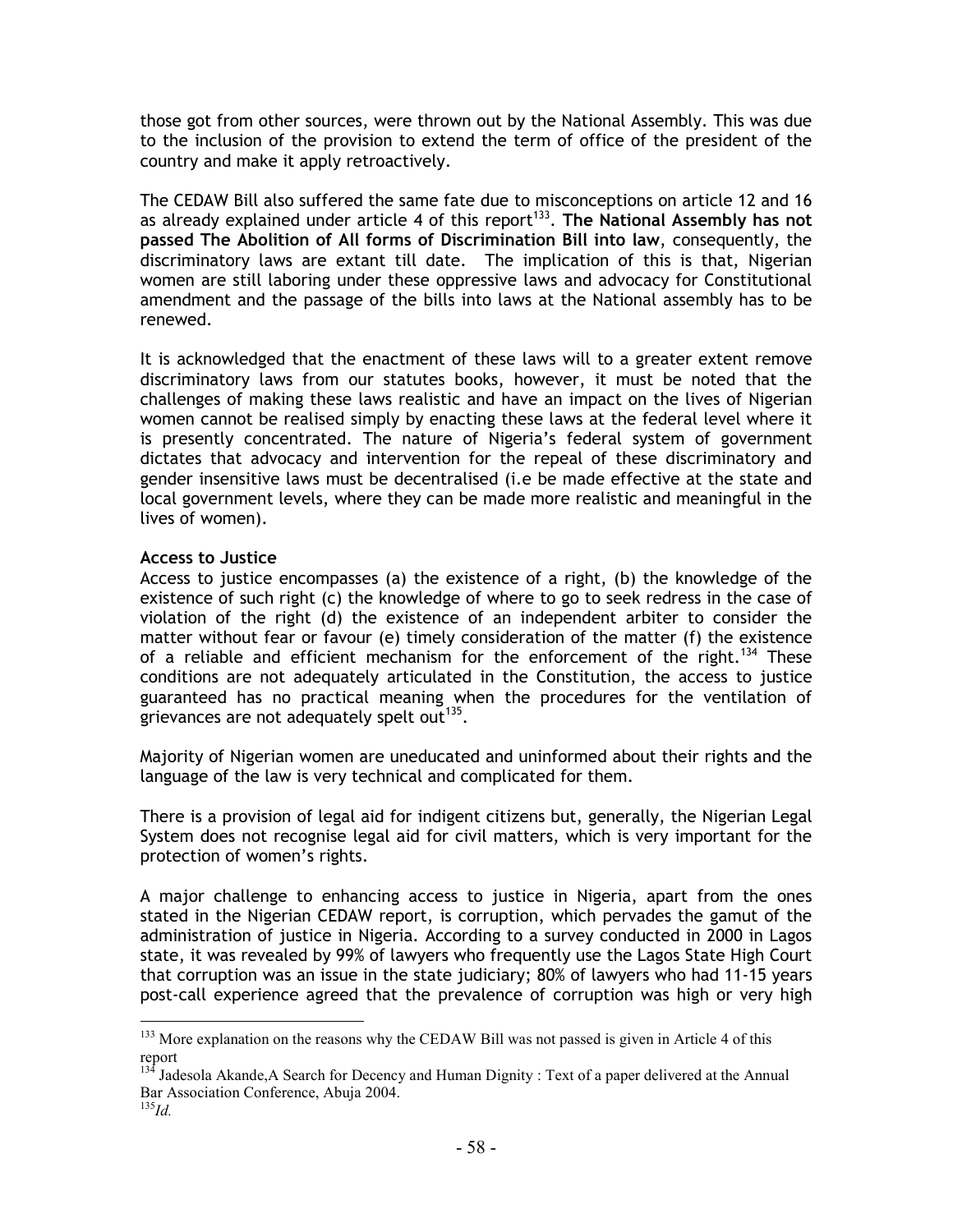while 65% of lawyers in this category were of the view that confidence in the judiciary was low,<sup>136</sup> and this is true of all other states of the federation. The challenges faced by these institutions that provide legal aid services are that they do not have institutional capacity and requisite financial capacity to cope with the enormity of the cases that need legal assistance. Therefore, they could not reach out to many indigent Nigerian women citizens who need their services.

Nigerian prisons are congested with awaiting trial inmates who form over 80% of the total inmates in prison or police custody<sup>137</sup>. These detainees suffer all forms of inhuman and degrading treatment. The situation of women detainees is even more appalling. Women in prison do not have access to medical facilities and are open to poor living conditions. A recent prison audit reveals that the total number of 50 women inmates was found to be either pregnant and or nursing mothers and there are no special provisions for them as required by the Standard Minimum Rules for the Treatment of Offenders. This suggests that the women in prison may be highly vulnerable to rape and invariably to HIV/ AIDS.

Litigation at the Multi door court is very expensive, as this has made the services out of the reach of many women who are disproportionately affected by poverty in Nigeria. Awareness and accessibility of these schemes by the majority of the populace, particularly women is still a major challenge.

Notwithstanding the provision of the Human Rights Desk in some Police Stations, many women are unable to benefit from the service provided because of the levity with which women's human rights cases are handled by the Nigerian Police. The Police are one of the major violators of human rights in Nigeria. The wrongful arrest of young girls and women in Lagos and Cross River States, and some other parts of the country, by the Nigeria Police under the guise of 'indecent dressing' and 'prostitution', which further created an avenue for the police to extort money from victims, is a case in point<sup>138</sup>. The justice and law enforcement administration in Nigeria is not gender friendly in the delivery of its mandate.

The centrally controlled Nigerian Police and Prisons have been a major hindrance to effective crime control and prevention. States that deliver majority of justice services do not have control or say over these institutions thus, the institutions are not accountable to state governments for their performance. State service delivery is also constrained by the limited and erratic flow of funds from federal to state level.<sup>139</sup> The impact of these challenges affect the poorest in society who are the most frequent victims of long detentions for minor offences and extortion by the Police and other law enforcement agencies.

The government has done nothing to tackle the challenges of access to court as stated in the Nigeria CEDAW report. Many women still have no access to the courts, which is a pre-condition for access to justice.

<sup>136</sup> Yemi Osibajo supra pg 3.

<sup>&</sup>lt;sup>137</sup> Yemi Osinbajo supra pg 2.

<sup>&</sup>lt;sup>138</sup> Commissioner of Police V Hope Innocent & 10 Ors, mik/s/41/07.

<sup>139</sup> Ibid 1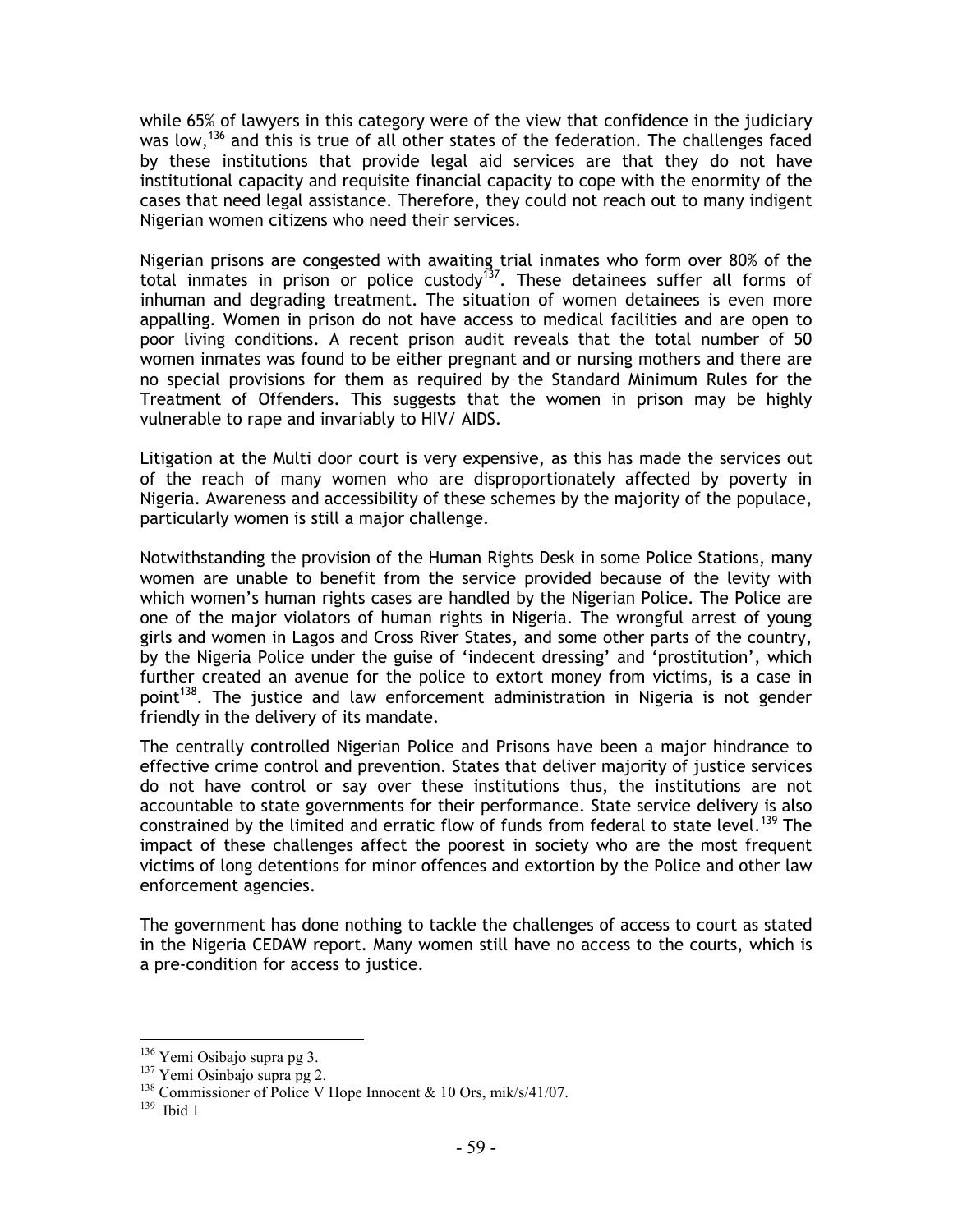# RECOMMENDATIONS

1. Efforts to Domesticate CEDAW and pass the Abolition of all forms of Discrimination Law and the Administration of Criminal Justice Law should be renewed. For effectiveness, domestication of these laws should be decentralised and implemented at all levels of government.

2. Government should allocate more money for Legal Aid to improve the access of women to this service.

3. All legal provisions denying equal capacity under the law should be repealed.

4. Awareness should be created on the new institutions established at the state and federal levels to provide legal aid.

5. Government should locate law courts in rural areas for ease of accessibility by rural women.

6. The language of the court should be simplified for the uneducated women to understand.

7. The cost of litigation should be reviewed to facilitate women's access to legal aid services in civil matters.

8. The Police should be reformed to make it more efficient and gender sensitive in the prevention and control of crime, as well as in the treatment of female police personnel.

9. Women's human rights should be integrated in the application and implementation of Sharia laws in Nigeria.

10. The capacity of Justice delivery institutions both at the Federal and State levels should be strengthened to enable them to perform their functions efficiently and effectively.

# ARTICLE 16: EQUALITY IN MARRIAGE AND FAMILY

# LEGAL AND OTHER MEASURES:

Section 42 of the Constitution outlaws discrimination in all forms; also, S.37 guarantees the right to privacy. Article 21 of the Protocol to the African Charter on Human and Peoples Rights on the Rights of Women (African Protocol) guarantees the right of the widow to inherit her husband's property upon his death. The African Protocol has been ratified by Nigeria but not yet domesticated and the implication of this is that it cannot have the force of Law, i.e. the provisions of the protocol cannot be enforced in the courts in Nigeria. Consequently, the provisions of Article 21 referred to in the Country report cannot be invoked to enforce the rights of widows to inheritance in Nigeria.

The complexities engendered by the operation of the tripartite systems of laws in Nigeria are most evident in the marriage and family law. The three systems of laws via statutory, customary and religious laws apply on equal force depending on the marriage contracted. These three systems of laws often have conflicting and discriminatory provisions that reinforce male supremacy and perpetuate patriarchy in the context of marriage.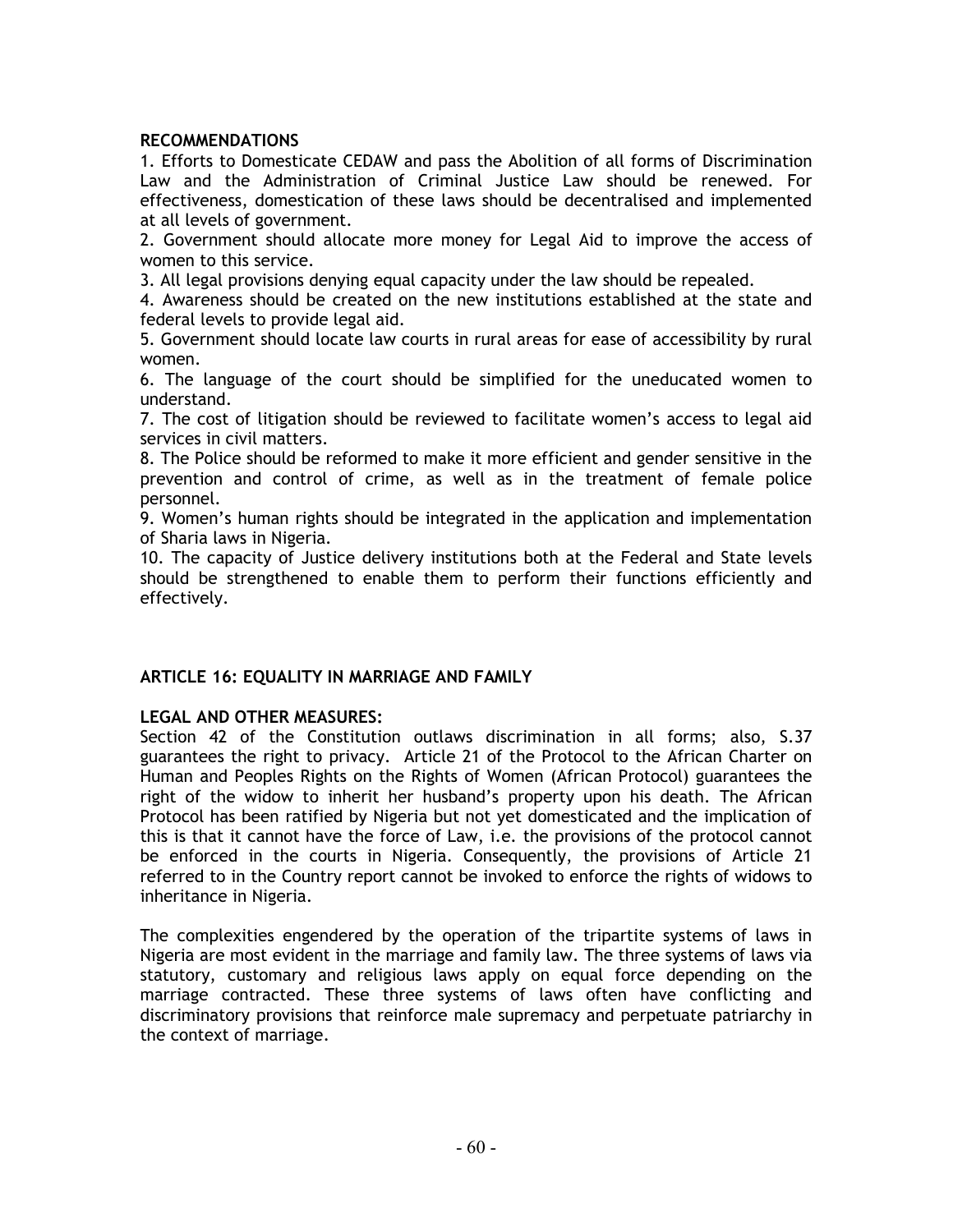#### Age of Marriage

Generally, the 3 systems of laws do not stipulate the minimum age of marriage until recently when the Child Rights Act (CRA) S.21 prohibits and provides penalty for the marriage and betrothal of a child under the age of 18, but the CRA is not applicable throughout Nigeria. It is applicable only in Abuja the federal capital territory and in the sixteen states of the federation where the law has been enacted. The situation is further compounded by the provisions of S.29(4)(b) of the Constitution, which provides that any woman who is married is deemed to be of full age. Although this provision applies to a citizen of Nigeria of full age who wishes to renounce her Nigerian Citizenship but the implication of this Constitutional provision is that it can be erroneously used to justify child marriage and may also be invoked to render the provisions of S.21 of the CRA inconsistent with the Constitution if not properly contextualised.

Meanwhile, child marriage is still rampant in Nigeria and is one of the major causes of the high school drop out rate for girls. In states where the CRA has been enacted into law, no one has been prosecuted for child marriage even though it is still being practiced. There is a wide gap between enactment and enforcement of laws.

# Property Rights

S.43 of the Constitution guarantees the right of every Nigerian to own movable and immovable property anywhere in Nigeria, subject to compulsory acquisition in accordance with the law.

The Married Women's Property Law of 1994, applicable in the south Eastern part of Nigeria, and also S.3 of the Oyo State Married Women's Property Law of 2000 recognise a woman's capacity to acquire and dispose of any property and have personal liability in contractual matters<sup>140</sup>. Under Kaduna, Sokoto and Zamfara States Married women's Property laws, only married women are accorded the right to acquire, hold and dispose of any property, a single or unmarried woman is denied such rights<sup>141</sup>.

Various customary laws applicable in different parts of Nigeria deny married women the right to inherit property. The various customary laws operative in most parts of Nigeria still regard women as part of the property owned by her husband and that all properties acquired during the subsistence of the marriage belongs to the husband, even where she has contributed to the acquisition and development of the property. At divorce, she is not entitled to maintenance and custody of the children of the marriage. She also loses the right to be accommodated by her ex husband even where she is granted the custody of very young children.<sup>142</sup>

These rules of customary law is manifestly obnoxious and discriminatory against women when subjected to the full weight of Article 16 of CEDAW which requires state parties to modify or abolish existing laws, regulations, customs and practices which constitute discrimination against woman.

<sup>&</sup>lt;sup>140</sup> Initial Country report on The Implementation of AU Solemn Declaration on Gender Equalityin Africa 2004-2006 pg 32.

<sup>141</sup> Ibid 137.

<sup>142</sup> Margaret Tilly Giyado, *Inheritance and Administration in Northern Nigeria in Women and Law in West Africa: Situation Analysis of Some Key Issues Affecting Women.* p. 175.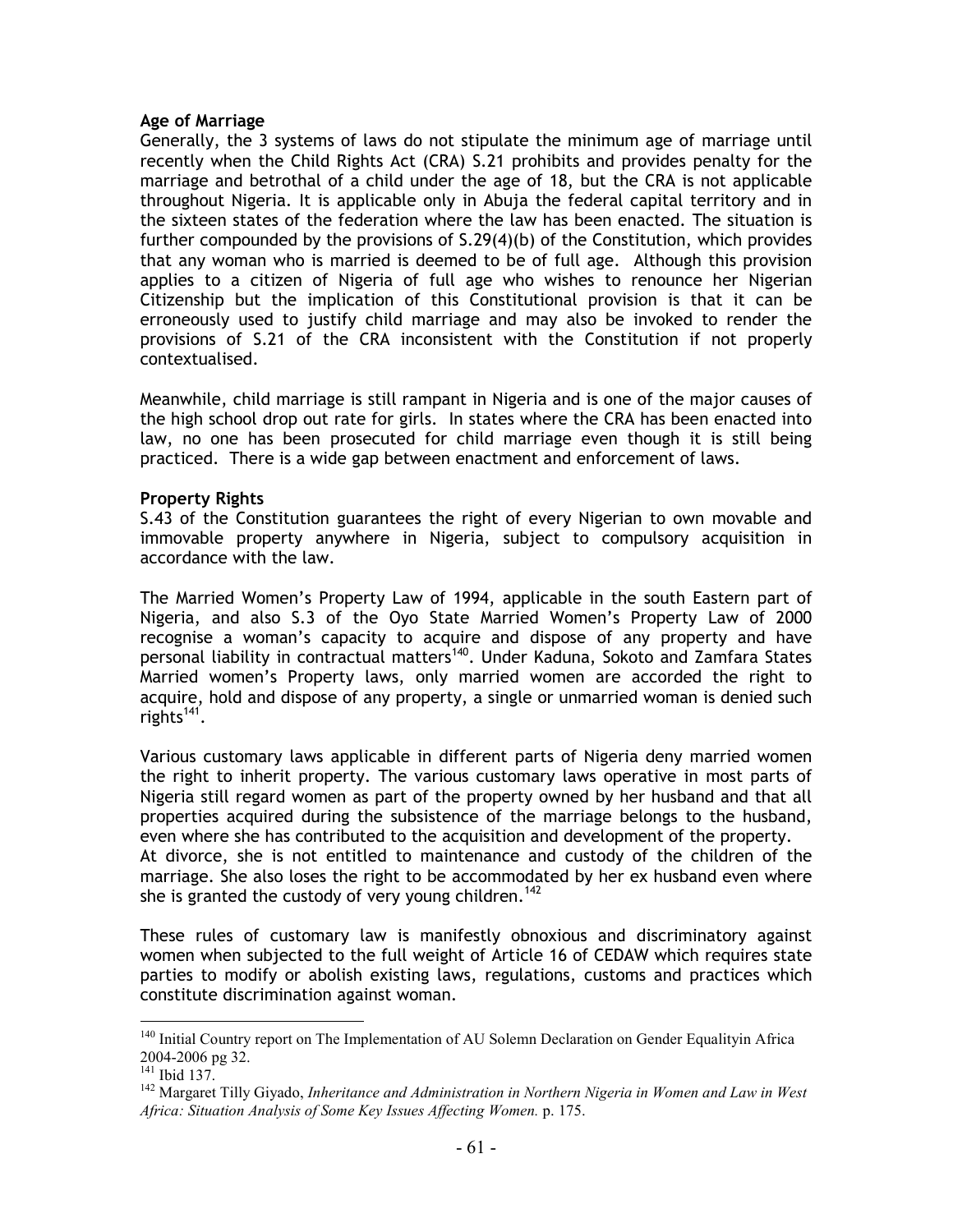Kaduna, Sokoto and Zamfara states have enacted laws that guarantee the right of women to own and acquire property, but these laws exclude single women from enjoying these rights.

With respect to custody of children at divorce, the wife (in a marriage contracted under customary laws) generally is not entitled to custody of children of the marriage because of the customary law belief that children belong to the father. Although, this customary belief has been outlawed by the provisions of the customary laws of the various states in the western part of Nigeria, the current provision states that in any matter relating to the guardianship and custody of children the interest and welfare of the child shall be the first and paramount consideration.

Marriage under the Marriage Act substantially guarantees equality between the spouses in terms of rights in marriage, divorce, inheritance and custody of children and maintenance at divorce.

A woman married under the Marriage Act has equal rights with her spouse to family assets and property acquired during the subsistence of marriage and right to be involved in its disposal during or after the marriage or upon the death of her husband. However, given the patriarchal nature of our society, the husband, more often than not, has the power to dispose of the family property and assets, irrespective of the wife's contribution and without her consent.

The major area where discrimination and inequality is often manifested against the wife upon dissolution of the marriage is where the woman claims financial contribution to any property acquired during the subsistence of the marriage. Nigerian courts often require the woman to give documentary evidence of co-ownership of the property and unfortunately some women have been socialised to believe that major properties purchased, should be in their husband's name.

In the case of Adeyemi v. Adeyemi<sup>143</sup> where the wife failed to tender receipts in court to prove her contribution to the property acquired during the subsistence of the marriage, the court held that failure to tender the receipt in evidence to prove her contribution to the property acquired during the marriage disentitles her to the property. While in the case of Egunjobi v. Egunjobi<sup>144</sup> where the wife gave evidence of her actual contribution and exhibited receipts for the construction of the building acquired during the subsistence of the marriage the court awarded her a third of the property.

While some judges insist on the production of documentary evidence or otherwise to prove financial contribution of the wife to the property others have held that the wife's contribution need not be financial in nature. It was held in the case of Kaffi v. Kaffi<sup>145</sup> that the fact that the wife took care of the husband and the family and that the husband had the peace of mind to acquire the property gives the wife an interest in such property.

<sup>&</sup>lt;sup>143</sup> (1985) Suit No CB/354D/85.

<sup>&</sup>lt;sup>144</sup> Advocacy for a Better Implementation of Women's Rights in Nigeria. A publication of Women in Law and Development Nigeria Chapter; p. 21.

<sup>145</sup> )1986) 3 Nigeria Weekly Law Report (NWLR); part 2; p. 175.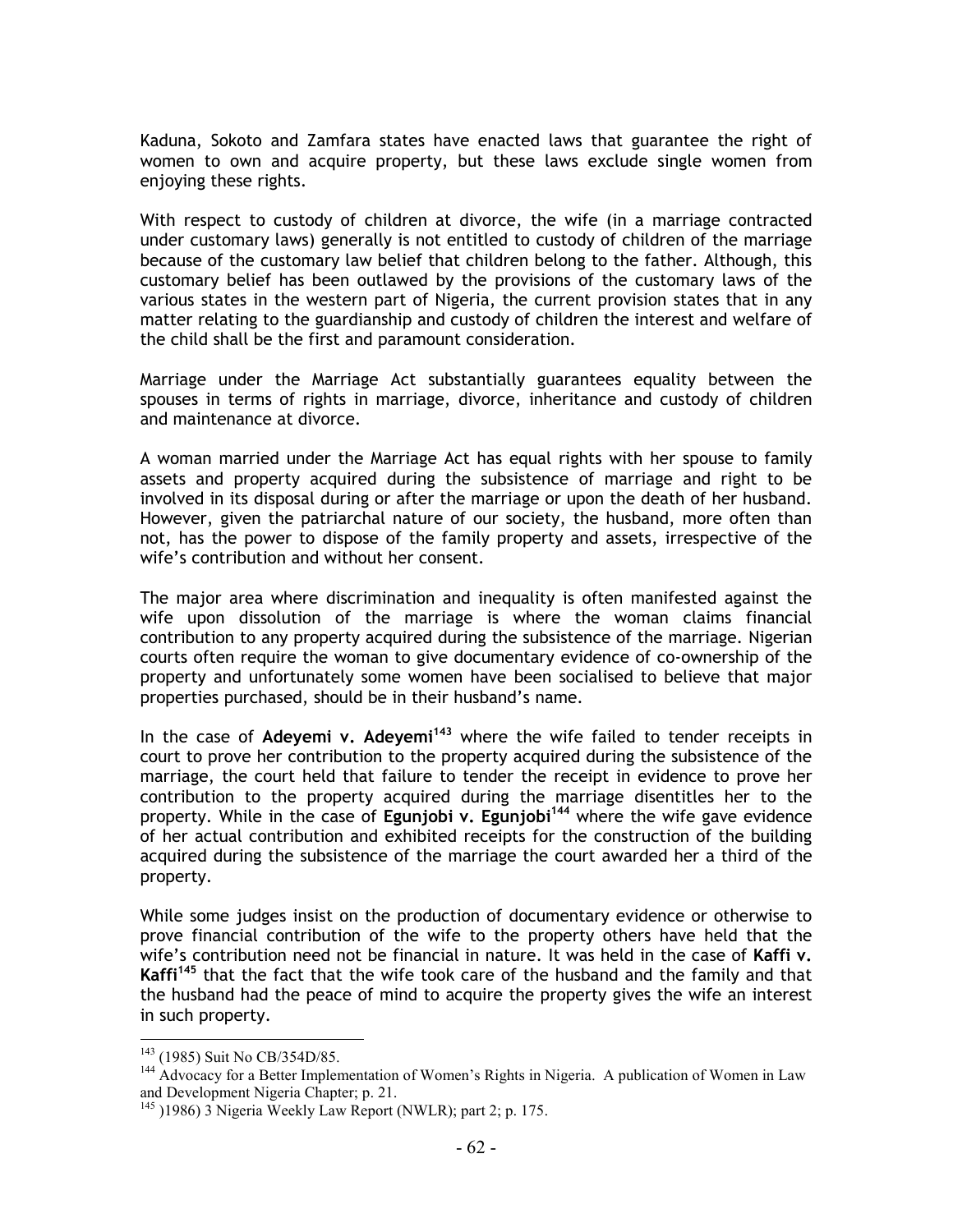Under customary law it is assumed that the husband owns all properties acquired during subsistence of the marriage. A wife does not by virtue of marriage become coowner or joint owner of properties and assets acquired during the subsistence of the marriage even if she has contributed to the acquisition and development of the property. Although most customary laws recognise the right of the women to purchase and own property, some customary laws in the eastern part of Nigeria do not allow women to inherit family land or property.

In Nigeria there is no law on marital rape and domestic violence but by virtue of  $S.16(1)(e)(11)$  of the Matrimonial Causes Act, violence is one of the grounds for divorce.

In the case of Otti v. Otti<sup>146</sup> and Akinbuwa v. Akinbuwa<sup>147</sup> the violent spouse should first be convicted of the offence occasioned by the violence before the court can consider it extreme violence capable of grounding a divorce.

#### Inheritance /Succession Rights

Under the various customary rules of intestacy applicable throughout Nigeria, widows and female daughters are generally excluded from inheriting from their husbands and fathers, except under Yoruba customary rules of intestacy where female children can inherit. The Nigerian Supreme Court confirmed this obnoxious customary law practice in the case of Akinnubu v. Akinnnubi<sup>148</sup>.

In the case of Akinnubi the Supreme Court held that "it is a well settled rule of native law and custom of the Yoruba that a wife could not inherit her husband's property. Indeed under Yoruba customary law, a widow under intestacy is regarded as part of the estate of her deceased husband to be administered or inherited by the deceased family. She could neither be entitled to apply for a grant of letters of administration nor appointed as co-administratrix". In the same year, the Court of Appeal in the case of Mojekwu v. Mojekwu<sup>149</sup> disapproved the "Oliekpe" custom which disentitles a female child from inheriting the property of her father where no male children survives him and the case of Mojekwu v. Ejikeme<sup>150</sup> disapproved the traditional rites of "Nrachi Nwanyi" which enables a man to keep one of his daughter's in his family to raise male issues to succeed him.

In the two cases cited the issue of widow disinheritance was not directly the issue but the affirmative manner in which the court of appeal denounced these customary law practices as being contrary to natural justice, equity and good conscience gives hope for a better enforcement and enjoyment of women's right. To quote Niki Tobi J.C.A. who commented on the evidence given by the third defense witness (DW 3) that "in Nnewi custom a widow cannot inherit the estate". The learned J.C.A., while acknowledging the fact that no issue of widow disinheritance was raised, he, however commented that 21<sup>st</sup> century Nigeria should not tolerate the evidence of DW3. It is

 $\overline{a}$ <sup>146</sup> Nigerian CEDAW Report, p.85.

<sup>147</sup> Ibid.

<sup>148</sup> (1997) 2 NLWR 144.

<sup>149</sup> (1997) 7 NWLR; Pt 512; 283.

 $150 (2000)$  5 NWLR 3.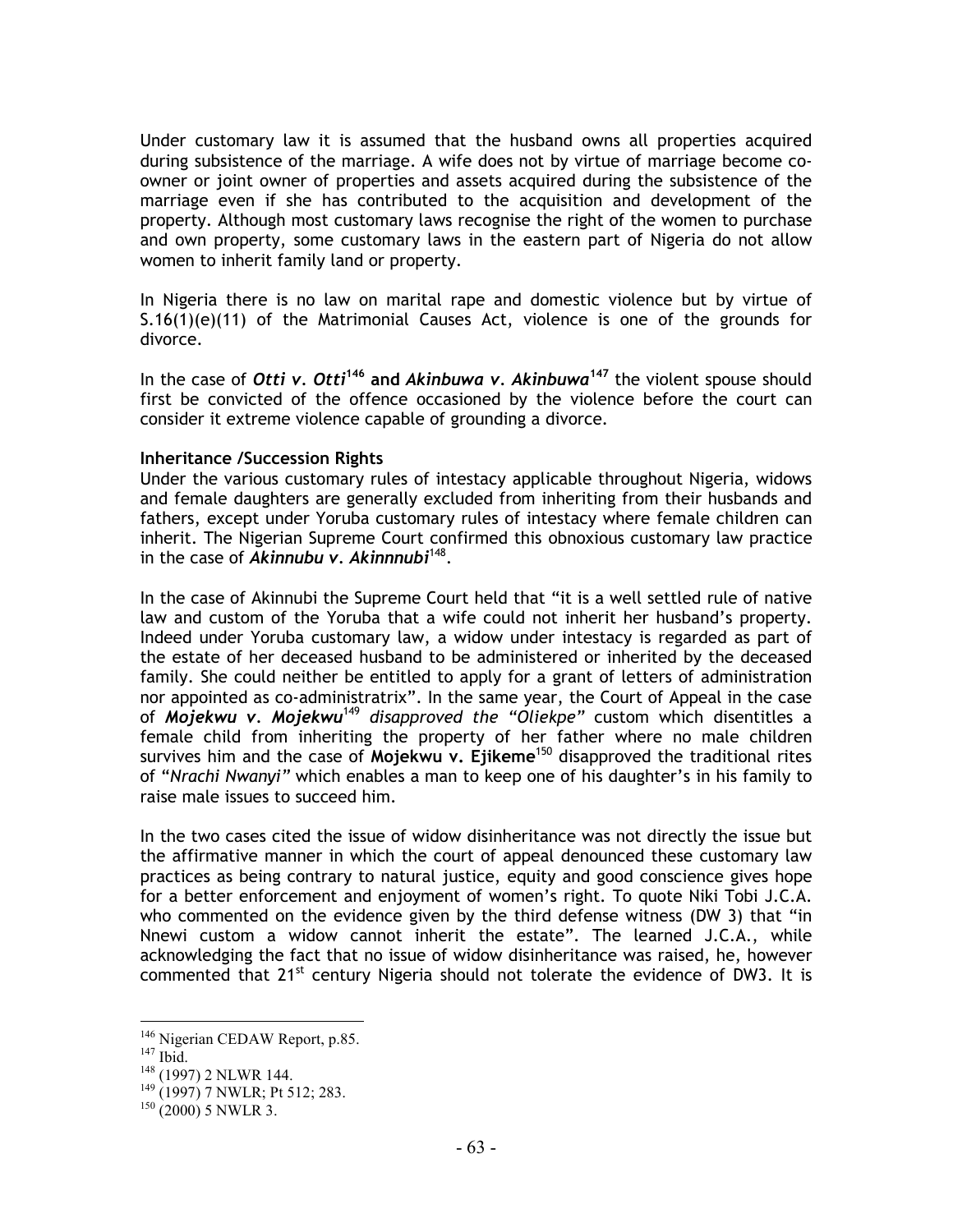discriminatory and therefore against the provision of Nigerian Constitution and CEDAW.

It would have been assumed that the decision of the court of appeal in the case of Mojekwu v. Mojekwu<sup>151</sup> should have been endorsed by the Supreme Court but this was not to be. When this case now titled Mojekwu v Iwuchukwu<sup>152</sup>, got to the Supreme Court, the hope of a better enforcement and enjoyment of women's rights in Nigeria was almost dashed when the Supreme Court held that there was no justification for the court below to pronounce that the Nnewi's native custom of "Oliekpe" was repugnant to natural justice equity and good conscience, since this was not part of the issues joined by the parties. While this is quite understandable, the further pronouncement of Justice Uwaifo on the matter that "the language used made the pronouncement so general and far reaching that it seems to cavail at, and is capable of causing strong feelings against all customs which fail to recognise a role for women, with due respect, is not justifiable. One cannot but wonder why it is wrong to express strong feelings against all customs that discriminate against women, after all women are part of the society where the custom is to be applied. It is submitted with due respect, that any society that fails to recognise a role for women in its custom is less human. The conflicting signals from the courts in the above cases sum up the judicial attitude to women's rights in Nigeria.

# Marital Rape/Violence in Marriage

In Nigeria there is no law on marital rape and domestic violence is currently classified under common assault, which downplays the seriousness of the offence and reduces it to a mere misdemeanor. However, under  $S.16(1)(e)(11)$  of the Matrimonial Causes Act, violence is one of the grounds for divorce. However, according to the cases of Otti  $v$ . Otti<sup>153</sup> and Akinbuwa v. Akinbuwa<sup>154</sup>, the violent spouse should first be convicted of the offence occasioned by the violence before the court can consider it extreme violence capable of grounding a divorce. Similar to this is the provision of Section 55 of the Penal Code, which is applicable to states in the North. This section permits a husband to beat his wife as long as it does not amount to grievous hurt. "Grievous hurt" according to S.241 of the Penal Code include emasculation, permanent loss of sight, inability to hear or speak, facial disfigurement, deprivation of any member or joint, bone fracture or tooth dislocation. Many women continue to experience violence in marriage on account of these laws which progressively reduce their self esteem and reinforce their subjugation in Marriage.

# RECOMMENDATIONS

1. Advocacy for the adoption of the Child Rights Act by the states, which are yet to pass as law, should be intensified and accelerated.

2. The gender insensitive provisions of the Nigeria Constitution in

- - $S.16(1)(e)(11)$  Of the Matrimonial Causes Act Should be repealed to make any degree of violence enough for ground divorce.
- S.55 and S.241 of the penal code, which legalises wife battery, should be repealed.

<sup>151</sup> Ibid 121.

<sup>&</sup>lt;sup>152</sup>(2004) NWLR Pt 883 pg. 196.

<sup>&</sup>lt;sup>153</sup> See Nigeria CEDAW Report.

<sup>&</sup>lt;sup>154</sup> See Nigeria CEDAW Report.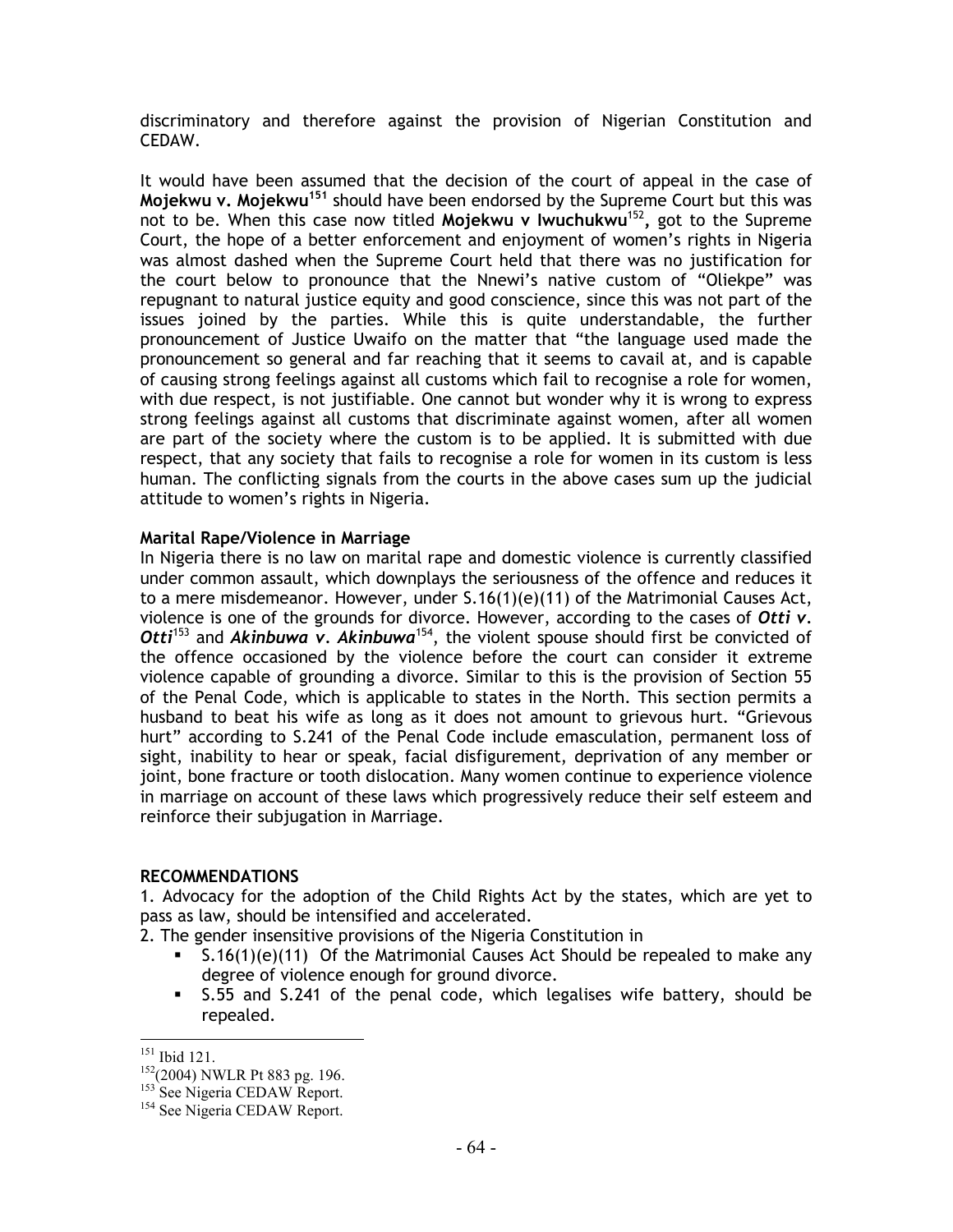- S.353 Criminal Code which makes indecent assault on males punishable by 3 years imprisonment while assault on females is treated as a mere misdemeanor punishable by a maximum of 2 years should be repealed to raise the status of the offence to a serious offence which attracts stiff sanctions. The existing discriminatory sanctions should be expunged.

3. Government should, as a matter of urgency, represent the CEDAW Bill, the Administration of Justice Bill, and the Bill on Abolition of all forms of Discrimination to the National Assembly for passage into law.

4. Periodic and continuous training on women's rights as well as international human rights treaties, for Judges, Lawyers, Police and Judiciary Personnel must be embarked upon by government.

5. The various Laws of Administration of Estate should be repealed to bring it in tune with modern day reality in Nigeria.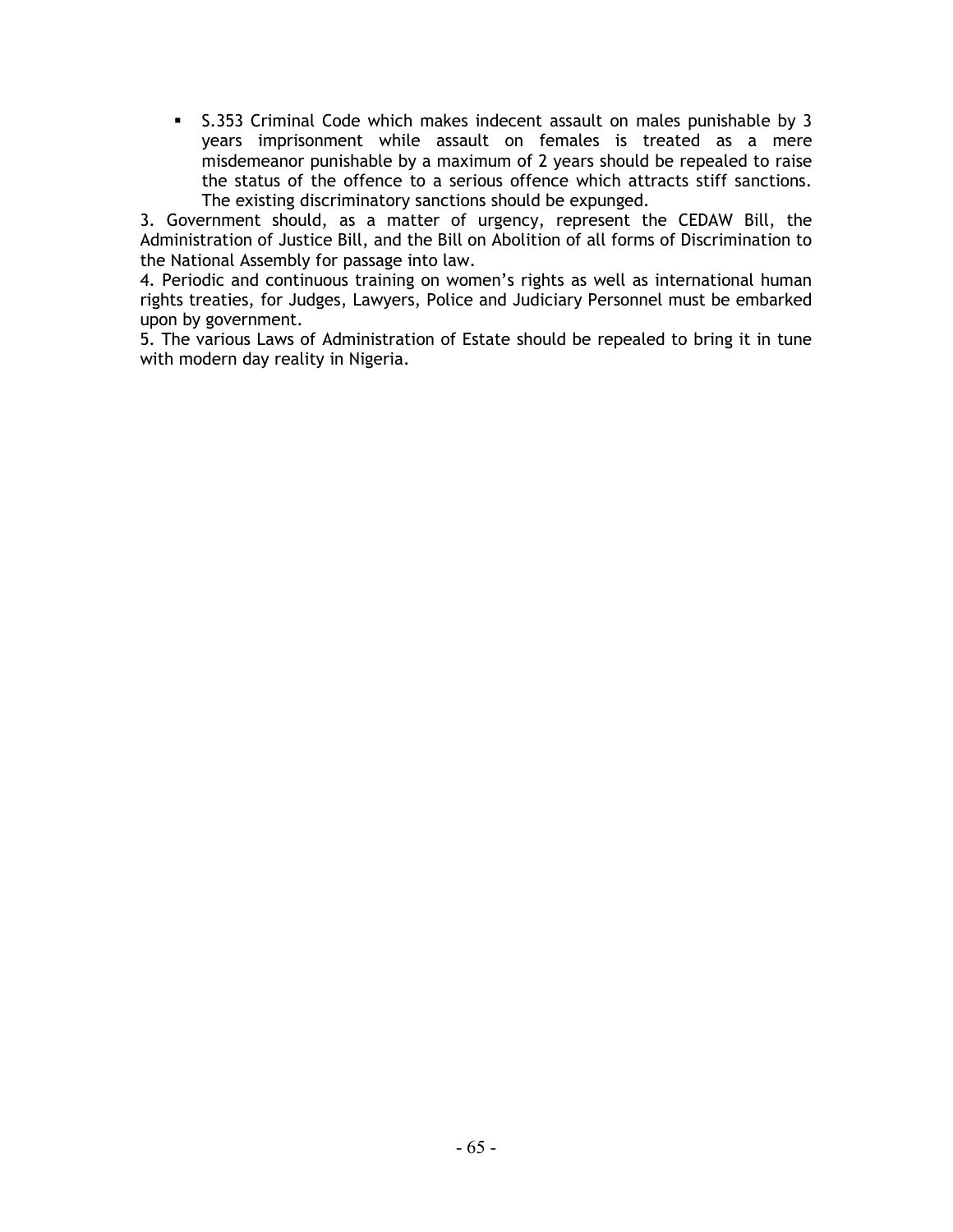# OTHER CRITICAL ISSUES:

#### VIOLENCE AGAINST WOMEN IN NIGERIA

#### Legal and other measures

There is Violence against Women (Prevention, Protection and Prohibition Act 2002). Four Nigerian states namely Ebonyi, Jigawa, Cross Rivers and Lagos states have enacted domestic violence laws. Six states (Enugu, Edo, Bayelsa, Delta, Cross Rivers, and Ogun) have also passed laws against female genital mutilation (FGM).

#### Reality

Nigerian women suffer various forms of violence mostly owing to the patriarchal nature of the Nigerian society. The different forms of violence against women in Nigeria includes, but is not limited to: domestic violence (e.g. wife battering and verbal abuse, emotional and psychological abuse marital rape); sexual exploitation and harassment especially in academic institutions, corporate organisations and in Police custody; rape; trafficking; forced prostitution; forced marriage; widowhood rites; and female genital mutilation among others.

Despite the questions raised by the CEDAW committee in Recommendation No. 19, no functional feasible measures have been taken by the government in protecting women from violence both from state actors and non-state actors. The Violence Against Women (Prohibition) Bill 2003 has not been formerly raised on the floor of the National Assembly (Parliament); Domestic Violence Protection Bill 2005 has passed first and second readings at the National Assembly, but has not gone past the committee level; Draft Bill on Elimination of Violence 2006 has only passed first reading at the National Assembly. Out of the 36 states in Nigeria, only 4 states have enacted Domestic Violence Law.

The statutory, religious and customary laws in Nigeria allows for violence against women as they give some provisions in support of such. The penal code {section 55(4)}, which is applicable in the Northern part of the country, allows the correction of child, pupil, servant or wife by beating in as much as the beating does not amount to grievous hurt. This encourages wife battering, and diverse forms of violence against women. There is also the omission of marital rape from the definition of rape under the penal legislation applicable in the North as well as under the criminal code applicable in the southern part of the country. Hence, in every part of the country, marital rape is not recognised by legislation and is, therefore, not a crime. The customary laws are not progressive: as most customs (uncodified) do not recognise marital rape as a form of rape and some customary laws promote obnoxious widow rites (including the inheritance of a widow by her brother-in-law on the basis that she is a property of her husband's household) and wife battering.

About one-third of every woman in Nigeria has at one time or the other been a victim of violence in its diverse form. Violence against women is mostly perpetrated by husbands, fathers, and relatives (basically people known to the women who suffer the violence). It is further reinforced by the culture of silence about violence against women especially the domestic type and other types perpetrated by family members. Most women are not aware of the fact that an act of violence against them is a form of human rights violation. Some who are aware are afraid of stigma and, consequently,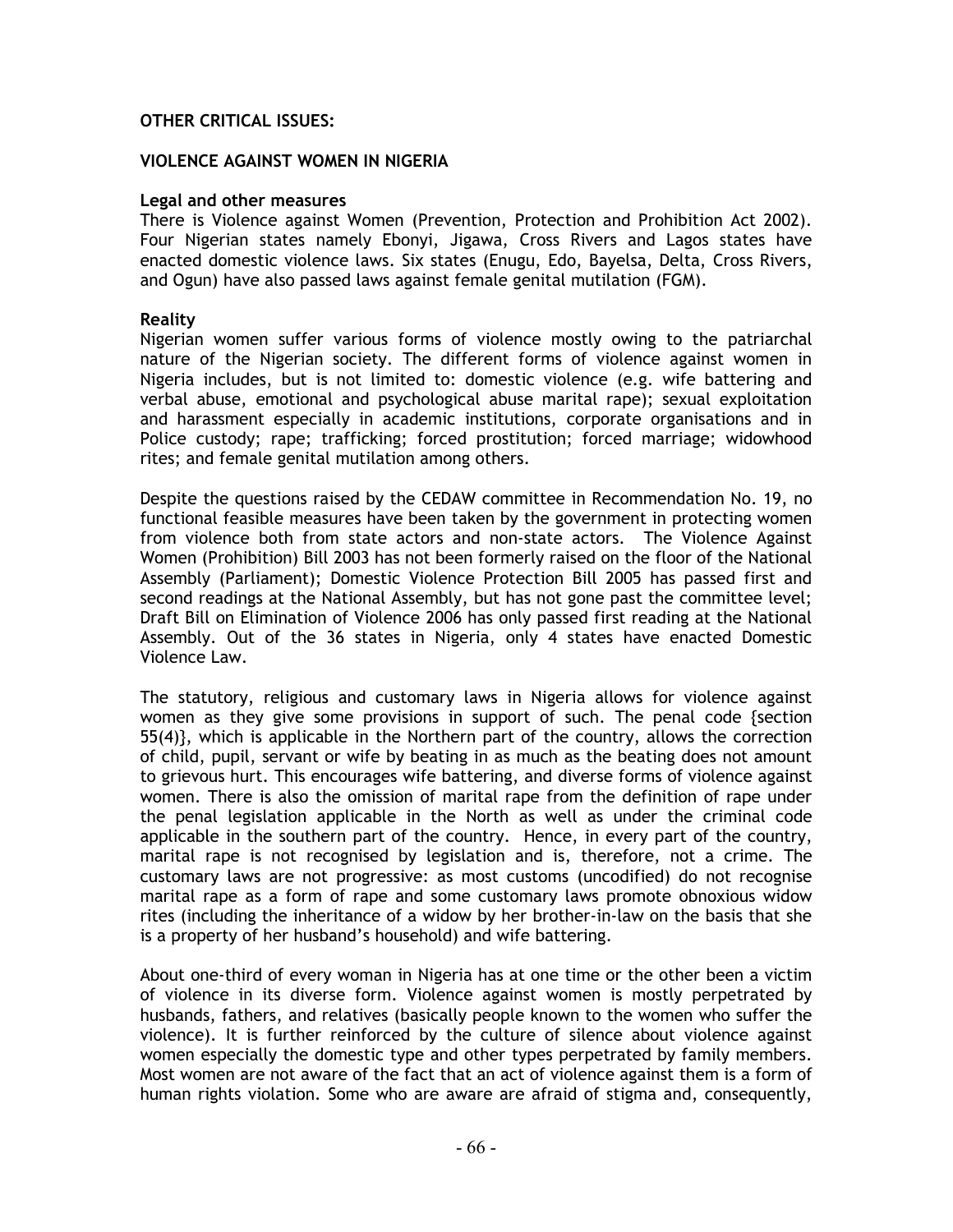they tolerate violence and suffer in silence. Most cultural and traditional belief systems of the various ethnic groups in Nigeria assign and inferior role to women and further promote violence against women. As there are no laws on some very prominent forms of violence against women in Nigeria, most acts of violence against women are justified on the grounds of some women's actions or inactions. Some women, especially in the Northern part of the country, are of the opinion that the husband can punish the wife if she neglects some of her duties such as taking good care of the children or not putting the husband's food on the table in good time.

The provisions of both international and regional laws on violence against women are not known to most Police Officers and Judges in the customary courts and even in some higher courts. Hence, Police Officers dismiss cases of violence against women as domestic affairs (private matters) that should be settled within the family, while some Judges in the customary courts, without any recourse to the provision of international and regional laws on violence against women, directly apply customary laws even when such reinforces violence against women. The parallel tripartite system of laws in Nigeria also makes it a challenge to checkmate some of these discriminatory customary laws. Generally, most victims of violence against women in Nigeria do not seek redress in the court except in cases of divorce (which is rarely sought by women in the Eastern part of the country due to the stigma attached to divorced women).

Series of cases in which husbands beat their wives to death are often reported in the media, but the end result of investigation of the police into such cases are usually unknown as they are not reported. Other several cases of violence against women go unreported because the victims suffer in silence. The absence of a gender disaggregated data on violence against women makes it impossible to determine how many women suffer violence and to what extent in Nigeria. The data that are usually relied on are those received from some field survey and or research of some NGOs. The non-governmental organisations that have mandates around women issues are also known for carrying out various campaign activities on violence against women, especially during the annual 16 days of activism on violence against women between November 25 and December 10. The only two shelters available to survivors of domestic violence in Nigeria are also owned by non-governmental organisations with funds raised from international donour agencies: the Nigerian government gives no provision for that.

The killing of women by husbands and intimate partners is frequently reported in the news media and by human rights defenders, lawyers, journalists, care workers and medical professionals. However, it is often difficult to obtain information about the outcome of any investigation by the police into such cases, sometimes because of the difficulties experienced by the press in obtaining information from the police. There is widespread lack of confidence in the capacity or resources of the police to carry out thorough investigations, for example in the collecting and preserving of evidence.

# RECOMMENDATIONS

- 1. The Nigerian government should abolish all statutory, religious and customary laws that promote violence against women.
- 2. There should be promulgation of legislations at both the federal and state levels on elimination of violence against women.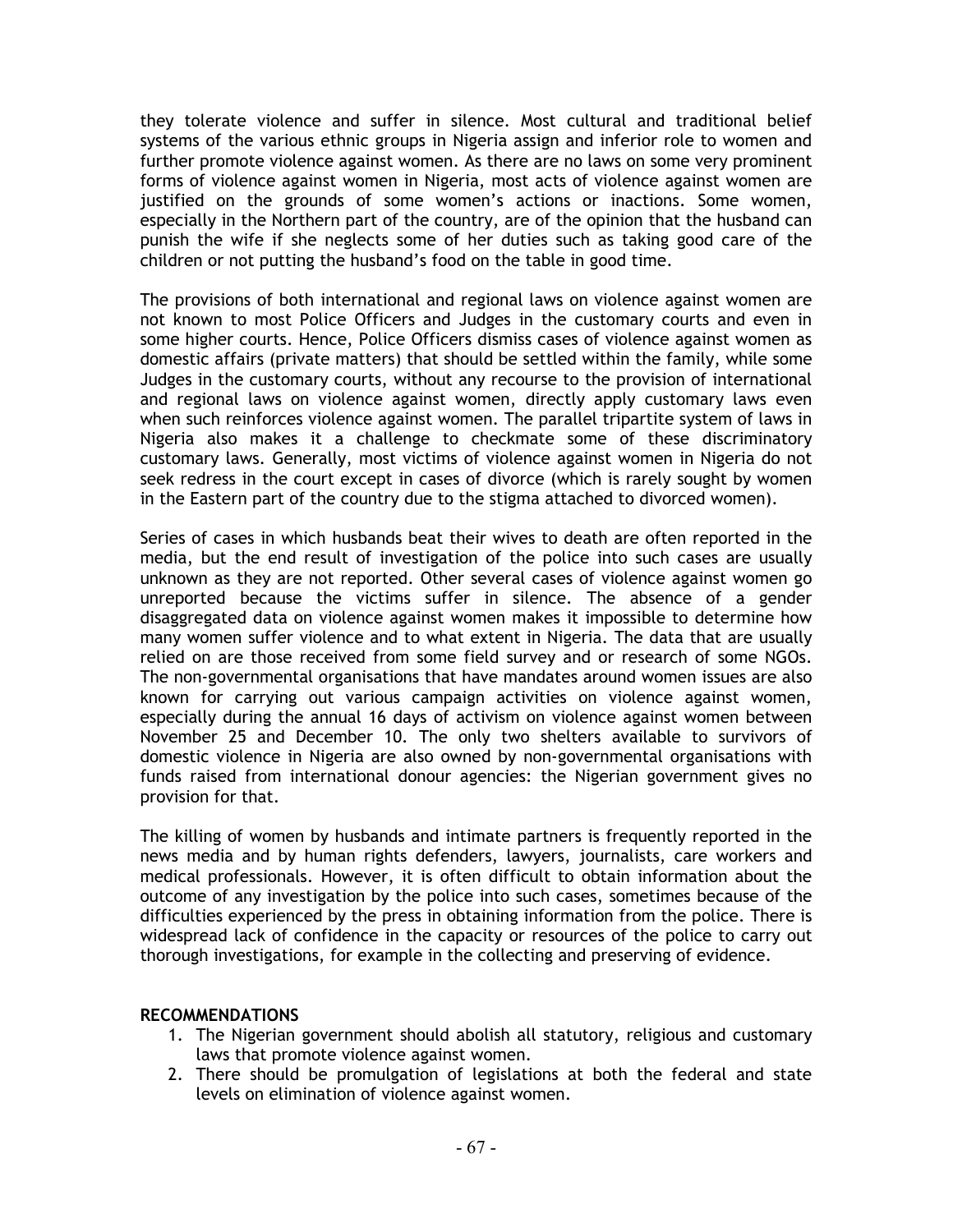- 3. The several bills on violence against women at the National Assembly should be passed into law with immediate effect.
- 4. Government should put substantive measures in place to protect women from violence by both state and non-state actors.
- 5. The government should embark on a nationwide project of creating awareness on acts that constitute violence against women.
- 6. All Nigerian legislations must contain prohibitions of all forms of violence against women.
- 7. The federal and state governments should provide shelter for and guarantee easy access to redress for women who have been abused by violators.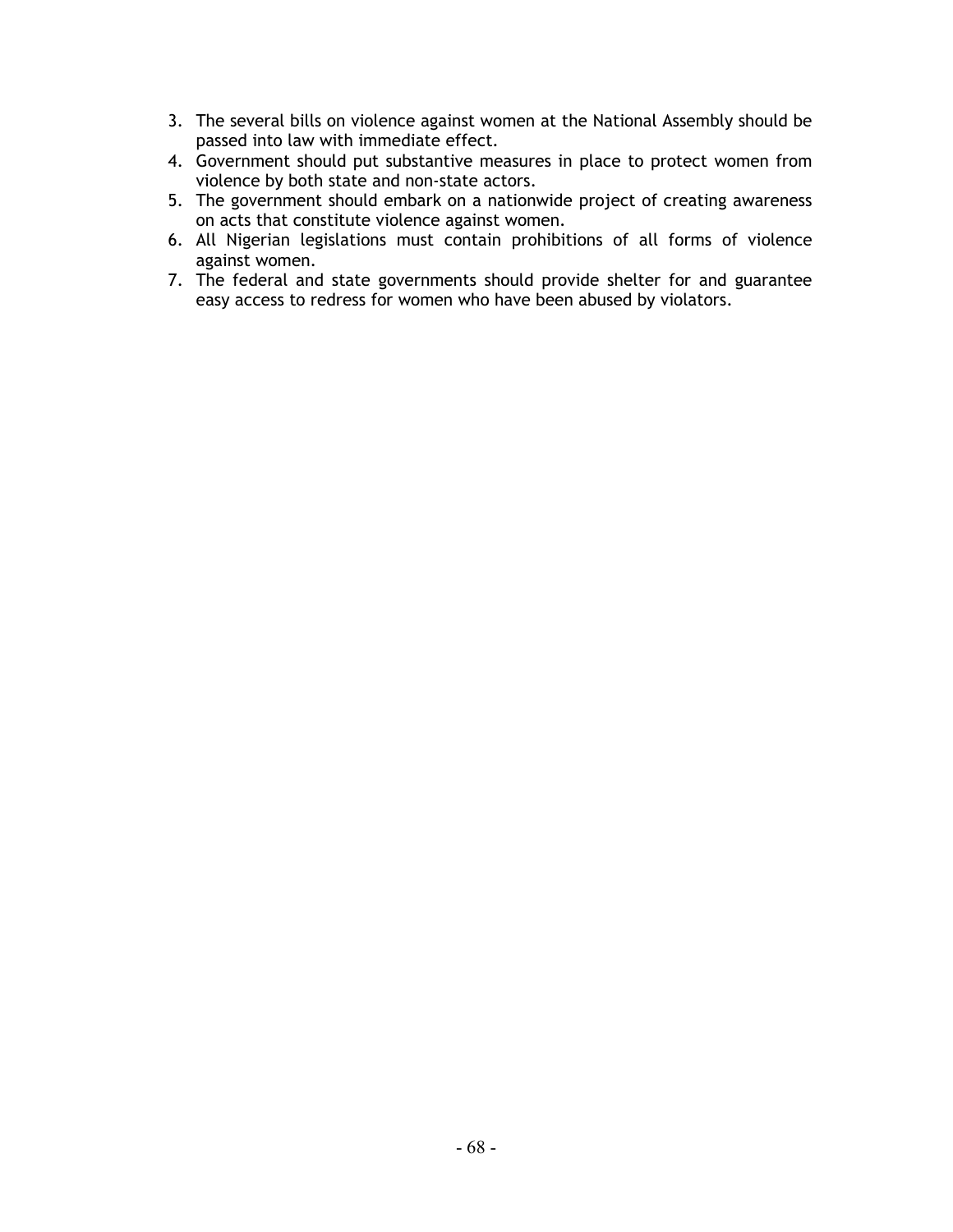#### CONCLUDING COMMENTS

Nigerian government's apathy to the promotion and protection of human rights generally has rubbed off on the promotion and protection of women's human rights. The situation of women's human rights is worse due to patriarchy and stereotypes that are prevalent in the country. There is near absence of monitoring, evaluation and implementation mechanisms to strengthen the existing limited coverage of laws and policies that seek to promote and protect women's human rights. There is often a disconnection between laws/policies and their implementation.

The adoption of the National Gender Policy in 2006 few months after the refusal of the National Assembly to enact the CEDAW bill presents a contrasting picture of government's attitude towards the promotion and implementation of women's human rights. The rejection of the CEDAW bill practically erodes the political will the Nigerian government had in presenting the CEDAW bill as an executive bill to the National Assembly.

There is urgent need to build institutional structures and develop the required capacity needed for the actualisation of women's human rights in Nigeria. Training on women's human rights for members of the National and State Assemblies, police officers, judicial officers and other state agents should be a matter of priority. This must be accompanied by requisite funding, appropriate technical expertise and political will.

Creating mass awareness and education at the grassroots by relevant government agencies in collaboration with gender-focused women's human rights organisations and gender activists in Nigeria is imperative. The mobilisation process should assume a genuine bottom-up approach, making maximum use of local women societies' structures. Gender mainstreaming should be a critical path of policy development and institutional mechanisms in Nigeria.

The dearth of disaggregated data along gender, ethnic, linguistic and religious minorities' lines in Nigeria is one of the gravest challenges to the promotion of women's rights. This negatively affects planning and implementation policies in Nigeria as regard to women generally. Women are often excluded from national development and intervention programmes. Women belonging to ethnic, religious and linguistic minority suffer double discrimination in this regard.

Government should confront patriarchy through awareness creation, education and consultation with traditional rulers that are custodians of culture, leaders of religious groups, faith-based organisations and community associations. This will help bridge the gender gaps in access to basic education, health facilities, food and water, decision-making and leadership positions. Government should also embark on eliminating gender stereotypes in legislations, the work place, in other social outlets and engagements in the country. They should also put specific measures to protect women from violence by both state and non-state actors.

Government has only paid lip service to Beijing Platform For Action, as women are severely excluded from politics, decision-making and leadership positions. Consequently, women do not have more than 7.8% representation in both elected and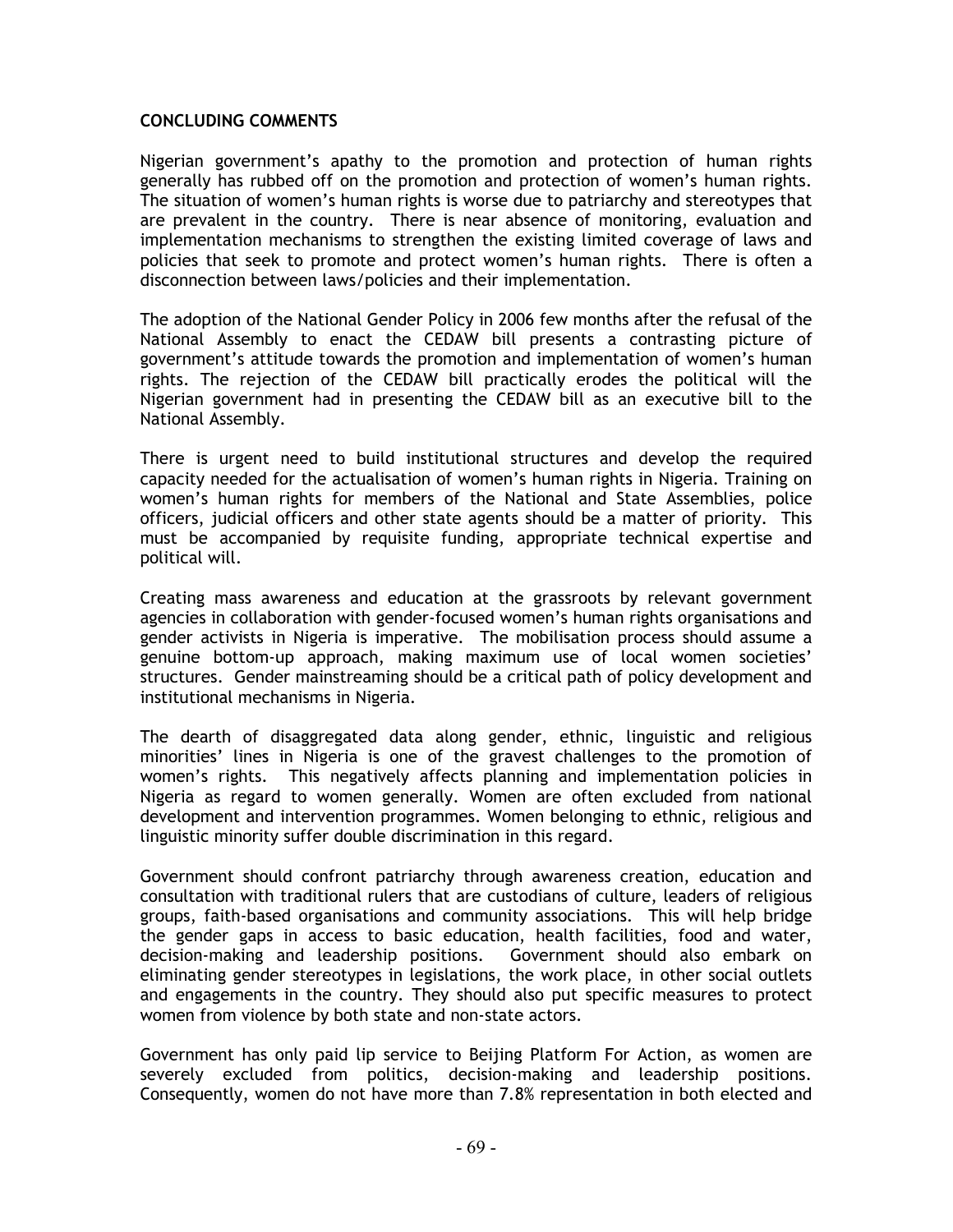appointive positions. Statistical review of women's representation in political and appointive positions reveals that women have consistently been marginalised and there seems to be no visible means of addressing the shortcomings. There are neither national laws, or effective policies and programmes by political parties and the government to ensure that many women are elected and appointed into public offices.

The crisis in the Niger-Delta, which has its major root cause in the activities of oil exploration and exploitation, reveals how far-reaching the role of non-state actors can impact negatively on women's human rights, peace and human security. Women continue to bear the major brunt of violent conflicts in this region first as victims and secondly as resistors of oppression. The victimisation experienced by the womenfolk also extend to the treatment they receive from the menfolk as they are most often sidelined from negotiations resulting from the women's protest and subsequent compensation.<sup>155</sup>

Though there is so much talk about gender budgeting and the remarkable strides achieved toward implementing a gender budget in Nigeria, it is yet to have a firm foothold as many Ministries (both at the national and state levels, including local government) are yet to mainstream gender in the formulation and implementation of their budgets.

The girl child's education suffers severely in the mainstream of inadequate funding and non-qualitative education, which characterised the Nigerian education system. Federal government must comply with the United Nations Education Scientific and Cultural Organisation (UNESCO)'s recommendation that 26% of the annual Federal budget should be allocated to education. High premium must be placed on the girl child's education.

Members of the three arms of Government in Nigeria (i.e. the executive, legislature and the judiciary) need proper orientation in the promotion and respect of women's human rights. This becomes necessary to forestall the current abuse of women's human rights as witnessed in both public and private spheres

The HIV/AIDS scourge and the high level of maternal mortality in Nigeria which is the highest in Africa must be addressed to reverse the negative toll it has taken in the lives of women. Government must also show commitment towards achieving the MDGs and in turn, realise that the MDGs cannot be achieved meaningfully without implementing the provisions of CEDAW.

Nigeria has a duty to fulfill its international treaty obligations with respect to the right to work as enshrined in the International Labour Organisation (ILO) Convention 111, which deals with discrimination in respect of employment and occupation. In consequence, the searchlight on employers of labour needs to be prioritised; in this regard the need for a comprehensive system of protection to combat gender discriminatory practices in the work place, ensure equal opportunities and stop the use of women as articles of trade by the organised private sector cannot be over

 $\overline{a}$ <sup>155</sup> The Paradox Of Penury In Plenty: Research Findings Of Women Responses To Conflicts In The Niger Delta. A publication of Women's Advocate Resource and Documentation Centre (WARDC) 2006. p. 26 – 27.